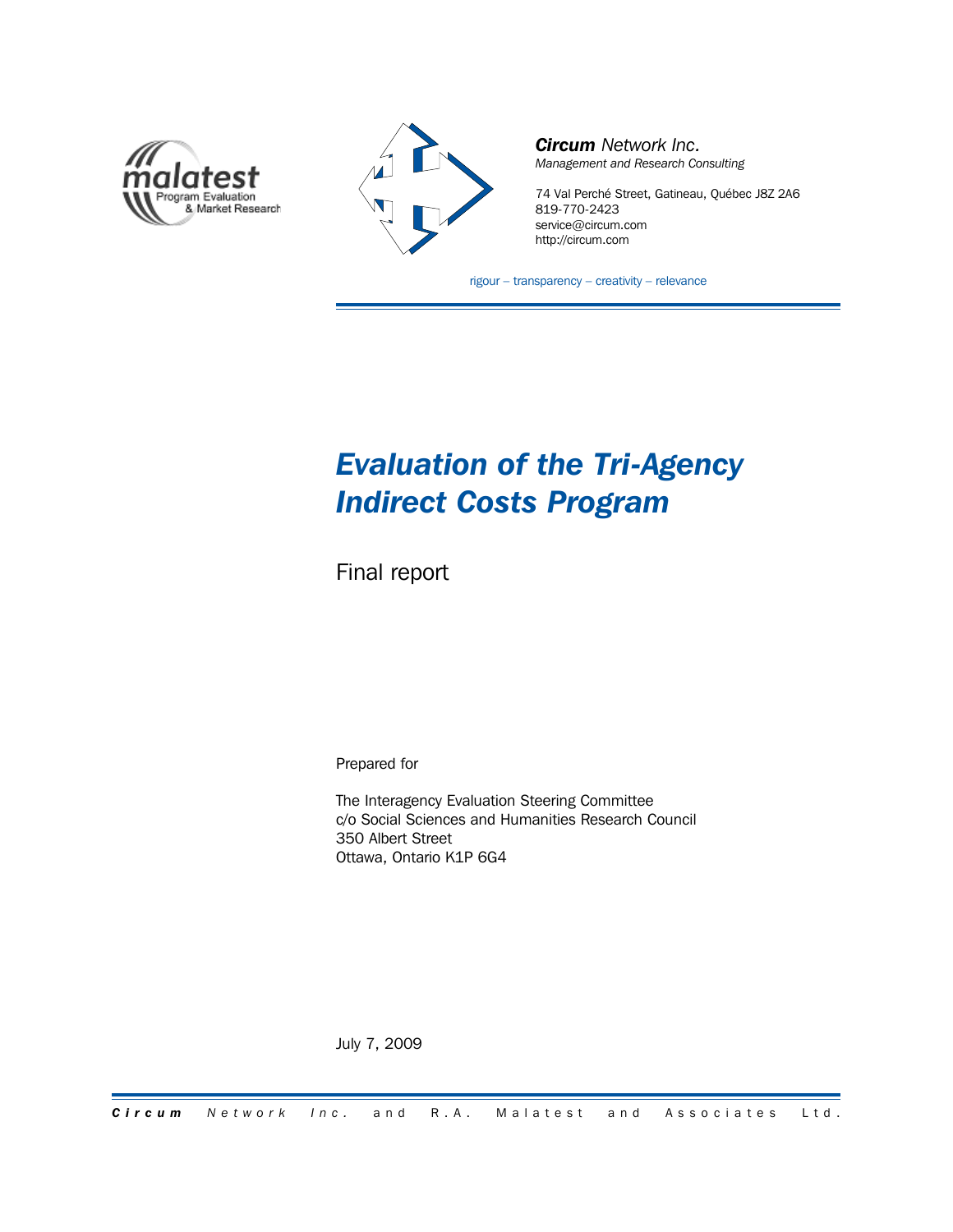This evaluation study was conducted independently by R.A. Malatest and Associates Ltd. and Circum Network Inc. The contents of this report reflect the findings and conclusions of the evaluation study team, and not necessarily those of the Social Sciences and Humanities Research Council of Canada, the Canadian Institutes of Health Research, and the Natural Sciences and Engineering Research Council of Canada.

**z This text is formatted for back-to-back reproduction.**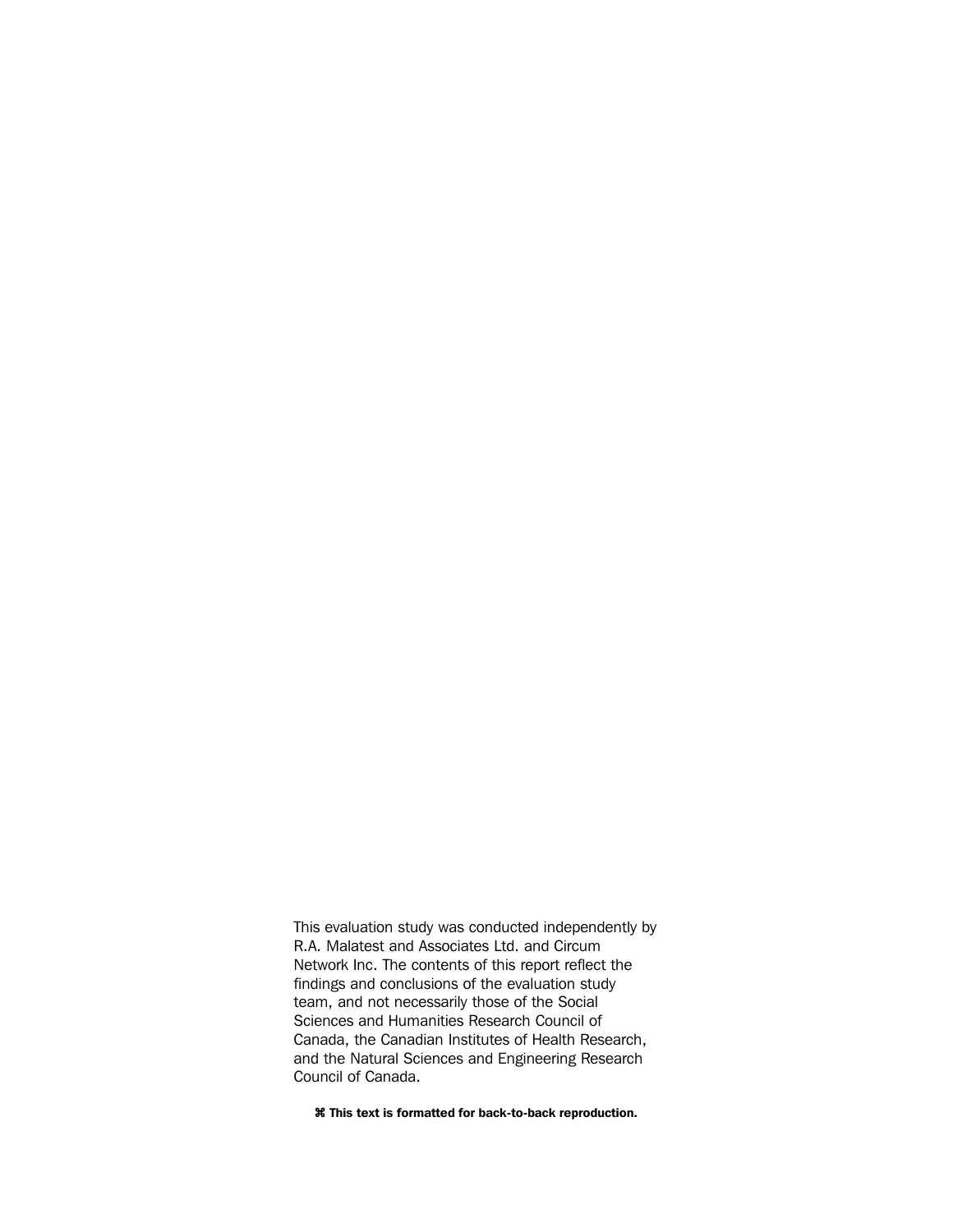### *Table of Contents*

| Chapter $1$               |                                                                                                                                      |  |
|---------------------------|--------------------------------------------------------------------------------------------------------------------------------------|--|
| Chapter 2                 |                                                                                                                                      |  |
| Chapter $3$<br>3.4<br>3.5 | EVALUATION APPROACH 17<br>3.3 Documentation and administrative data 19<br>3.9 Challenges associated with addressing impact issues 28 |  |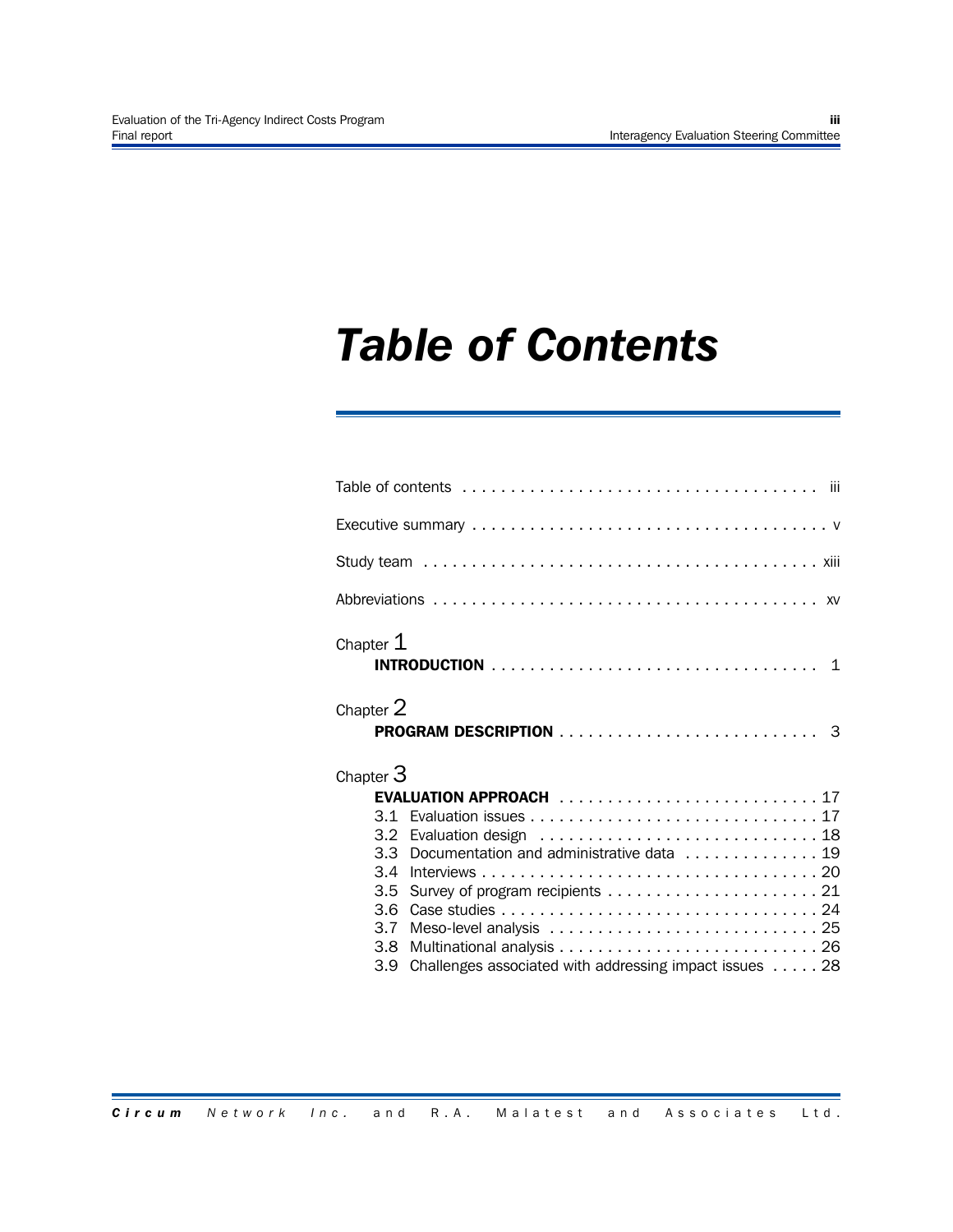| Chapter $4$                     |                                                                                                                                                       |
|---------------------------------|-------------------------------------------------------------------------------------------------------------------------------------------------------|
| 4.1<br>4.2<br>4.3               | Indirect costs incurred by postsecondary institutions 33<br>Sources of funding of indirect costs of research 37                                       |
| Chapter $5$                     |                                                                                                                                                       |
| 5.1<br>5.2<br>5.3<br>5.4<br>5.5 | Displacement of previous spending to other uses 53<br>Displacement of provincial funding 54<br>Impact on excellence and sustainability of research 57 |
| Chapter $6$                     |                                                                                                                                                       |
| 6.1                             | Affiliated hospitals and health research centres 63<br>6.2 Small institution progressive funding premium 64                                           |
| Chapter 7                       |                                                                                                                                                       |
| Chapter $8$                     | <b>CONCLUSIONS AND RECOMMENDATIONS 79</b>                                                                                                             |
| <b>APPENDIX A</b>               |                                                                                                                                                       |
| <b>APPENDIX B</b>               |                                                                                                                                                       |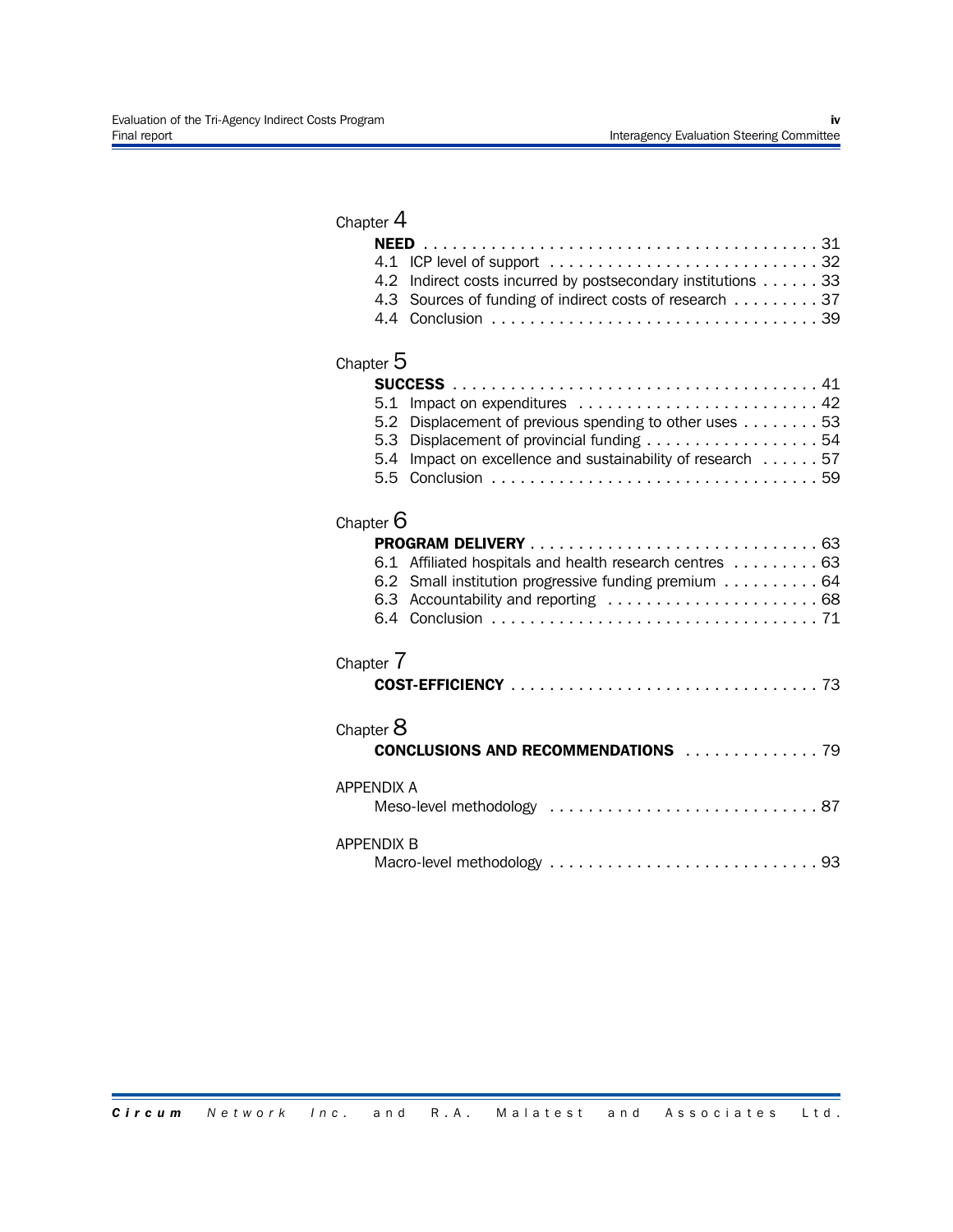### *Executive Summary*

The present evaluation study of the Indirect Costs Program (ICP) was conducted in preparation for the renewal of its terms and conditions. It was conducted for the presidents of the Canadian Institutes of Health Research (CIHR), the Natural Sciences and Engineering Research Council of Canada (NSERC) and the Social Sciences and Humanities Research Council of Canada (SSHRC).

**Indirect Costs.** Indirect costs of research are diffused costs generated by a postsecondary institution's research activities, but that are not attributable to a single research project. Under the ICP, indirect costs include: the costs of providing well-equipped research facilities, the costs of providing research resources, the costs of managing and administering the institution's research enterprise, the costs of meeting regulatory and accreditation requirements, and the costs to effectively manage the intellectual property generated by research activities.

*Purpose of the Program*. The purpose of the ICP is to help universities, colleges, hospitals and affiliated research institutes create a research environment allowing them to make best use of all federal agency funding for university research. As such, the program intends to contribute to the attractiveness of the Canadian research environment, compliance with regulatory requirements, the transfer of knowledge and commercialization, and ultimately, to Canada's economic growth, improved quality of life, and Canadian research excellence and capacity.

*Program Budget*. The ICP provides an annual grant to universities, colleges and research hospitals to compensate them for a portion of their indirect costs of research. With some exceptions, federal agency research grants do not cover the full financial cost of research, but only a part of the direct costs. In most cases, ICP funding is a proportion of direct research funding received by institutions. The December 2001 federal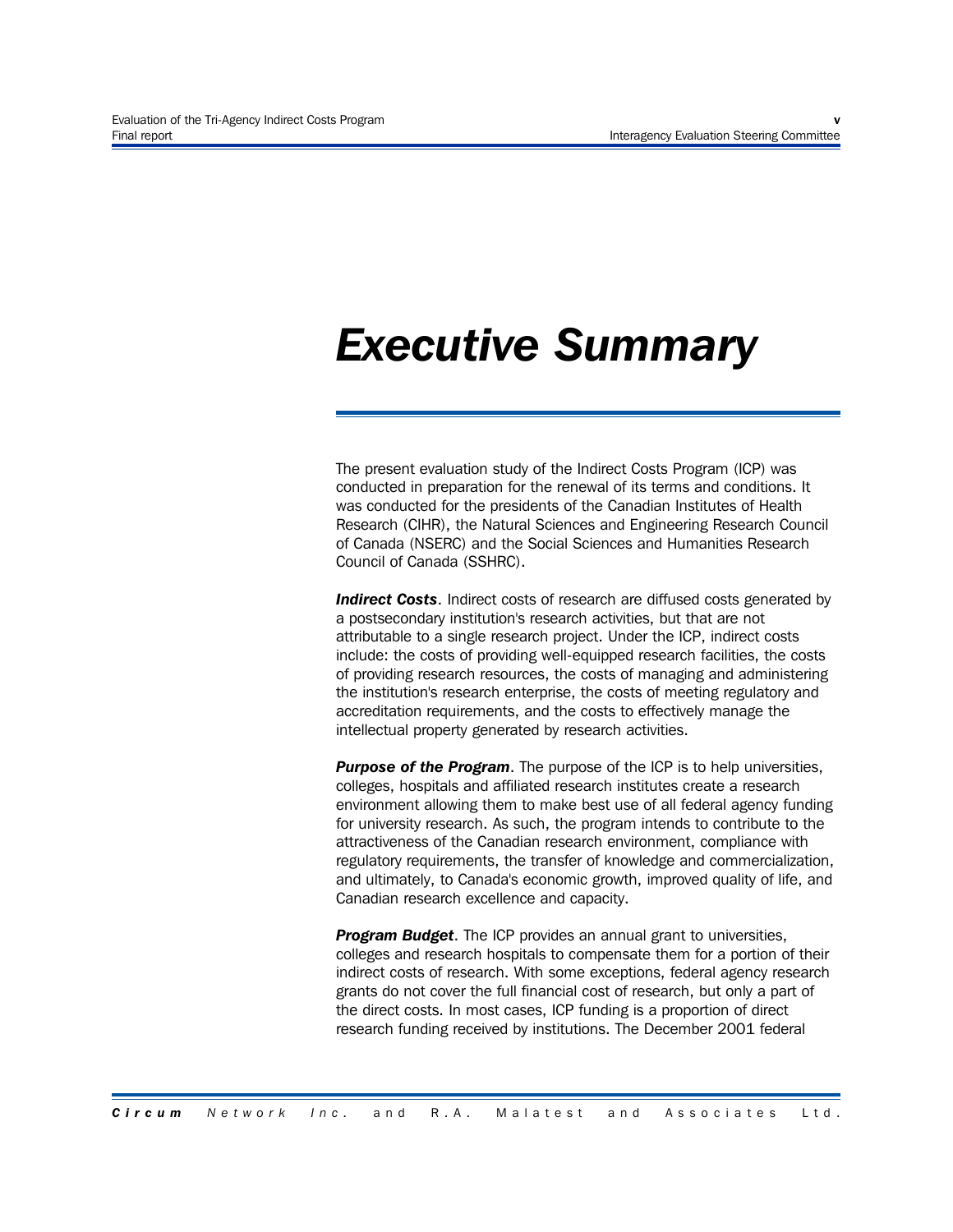budget provided a one-time investment of \$200 million to help alleviate financial pressures associated with federally-supported research at universities and research hospitals. The 2003 federal budget created the ICP as a regular program and provided\$225 million per year through the granting agencies, beginning in 2003-04. The ICP budget increased to \$245 million in 2004-05, then \$260 million in 2005-06, and \$315 million in 2006-07 and 2007-08. In 2008-09, an additional \$15 million was added to ICP funding for a total of \$329 million. The 2009 federal budget, however, announced a reduction of \$15 million over three years, bringing the ICP budget to \$325 million in 2009-10, \$322 million in 2010-11 and \$315 million in 2011-12. The creation and growth of the ICP took place in a context of generally increasing federal support to postsecondary research.

*Evaluation Issues*. The evaluation study was mandated to answer four questions:

- To what extent is the ICP still needed given the changes in the recipients' rates of indirect costs as a proportion of direct costs and given the level of support of other sources for indirect research costs?
- How successfully does the program achieve its objectives?
- How efficient is the program delivery?
- Has the ICP provided value for money?

*Evaluation Approach*. This evaluation is based on a combination of qualitative and quantitative evidence—with the former taking a predominant role because of the difficulty of isolating quantitative impacts of program investments taking a variety of forms. The evaluation study gathered evidence from several sources:

- existing documentation and databases, in particular outcomes reports produced by recipient organizations, administrative data from the program and from granting agencies, and secondary data from Statistics Canada, CAUBO and OECD;
- a self-administered survey of presidents and vice-presidents of research of recipient organizations that produced an overall institutional response rate of 69 per cent and the representation of 83 per cent of program expenditures;
- case studies with eight recipient organizations that incorporated and synthesized information from documents, site visits, interviews, data requests, the administrator survey, secondary data and data analysis including outcome reports;
- in-depth interviews conducted outside of the case studies with 29 individuals from 15 organizations; and,
- statistical analyses in the form of multivariate modelling of program effects and interrupted time-series of international data.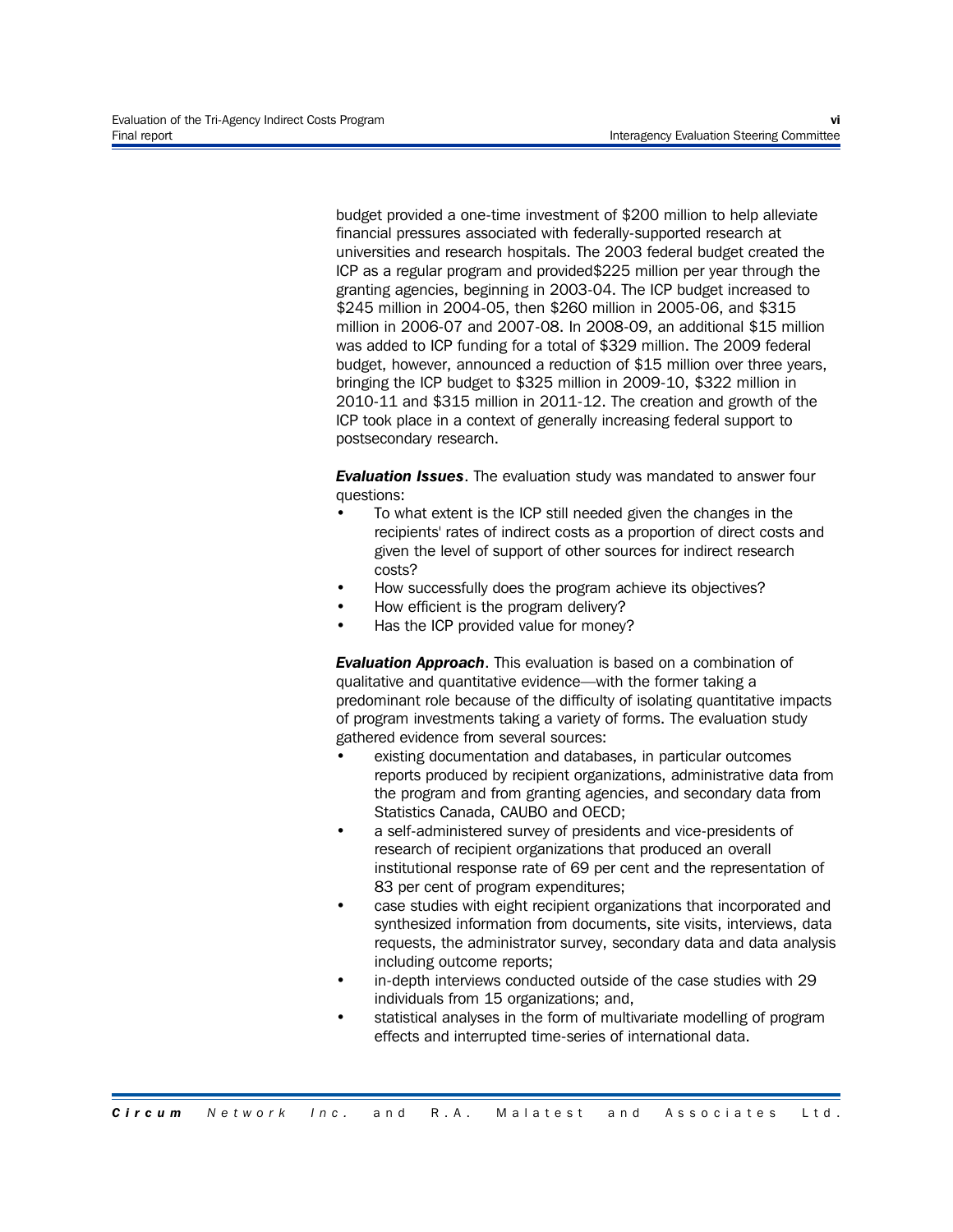*Results and Recommendations*. Evaluation results deal with the need for the program, program success, program delivery and program costefficiency.

Need for the Program. The first evaluation issue is labelled as follows: "To what extent is the Indirect Costs Program still needed given the changes in the recipients' rates of indirect costs as a proportion of direct costs and given the level of support of other sources for indirect research costs?" It is addressed by establishing the following facts:

- globally, the ICP funds indirect costs of research at a level of 26 per cent of the direct grants;
- actual indirect costs of research incurred by universities are very difficult to quantify precisely;
- few research funders accept to defray even a small portion of indirect costs;
- if the ICP did not exist, there would be no obvious alternative source for funding indirect costs associated with agency-funded research.

The conclusion of this analysis is that there is little doubt that there is a need for ICP funding within postsecondary institutions in receipt of direct federal agency research funding, and that the resources of the program are not excessive. This evaluation study produced no evidence that program benefits were used for purposes other than those intended by the program. Also, very little evidence is found of displaced provincial funding of indirect costs of research as a result of the inception of the ICP.

Program recipients claim that the program provides insufficient levels of support. Research-intensive universities (who receive a three-year average of more than \$7 million in direct federal agency research funding) claim that the proportion of indirect cost funding they get should increase to 30 per cent (and then to 40 per cent). In 2007-08, these institutions received \$283.6 million from the ICP, compared to \$1.176 billion in direct federal agency research grants; this is a proportion of 24.1 per cent. To bring this proportion to 30 per cent would have required a total of \$352.8 million in ICP funding to research-intensive universities and \$383 million in total in the ICP budget (a budget increase of 22 per cent).

Program Success. The second key evaluation issue focused on the success of the program in achieving its objectives.

*Impact on Expenditures in Each Cost Category of the Program*. By and large, one-third of program expenditures were invested in research facilities (e.g. renovations), one third in the administration and management of the research enterprise (e.g. support to proposal writing), one-fifth in research resources (e.g. libraries), one-twentieth into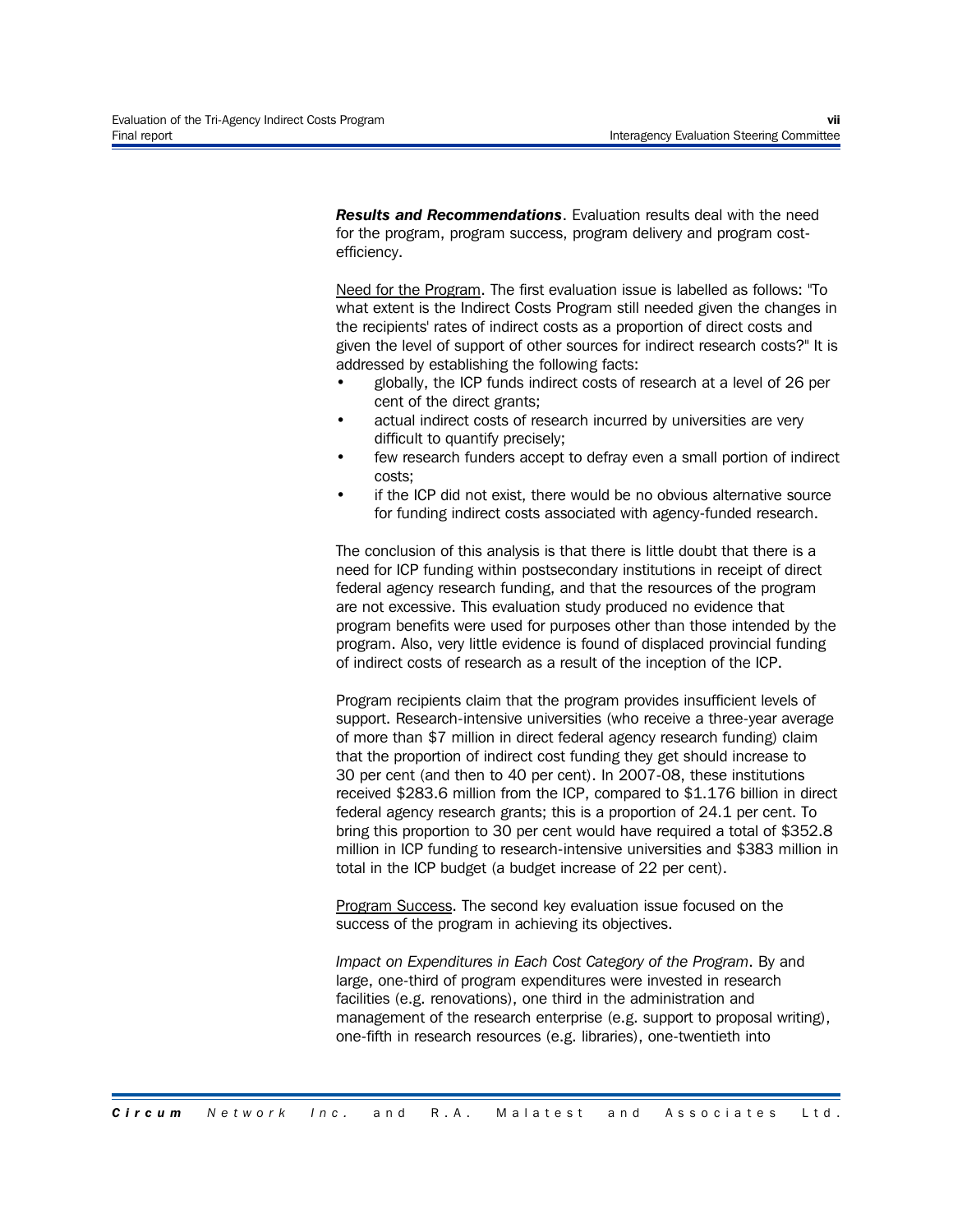compliance with regulations (e.g. animal care) and one-twentieth into the management of intellectual property (e.g. patenting, spinoffs). Smaller institutions invested more heavily in administration and management of research (upwards of 50 per cent of their expenditures) while larger institutions put more emphasis on facilities (37 per cent of their expenditures.)

With regard to research facilities, research resources, research administration and management, compliance with regulatory requirements and intellectual property management, in the aggregate, program recipients indicated that their institutions rated somewhat below "average" in 2003. In all five areas, globally, representatives of recipient institutions indicated that the situation improved to above "average" since the inception of the ICP (2003-08). The improvement was two notches on a scale from 0 to 10. This perceived improvement took place over the course of the program but we cannot attribute it directly to the program action.

*Displacement of Previous Spending to Other Uses*. Before the inception of the ICP, postsecondary institutions receiving research grants from federal granting agencies employed a mix of two strategies to defray the indirect costs of the research performed using these funds: first, they would postpone indirect costs that did not require immediate attention; and, second, they would pay for mandatory indirect costs and some portion of indirect costs that could be differed through their operating budget.

With the arrival of the ICP, they were able to reallocate part of the funds from their operating budget that went to indirect costs back to other research and teaching uses, and they were able to tackle parts of the nonmandatory indirect costs that were left ill-attended before the ICP. The reallocated portion does not lead to incremental impacts in the traditional program evaluation sense, since the impact is felt in areas other than indirect costs of research; the second part is incremental in the traditional sense.

It is not possible to say what proportion of the \$1.3 billion of ICP expenditures between 2003-04 and 2007-08 went to allowing reinvestment in teaching and what proportion went to improved research environments. Both effects can be seen as incremental, although only the latter responds to the initial purpose of the program.

*Impact on Wxcellence/Sustainability of Research*. Qualitative evidence from case studies and interviews suggests that ICP funds allowed postsecondary institutions to maximize the benefits derived from direct funding of research. For example, indirect cost funding can ensure that experimental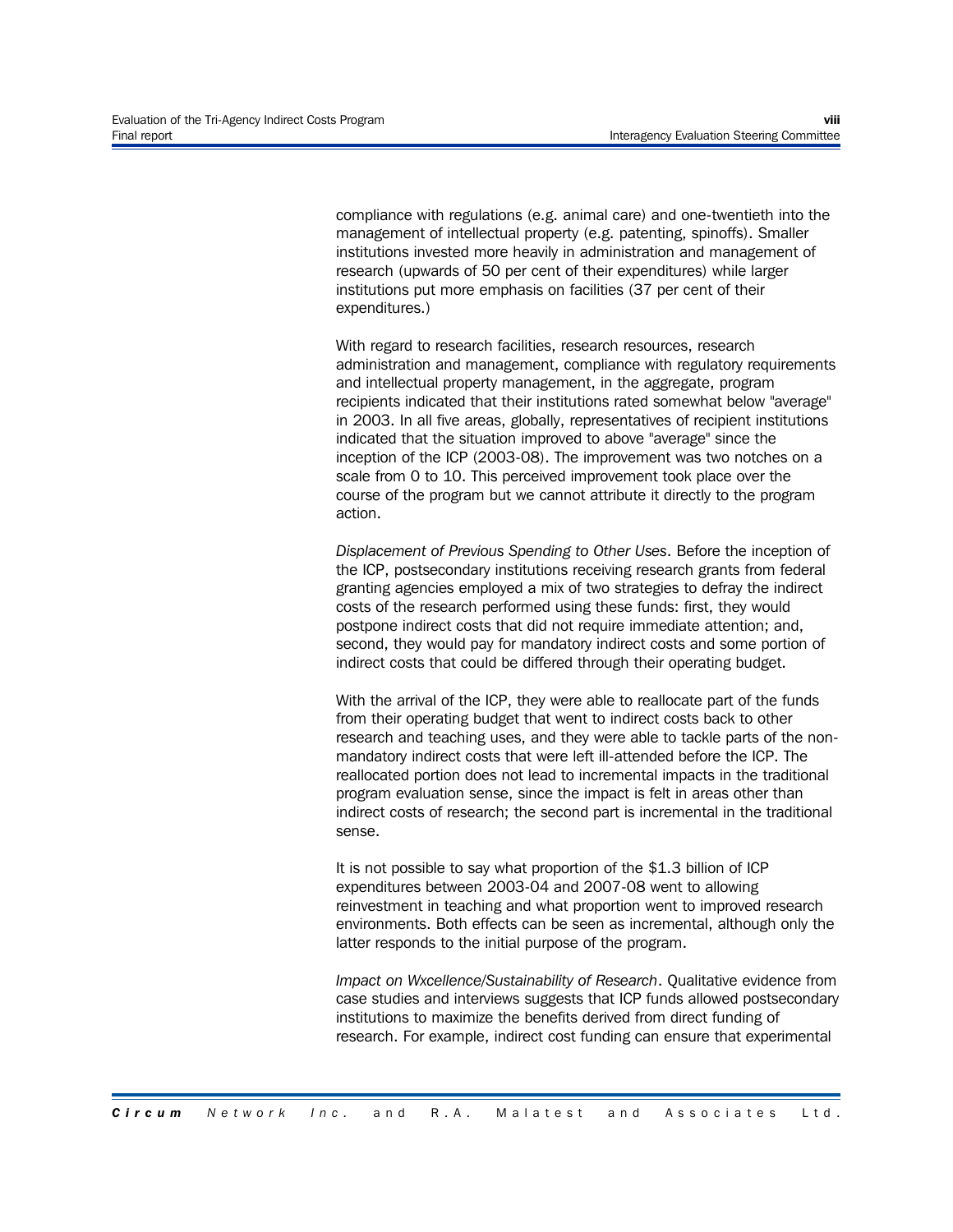equipment is up and functioning, allowing research to take place when direct funding and other research resources are available. It can also support the upkeep of buildings that, in turn, are key components of the ability to perform quality research. Indirect cost funding contribute to efficient research budget administration that, in turn, enables optimal expenditure management and reporting.

Research administrators indicate that the amount of research conducted in their institution increased markedly between 2003 and 2008, that the quality of the result improved and that the number of active researchers increased. Research administrators also report positive change in the extent of use of research results and in the competitiveness of their organization on the world stage. Because many aspects of institutional research environments changed between 2003 and 2008, in particular, the level of direct funding for research and research equipment, we cannot attribute these improvements solely to the ICP.

The evidence is that the program addresses an important need of the postsecondary research system and that it has produced positive and desirable outcomes.

*Recommendation 1. That the Government of Canada maintain the ICP for college and university research.*

Program Delivery. Two program delivery issues were addressed.

*Efficiency of the Third-Party Model*. Placing affiliated hospitals under the umbrella of their host universities was identified as an irritant in the midterm evaluation of the ICP. Based on the interviews conducted as part of the case studies, this is no longer the case.

*Recommendation 2. That, in the absence of compelling evidence suggesting that change is required, the existing approach used in dealing with affiliated health research centres be maintained.*

*Small Institution Funding Premium*. Small institution progressive funding has been raised by large institutions as an inappropriate provision; large universities claim that research funds should be reserved for research environments that are most apt at producing excellence in research. Others indicate that small institutions do not benefit from economies of scale in managing the research enterprise, whereas large institutions do. For example, setting up a research office would require an amount of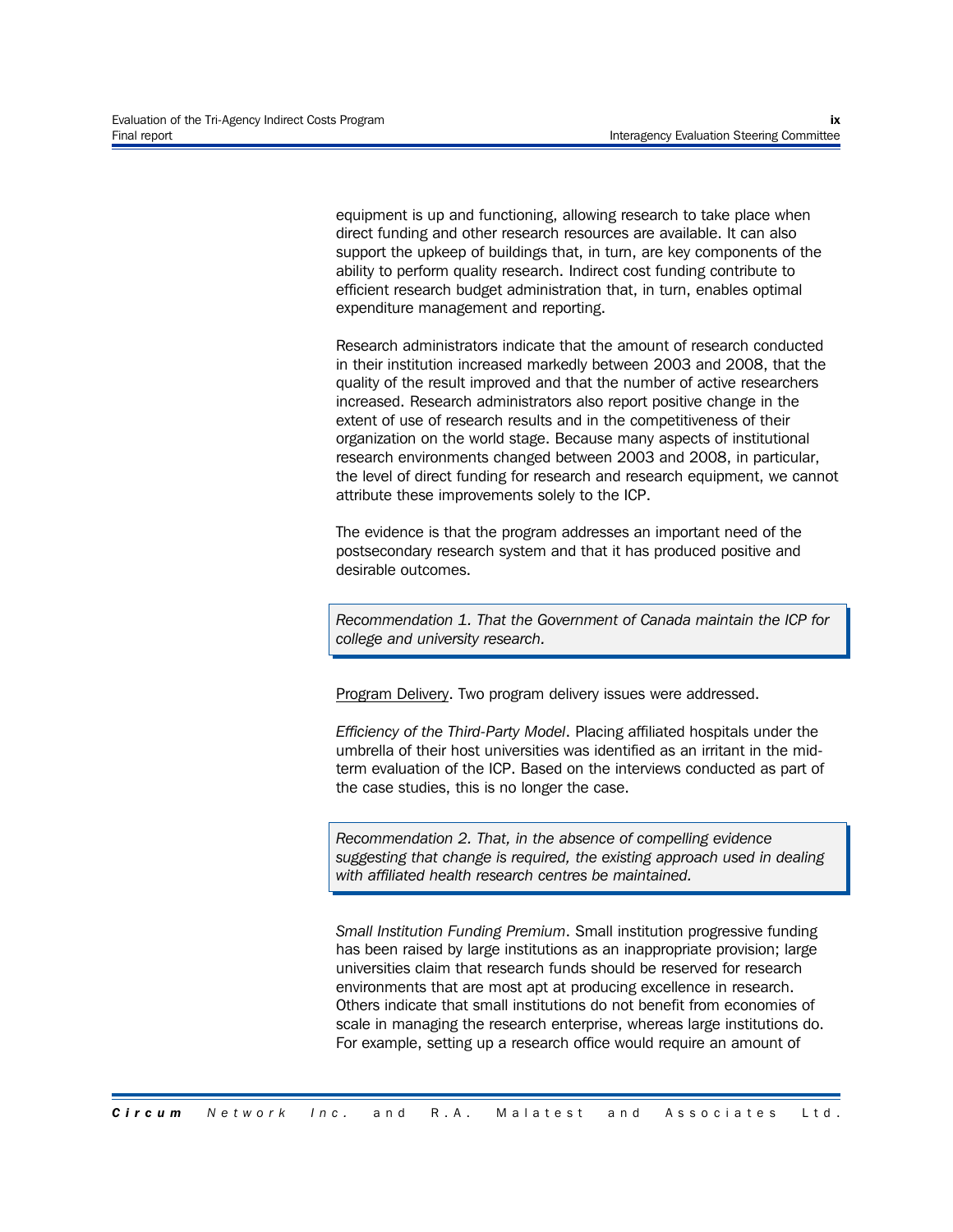resources that would be proportionately larger in smaller institutions than in larger ones. They add that small institutions conduct research that is distinct from that valued in large institutions, e.g. regionally relevant and significant research.

According to the account of the research heads in recipient organizations, the research environment of small institutions (up to a \$100,000 threeyear average in base, but also those up to \$1 million) has indeed improved during the five years of existence of the ICP, but not as much as that in larger institutions. So, while they did produce positive outcomes, smaller institutions were less effective at translating research funding into research results.

This information must be put in context. It was shown that small institutions (with up to \$1 million in direct federal agency research funding per year) represent 59 per cent of ICP recipient organizations and get 1.7 per cent of ICP funding as well as 0.7 per cent of direct research funding. The rate of indirect cost funding to institutions with direct federal agency research grants in excess of \$1 million would have increased to 25.2 per cent from 24.8 per cent between 2003-04 and 2007-08 if no funding had been extended to smaller institutions; each large institution would have received \$90,000 more per year on average. Based on these numbers, it is reasonable to think that the loss of this funding by small institutions would be noticed far more by them than the gain it would generate for large institutions.

*Recommendation 3. That the current funding formula, which provides for a progressive range of funding rates, be maintained.*

One program delivery issue surfaced during the evaluation study. We discussed outcomes reports with finance officers from 13 universities (arguably among the larger institutions). A majority indicated that ICP funds are integrated into general revenues and cannot be traced back at the end of the year; the others stated that ICP grants are managed more or less as a separate fund and attributed to specific expenses such that the use of the grant can be reported faithfully.

In many cases, we were told that the activities listed in the outcomes reports were more or less illustrative of what could possibly have been done with ICP funds. Many case study informants could not positively indicate whether the activities noted in the outcomes reports would have taken place in the absence of ICP funding. Some agreed that, if they had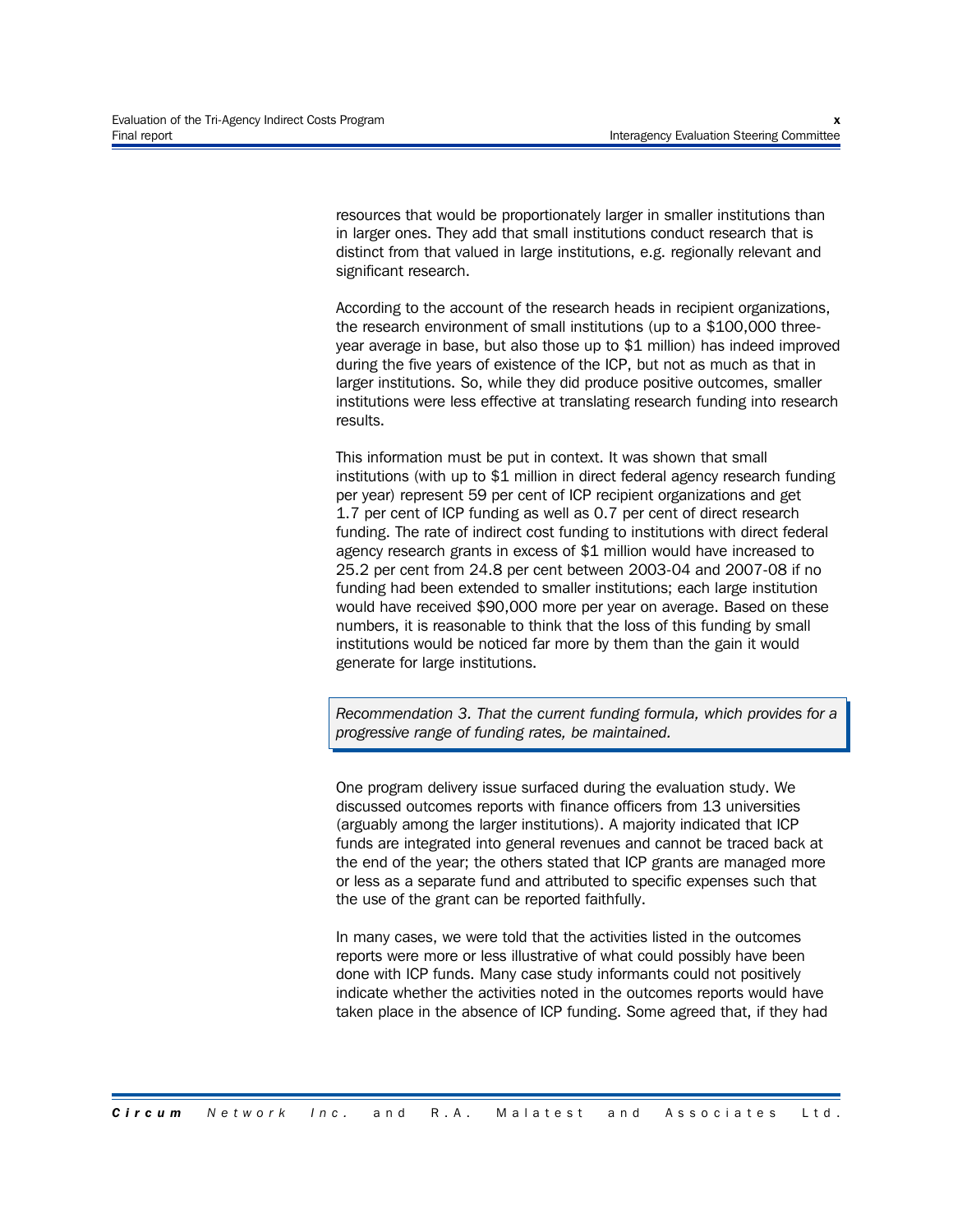to produce a similar report for provincial funding of indirect costs, the same results could be attributed to another funding program.

Outcomes reports constitute the main tool for ICP performance reporting. The information they contain is often illustrative at best and should not be assumed to properly reflect the extent of program impacts on local research systems. In the case of the ICP, program impacts have been defined to include both maintaining existing levels of service in the face of increased demand and increasing the level of service to the research enterprise.

*Recommendation 4. That questions in the reporting form be reviewed to better assess the incremental impact of the program.*

Whereas outcomes reports attempt to identify program effects through institutional self-assessment, this evaluation study endeavoured to measure the impacts of the ICP on equipment and support systems in Canada in a quantitative manner. This task was made difficult by the absence of a baseline study on the state of the research support ecosystem in Canadian institutions. Lack of availability of pre-measures to assess the impacts of the ICP means that trade-offs need to be made with respect to indicator availability and pertinence to the evaluation.

Considering the complexity of the environment in which this program takes place, independent assessment of program effects can only be established by comparing the situation with a factual baseline measurement (as opposed to asking institutions to provide a record of activities that they attribute to ICP funding). Establishing this baseline would surely be a complex endeavour—and one that exceeds the mandate of this evaluation. For example, it could include the calculation of the amount of accumulated deferred maintenance, the measurement of equipment availability time, the number of ethical reviews performed, performance against regulated standards and the percentage of intellectual property management actions taken compared to the number that it would have been desirable to take.

*Recommendation 5. That, in collaboration with postsecondary institutions, the granting agencies support the development of a methodology to establish a baseline measurement of the state of research environments.*

Cost-Efficiency. The costs to administer the ICP are quite low. Per \$1 million grant expenditures that are distributed through the program, only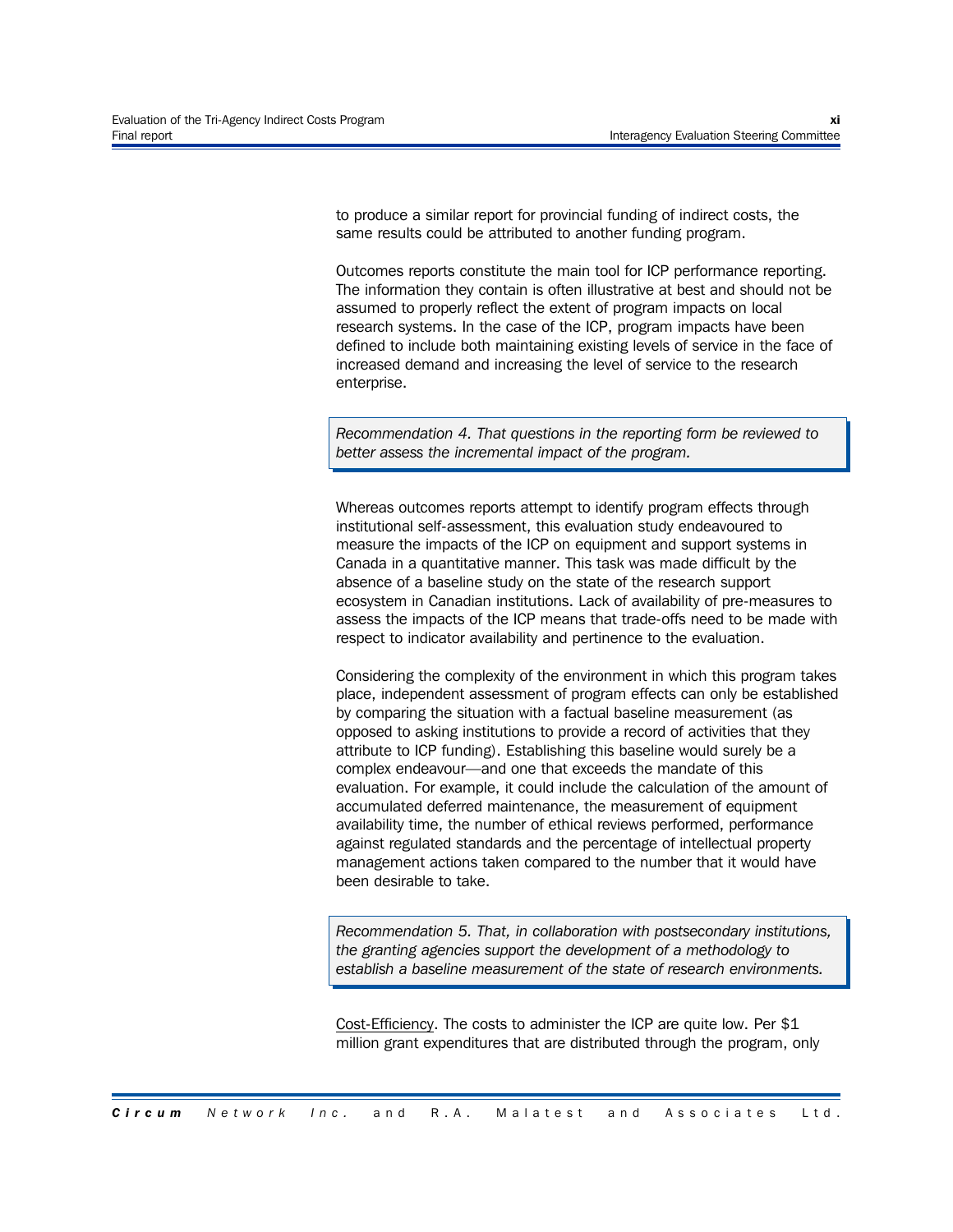slightly over \$2,910 (or 0.3 per cent) has to be spent on administering the program. This is more than one order of magnitude lower than the operating costs documented in the evaluation of the Networks of Centres of Excellence for the Canadian Foundation for Climate and Atmospheric Sciences, the NCE program and selected CIHR institutes—which, arguably, all use extensive peer-review processes whereas the ICP does not. Within an overall context of impacts, where key informants across Canada reported that the ICP has been important to their ability to maintain and expand their current research enterprise, there is no evidence that ICP administration costs are excessive.

However, observations from the 2008 ICP Audit Report regarding the size of the management team, the risk associated with vacancies, and the extent of management work required to conform to accepted management practices point to the possibility that this efficiency comes at the cost of a reduced ability to oversee and monitor program operations and outcomes.

*Recommendation 6. That the operating funding of the ICP be reassessed to ensure that sufficient resources are available to continue to meet due diligence, program oversight and monitoring requirements.*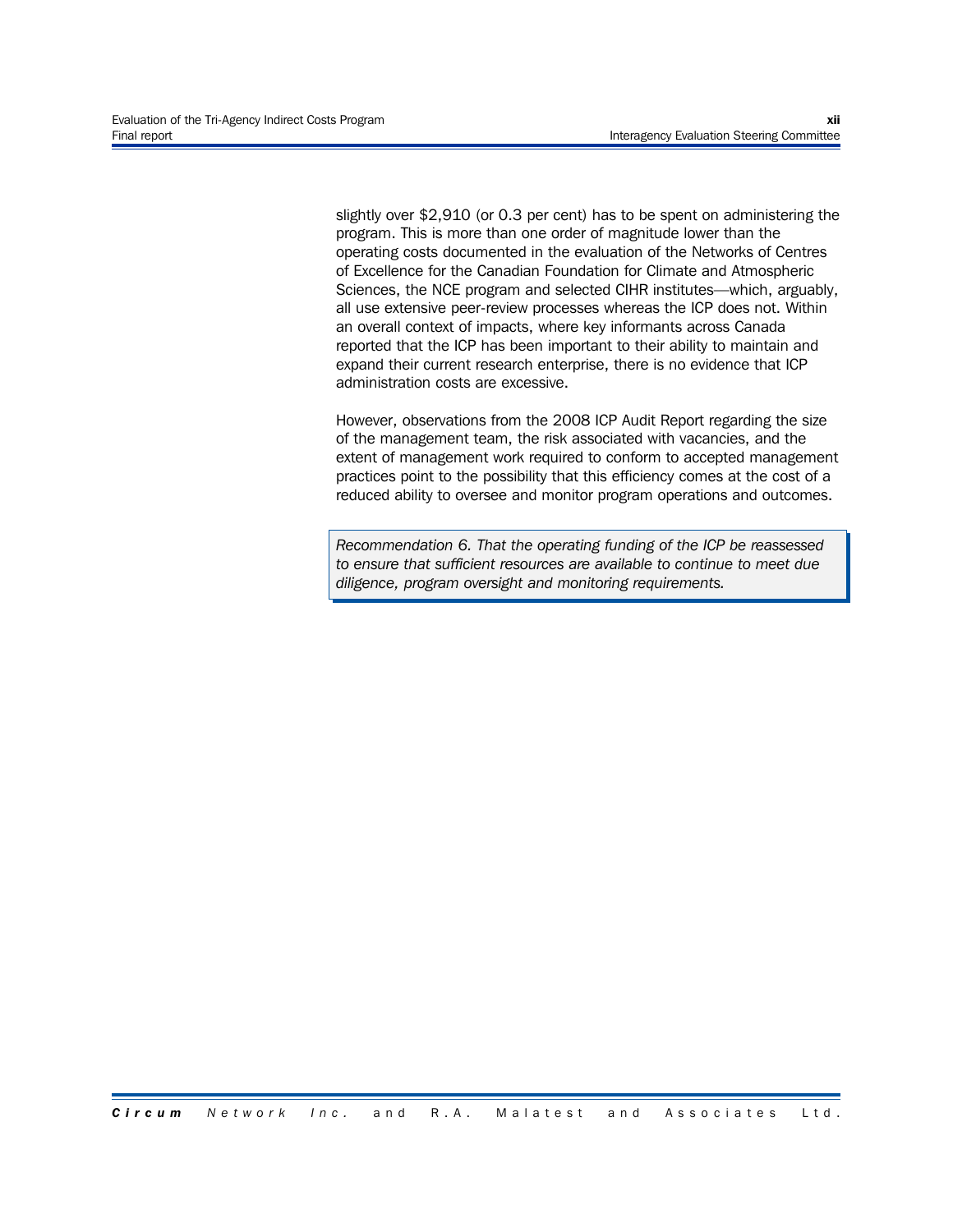## *Study Team*

| Circum Network Inc.                                                                            |
|------------------------------------------------------------------------------------------------|
| R.A. Malatest & Associates Ltd.                                                                |
| <b>Annette Przygoda</b><br>R.A. Malatest & Associates Ltd.                                     |
| <b>Claude-Anne Godbout-Gauthier</b><br><b>Airlie McCann</b><br>R.A. Malatest & Associates Ltd. |

Project manager ........................... **Hélène Gauthier** Social Sciences and Humanities Research Council of Canada

Additional agency representatives .................. **Susan Morris** Natural Sciences and Engineering Research Council of Canada **Kwadwo (Nana) Bosompra** Canadian Institutes of Health Research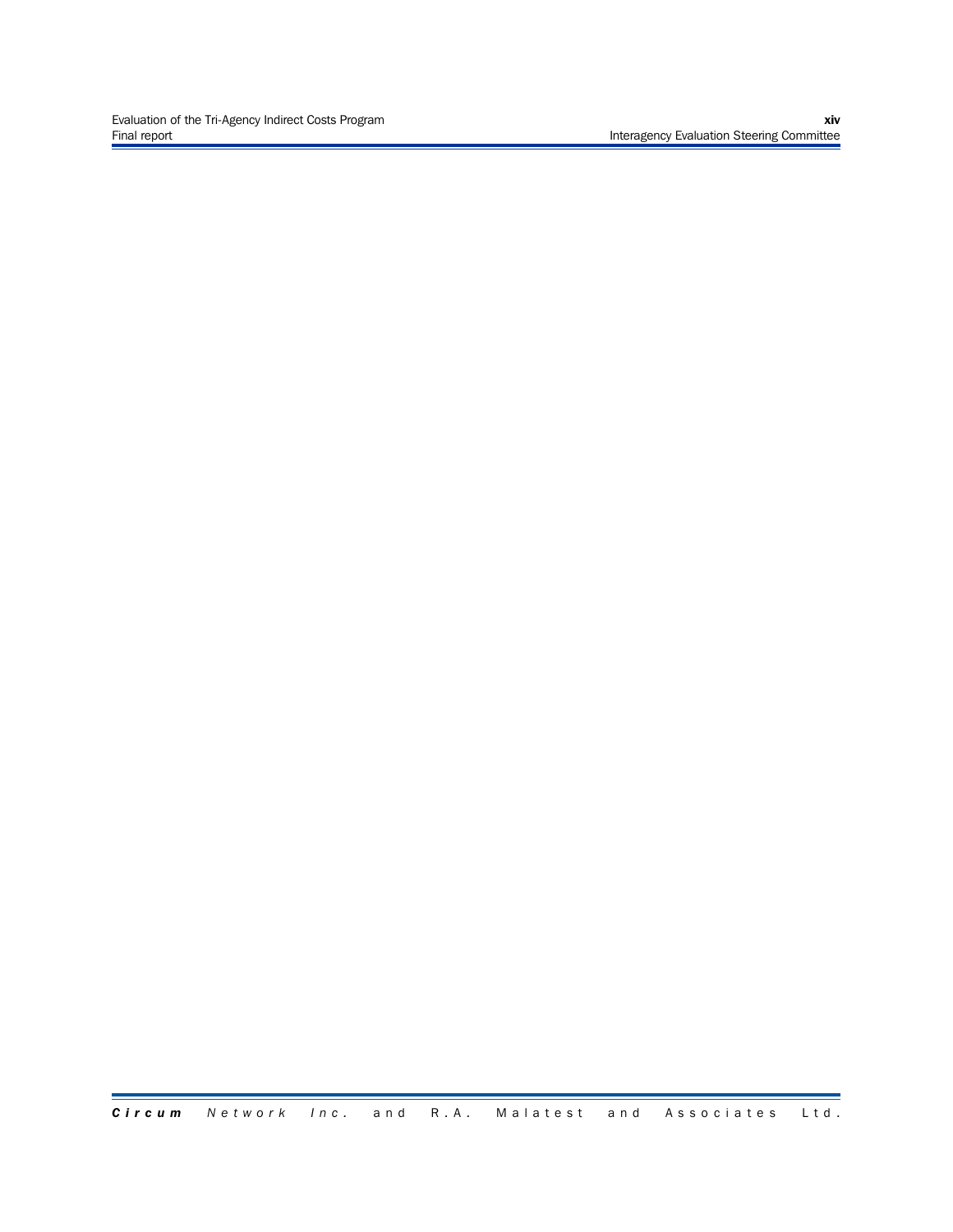### *Abbreviations*

| CAUBO Canadian Association of University Business Officers        |
|-------------------------------------------------------------------|
| CECR Centres of Excellence for Commercialization and Research     |
|                                                                   |
|                                                                   |
|                                                                   |
| CRC Canada Research Chairs                                        |
|                                                                   |
|                                                                   |
|                                                                   |
| OECD Organization for Economic Cooperation and Development        |
| NSERC Natural Sciences and Engineering Research Council of Canada |
| RMAF Results-based Management and Accountability Framework        |
| SSHRC Social Sciences and Humanities Research Council of Canada   |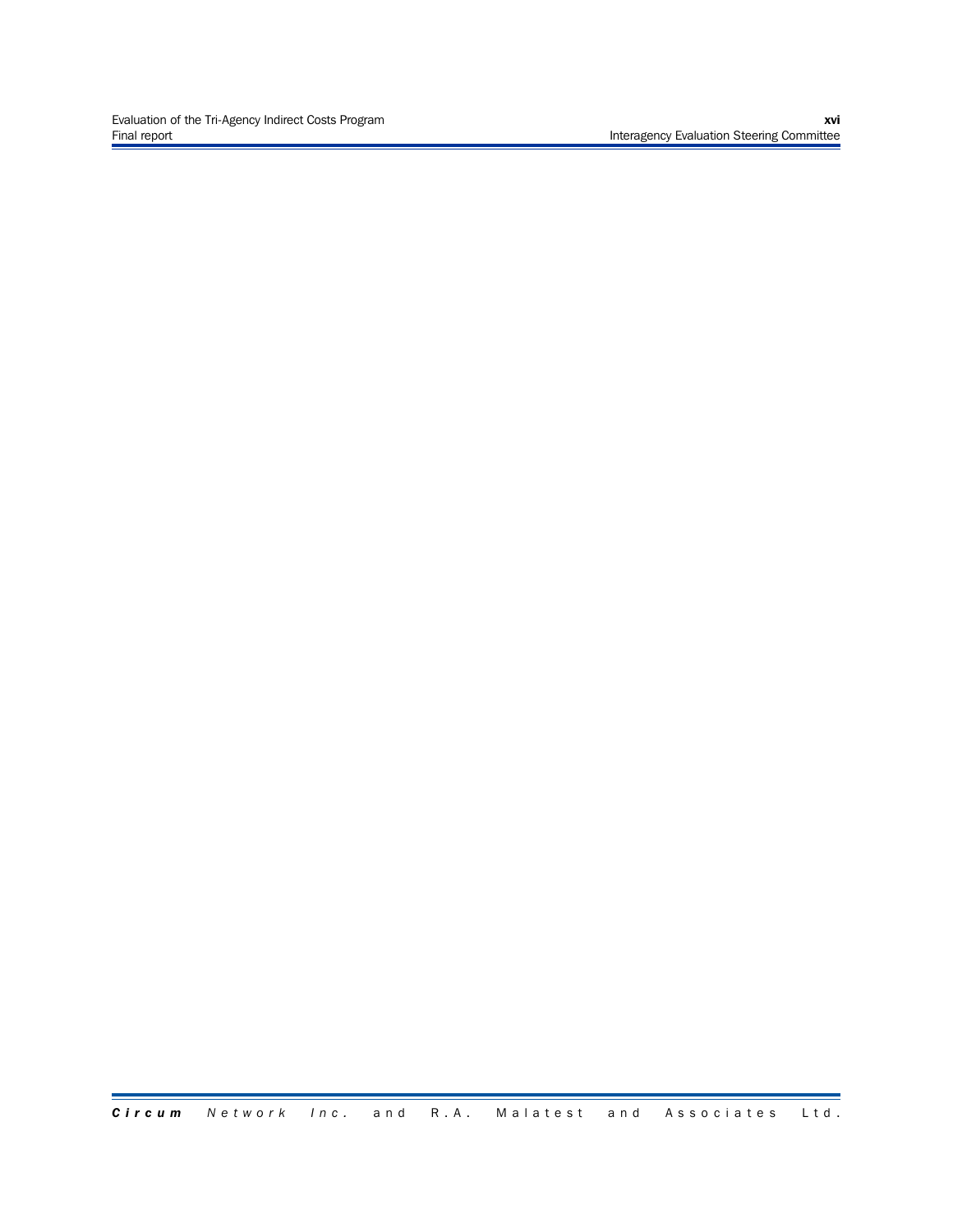# *Chapter 1 INTRODUCTION*

The present evaluation study of the ICP was conducted in preparation for the renewal of its terms and conditions. It was conducted for the ICP Steering Committee which includes the presidents of the Canadian Institutes of Health Research (CIHR), the Natural Sciences and Engineering Research Council of Canada (NSERC) and the Social Sciences and Humanities Research Council of Canada (SSHRC), and the deputy minister of Industry Canada. It was managed by the Interagency Evaluation Steering Committee which is composed of program and evaluation representatives from all three agencies.

An evaluation framework $^1$  completed in July 2008 identified key evaluation issues, informational requirements and core research methodologies. Its preparation involved representatives from granting agencies, other government officials, research and scholarly associations, scholars and research administrators, and private researchers/think tanks.

1 *Evaluation Assessment of the Indirect Costs Program*, prepared by the Corporate Performance, Evaluation and Audit Division of the Social Sciences and Humanities Research Council of Canada, with the assistance of Dr. Kenneth Watson and The Rideau Strategy Consultants Ltd , dated July, 2008.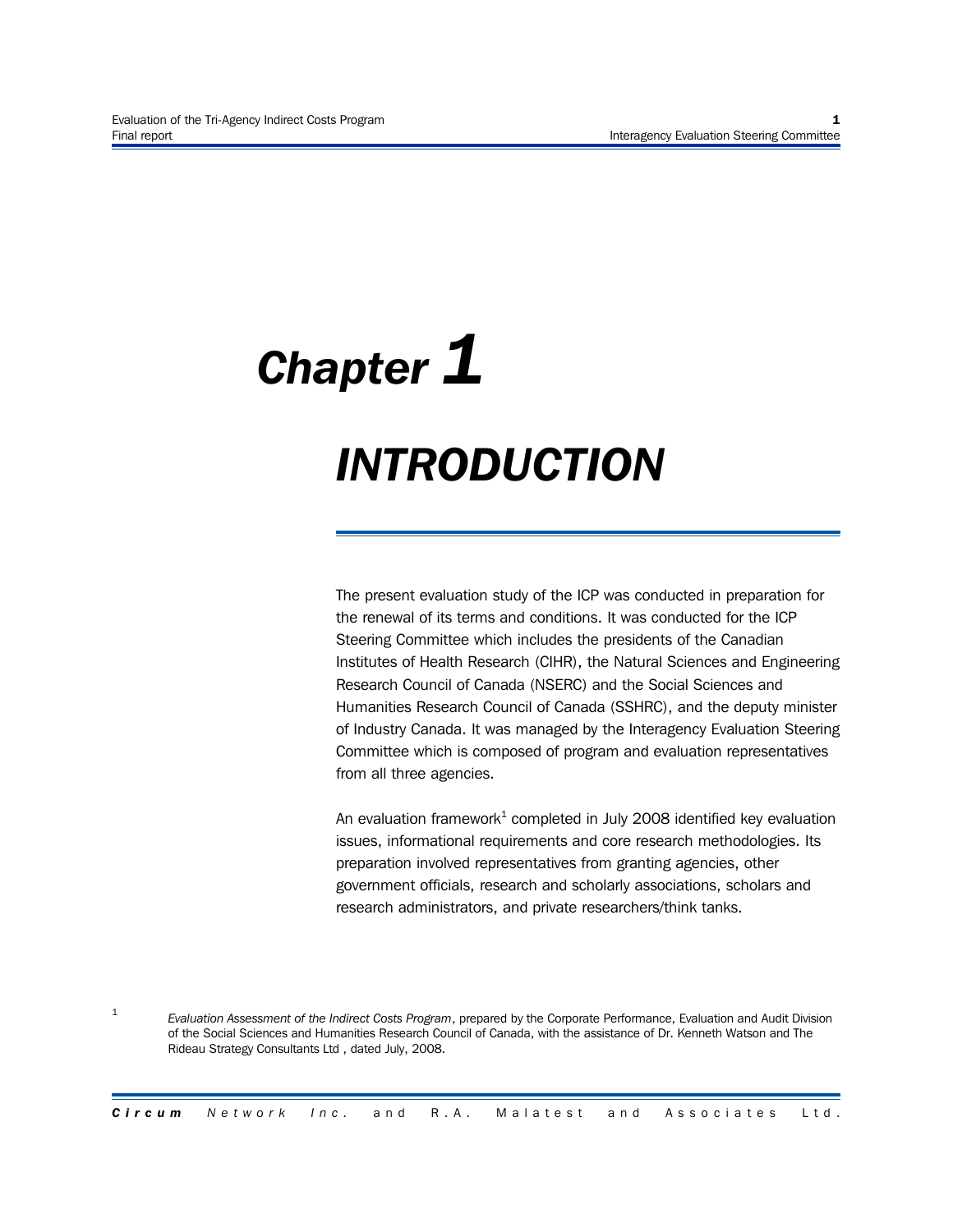The mandate given to the evaluation team was "to address the evaluation issues and questions presented in the evaluation assessment report. The primary focus of the evaluation is the continued relevance of the program and its cost-effectiveness as well as its results, expected outcomes and impacts." (*Terms of Reference, August 2008*). The contract to conduct the evaluation study was awarded in September 2008. The design of the study, including all questionnaires and guides, was completed in December 2008. Data collection took place in December 2008, January 2009 and February 2009. Technical reports on the various components of the study were delivered in February and March 2009. Consecutive drafts of the evaluation report were delivered starting in February 2009.

This document is structured as follows: Chapter 2 provides a description of the program, including a brief overview of program activities, outputs and outcomes, as well as the context in which the program operates; Chapter 3 of this report describes the evaluation issues and the study approach and methodology; Chapters 4 to 7 deal with the study issues, such as program need, success, delivery, and cost-efficiency; and, Chapter 8 concludes the study with overall findings and recommendations.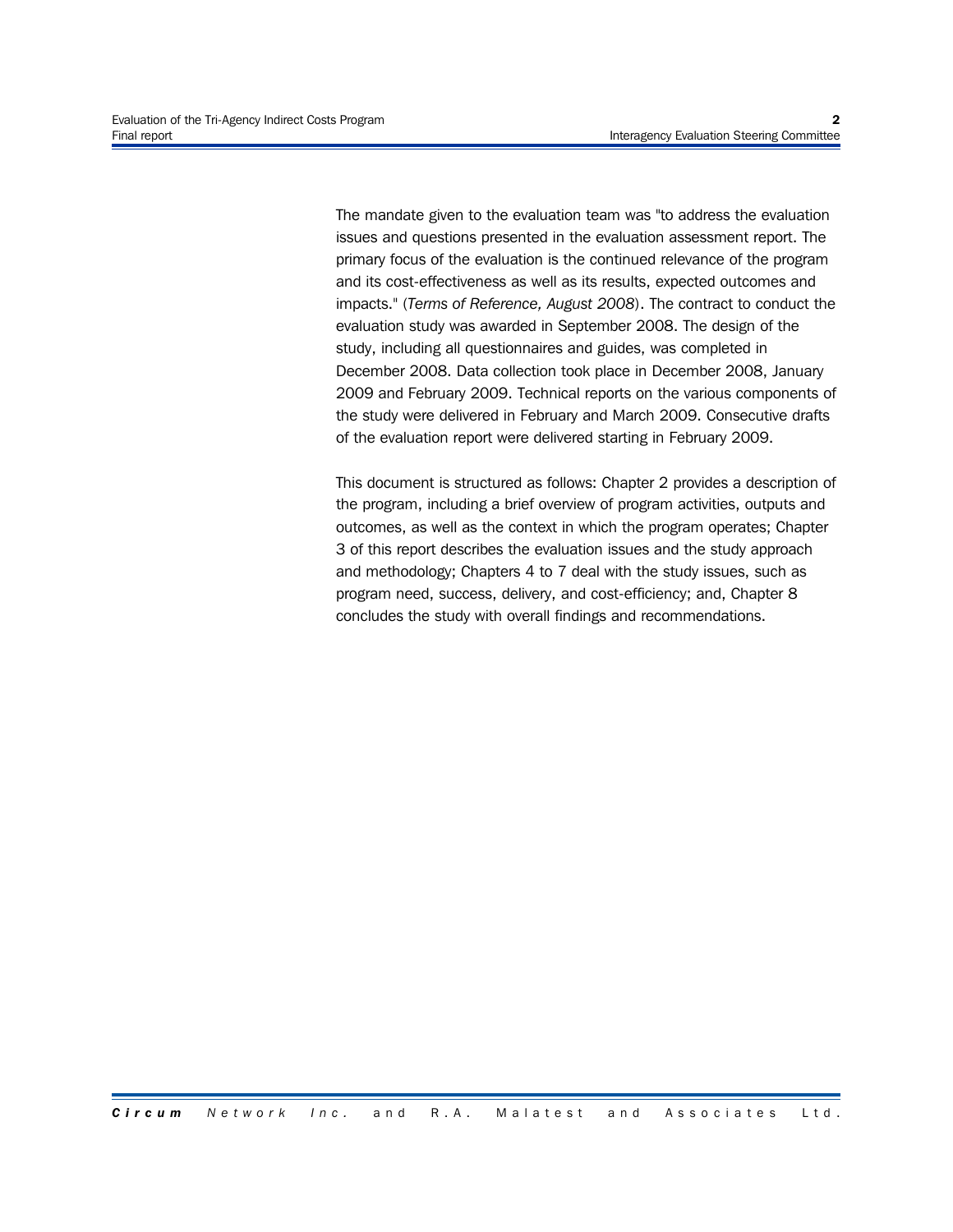## *Chapter 2*

### *PROGRAM DESCRIPTION*

Portions of the program description are reproduced from the *Evaluation Assessment of the Indirect Costs Program Framework* (July 2008) and from the *Indirect Costs Program Progress Report for April 1, 2007 to March 31, 2008*.

#### *Indirect Costs of Research*

Academic research requires four types of resources:

- researchers and highly qualified personnel (HQP) directly involved in the design and implementation of research—people;
- buildings, labs, equipment to house and enable the research—infrastructure;
- consumables and time that are used by individual research projects—the direct costs of research; and,
- a wide variety of resources that cannot as easily be pinned down to the research enterprise (e.g. budget administration) or that cannot be attributed to a given research effort (e.g. technology transfer office)—the indirect or institutional costs of research.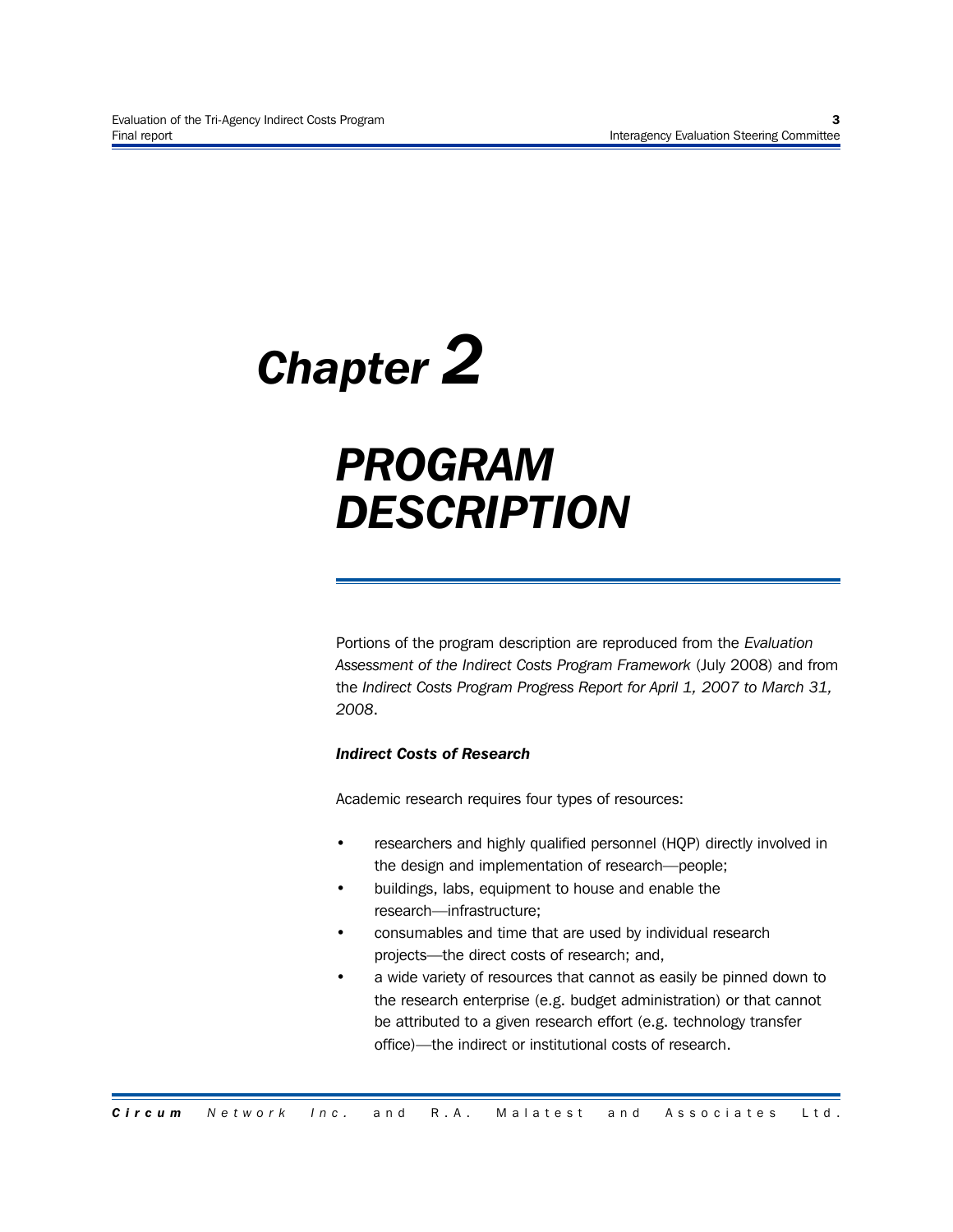From the point of view of the ICP, the eligible indirect costs can be grouped into five categories. Exhibit 2.1 lists these five categories and the associated types of eligible costs.

#### **EXHIBIT 2.1 Types of Indirect Costs of Research**

| <b>Categories of eligible</b><br>indirect costs                                                        | <b>Types of costs</b>                                                                                                                                                                                                                                                                                                                                                                                                                                                                                                                                                                                                                                       |
|--------------------------------------------------------------------------------------------------------|-------------------------------------------------------------------------------------------------------------------------------------------------------------------------------------------------------------------------------------------------------------------------------------------------------------------------------------------------------------------------------------------------------------------------------------------------------------------------------------------------------------------------------------------------------------------------------------------------------------------------------------------------------------|
| Costs to maintain well-<br>equipped research facilities                                                | • Renovation and maintenance of research facilities<br>• Upgrade and maintenance of equipment<br>• Operating costs (custodial, security, maintenance, utilities, leasing, capital planning, insurance on<br>research space)                                                                                                                                                                                                                                                                                                                                                                                                                                 |
| Costs of providing research<br>resources                                                               | • Acquisition of library holdings (journals, books, collections, periodicals, Canada National Site<br>Licensing project, etc.)<br>• Improvements to electronic information resources (access to databases, telecommunications<br>systems, information technology systems, research tools)<br>• Library operating costs and administration (custodial, security, maintenance, utilities, leasing, capital<br>planning, staff salaries)<br>• Insurance on research equipment and vehicles                                                                                                                                                                     |
| Costs of <i>managing and</i><br>administering the<br>institution's research<br>enterprise              | • Institutional support for the completion of grant applications / research proposals<br>• Acquisition, maintenance and/or upgrade of information systems to track grant applications,<br>certifications, and awards<br>• Eligible training of faculty and research personnel<br>• Human resources and payroll<br>• Financial and audit costs<br>• Research planning and promotion, public relations                                                                                                                                                                                                                                                        |
| Costs of meeting regulatory<br>and accreditation<br>requirements                                       | • Creation and support of regulatory bodies<br>• Training of faculty and other research personnel in health and safety, animal care, ethics review,<br>handling radiation and biohazards, and environmental assessments<br>• International accreditation costs related to research capacity<br>• Upgrades and maintenance to facilities and equipment to meet requirements<br>• Technical support for animal care, handling of dangerous substances and biohazards                                                                                                                                                                                          |
| Costs to effectively manage<br>the <i>intellectual property</i><br>generated by research<br>activities | • Creation, expansion, or sustenance of a technology transfer office or similar function<br>• Administration of invention patent applications<br>• Support for technology licensing<br>• Administration of agreements and partnerships with industry<br>• Development of incubators<br>• Support for the creation of spinoff companies<br>• Outreach activities undertaken to transfer knowledge through venues not eligible for funding under<br>other federal programs<br>• Marketing of teaching materials, scientific photo libraries, survey instruments, statistical packages,<br>data sets and databases, software, computer models, and other tools |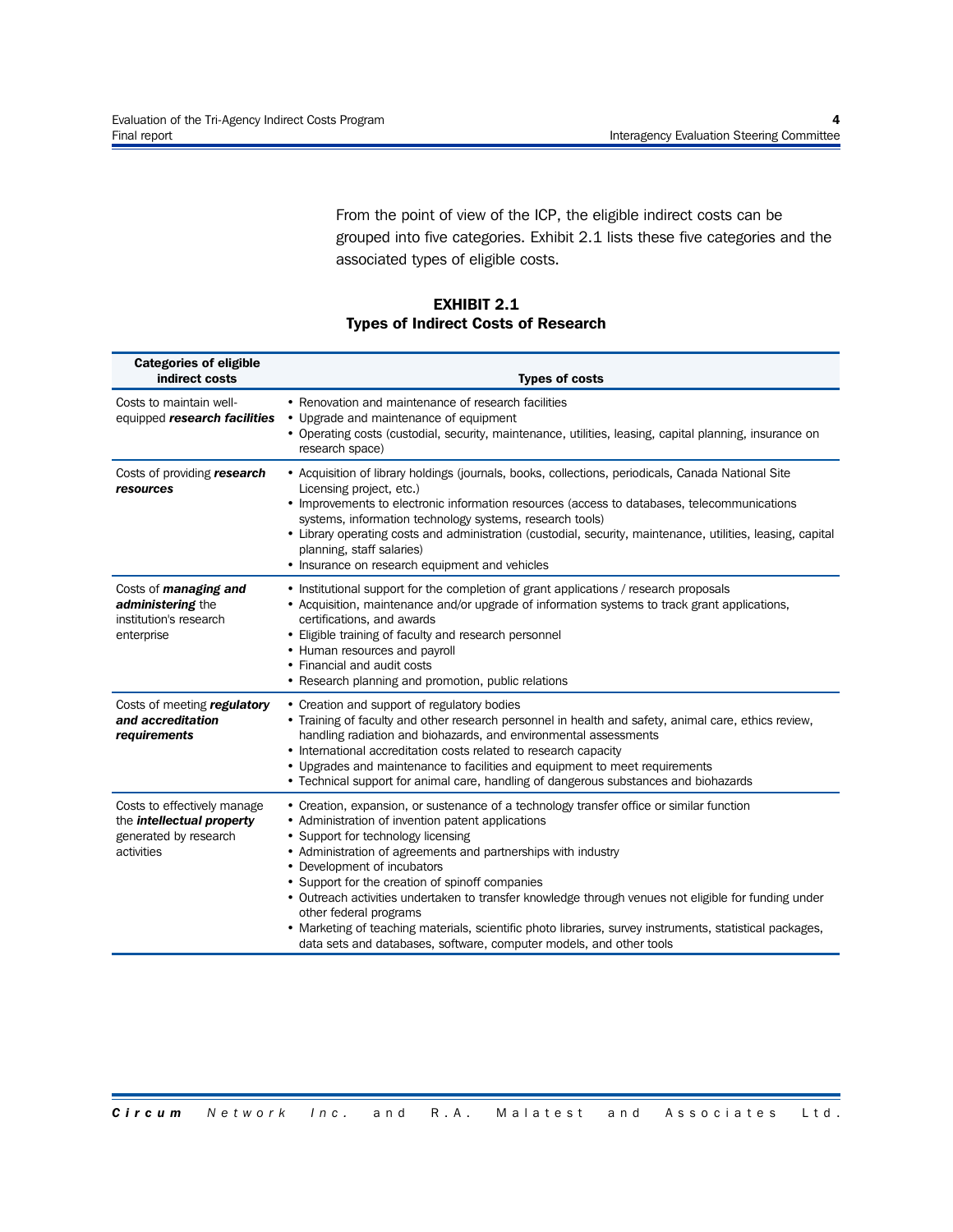Indirect costs of research are peculiar in that:

- some are not compressible without putting the research enterprise in jeopardy in the very short-term (e.g. if an institution does not conform to regulatory requirements, it could be excluded from funding by granting agencies) but others can be compressed without immediate effect (e.g. some facility maintenance or insurance costs) although failure to address them may have long-term consequences;
- many of them are not immediately apparent to the observer of the academic research enterprise;
- they often cannot be attributed to a given research effort (e.g. heating must be supplied throughout a building where several research projects are conducted); and,
- institutional accounting systems are rarely organized in a way that allows for their measurement.

#### *The Indirect Costs Program*

The ICP provides an annual grant to universities, colleges and research hospitals to compensate them for a portion of the indirect costs associated with the research funded by federal granting councils. With some exceptions, federal agency research grants do not cover the full financial cost of research, but only a part of the indirect costs.

The December 2001 federal budget provided a one-time investment of \$200 million to help alleviate financial pressures associated with federallysupported research at universities and research hospitals. The 2001 budget also committed the government to working with the university community to find predictable, affordable and incremental ways of providing ongoing support for the indirect costs of research. The terms and conditions for the one-time payment were approved in February 2002.

The 2003 federal budget provided \$225 million per year through the granting agencies, beginning in 2003-04, to help fund the indirect costs associated with federally-supported research at universities, colleges and research hospitals. The terms and conditions for the new permanent ICP were approved in July 2003.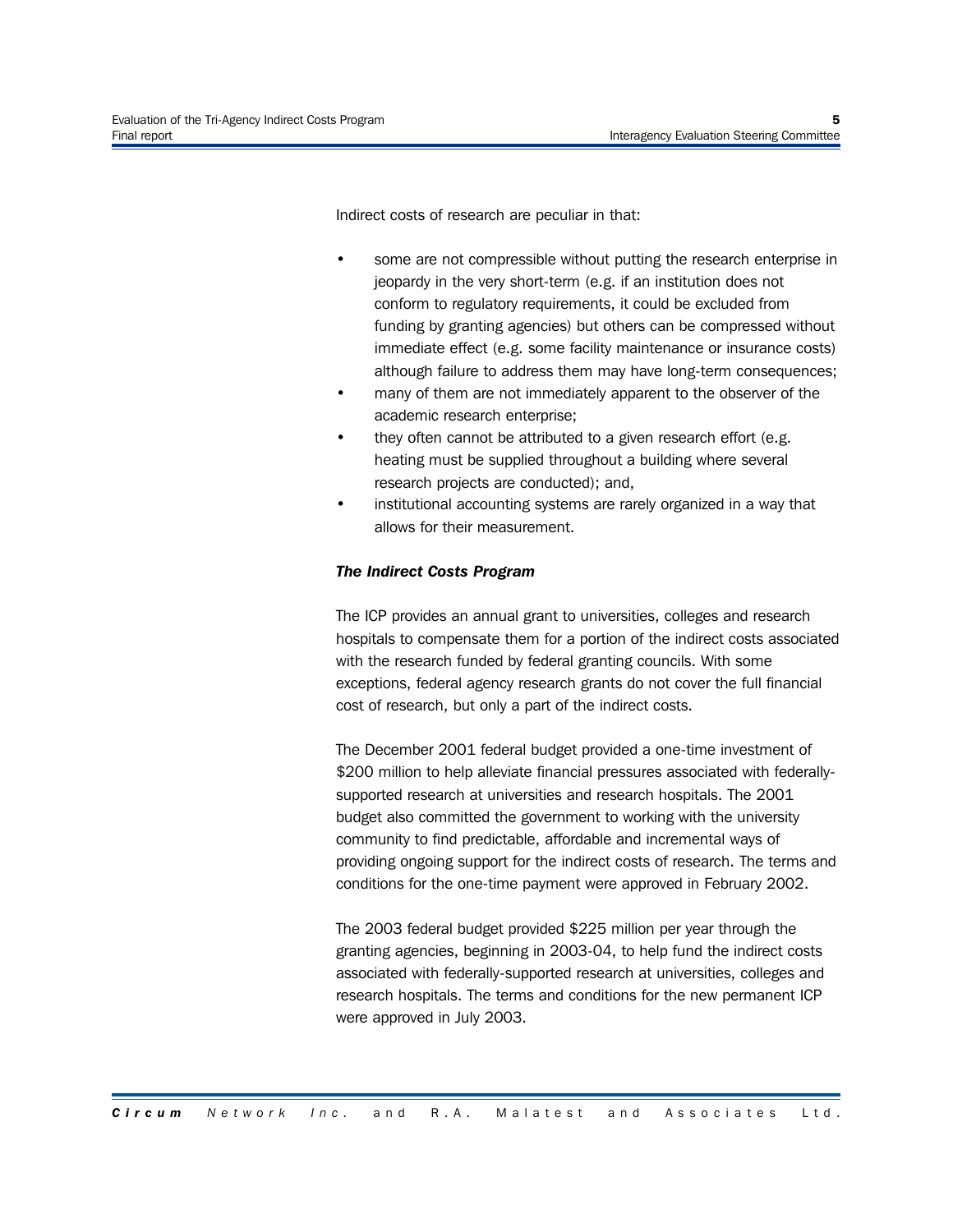Some \$20 million was added in 2004, increasing the program's annual budget to \$245 million. The 2005 budget received an additional \$15 million, bringing total funds for the ICP to \$260 million a year. A further \$40 million was added in 2006, and then \$15 million more in 2007-08, bringing the program's yearly budget close to \$315 million. In 2008-09, an additional \$15 million was added to ICP funding for a total of \$329 million. The 2009 federal budget, however, announced a reduction of \$15 million over three years, bringing the ICP budget to \$325 million in 2009-10, \$322 million in 2010-11 and \$315 million in 2011-12.

#### *Program Context*

Universities are the second largest producer of research in Canada<sup>1</sup>: in 2007, universities accounted for 36 per cent of the R&D activities (\$10.4 billion out of \$30 billion). This is more than the OECD average of 17 per cent. According to Statistics Canada<sup>2</sup>, 54 per cent of these university expenditures in research were funded by university partners and 46 per cent were funded by universities using their own resources. Of the portion funded by partners, 49 per cent of the funds were direct transfers from the federal government.<sup>3</sup> All in all, the Government of Canada financed about one-quarter of university research in Canada in 2007.

ICP was instigated as a regular program in 2003-04 and, in the five years between 2003-04 and 2007-08, the program distributed some \$1.3 billion to Canadian postsecondary institutions. This investment in indirect costs of university research took place in a context of profound change. Exhibit 2.2 presents the breakdown of federal expenditures focused on university research and training, for the period of 1999-00 to 2007-08.

3 These figures exclude large transfers made to provinces by the Government of Canada under "Canada Health and Social Transfer Payments," some part of which probably makes its way to universities and colleges and would be accounted for under internal university resources in this paragraph.

<sup>1</sup> Association of Universities and Colleges of Canada, *Momentum, the 2008 report on university research and knowledge mobilization*, 2008, page 9.

<sup>2</sup> Cited in AUCC, *op. cit.*, page 13.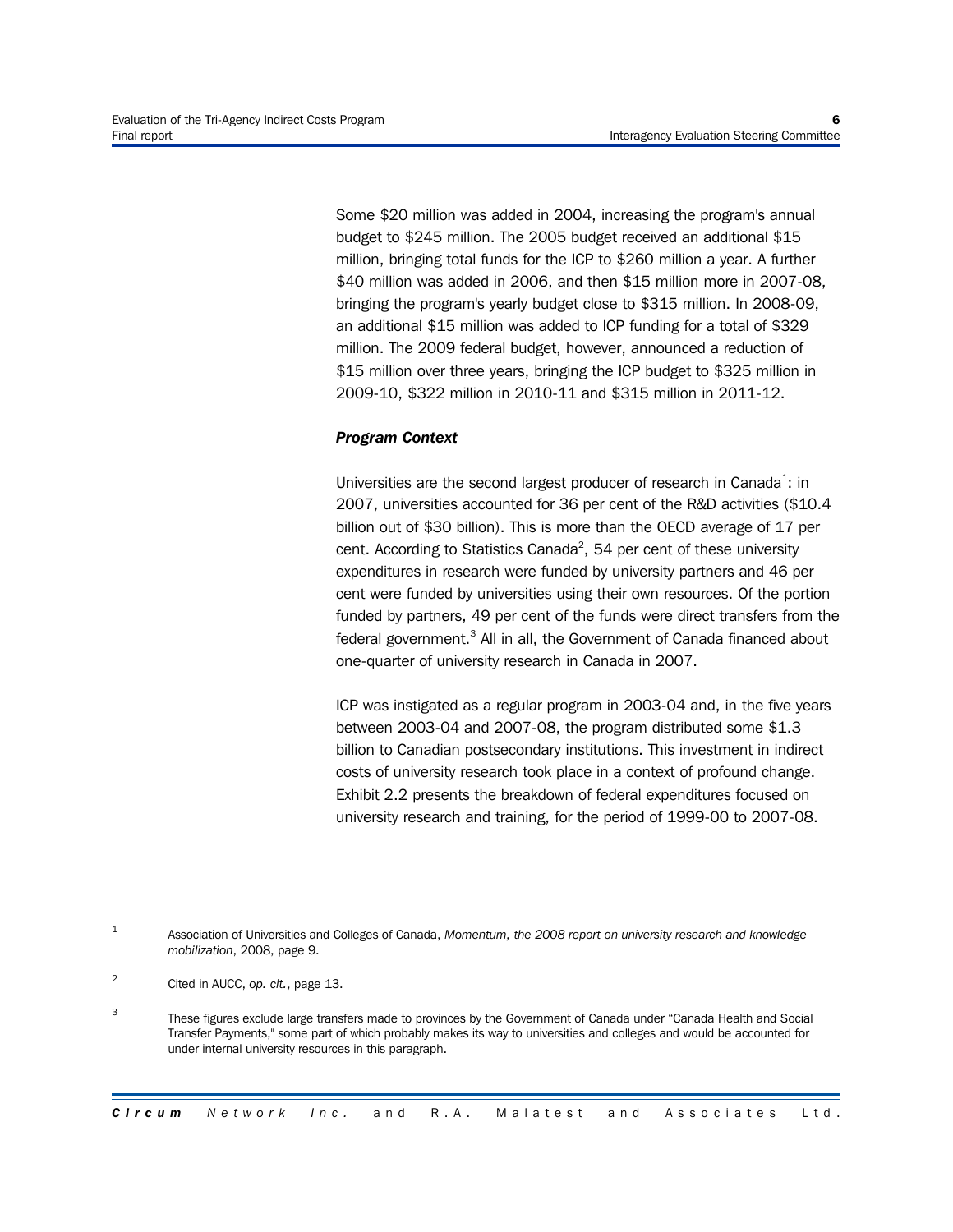According to the AUCC, in 1997-1998, universities expended about \$5 billion in research, in 2003-04, the volume of activity exceeded \$8 billion, and it passed \$10 billion in 2007-08. $^{1}$  Thus, the level of university research doubled over ten years.

The level of funding of university research and training by the Government of Canada increased from \$1.2 billion in 1999-00 to \$3 billion in 2007- 08 (including the ICP), or 150 per cent. As Exhibit 2.3 shows, this increase has been relatively steady through the years.

#### **EXHIBIT 2.2 Government of Canada Funding for University Research and Training 1999-00 to 2007-08 (\$ million)**

|                                                           | 1999-00 | 2000-01 | 2001-02 | 2002-03 | 2003-04 | 2004-05 | 2005-06 | 2006-07 | 2007-08 |
|-----------------------------------------------------------|---------|---------|---------|---------|---------|---------|---------|---------|---------|
| SSHRC <sup>1</sup>                                        | 115     | 129     | 144     | 167     | 212     | 253     | 290     | 305     | 343     |
| NSERC <sup>1</sup>                                        | 527     | 539     | 556     | 616     | 697     | 766     | 821     | 855     | 970     |
| CIHR <sup>1</sup>                                         | 275     | 390     | 495     | 587     | 650     | 711     | 765     | 808     | 879     |
| <b>Total agency without ICP</b>                           | 917     | 1058    | 1195    | 1370    | 1559    | 1730    | 1876    | 1968    | 2192    |
| <b>ICP</b>                                                |         |         | 200     |         | 224     | 244     | 259     | 298     | 314     |
| CFI <sup>1</sup>                                          | 114     | 183     | 231     | 325     | 349     | 263     | 427     | 360     | 298     |
| Other Government<br>departments and agencies <sup>2</sup> | 120     | 116     | 124     | 142     | 149     | 187     | 164     | 184     | 172     |
| <b>Total</b>                                              | 1151    | 1357    | 1750    | 1837    | 2281    | 2424    | 2726    | 2810    | 2976    |

<sup>1</sup> Source: Public accounts for each granting agency and Annual Reports for the Canada Foundation for Innovation (CFI). Granting agencies expenditures include funding for grants, scholarships and fellowships but exclude operating expenditures. SSHRC expenditures exclude the total of ICP expenditures..

<sup>2</sup> Source:Tremblay, Yvonne. *Federal Government Expenditures and Personnel in the Natural and Social Sciences 1995-96 to 2004- 05*. Statistics Canada, catalogue no. 88F0006XIE—No. 001. Table 14. Federal Government Payments to the Higher Education Sector for S&T, by Department or Agency, page 25. Data going from 1997-98 to 2002-03 ; *Statistics Canada - Federal Scientific Activities*. Catalogue no. 88-204-X. Table 3-3: Federal extramural expenditures; On science and technology in the higher education sector, by major departments and agencies, page 22. Data going from 2003-04 to 2007-08.

1 AUCC, *op. cit.*, page 7.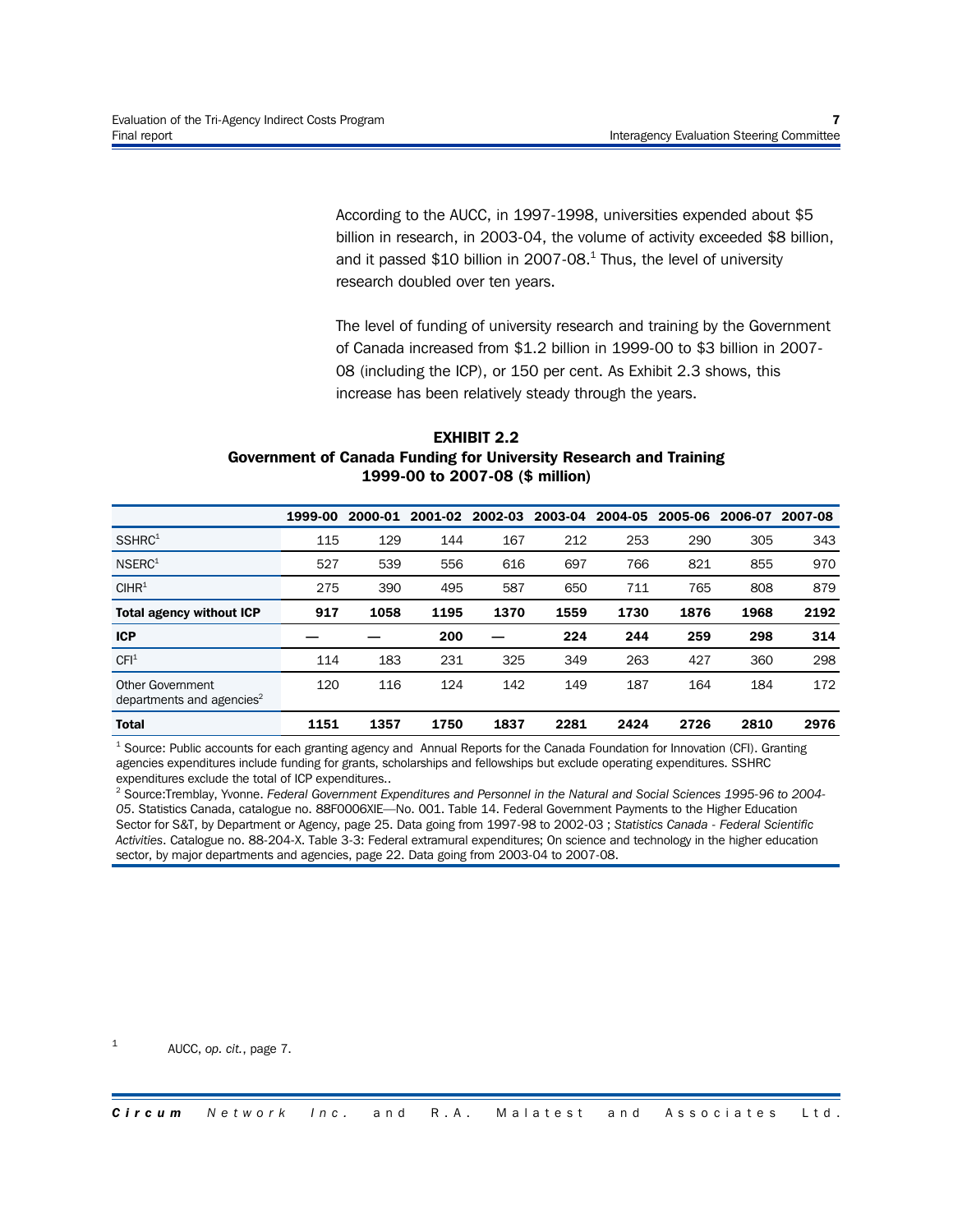

As will be seen later, generally, universities do not collect the full cost of the funded research. By 2003-04, the regular increase in funded research, and in federally-funded research in particular, stretched the capacity of universities to defray the institutional or indirect charges associated with the research enterprise. This led to the inception of the ICP as a regular program.

The context of the ICP also includes provincial granting programs aimed at supporting universities in facing the indirect costs of research. More will be said about this later.

Over the past decade, and over the life of the ICP, the context of university research also changed in qualitative manners. Research projects are more multi-disciplinary and multi-institutional now then they were years ago. The financing of research projects also tends to be more complex, including a variety of funding partners with various and diverging interests instead of a limited number of them. Regulatory requirements have become more stringent and demanding, for example in the areas of animal care, human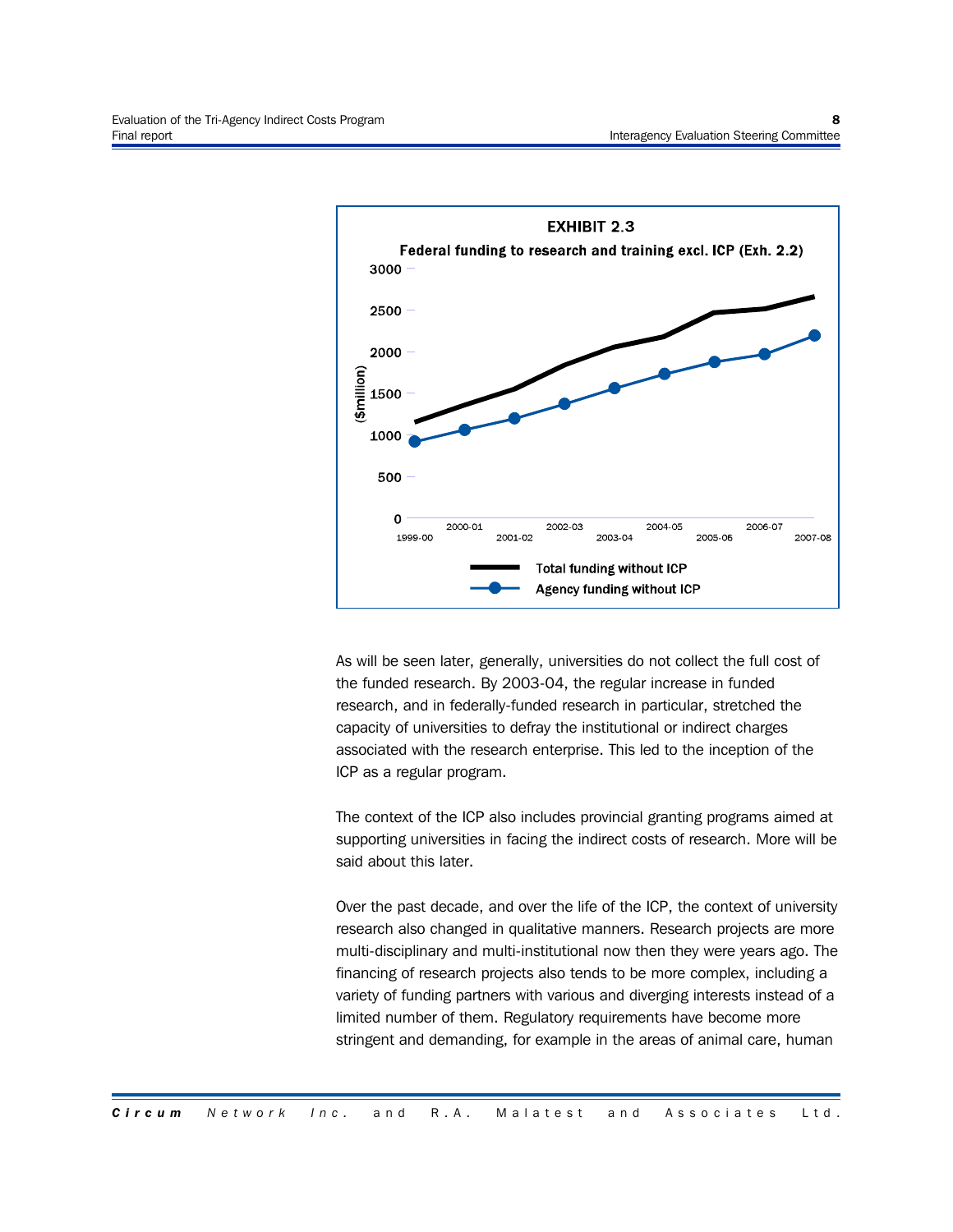research ethics and the handling of hazardous materials. Finally, funding organizations, the federal government in particular, have been asking for more detailed accountability measures which have added to the cost of managing the research enterprise.

It is in this context of increasing research activity and increasing pressures on the university research production systems that the ICP was initiated.

#### *Program Objectives*

The purpose of the ICP is to help universities, colleges, hospitals and affiliated research institutes create a research environment allowing them to make best use of all federal agency funding for university research. As such, the program intends to contribute to the attractiveness of the Canadian research environment, compliance with regulatory requirements, the transfer of knowledge and commercialization, and ultimately, to Canada's economic growth improved quality of life, and Canadian research excellence and capacity.

Because it is tasked with managing the ICP, only SSHRC includes the program in its program activity architecture. It fits within SSHRC's first strategic outcome: "A First-Class Research Capacity in the Social Sciences and Humanities". The ICP is also associated with CIHR's second strategic outcome ("Outstanding Researchers in Innovative Environments—Strong health research community able to undertake outstanding research") and NSERC's second strategic outcome ("High quality Canadian-based competitive research in the natural sciences and engineering").

#### *Governance and Administrative Structure*

The ICP is housed within the Canada Research Chairs Secretariat, which is administered by SSHRC. SSHRC, NSERC, CIHR, and the secretariat of the Networks of Centres of Excellence (NCE) provide data on their annual funding to eligible postsecondary institutions and their affiliated hospitals and institutes. They also assist the Canada Research Chairs Secretariat in responding to requests for that data.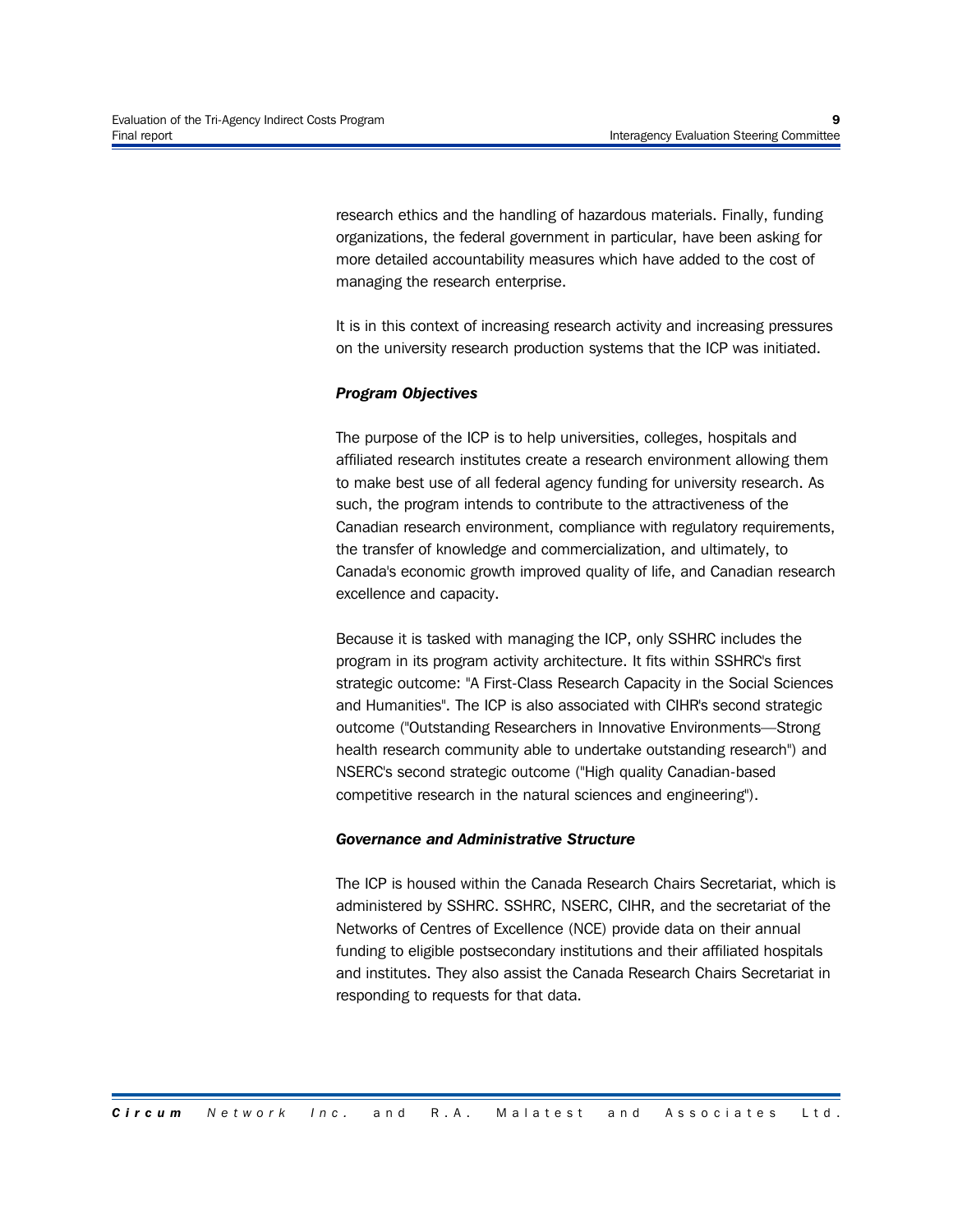1

The ICP is managed by a steering committee that is mandated to oversee the program's management and provide advice on its general policy approach. The steering committee includes the presidents of SSHRC, NSERC and CIHR, as well as the deputy minister of Industry Canada. The president of SSHRC heads the steering committee.

The Canada Research Chairs Secretariat, which reports to the president of SSHRC, administers the program. The secretariat manages the program's operation, including grants and operating budgets, and provides liaison with the universities, Industry Canada, and provincial health and education ministries. It undertakes performance measurement, evaluations and audits, and reports on program activities to the minister of industry, the Treasury Board Secretariat and, ultimately, Parliament. Together with SSHRC, the secretariat provides other administrative services, such as communications.

#### *Eligible Institutions*

An institution may receive an ICP grant if it is a degree-granting or diploma-granting Canadian postsecondary institution whose researchers have received research grants from one of the three federal granting agencies during the previous three federal government fiscal years. $<sup>1</sup>$ </sup>

Only colleges and universities are eligible. However, research grants to their affiliated organizations (research hospitals and research institutes) are taken into account in calculating each ICP grant. Institutions that meet the eligibility criteria and are affiliated with one or more research hospitals are required to demonstrate that they have a formal agreement with their affiliated hospitals dealing with the distribution of the indirect costs grant between the different responsibility centres.

Institutional eligibility is subject to the following: (1) the institution must be authorized by a provincial or territorial government to grant university degrees, applied degrees or postsecondary diplomas; (2) the institution must offer its own degrees or diplomas, and not simply certify that a student is qualified to receive a degree or diploma from another institution; (3) the institution must have awarded degrees or diplomas over the past two years or have students registered in the current calendar year or the three subsequent years; (4) the researchers of the institution and the research hospitals and other institutes affiliated with it must have received research funding from at least one of the three granting agencies in the three most recent fiscal years for which data is available; and (5) in the case of a public institution, the institution must receive the funds for its operating budget directly from a provincial or federal government, and not through another institution. In the case of a private institution, the institution must be not-for profit and not receive its funding through another institution.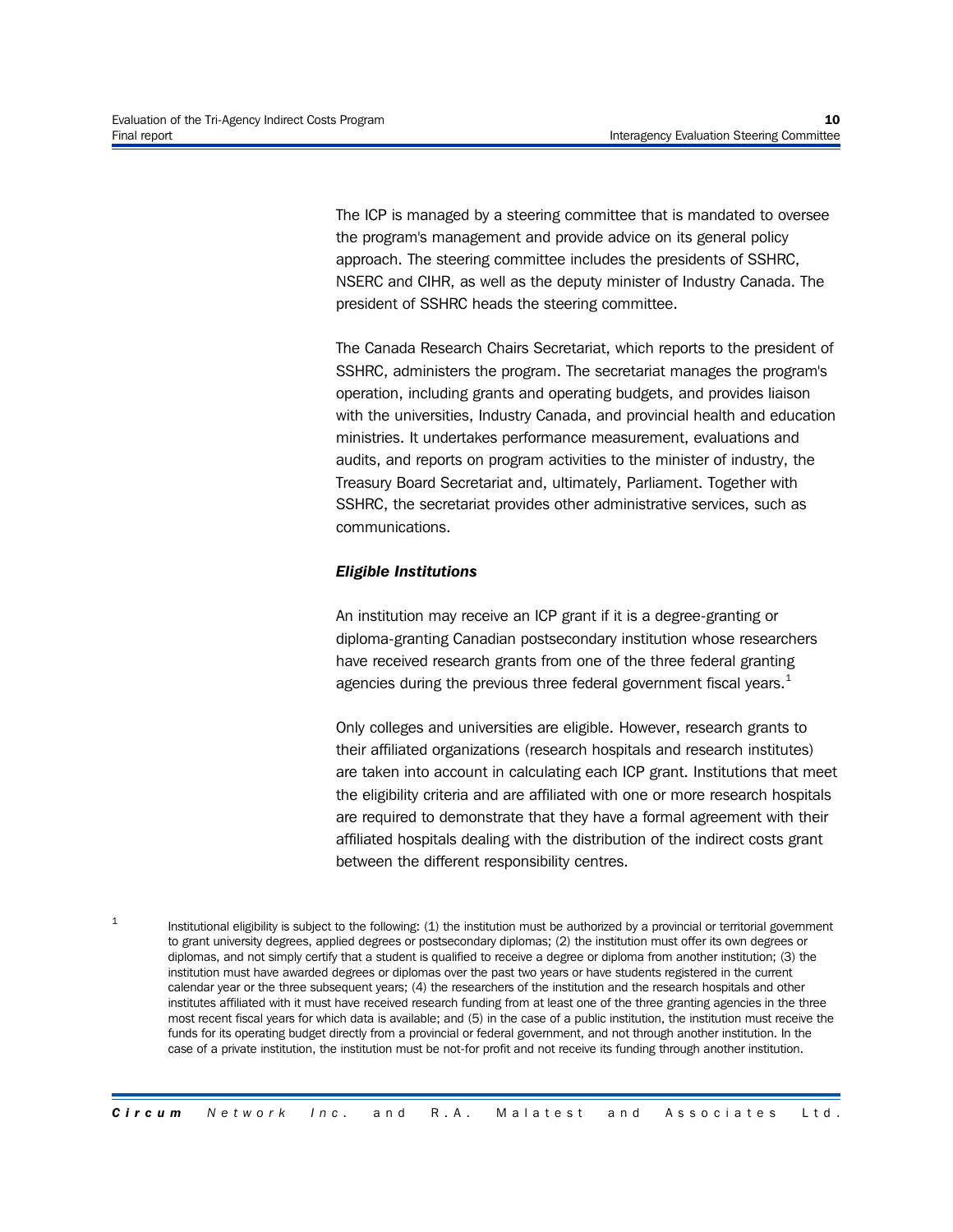#### *Funding Formula*

The value of individual ICP grants is calculated according to a formula based on the three-year average of direct research grants that each institution received from the federal granting agencies. The funding formula attributes a rate of indirect cost funding of 80 per cent on the first \$100,000 of direct research funding from federal granting agencies; the formula then applies a progressively decreasing rate of funding, as expressed in Exhibit 2.4.

**EXHIBIT 2.4 Funding Formula**

| Three-year average of direct research<br>grants from agencies | <b>Funding level</b>                                                                                         |
|---------------------------------------------------------------|--------------------------------------------------------------------------------------------------------------|
| First \$100,000                                               | 80%                                                                                                          |
| Next \$900,000                                                | 50%                                                                                                          |
| Next \$6,000,000                                              | 40%                                                                                                          |
| Beyond \$7,000,000                                            | Balance of the available budget prorated<br>according to the three-year average of direct<br>research grants |

#### **EXHIBIT 2.5 ICP Funding Results, 2003-04 to 2007-08**

| Institutions grouped according to the three-<br>year average of direct research grants from<br>agencies | Percentage of<br><b>ICP grants from</b><br>2003-04 to<br>2007-08 | Percentage of<br><b>ICP funding from</b><br>2003-04 to<br>2007-08 |  |  |  |
|---------------------------------------------------------------------------------------------------------|------------------------------------------------------------------|-------------------------------------------------------------------|--|--|--|
| Institutions receiving up to \$100,000                                                                  | 45%                                                              | 0.3%                                                              |  |  |  |
| More than \$100,000 up to \$1,000,000                                                                   | 14%                                                              | 1.3%                                                              |  |  |  |
| More than \$1,000,000 up to \$7,000,000                                                                 | 19%                                                              | 9.1%                                                              |  |  |  |
| Beyond \$7,000,000                                                                                      | 23%                                                              | 89.3%                                                             |  |  |  |
| <b>TOTAL</b>                                                                                            | 100%                                                             | 100.0%                                                            |  |  |  |
| Source: ICP program data (control sheets) based on 590 grants.                                          |                                                                  |                                                                   |  |  |  |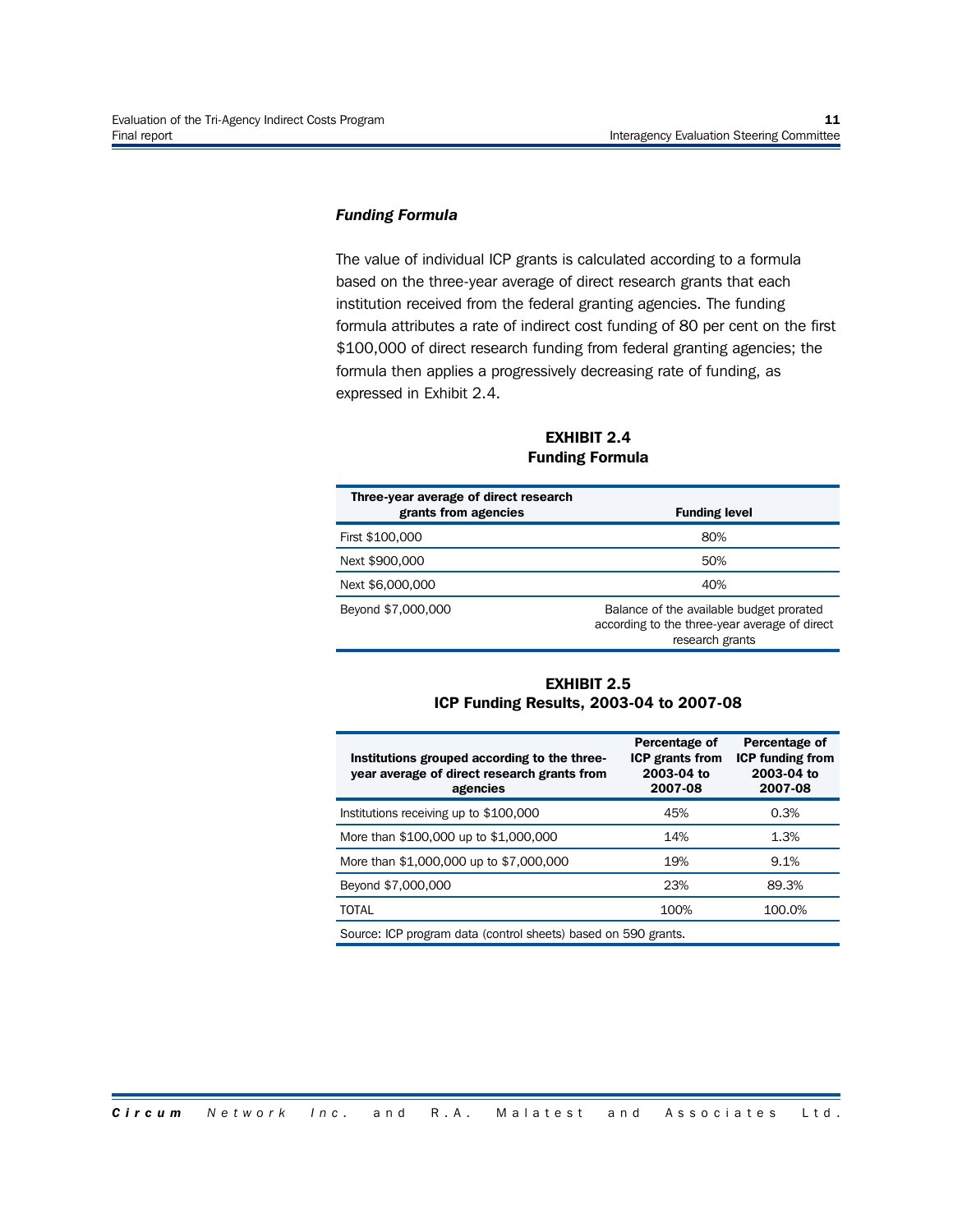#### *Reporting by Institutionss*

Eligible institutions submit a request for an indirect costs grant in March each year. In the request, the applicant provides an expenditure estimate in each of the five cost categories eligible to the ICP (see Exhibit 2.1). The request lists affiliated hospitals and health research institutes and attests that there is a current agreement between the applicant and these affiliates to govern sharing the ICP grant.

Each year at the end of June, the recipient institution submits an "Indirect Costs Program Outcomes Report" for the previous year. This report lists actual expenditures of ICP grant monies in each of the eligible cost categories of the ICP. In addition to a few close-ended questions, the outcomes report contains five open-ended questions, one for each eligible cost category. These questions ask how the ICP grant monies have allowed the institution and its affiliates to maintain and/or enhance its research capacity. Finally, the grant recipient is asked to report on overall impacts and to provide comments on them.

Recipient institutions are free to use ICP funds as they see fit as long as it is for eligible expenses. Institutions are not required to maintain a separate account for this grant.

#### *Program Logic*

The logic of the ICP is fairly simple. It is depicted in Exhibit 2.6. Funding to postsecondary institutions trigger investments in the five areas of eligible costs: research facilities (mainly buildings and labs), research resources (mainly libraries and databases), management of the research enterprise (mainly support to proposal writing, contract management and reporting), meeting regulatory requirements (mainly animal care and human research ethics), and intellectual property management (mainly knowledge transfer and IP protection).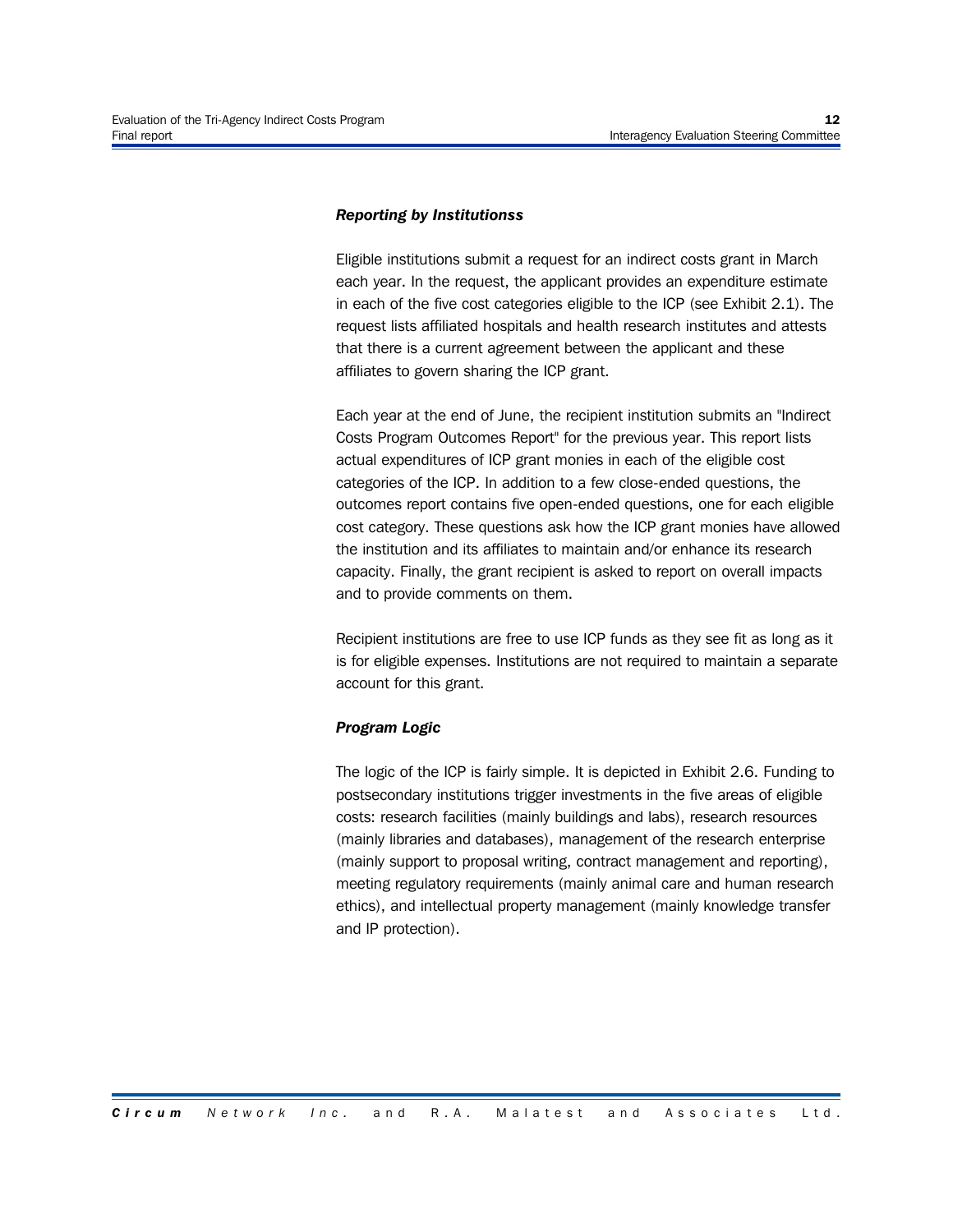

**EXHIBIT 2.6 • ICP Logic Model**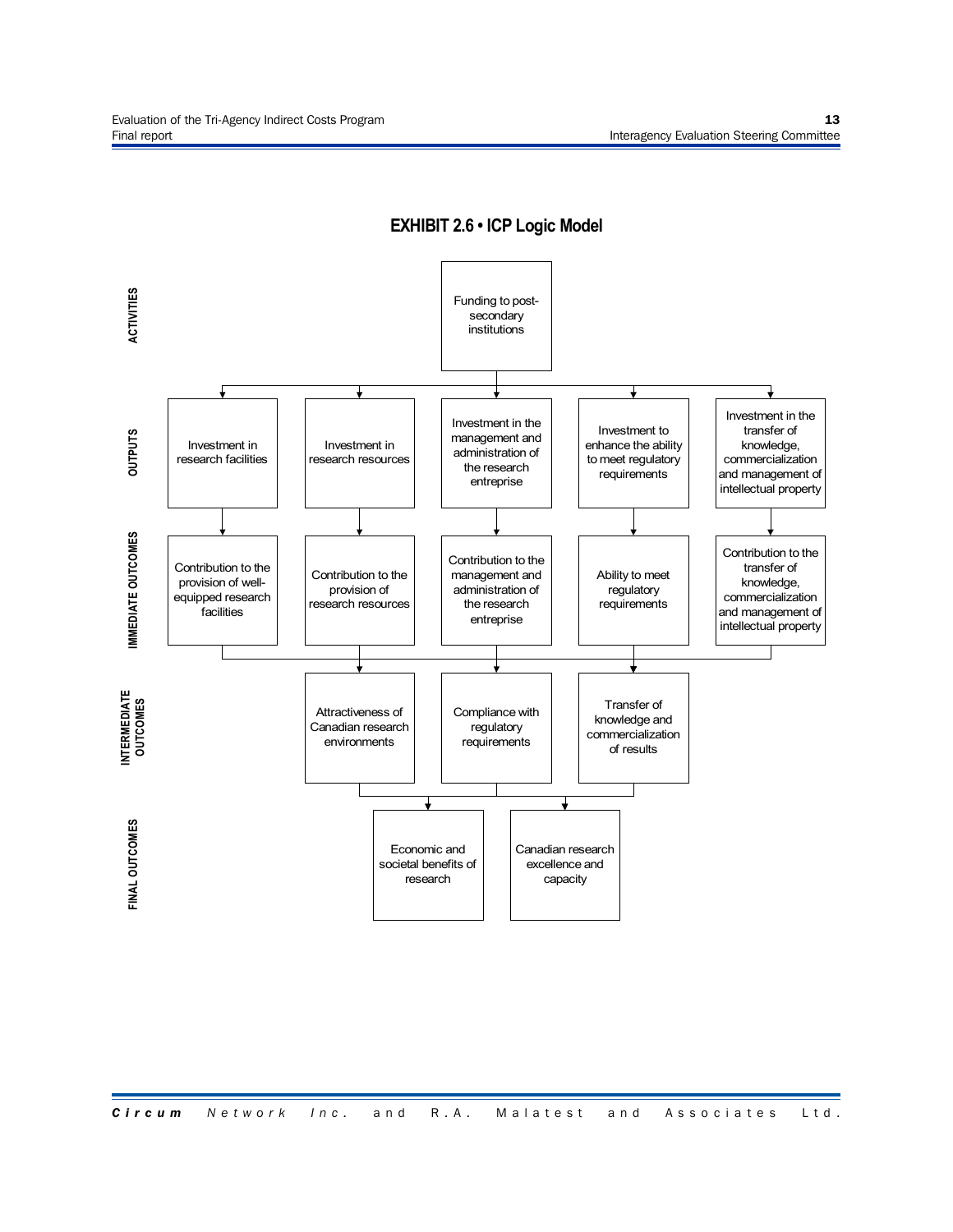The immediate impacts of these investments are improved research systems (improved facilities, improved resources, improved management systems, improved compliance with regulations and improved IP management). This leads to more attractive Canadian research environments (which allow for the recruitment and retention of high-level researchers and HQP), compliance with regulations, knowledge transfer and the commercialization of research results.

Ultimately, the chain of effects should contribute to the economic and social benefits of research on Canadian society and on Canadian research capacity and research excellence. These ultimate outcomes are not addressed in this evaluation because the ICP would contribute only one small share among a number of influences on such large-scale goals.

The logic of the ICP, coupled with the financial reality of the postsecondary sector in Canada, has raised the issue of the definition of "contribution" or "incrementality" of the program. What is expected to happen as a result of the ICP? Should additional expenditures take place in the five areas of indirect costs that would not have taken place if the program had not existed? ICP management has defined incrementality in the following way: $1$ 

The Indirect Costs Program is intended to sustain the existing research enterprise and to generate improvements, efficiencies and innovations in its management [...]. Incrementality can be achieved by maintaining the existing level of service and support in spite of the increased demand on an institution's resources. Institutions are required to demonstrate in their annual reports how the indirect costs grants were used to sustain and to improve their research capacity.

In addition, in November 2004, the directors of finance and administration of the granting agencies in a memorandum to research institutions, said: "The concept of incrementality remains at the heart of the program but now also includes the concept of sustainability."

The issue of what change can be attributed to the existence of the ICP will be addressed later in this report, but it can be stated already that there

<sup>1</sup> *Indirect Costs Program: Financial Reporting and Monitoring Procedures*, Revision November 2004.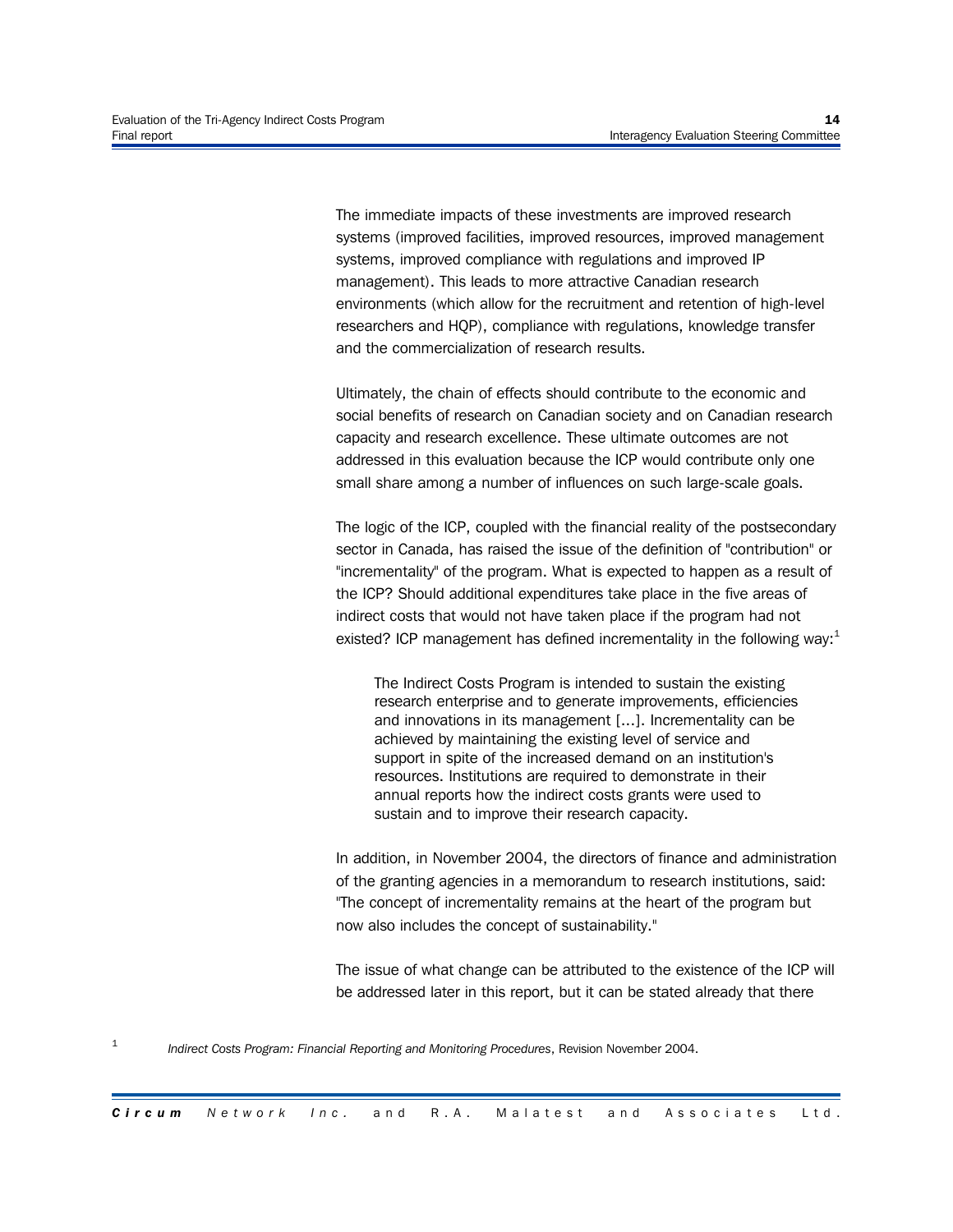are considerable challenges to establishing such incremental effects: some provincial grants for the indirect costs of research may have been adjusted downwards as a result of the inception of the ICP; it is possible that ICP funds allowed some institutions to simply fund needs that were not addressed earlier; ICP funds may have allowed some institutions to return funds meant for teaching that were used for research costs or to use research-related funding (e.g. from endowments) for direct research costs; and, the sometimes intangible nature of needs addressed with indirect research cost funding challenge accounting and reporting systems—they are not currently accounted for in public reporting of postsecondary finances. Because of the lack of a thorough baseline study of the funding of indirect costs of research at the inception of the program, the task of establishing program effects was made difficult.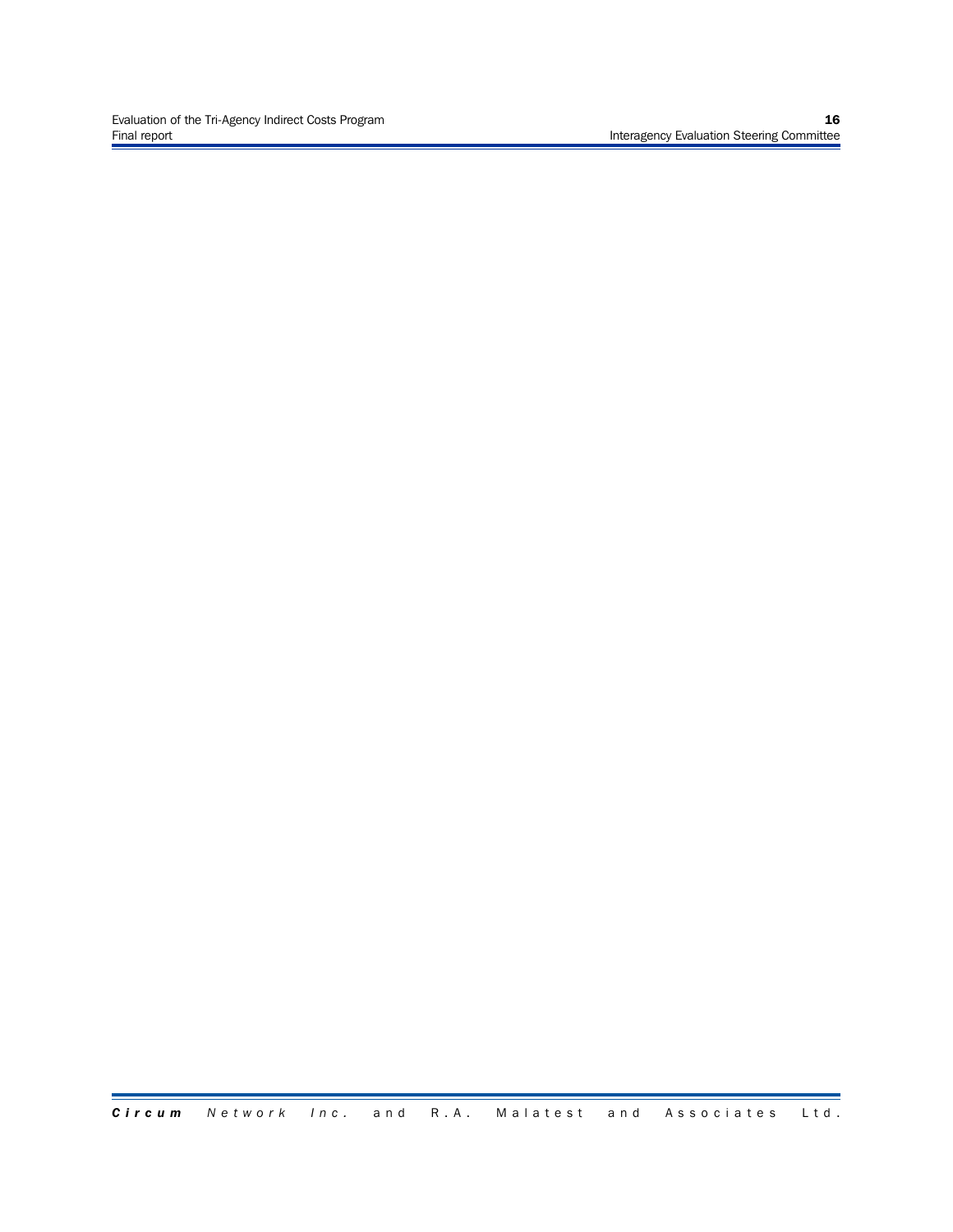## *Chapter 3*

### *EVALUATION APPROACH*

This chapter explains the evaluation approach and methodology. The evaluation study is based on a combination of qualitative and quantitative evidence gathered from documentation, databases, key informant interviews and survey research.

#### *3.1 Evaluation Issues*

The issues and questions for the present evaluation were identified during an evaluation planning process, which resulted in the *Evaluation Assessment of the Indirect Costs Program* dated July, 2008. Here are the evaluation issues, as presented in the assessment report. Details on issue 1 are presented in Chapter 4, issue 2 in Chapter 5, issue 3 in Chapter 6, and issue 4 in Chapter 7.

1) To what extent is the ICP still needed given the changes in the recipients' rates of indirect costs as a proportion of direct costs and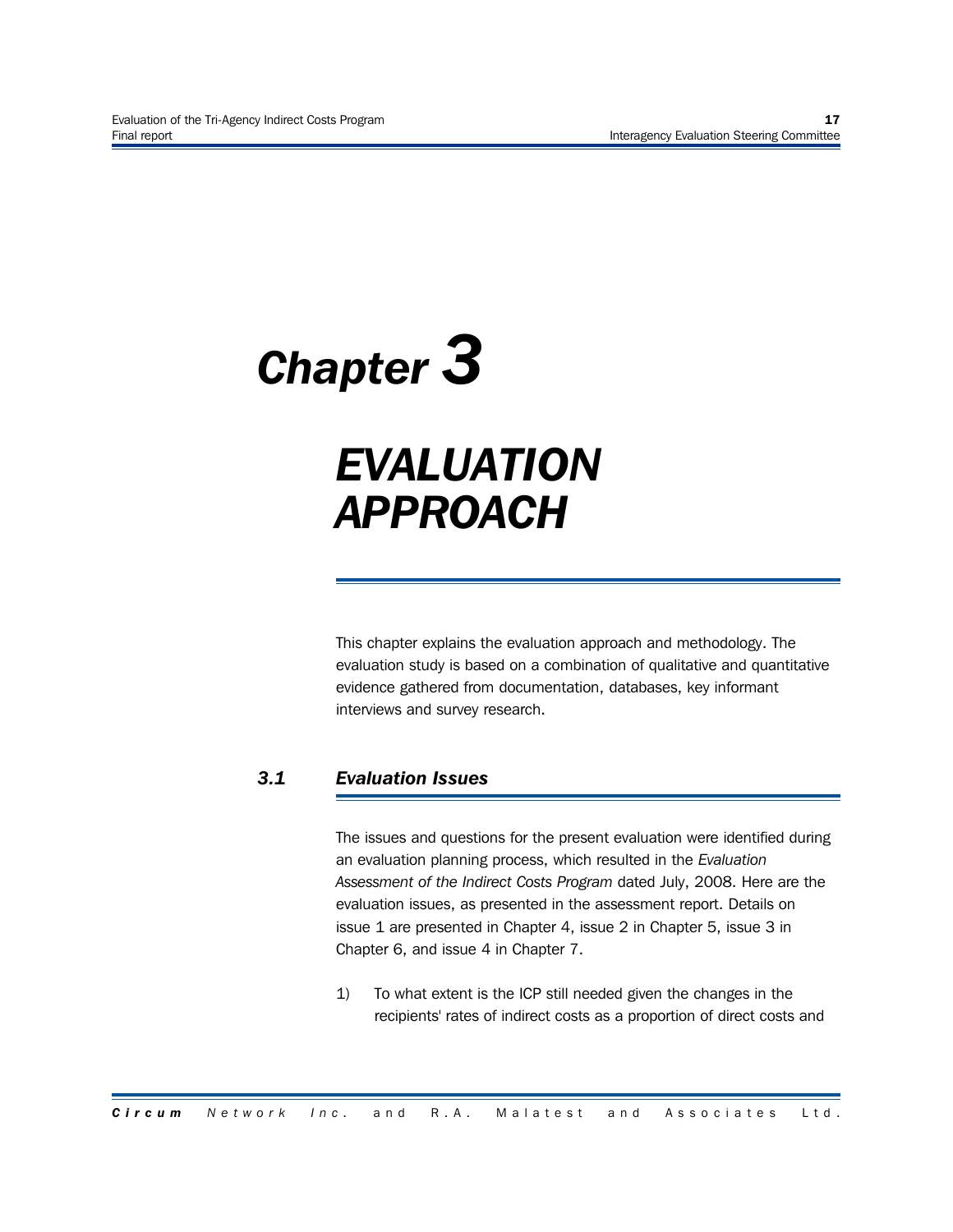given the level of support of other sources for indirect research costs?

- 1.1. What are the indirect costs of research at Canadian universities, colleges and teaching hospitals?
- 1.2. What are the sources of funds to cover them?
- 2) How successfully does the program achieve its objectives? What have the results (intended and unintended) of the ICP been?
	- 2.1. Impact on expenditures by cost category
		- well-equipped research facilities;
		- research resources;
		- managing and administering the institution's research enterprise;
		- regulatory and accreditation requirements; and,
		- managing intellectual property
	- 2.2 Displacement of previous spending to other uses
	- 2.3. Displacement of provincial funding
	- 2.4. Impact on excellence/sustainability of research
- 3) How efficient is the program delivery?
	- 3.1. Third-party program delivery efficiency
	- 3.2. Small institution progressive premium
- 4) Has the ICP provided value for money?

#### *3.2 Evaluation Design*

This evaluation is based on a combination of qualitative and quantitative evidence—with the former taking a predominant role because of the difficulty of isolating quantitative impacts of program investments taking a variety of forms (e.g. from renovations to intellectual property management, from animal care to instrument repairs).

Qualitative evidence of program impacts have been gathered in the context of in-depth case studies, key informant interviews and a survey of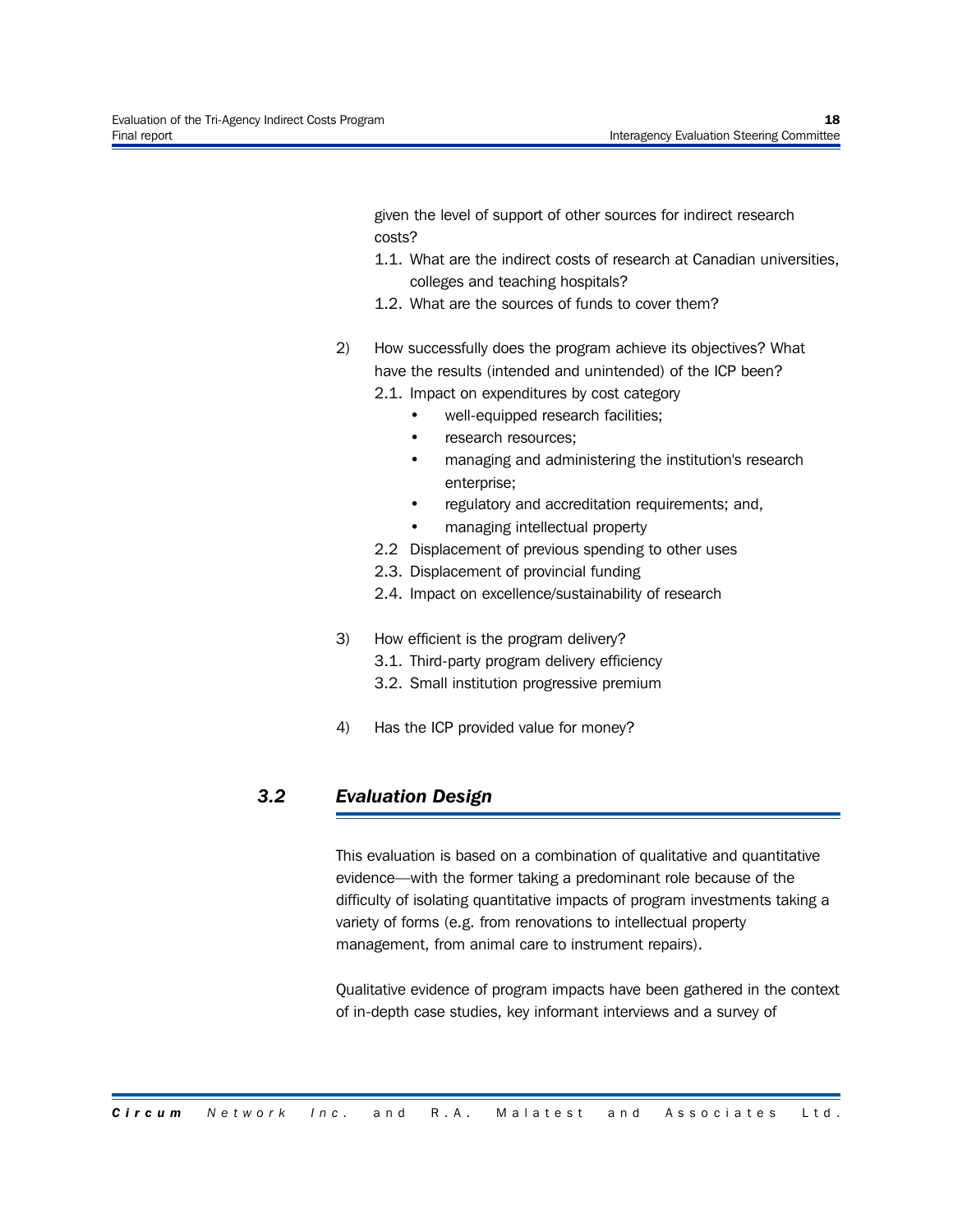university research administrators centred on a self-assessment of the situation of research in recipient institutions.

Quantitative evidence was sought through an analysis of multi-national time-series and multivariate modelling of recipient program data and results measurements.

The key issues raised by the summative evaluation of the ICP are related to outcomes and, in particular, incremental impacts and the counterfactual hypothesis: what would have happened in the absence of the program?

The design of the research around this issue is constrained by two factors:

- the absence of baseline data (pre-dating the program) relative to intended impacts; and,
- the universal nature of the program—all eligible institutions receive funding under the program and non-eligible institutions are systematically different from eligible ones.

The evaluation design also offered three levels of perspectives on program impact, ranging from a micro view to a macro perspective. The most micro level is provided by case studies where small variations in each institution can be reported and analyzed as to whether or not they are related to incremental impacts of the program. The second level is the meso level where each institution is portrayed on a statistical basis and multivariable models may uncover relationships that are not specific to the idiosyncrasies of a particular institution. The most macro view relates the variations through time in overall program effort to national indicators of research outputs; here, institutions disappear in favour of the global picture.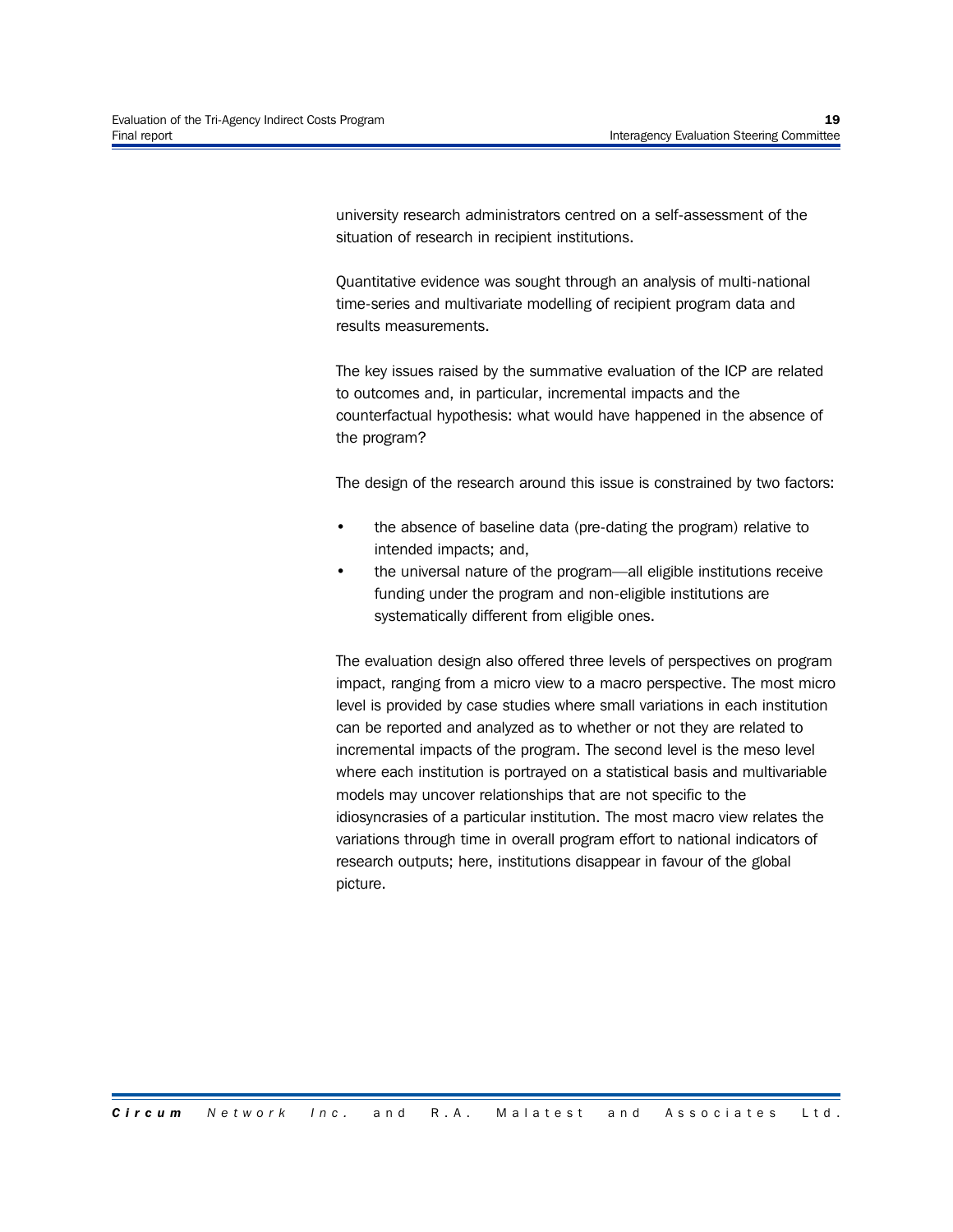#### *3.3 Documentation and Administrative Data*

The documentation reviewed included statistical reports and administrative data relevant to the evaluation. Data extracted from the program documents listed below are important to several evaluation issues.

Outcomes reports provide descriptions of how the grant was expended by institution as well as quantitative data on selected measures (e.g. research space per active researcher). They are key to this evaluation. A review of the data from the outcomes reports suggested that data quality varies from institution to institution; for some institutions, very limited descriptions are provided of how program funds were spent in some categories. Also, data maintained electronically are limited.

Administrative data from the ICP, as well as data from the three federal granting agencies, were a necessary data source for the evaluation. The following administrative information was requested:

- from granting agencies:
	- the number and value of applications for agency research grants;
	- the number and value of agency research grants; and,
	- the number of funded research proposals requiring ethical clearance;
- from the program:
	- the three-year average of direct research grants from agencies;
	- program funding classes;
	- the amount of ICP funding; and,
	- the proportion of ICP funding devoted to each of the five eligible cost areas.

Secondary data were also compiled and utilized for the current evaluation. The following sources of data were reviewed:

- OECD Science, Technology and R&D Statistics;
- Statistics Canada on intellectual property commercialization;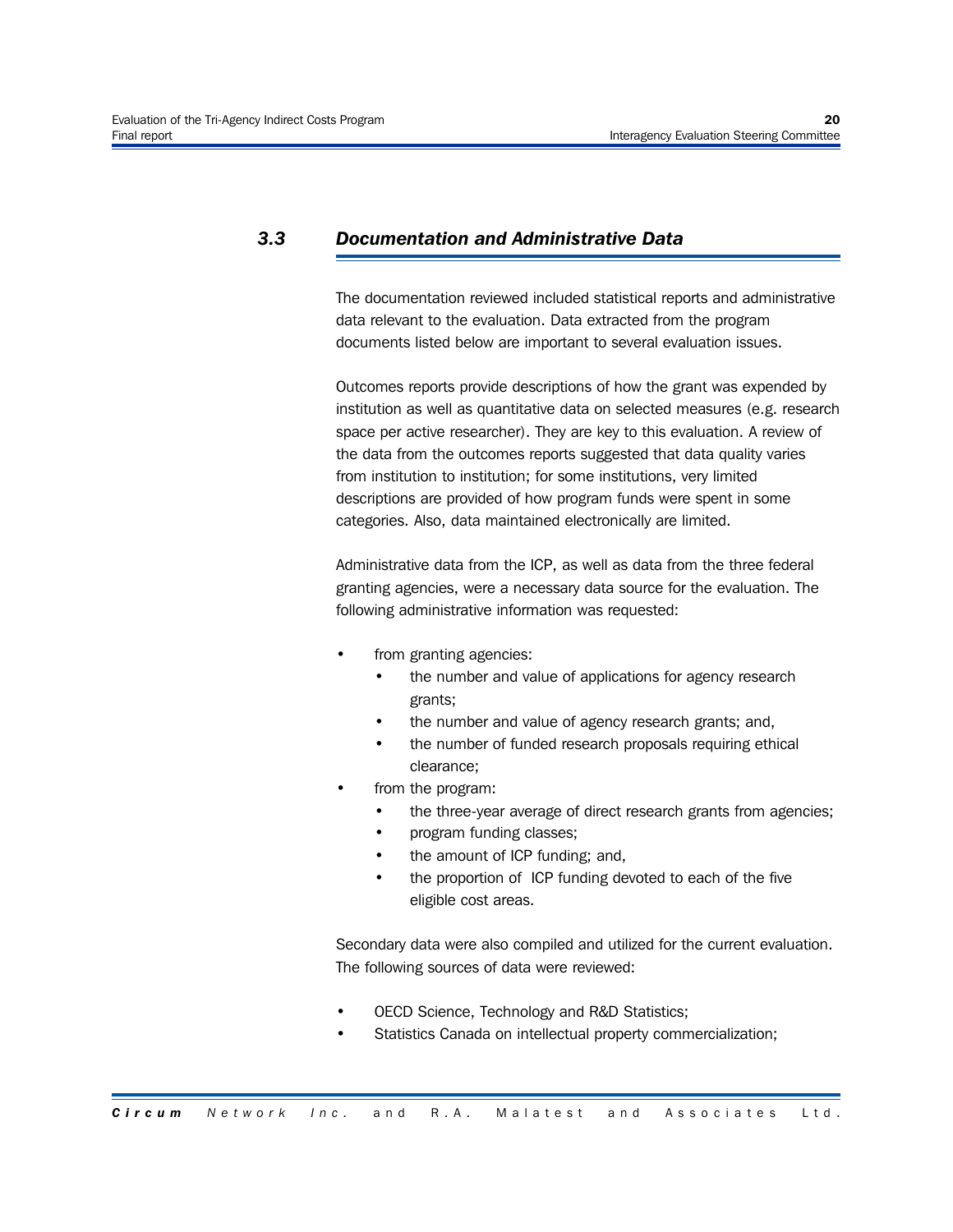- CAUBO/Statistics Canada, University and college revenue and expenditures; and,
- Statistics Canada, Survey of Intellectual Property Commercialization in the Higher Education Sector.

# *3.4 Interviews*

A total of 29 people from 15 organizations were interviewed between January 15 and February 19, 2009. They belonged to the following three categories:

- associations or research professionals, university representatives (18 individuals, including from the Association of Universities and Colleges of Canada, the Canadian Association of University Business Officers, the Alliance for Commercialization of Canadian Technologies, the Canadian Association of Research Libraries, the Canadian Association of University Research Administrators, the Canadian Council on Animal Care, the Health Charity Coalition of Canada);
- governmental organizations (4 individuals); and,
- granting agencies and ICP administrators (5 individuals).

Interviews were either in person or on the telephone. They lasted between 30 and 75 minutes. Key questions addressed during these interviews included:

- the role of the ICP in the current mix of federal agency research funding programs;
- the importance of the ICP relative to other federal agency research funding programs in impacting the quality of the research environment in Canada;
- the impact of the ICP on the way institutions finance indirect costs of federally-funded research;
- the situation of smaller institutions; and,
- the relationship between institutions and affiliated hospitals or research affiliates.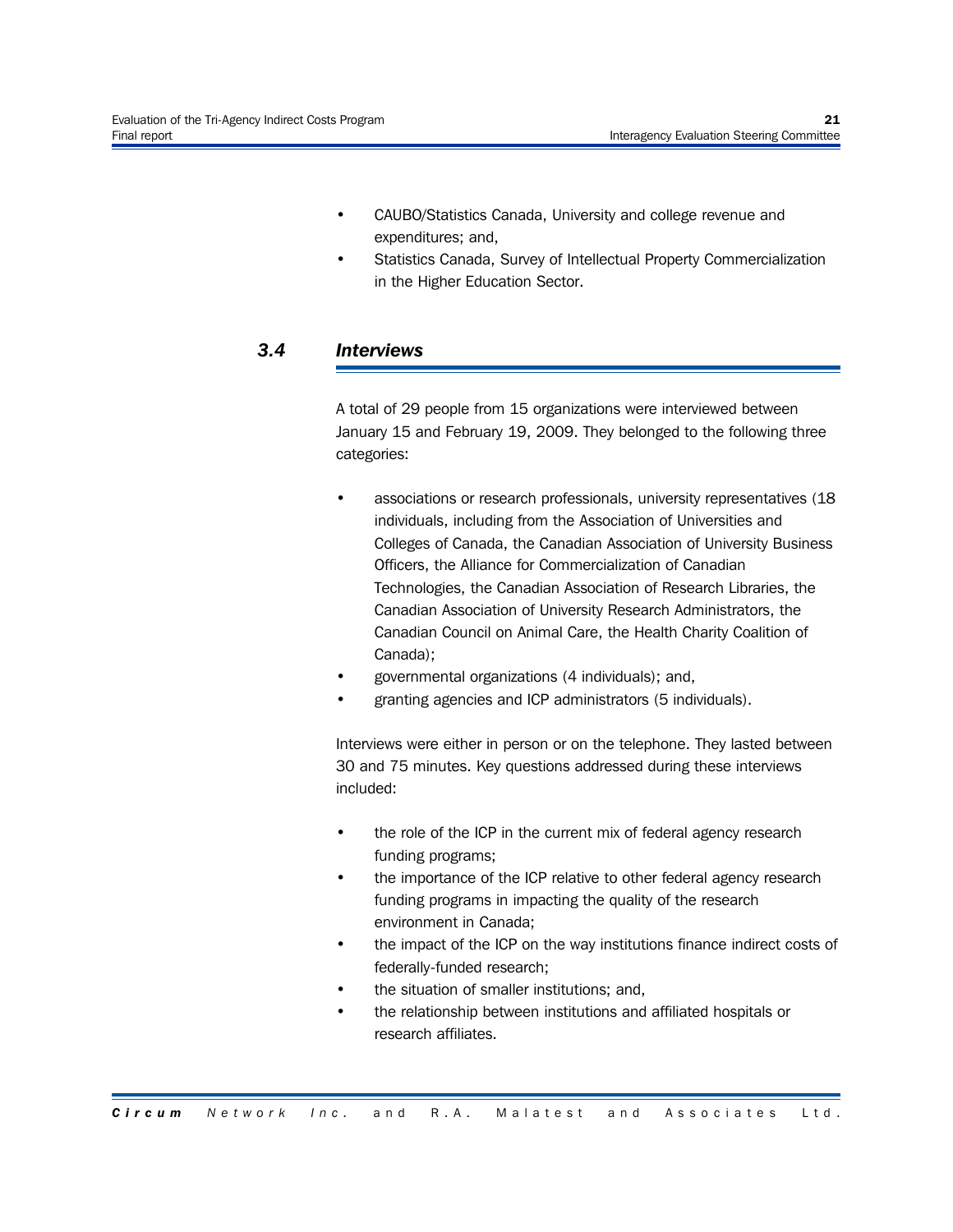# *3.5 Survey of Program Recipients*

*Questionnaire*. A self-administered questionnaire was addressed to administrators (presidents, vice-presidents of research, deans and department heads) active in each of the ICP recipient institutions. Each section of the questionnaire focused on an area of indirect cost and requests ratings of the state of the university system in 2003 (at program inception) and in 2008. An additional battery of questions asked for ratings of change between 2003 and 2008 with regard to a series of possible outcomes associated with the program.

*Pre-test*. The questionnaire was pre-tested in early December 2008. Adjustments were made to the invitation message and the questionnaire introduction to highlight the content of the questionnaire (which is not related to the ICP) and down tone references to the program —because some pre-test non-respondents indicated that their non-response was due to a lack of information about the program whereas knowledge of the program was not necessary to fill out the questionnaire. Some other small changes were made.

**Sampling**. The original plan for this survey was to address it to university presidents and vice-presidents of research in all institutions supported by the program. In the course of refining the design of the evaluation, it was decided to offer deans and department heads from the same institutions the possibility to contribute with their points of view.

Lists of these populations were delivered by each of the agencies. A single list was compiled by the consultant; it was purged of duplicate names and e-mail addresses. The ensuing list included 1,824 individuals. We had no means of validating the list—from an organizational or disciplinary standpoint.

The evaluation design included the development of case studies of eight universities. Individual contacts took place with representatives from these universities. In six of them, updated lists of presidents, vice-presidents of research, deans and department heads were supplied by the institution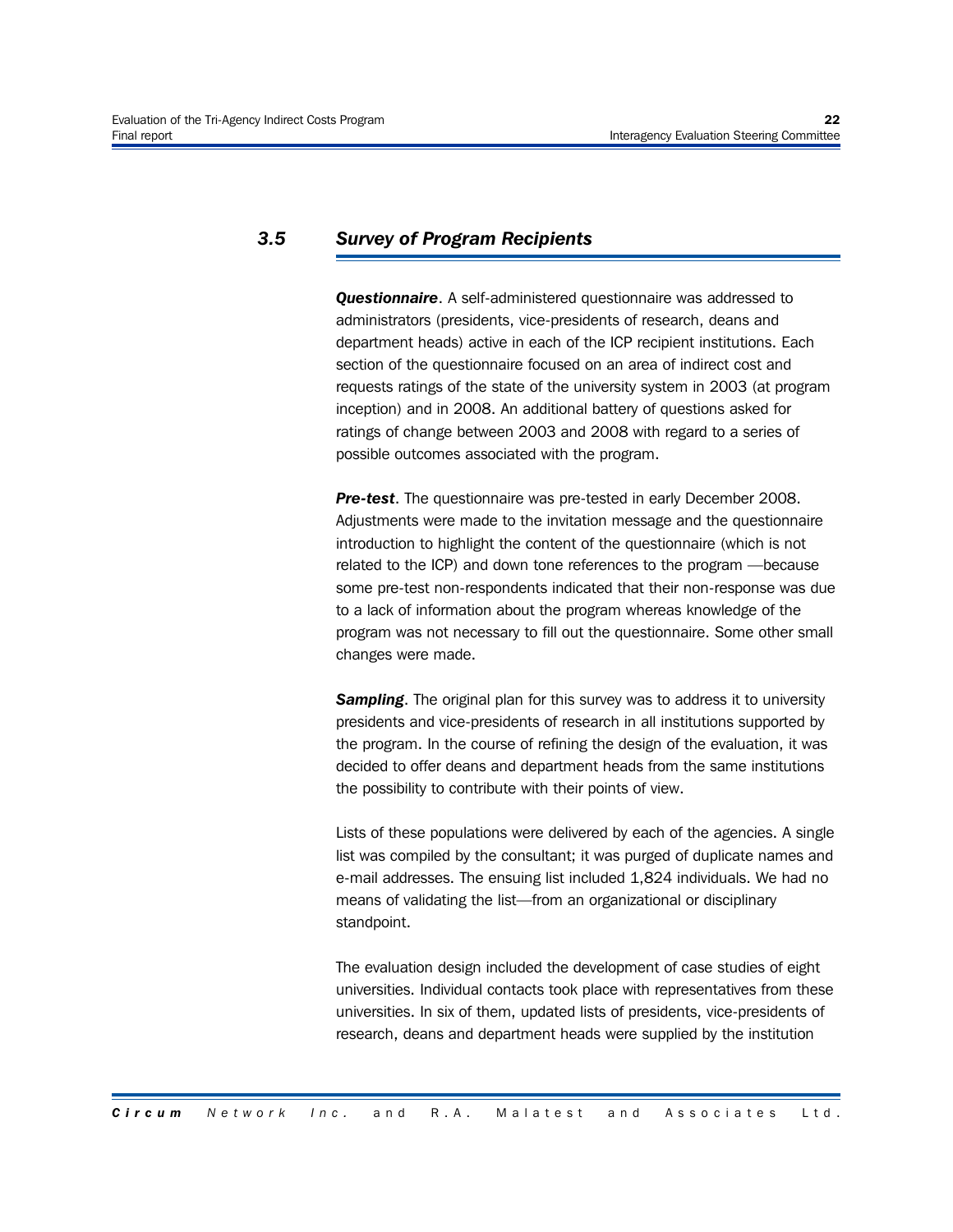and inserted into the survey database. Duplicate e-mail addresses were deleted. In the end, these lists included 324 additional individuals, bringing the total to 2,148.

**Protocol.** On December 16, 2008, potential respondents from the agency-supplied lists received an e-mail invitation to complete the survey via the Web. Invitations were extended between December 18, 2008 and January 13, 2009, to individuals found on additional lists offered by institutions.

Respondents were provided with a secure link to a personalized questionnaire. All communications between the respondent and the server were SSL-encrypted. Respondents could stop answering the questionnaire and resume on the same questionnaire page in another sitting.

Respondents were provided with an e-mail address to ask questions or voice concerns. A few dozen such messages were handled by the Malatest hotline service.

Telephone reminders were initiated early in January 2009 with individuals identified as presidents and vice-presidents of research and with individuals associated with case study locations.

*Field Results*. As of February 23, 2009, 342 questionnaires had been completed including 64 from presidents, 44 from vice-presidents of research, 92 from deans and 143 from department heads. Institution by institution, participation varied but never exceeded 25 per cent.

Considering the lacklustre rate of response of deans and department heads,<sup>1</sup> concerns raised about the representativeness,<sup>2</sup> completeness<sup>3</sup> and

<sup>1</sup> 16 per cent and 11 per cent respectively.

 $\mathfrak{p}$ Of the initial 3,126 names received from agencies, including duplicates, 43 per cent were from SSHRC, 49 per cent were from NSERC and 8 per cent were from CIHR.

<sup>3</sup> For example, In one case, there were 70 names in the initial sample while the institution sent an up-to-date list containing 206 additional names. Therefore, the initial list comprised only 25 per cent of the target population. Lists were updated by institutions in 7 cases.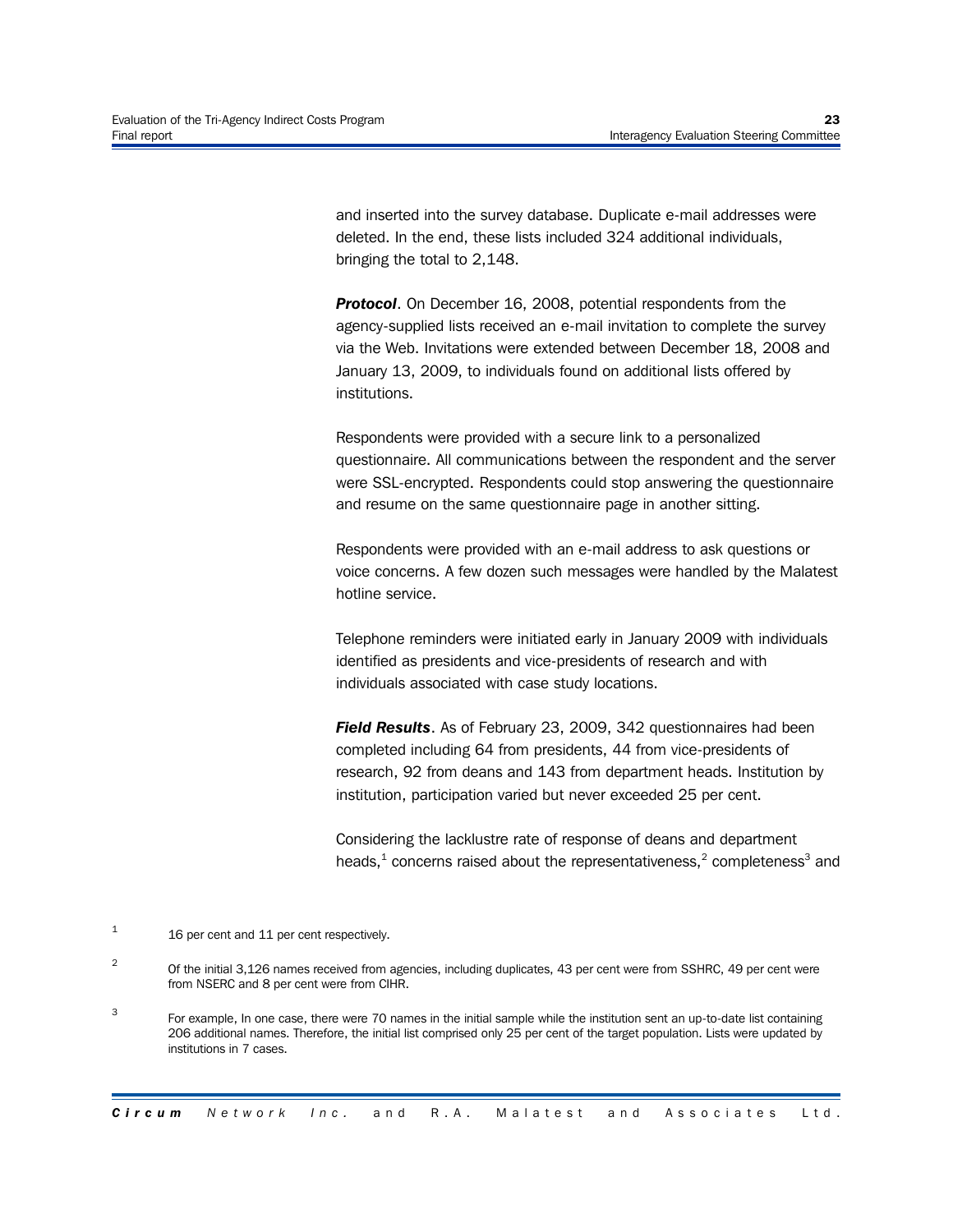recency of the sampling list with regard to these categories, and the high concentration of dean and department head responses in a few institutions, $^{\rm 1}$  it was decided to use only responses offered by presidents and vice-presidents of research (i.e., to return to the original plan) where the response rate was high and the quality of the list was good. Where an answer was provided by both the president and vice-president of research of an institution, the latter was retained because a few questions were addressed only to vice-presidents of research. Also, in conversations with respondents, it was indicated that vice-presidents of research were often tasked by presidents to submit a response for the institution, in the president's name. On that basis, 96 institutions out of 140 completed the questionnaire.

*Response*. Among presidents and vice-presidents of research, the overall institutional response rate was 69 per cent (96/140). Differences between the distributions of participating and non-participating institutions according to region and size are not sufficient to reach a significance level of 95 per cent. Therefore, we conclude that the group of institutions that completed the questionnaire is a representative cross-section of the population of ICP client organizations.

Additionally, the group of participating organizations received 83 per cent of all funds distributed by the ICP between 2003 and 2008—making it a significant cross-section of program recipients.

# *3.6 Case Studies*

Case studies are central to the evaluation methodology. Eight case studies were conducted. They involved the following institutions:

- Atlantic Canada:
	- Acadia University;
- Quebec:

1

• Université Laval; and

38 per cent of the Dean and Department Head responses were from 3 institutions; 51 per cent were from 7 institutions.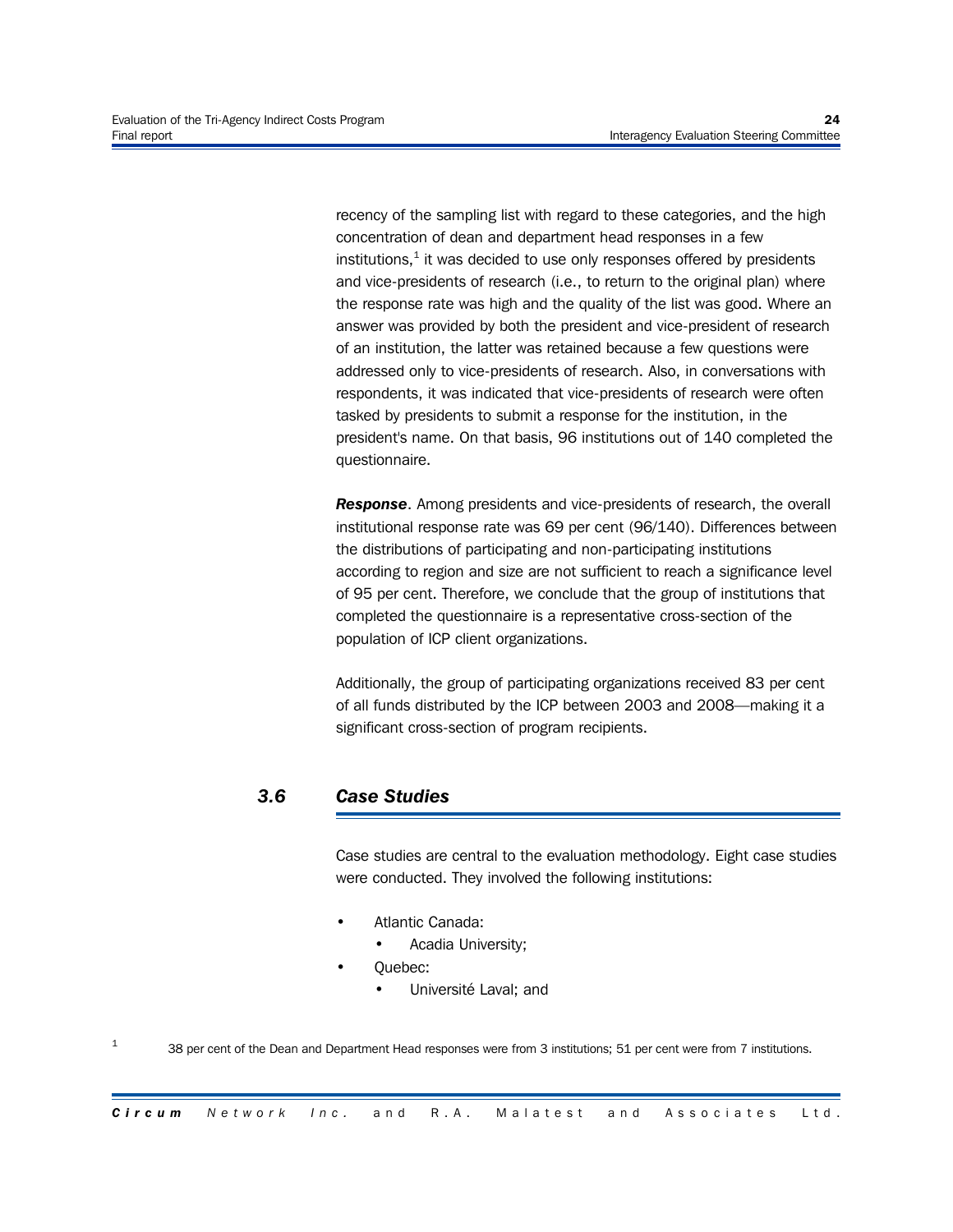- École Polytechnique;
- Ontario:
	- University of Toronto; and
	- Queen's University; and
	- Western provinces:
		- The University of British Columbia;
		- University of Alberta; and
		- Brandon University.

These institutions were selected to represent small and large institutions and institutions from across Canada. Also, six of the eight institutions had been the object of case studies in the context of the ICP third-year review.

Case studies incorporated and synthesized information from documents, site visits, interviews, data requests, the administrator survey, secondary data and data analysis including outcome reports from the institutions. The case studies document the experience of each institution in-depth for the five years 2003-07.

Key informant interviews conducted during the site visits were particularly important. They varied in number from five to 15 individuals, depending on the size and complexity of the sites. For example, visits to sites with affiliated health research centres included interviews with representatives of these centres. They typically involved the most senior administrator responsible for research (e.g. the vice-president of research), representatives from the offices of research services, technology transfer offices, finance departments, research hospitals, and institution departments (across the social sciences and humanities, natural sciences, and health disciplines).

Work on the case studies spanned the entire project period, but the site visits took place in January and February 2009.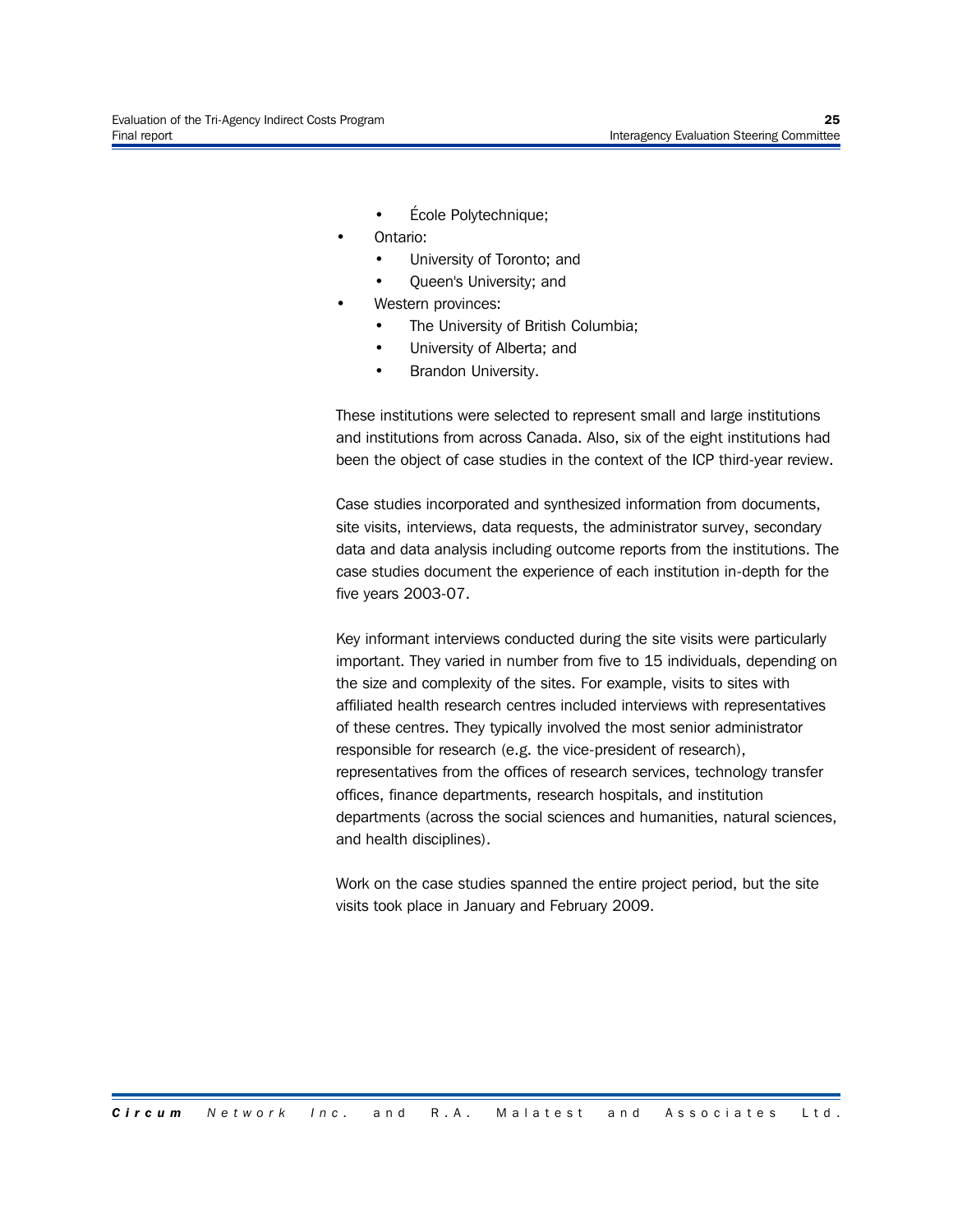# *3.7 Meso-Level Analysis*

The meso-level analysis intended to document the relationship between program participation (the independent variable) and research outcomes (the dependent variable) using data from each of the participating institutions. $1$ 

The relevant unit of measurement in this case was the institution. Because no eligible institution remained unfunded, all postsecondary institutions and their affiliated research hospitals and institutes were relevant units of observation. Since all eligible institutions received funding, the independent variable was defined as the level of effort expanded by the program. The simplest form of measurement of this level of effort is the annual amount paid to each institution; however, this variable has the disadvantage of being naturally correlated with dependent and intervening variables expressed in dollar amounts. Therefore, we have preferred to measure program effort using the ratio of ICP funding over all institution revenues; this variable has very limited natural correlation with other conceptual variables in the models. Everything else being equal, the hypothesis is that more indirect cost funding leads to more research outputs.

There are several dependent variables of interest in this evaluation. Key domains of expected impacts include immediate impacts (improvement of the research environment in the five eligible cost categories) and intermediate impacts (increase in the research activity).

Finally, the statistical modelling must take into account institutional characteristics that may explain some of the variations in the dependent variables but that are exogenous to the relationship between program effort and research outputs. One obvious such intervening variable is the size of the institution; another one is other sources of indirect cost funding. We wanted also to isolate the effects associated with the special treatment extended to small institutions by adding a dummy variable to the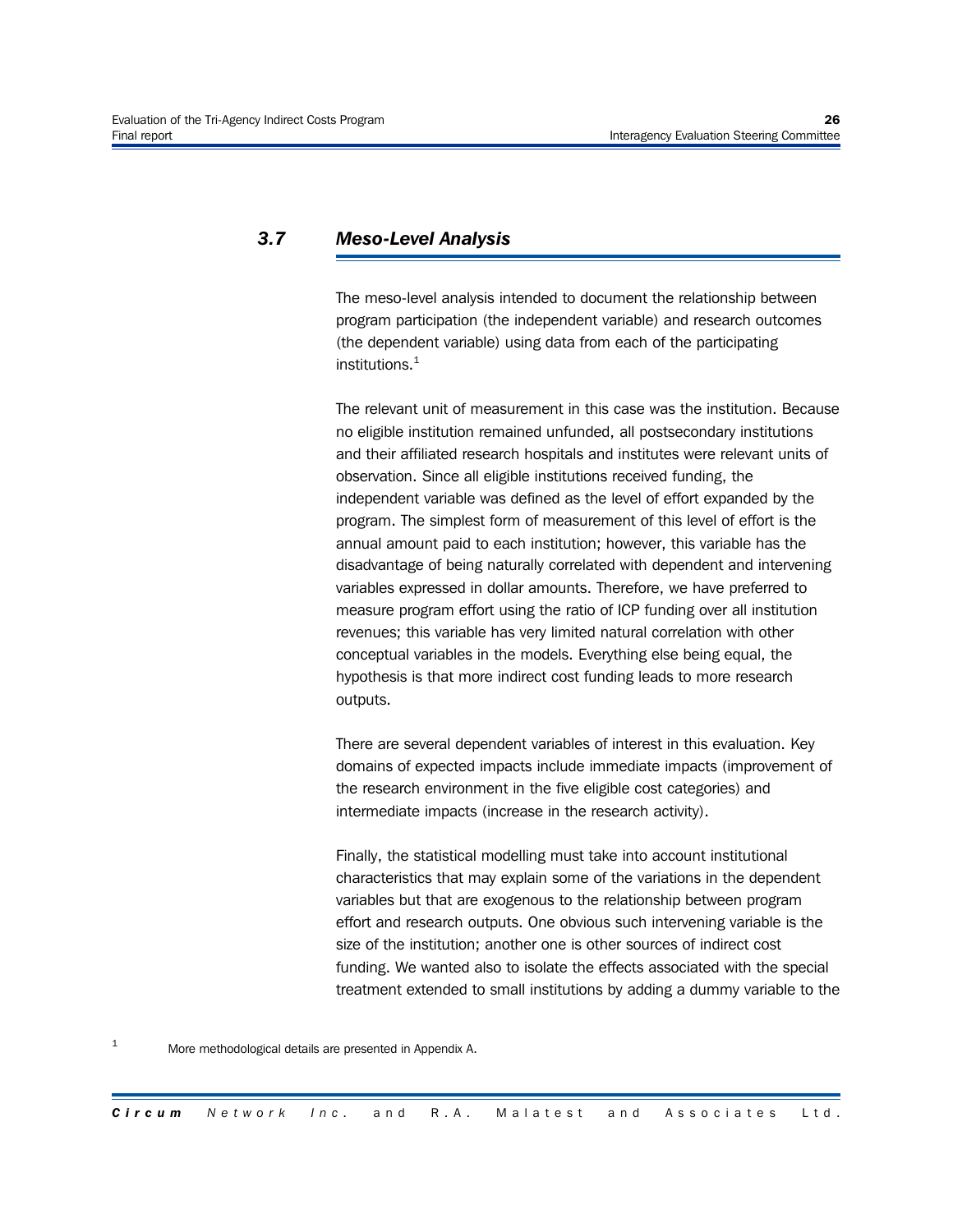model to identify them. Other intervening variables include the proportion of ICP funding invested by institution authorities in each of the five program funding areas.

The data were analyzed using multiple regression techniques. Some variables were transformed to ensure a relatively normal distribution. Due consideration was given to the issues of multicollinearity and heteroscedasticity; some variables were excluded from the models because they were redundant with other, more conceptually interesting variables. The results are focused on the existence of a statistically significant coefficient on the measurement representing the independent variable of program effort, after statistically controlling for differences in the other variables inserted in the models.

# *3.8 Multinational Analysis*

Time-series of key indicators from OECD countries were used to attempt to estimate the contribution of the ICP to the health of the university research system. $<sup>1</sup>$ </sup>

We used data from Statistics Canada on intellectual property commercialization (e.g. number of FTEs engaged in intellectual property management, patents issued and held, license agreements, and spinoff companies), OECD indicators (number of patents, research funding as a percentage of GDP, total researchers, growth in productivity, etc.), and CAUBO/Statistics Canada (financial information on indirect costs funding and total research funding). These data will be used to isolate the incremental impact of the ICP using time-series data on research productivity indicators, as well as the incremental funding input represented by the ICP.

The need for the ICP was partially measured by looking at the growth in federal granting agency direct funding for research, since the original motivation for the ICP was to support escalating financial pressures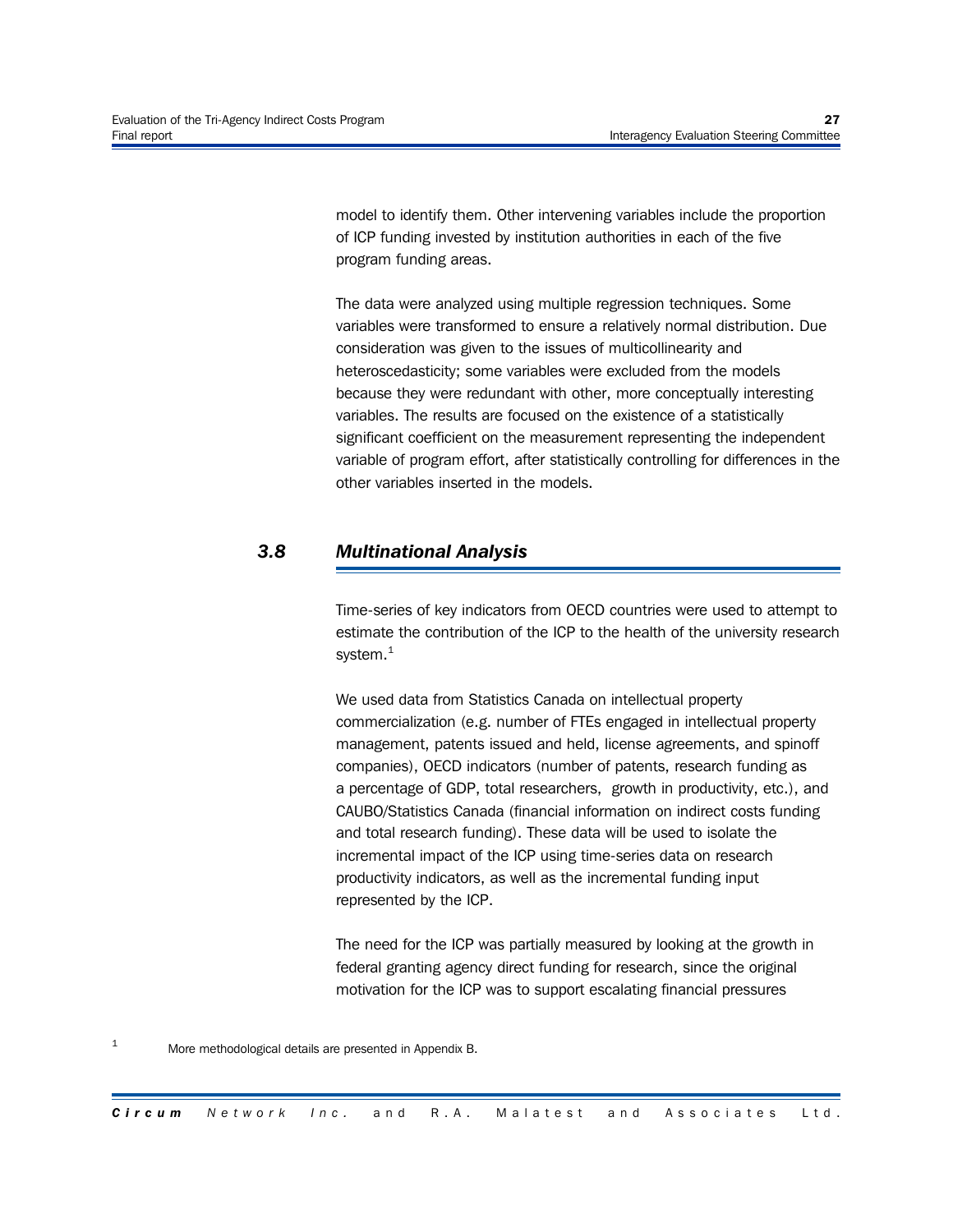associated with federally-supported research activities. Administrative data was also put to contribution to address several impact questions, such as whether the ICP has contributed to regulatory and accreditation requirements and whether it has had an impact on the volume of Canadian research.

To estimate the impact of the ICP, data were analyzed using an interrupted time-series design that compares multiple observations before and after the implementation of the ICP. Data points prior to the implementation of the program were covered by annual OECD data on science, technology and R&D indicators, as well as available CAUBO/Statistics Canada data. Data points since the implementation of the program were covered by ICP administrative data as well as OECD and CAUBO/Statistics Canada data.

One of the challenges in using such an approach for the current evaluation is the relatively short time period since the implementation of the program. Using annual data would therefore result in relatively few data points for the post-implementation period, which could affect the robustness and validity of the results. Where possible, more frequent observations (less than annually) were used to arrive at a sufficient number of data points. Analysis was performed based on the autoregressive moving averages (ARIMA) model, which allows for modelling serially correlated data (data where change from one time period to the next is associated with the past behaviour of the data) and asymmetric panels (groups of data, for example, data prior to the intervention and data during or after the intervention, that are measured at unequal time intervals).

# *3.9 Challenges Associated with Addressing Impact Issues*

The purpose of a summative evaluation is to assess a recent program's success in achieving its stated goals. The current evaluation will be used to provide information on the extent to which the ICP has met its objectives and expected outcomes since it was established in 2003-04. The evaluation will be used to inform decisions on program design for the next term of operating the program.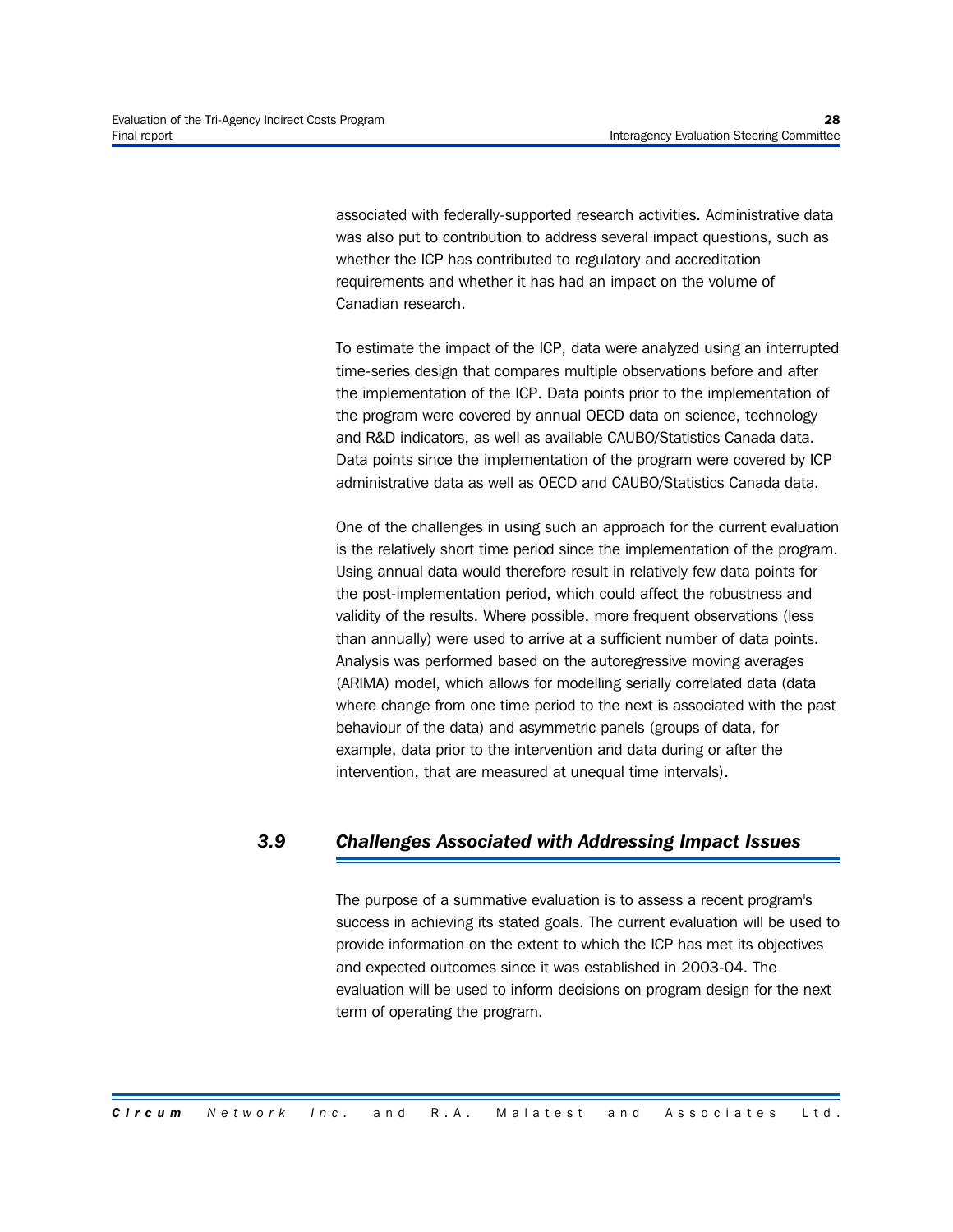One of the main evaluation challenges is the measurement of the incremental impact of the ICP on Canadian research and capacity compared to other sources of funding in the Canadian research system. The impacts of the ICP on equipment and support systems in Canada is difficult to measure quantitatively because there is no objective and factual baseline study on the amount or quality of plant, equipment, and support systems in Canadian institutions. It is also difficult to track changes in funding uses because institutions often administer program funds as part of one central budget as opposed to a separate fund. Furthermore, as noted earlier, it is difficult to assess the net impact of the program as it may, to some extent, replace other funding sources that previously could have supported such facilities.

Lack of availability of pre-measures to assess program impacts means that trade-offs need to be made with respect to indicator availability and pertinence to the evaluation. Measurement of the incremental impact of the ICP was approached by using interrupted time-series analysis to determine whether the addition of ICP funds to the Canadian research system over time is related to increases in research productivity, increases in the volume of research proposals to the three granting agencies, etc. Identifying an incremental impact of the ICP on these macro-level indicators would give strong evidence of the incrementality of the ICP, particularly since other research investment (net of estimated displacements) would have been controlled for in the model. The mesolevel analysis attempted a similar type of modelling but, instead of using interrupted time-series, it focused on variations among institutions. Both approaches encountered significant technical and data challenges that are explained in appendices. They were worthwhile endeavours but they did not bear much fruit.

It may be difficult to quantitatively isolate the incremental impact of the ICP, even given the substantial and sharp nature of the ICP introduction into the Canadian research environment, in an environment of substantial R&D growth overall in Canada. In the Canadian context, where total (private and public) R&D investment is estimated at \$29 billion<sup>1</sup>, the ICP

#### 1 AUCC, *op.cit.*, page 4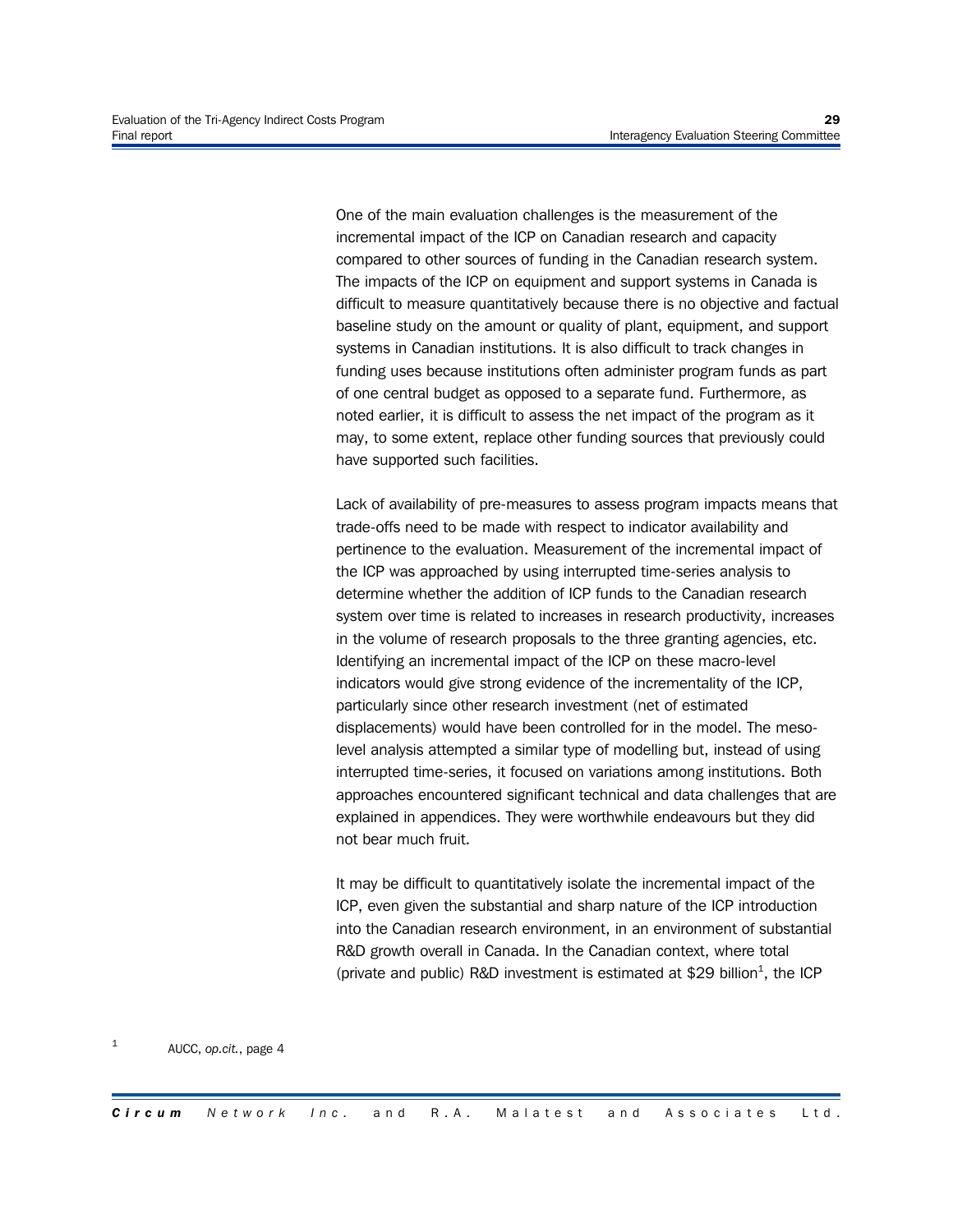represents a small fraction of the total. As a result, it was critical to supplement aggregate, quantitative analyses with qualitative assessments of the impact of the ICP using case studies and key informant interviews as central methodologies.

Case studies have limitations, in that it is difficult to capture a large representative sample of institutions due to the resource intensity of case studies. Case studies can, however, provide quantitative data, albeit at a smaller set of institutions.

The survey of institution representatives was successful in reaching a large proportion of very senior representatives (presidents and vice-presidents of research) but much less successful at getting the views of deans and department heads. Moreover, responses to the institution questionnaire reflect recipient opinions about the state of the research environment in their institution—not fact-based measurement and not an independent quantification of the changes attributable to the program.

These are the challenges that this evaluation faced. Let us now turn to the findings of this evaluation study.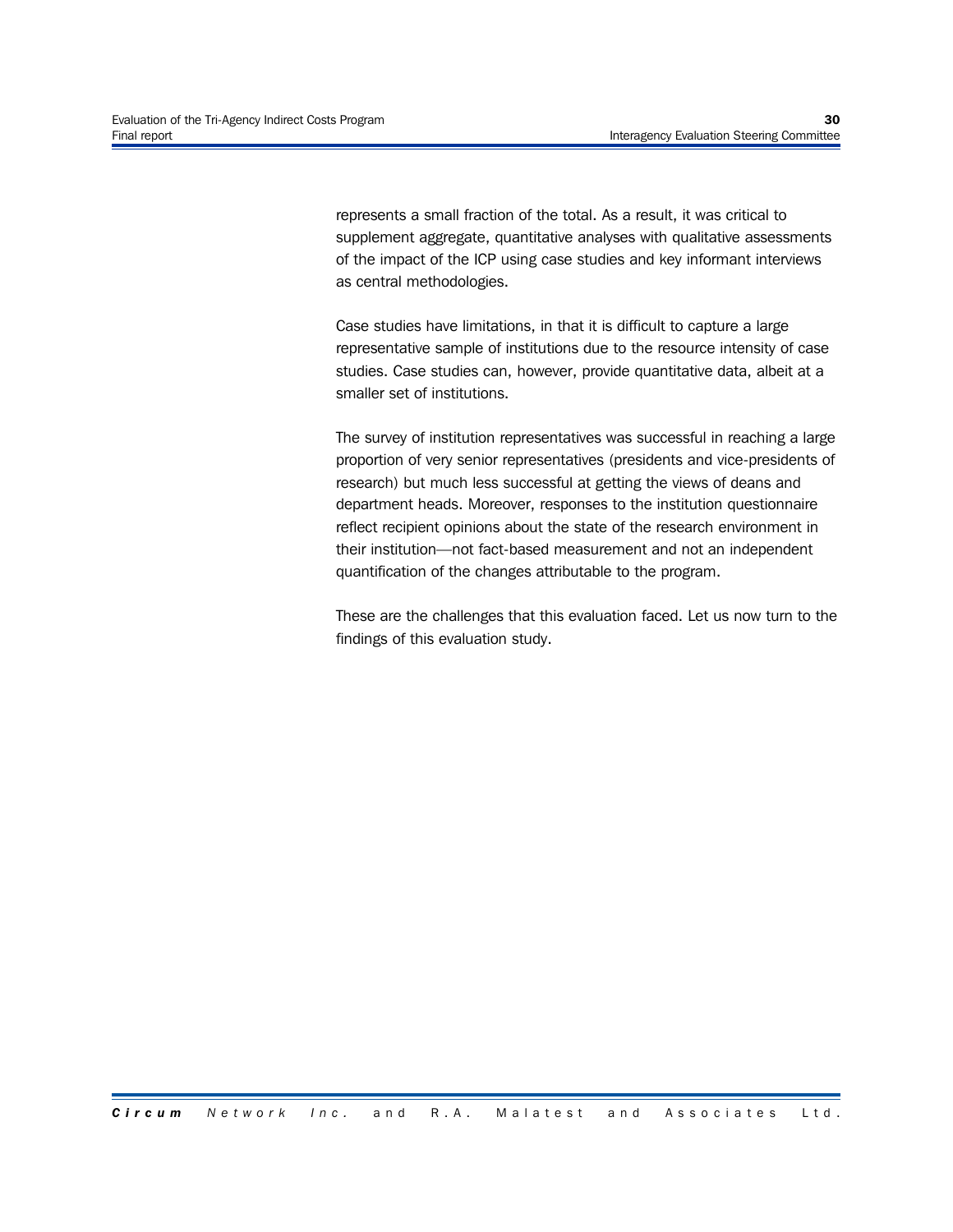# *Chapter 4*

# *NEED*

The first issue raised by this evaluation is "To what extent is the Indirect Costs Program still needed given the changes in the recipients' rates of indirect costs as a proportion of direct costs and given the level of support of other sources for indirect research costs?" Sub-questions include: "What are the indirect costs of research at Canadian universities, colleges and teaching hospitals?" and "What are the sources of funds to cover them?"

The issue of need for the program will be addressed by first identifying the rate at which the ICP subsidizes indirect costs and how this rate has evolved over the first five years of the program. Then, we will offer evidence regarding actual indirect costs incurred by postsecondary institutions in performing research. Finally, we will present information on the sources of funding available to universities to defray the indirect costs of research.

# *4.1 ICP Level of Support*

As explained earlier, the rate of support offered by the ICP is higher for smaller institutions: the institutions with the least research activity (up to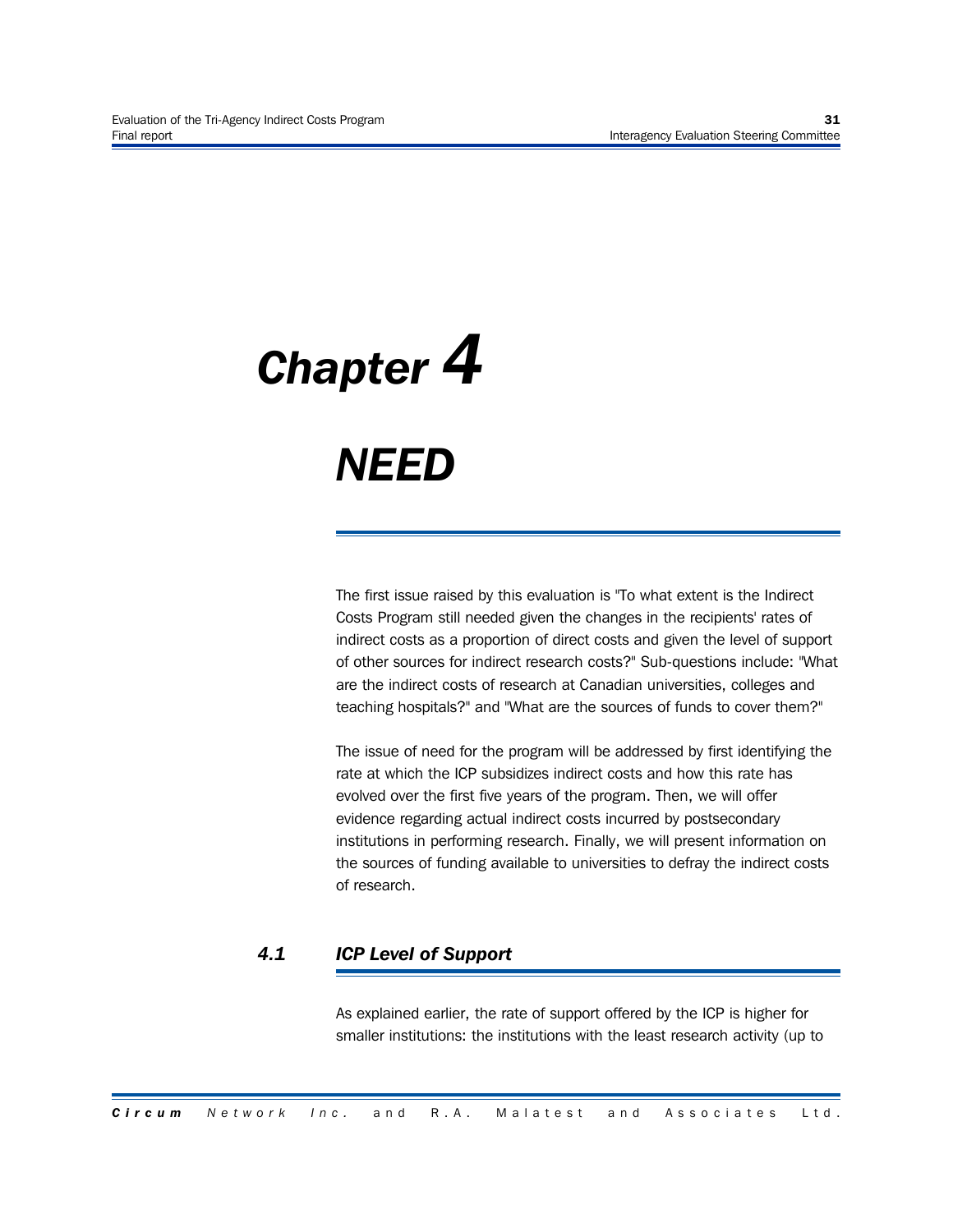\$100,000 of federal granting agency funding in the previous three years on average) get 80 per cent of the value of direct grants in indirect cost funding. The proportion is 50 per cent for up to \$1 million and 40 per cent for up to \$7 million. Institutions with a three-year average of direct grants in excess of \$7 million share the balance of the budget proportionately to their level of direct funding.

Exhibit 4.1 reports on the percentage of support extended to each category of institution (by size) through the first five years of program existence.

### **EXHIBIT 4.1 Percentage that the ICP Grant Represents of Direct Agency Grants According to Institution Size, by Year**

| Institutions grouped according to the<br>three-year average of direct research<br>grants from agencies | 2003-04 | 2004-05 | 2005-06 | 2006-07 | 2007-08 | <b>ALL YEARS</b> |
|--------------------------------------------------------------------------------------------------------|---------|---------|---------|---------|---------|------------------|
| Up to \$100,000                                                                                        | 80%     | 80%     | 80%     | 80%     | 80%     | 80%              |
| More than \$100,000 up to \$1,000,000                                                                  | 57%     | 58%     | 56%     | 58%     | 59%     | 57%              |
| More than \$1,000,000 up to \$7,000,000                                                                | 46%     | 46%     | 45%     | 47%     | 45%     | 46%              |
| Beyond \$7,000,000                                                                                     | 25%     | 25%     | 23%     | 25%     | 24%     | 24%              |
| <b>ALL</b>                                                                                             | 27%     | 26%     | 25%     | 26%     | 25%     | 26%              |

Source: ICP program data. Entries are the ratios of the total value of ICP grants to the total value of direct grants to institutions. Note that the ICP grants are not calculated on the basis of these percentages (see the information on the funding formula at page 11).

> From year to year, the percentage of support offered by the program has been fairly stable, thanks to a program budget that grew along with the increases in direct funding of university research. The exception to this observation is the slow erosion of the rate of support to large institutions that fell from 27 per cent to 25 per cent over the first three years of the program and recuperated in the fourth and fifth years (because of injections of funds). Because the category of largest institutions share the balance left after fixed percentages of support are allocated to smaller institutions, this is where variations in program funding makes a difference.

> There are really two stories in this table. The first one is that of institutions in receipt of up to \$7 million of direct research grants (three-year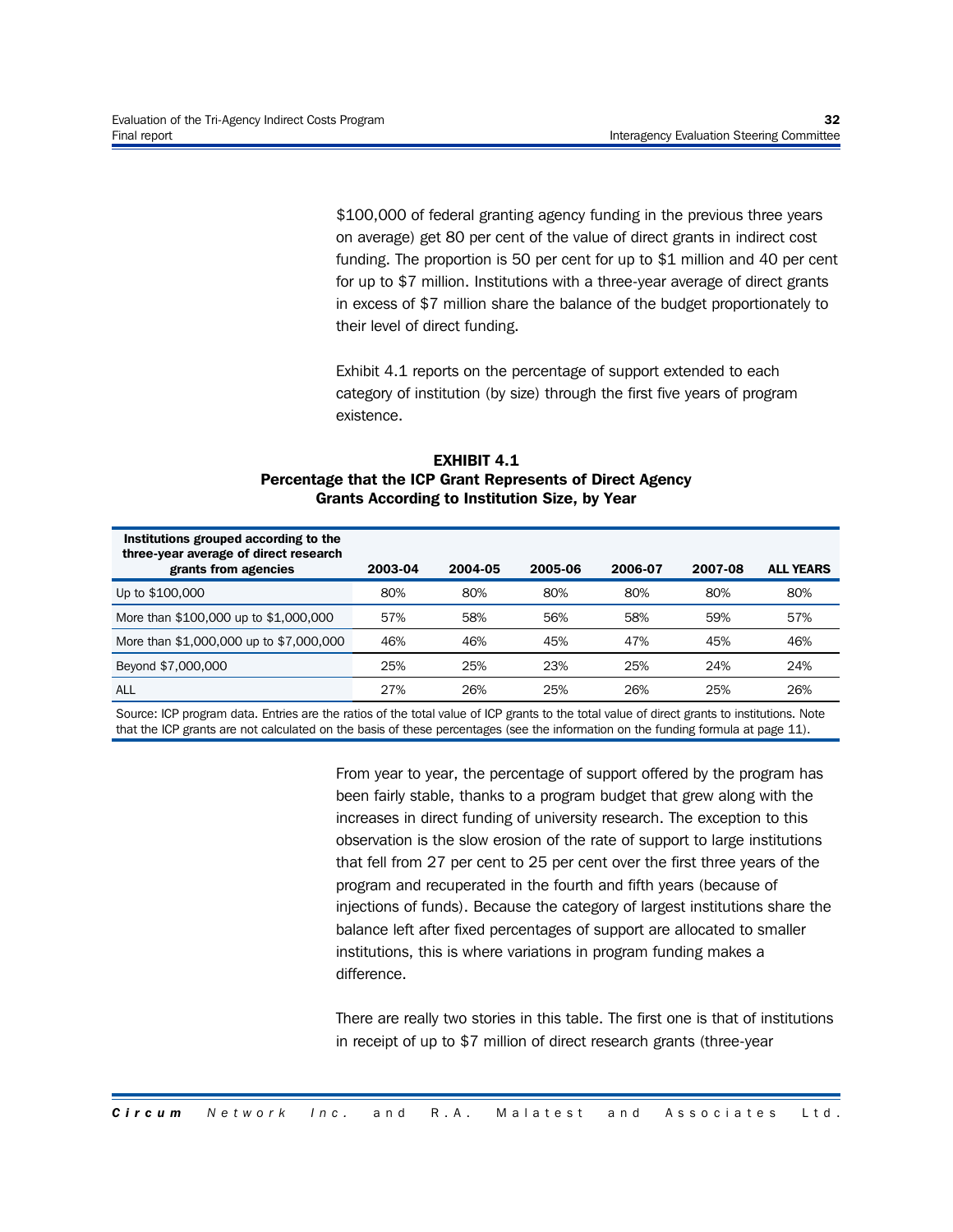average). The program assures them of at least 40 per cent in indirect costs (see the details at Exhibit 2.3). They represent 76 per cent of grants (457 out of 590 grants over the course of the first five years of the program), and 10 per cent of the total funding.

The second story is that of institutions in receipt of more than \$7 million in direct research funding (three-year average). Over the first five years of the program, they have collectively received 24 per cent in indirect cost funding. This group comprises 25 to 28 institutions depending on the year and claim 90 per cent of the program budget.

# *4.2 Indirect Costs Incurred by Postsecondary Institutions*

Now that the level of support offered by the ICP to its recipients has been established, we can compare this support with the costs actually incurred by postsecondary institutions in performing research. The logic of the argument is that the need for the program and the resources put by the program in ICP's pillars can be substantiated if need (expenses generated by agency-sponsored research) is no less than the funding extended.

While there are issues of nuance, we encountered little disagreement through interviews and case studies with the definition of indirect costs of research used by the ICP. As illustrations, here are three definitions encountered during the evaluation study. The program defines these costs as:

The term "indirect costs" is a collective one that applies to the central and departmental administration costs that underpin the institution's research activities, but are not attributable to a single research project. Indirect costs include: costs to provide well-equipped research facilities, [...] costs of providing research resources, [...] costs of managing and administering the institution's research enterprise, [...] costs of meeting regulatory and accreditation requirements, [...] costs to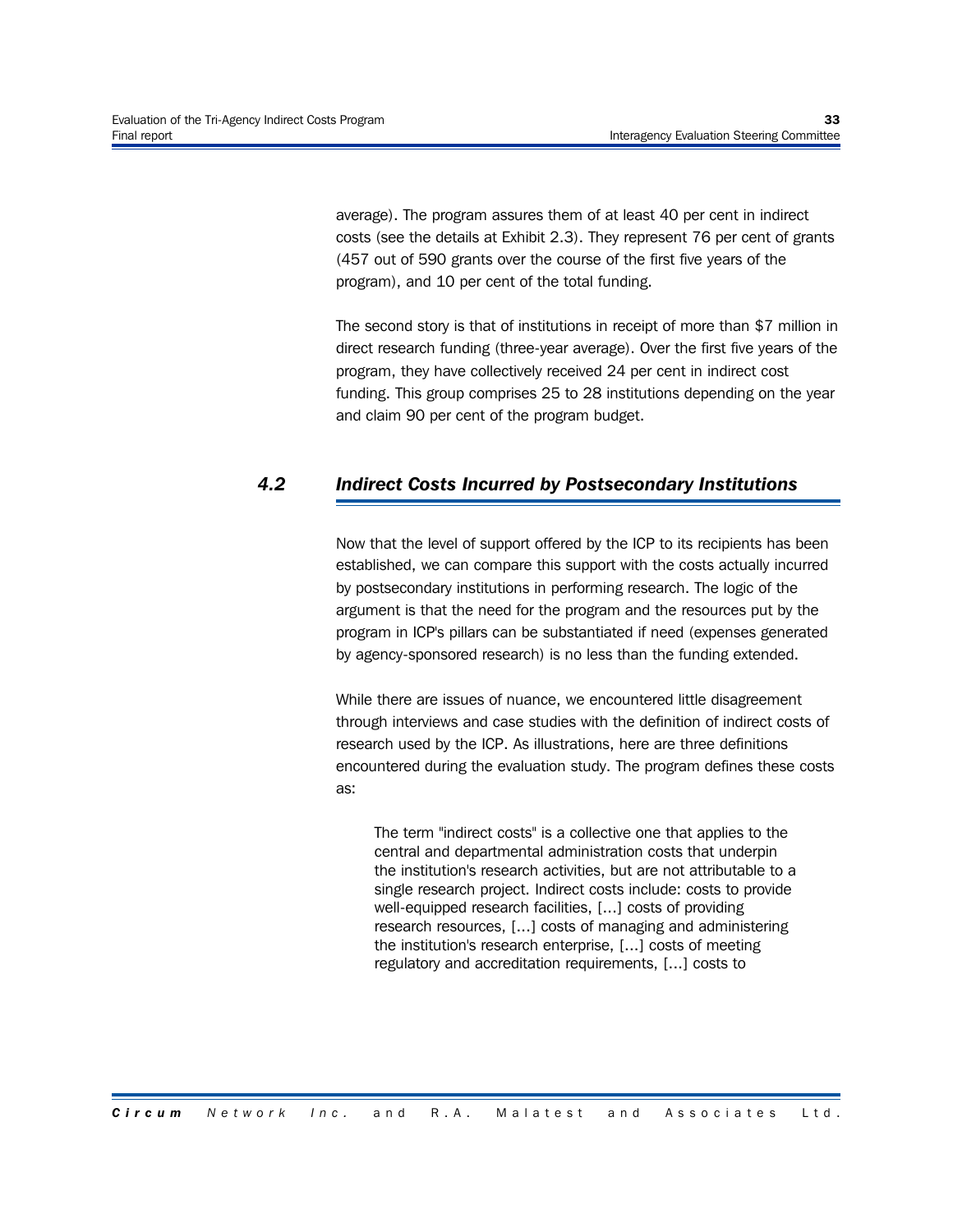effectively manage the intellectual property generated by research activities. $<sup>1</sup>$ </sup>

AUCC prefers to label them "institutional" costs and defines them as:

The institutional costs of research are those costs that are not directly associated with a specific research project, but that are necessary if a university is to provide an accountable and internationally competitive environment for its researchers. These costs are associated with operating and maintaining facilities and resources (e.g. laboratories, libraries and computer networks), managing the research and knowledge mobilization process (e.g. research coordination, grant applications and management of intellectual property) and regulation and safety compliance (e.g. research involving humans, animal care, biohazards and environmental assessment).<sup>2</sup>

University of Alberta offers the following succinct definition: "Expenditures incurred in the conduct of research that are not readily or effectively traceable to specific expense activities, yet are real costs that must form part of the budget for a research project."3

While there are only limited debates as to what constitute indirect costs of research, there is no commonly accepted methodology to measure how much these costs amount to. For example, to estimate the proportion that indirect costs represent of direct costs of research, the AUCC resorts to examples of calculations performed in Canada and abroad, all using different approaches, hypotheses and methodologies.

Instead of attempting to offer a definitive methodology, we have also resorted to identifying a number of examples derived by various stakeholders. Note that the various sources likely use different definitions

<sup>1</sup> *Grants Program to Canadian Postsecondary Institutions to Defray a Portion of the Indirect Costs of Federally Supported Research at Colleges, Universities and their Affiliated Research Hospitals and Institutes; Results-based Management and Accountability Framework and Risk-Based Audit Framework*, June 2003

<sup>2</sup> AUCC, *op.cit.*, page 24.

<sup>3</sup> University of Alberta, *Indirect Costs of Research Policy*, https://www.conman.ualberta.ca/stellent/groups/public/@research/documents/policy/pp\_cmp\_057464.hcsp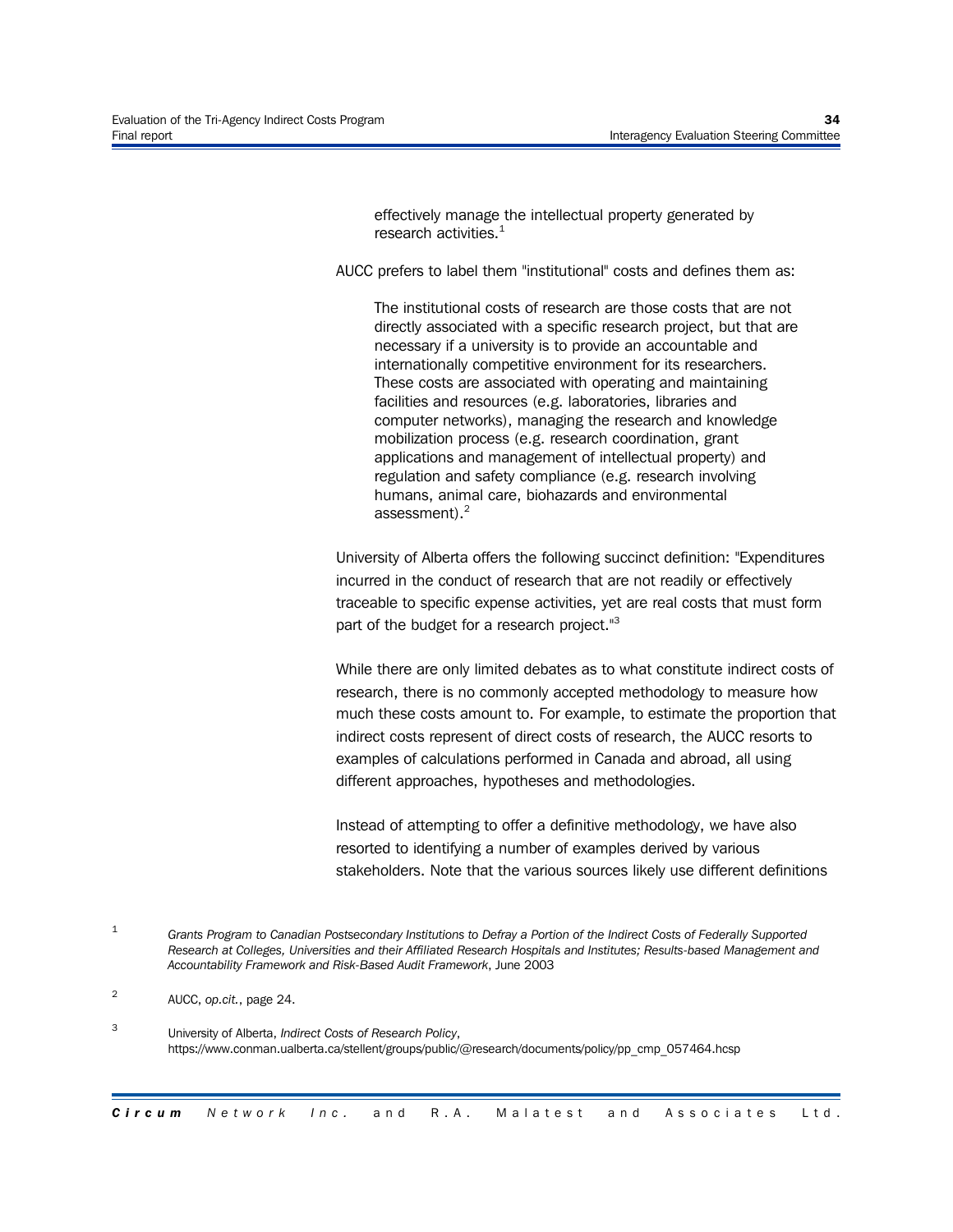of indirect costs of research, different accounting assumptions, and different methodologies; they also refer to different policy and research contexts as well as different levels of government and governance. These caveats highlight the need for caution in the interpretation of the information offered below. Here are examples of estimates of indirect costs of research.

- Université de Sherbrooke has published a statement indicating that indirect costs of research in the private sector can reach 100 per cent to 270 per cent. $1$
- The Conseil du Trésor du Québec has established budget rules used to calculate operating grants of Quebec universities. These calculations use indirect costs of research of 50 per cent to 65 per cent in year 2007-08.<sup>2</sup>
- University of Alberta issued a public statement on their policy regarding indirect costs of research that states they represent 51 per cent of direct costs.<sup>3</sup>
- University of Toronto issued a public statement that "For every research dollar received, U of T spends 50 cents on the indirect costs of research—everything from keeping the lights on in labs to paying the salaries of administrators who make sure that the research meets ethical standards."<sup>4</sup>
- In its 2008 report on university research and knowledge mobilization, AUCC indicates that indirect costs of research reach 40 per cent of direct costs.<sup>5</sup>
- The Ministère de l'Éducation du Québec has issued budget rules that demand that universities collect indirect costs of at least 30 per cent of the value of the direct costs associated with research contracts

- 3 *Schedule A - Indirect Cost Recovery Distribution*, https://www.conman.ualberta.ca/stellent/groups/public/@research/documents/infodoc/cmp\_057463.doc
- 4 http://www.research.utoronto.ca/investment/
- <sup>5</sup> *Momentum, the 2008 report on university research and knowledge mobilization*, 2008, page 20.

<sup>1</sup> http://www.usherbrooke.ca/recherche/fr/partenariats/pour-les-chercheurs/recherche-en-partenariat/frais-indirects-derecherche/ #c5812

 $\overline{2}$ CT no 205601 du 2007-11-06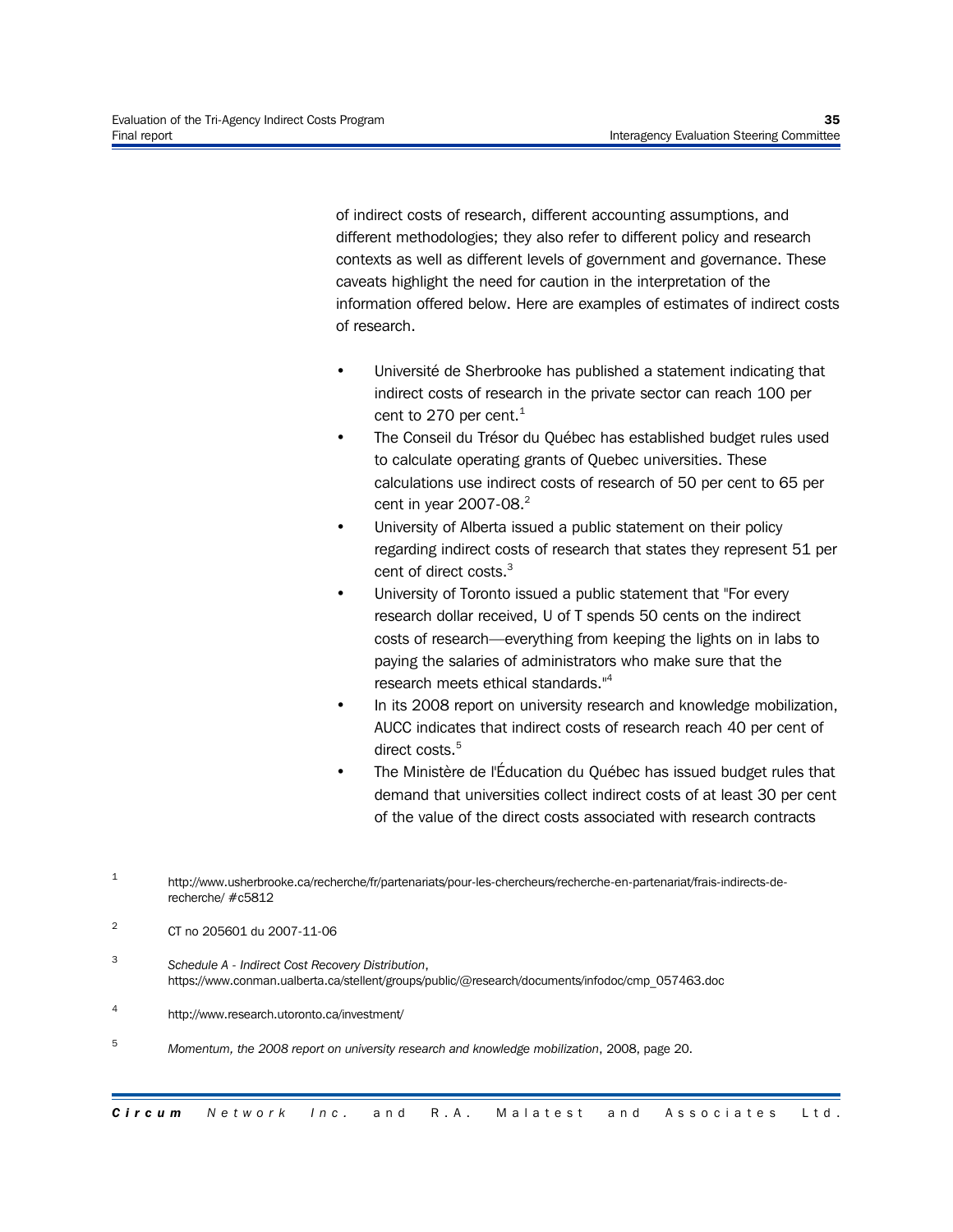carried out for the private sector and 15 per cent of direct costs of research grants received from the private sector. $<sup>1</sup>$ </sup>

- The Nova Scotia government put together the *University Assistance Vote* which offers 30 per cent of funding for indirect costs.<sup>2</sup>
- The Ontario Research Fund Research Excellence program funds indirect costs of research at the level of  $28.6$  per cent.<sup>3</sup>

This is a fairly wide range of estimates of the real indirect costs of research—in addition to which, some may argue that only marginal costs are to be accounted, not the entire costs of research projects. Also, there are variations from discipline to discipline and, within disciplines, some types of projects generate more indirect costs than others.

The fact that there are such wide variations in actual estimates of indirect costs incurred in the research activity suggests that, while there are few conceptual debates on what indirect costs are, there are substantially different points of view regarding the measurement of these costs. With such lack of standardization over the measurement, it is no surprise that the rigorous establishment of the level of the need is difficult.

In conclusion, the information available shows that universities and colleges in receipt of direct federal research grants have a need for assistance to defray the indirect costs generated by these grants—although estimates of these costs vary widely because there is no agreed-upon method of calculating them. The ICP was designed to make a partial contribution to indirect cost needs. This evaluation is not in a position to conclude that indirect costs amount to a particular figure but rather that, in reality, indirect costs most likely exceed the level of support extended by the program on average. With average ICP funding level at 26 per cent over its first five years of existence, evidence suggests that

<sup>1</sup> Règles budgétaires et calcul des subventions de fonctionnement aux universités du Québec pour l'année universitaire 2004- 2005 et Règle concernant l'octroi d'une subvention relative au recomptage de l'effectif étudiant 2004-2005, CT 202094 du 2005-03-22

<sup>2</sup> *Evaluation Assessment of the Indirect Costs Program*, page 25

<sup>3</sup> http://www.mri.gov.on.ca/english/programs/orf/re/guidelines.asp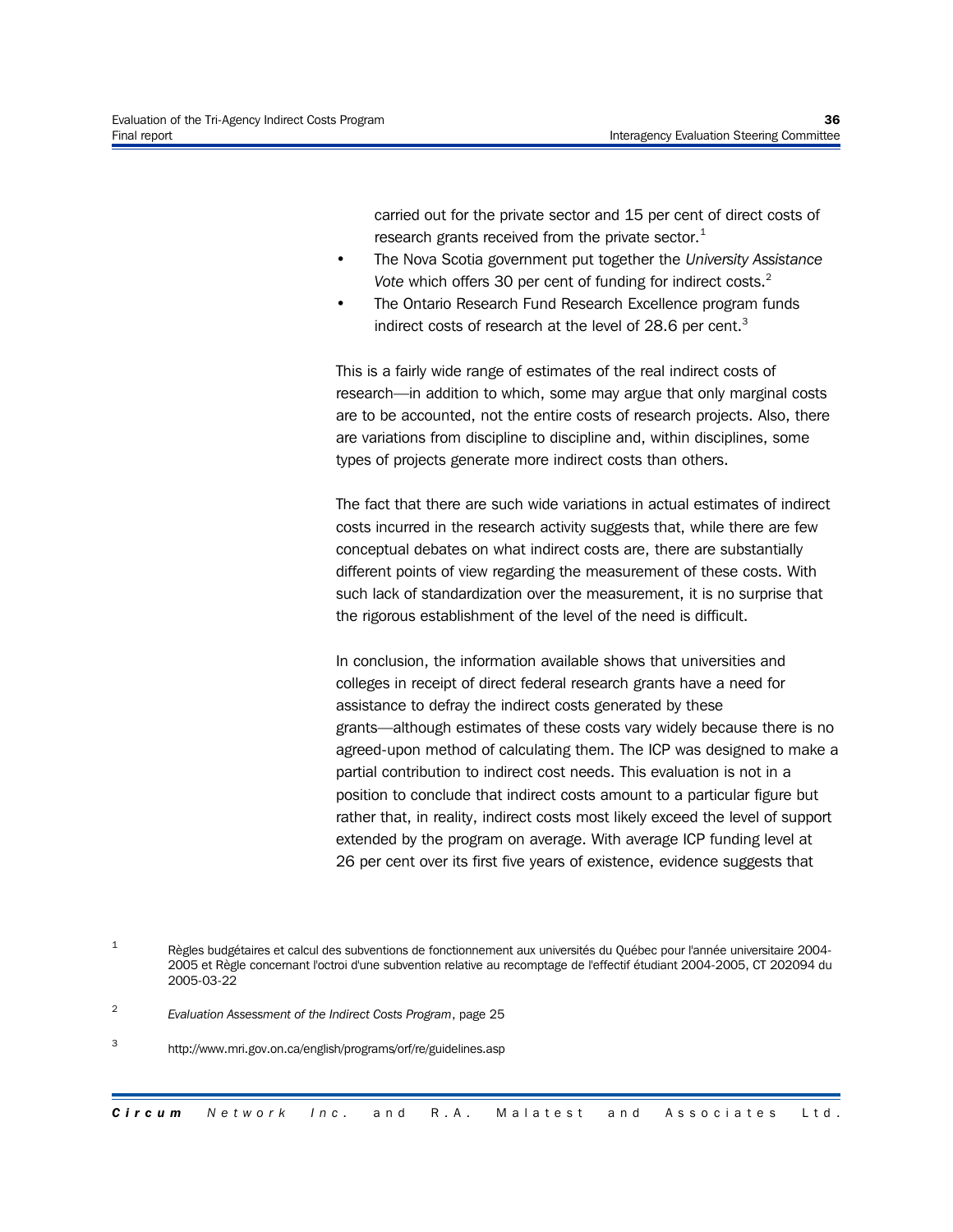program funding has not exceeded costs realistically generated by direct federal agency funding of research.

# *4.3 Sources of Funding of Indirect Costs of Research*

Based on case studies and key informant interviews, we have concluded that the two main sources of funding for indirect costs of research are institution operating budgets and tuition fees (that is the sum of money handed out to universities by provincial governments and students for their teaching, research and community service missions) and ICP funds. We cannot establish which of these two sources is most prolific because institutions themselves have no hard data on costs incurred from which they could derive estimates of their own funding of indirect costs. It is very possible that operating budgets are the main source for some institutions while ICP funds are the main source for other institutions.

It is important to note that universities have repeatedly stated in recent years that their operating budgets are under severe strain because of the limited growth in funding clashing with ever increasing costs and expectations:

Until very recently, universities' general operating and special purpose and trust funding—and consequently, unsponsored research—did not keep pace with either the direct funding for research or the rapid increase in enrolment. Furthermore, the demands on universities to engage in R&D and to increase enrolments (at least at an aggregate national level) are not likely to abate over the decade to come. The fact that per student funding for teaching is lower than in the past could be undermining the joint outcomes of teaching and research. The section on international trends, which highlighted comparisons with the U.S., U.K. and Australia revealed the impact of combined funding trends for teaching and research in Canada. [...]

Recent increases in general operating and special purpose and trust revenues from all sources, when adjusted for inflation and enrolment growth, have begun to reverse the long-term decline in per student funding for teaching and research costs not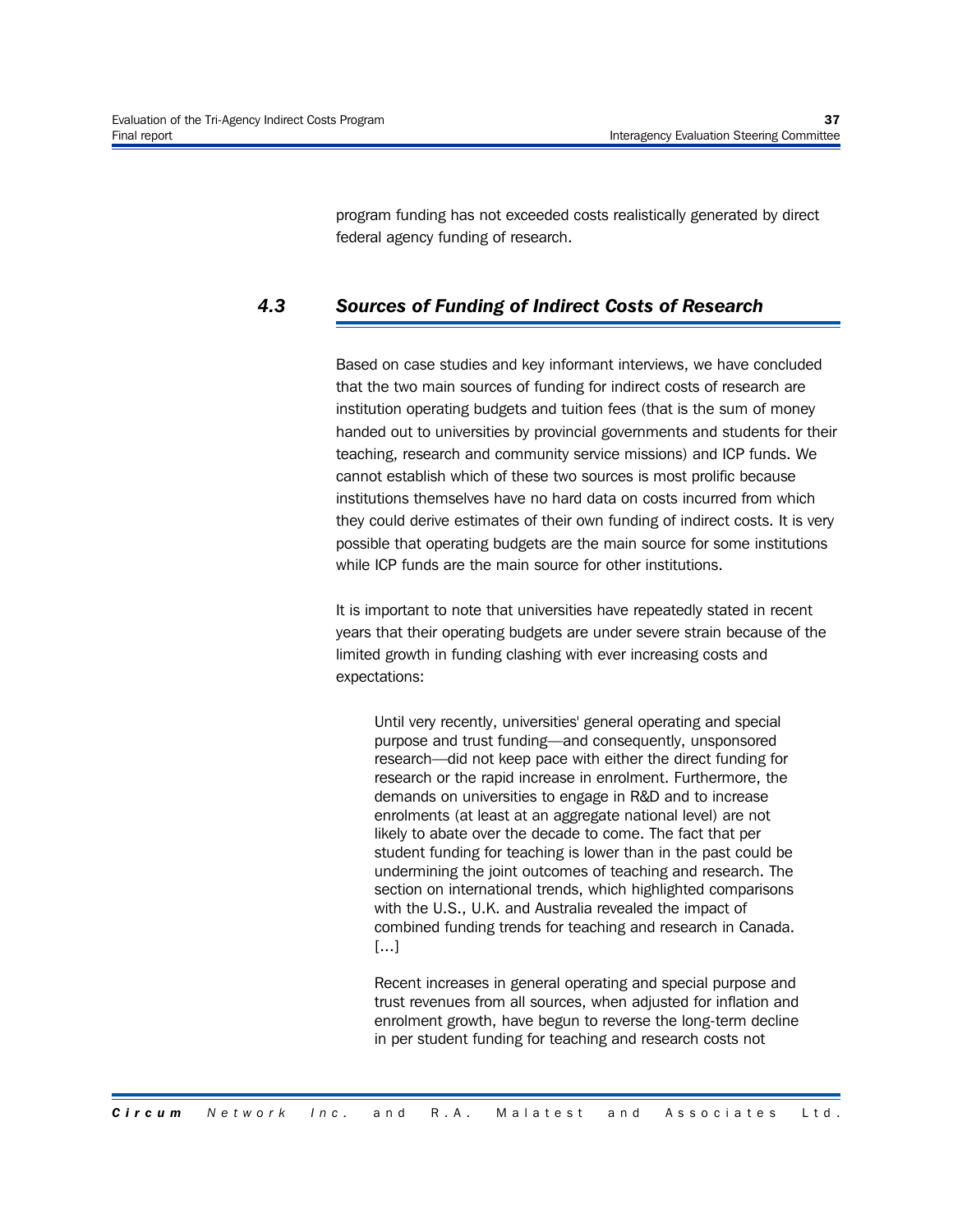covered by external sponsors. As demonstrated in Figure 3.8, in 2006-07, per student funding amounts to \$15,000, which is \$500 higher per student than in 2001-02, but also \$6,000 per student less than at the beginning of the 1980s, and \$2,000 per student less than at the beginning of the 1990s.

In conclusion, while universities' per student revenues to support teaching and research costs not covered by external sponsors have stabilized since about 2000, they remain at historical lows.<sup>1</sup>

Other sources of funding for indirect costs of research include: federal government ministries and agencies other than granting agencies, provincial government indirect cost programs, private sector partners, and endowments and foundations.

Federal government ministries and agencies other than granting agencies typically do not pay indirect costs of research. Public Works and Government Services Canada appears to do so but others have pointed to Treasury Board policy that would prevent this from happening. We could not trace such a policy.

Some provincial governments have made clear allotments for the indirect costs of the research they fund directly. This is the case for Quebec, Ontario and Alberta, at least. As a point of comparison, the Quebec government budgeted \$66.5 million in 2007-08 for indirect costs of university research it subsidizes directly<sup>2</sup> while the ICP expended \$85.8 million dollars in Quebec-based institutions during the same year.

Some private sector research partners accept to pay substantial indirect costs for the research they contract to universities. In fact, the Quebec government has established as policy that universities must charge 30 per cent in indirect costs of research contracts and 15 per cent in indirect costs of research grants from sources other than the federal government (that the Quebec government considers covered by ICP funds), the

1 Association of Universities and Colleges of Canada, *Trends in higher education, volume 3, Finances*. 2008, pages 28-29.

2 Secrétariat du Conseil du Trésor du Québec, *Règles budgétaires et calcul des subventions de fonctionnement aux universités du Québec pour l'année universitaire 2007-2008*, CT no 205601 du 2007-11-06, Tableau F.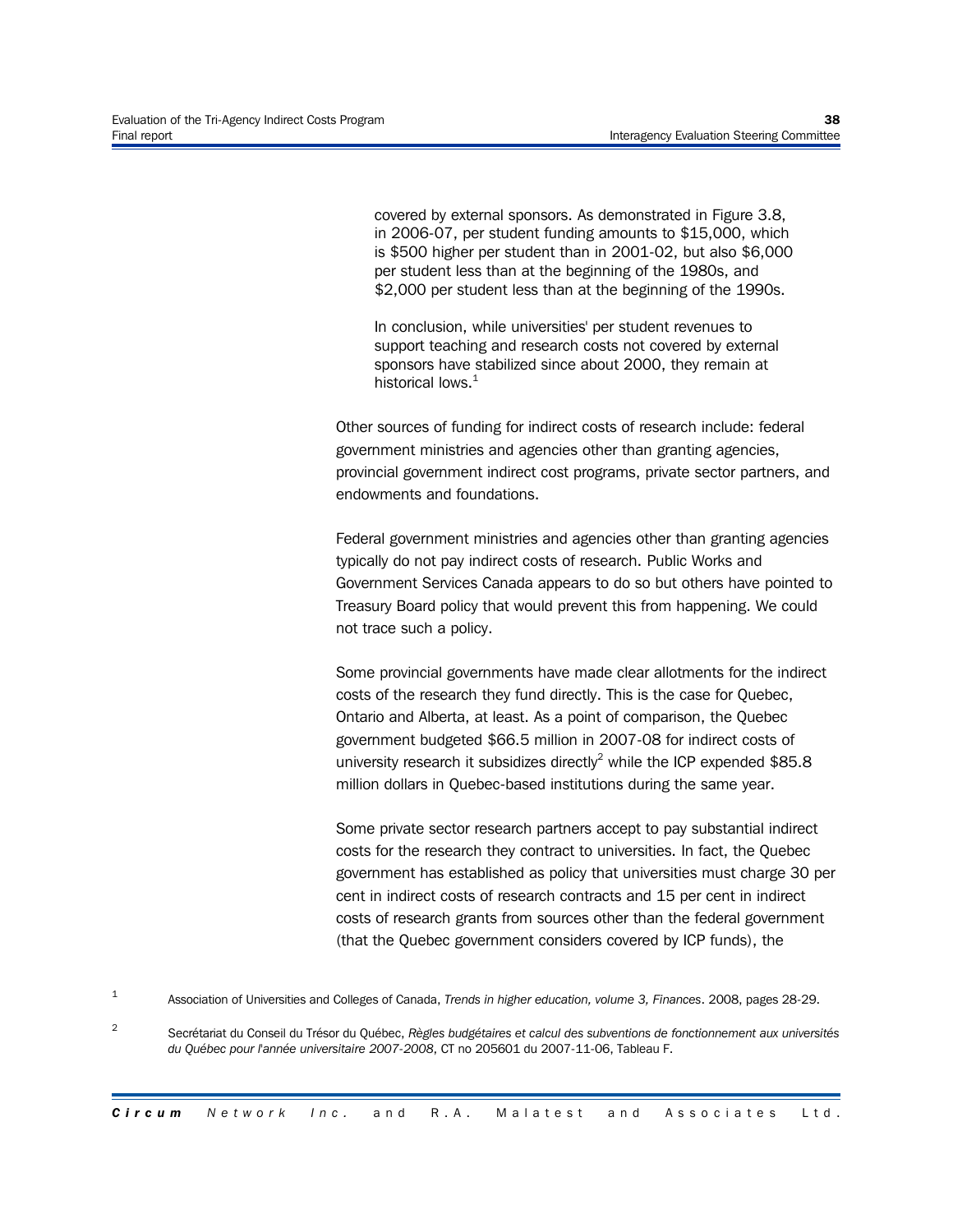provincial government and a list of organizations for which the Ministry of Education pays indirect costs of 50 per cent to 65 per cent. Some informants indicated that reaching 30 per cent of indirect cost funding from contracts is a tall order for some types of organizations (e.g. small businesses or community organizations) while it is quite acceptable for others (e.g. pharmaceuticals).

Finally, endowments and foundations typically refuse to defray the indirect costs of the research they fund. The Health Charities Coalition of Canada articulated the reason behind this position in the following manner:

[...] the member charities of the HCCC consider that funding for the indirect costs of research (i.e. for the costs to the institutions of hosting research programs and laboratories) is the role of government and is not the role of the national health charities. Through gifts received from donors across Canada—donors who contribute their after-tax dollars to find cures for diseases—the national health charities are committed to providing continued, strong support for the *direct costs* [emphasis in the text] of university and hospital-based health research. $<sup>1</sup>$ </sup>

# *4.4 Conclusion*

1

The first evaluation issue was labelled as follows: "To what extent is the Indirect Costs Program still needed given the changes in the recipients' rates of indirect costs as a proportion of direct costs and given the level of support of other sources for indirect research costs?" It was addressed by establishing the following facts:

- globally, ICP funds indirect costs of research at a level of 26 per cent of the direct grants;
- actual indirect costs of research incurred by universities are very difficult to quantify precisely;

Health Charities Coalition of Canada, *Position Statement on Indirect Costs of Research*, May 14, 2007.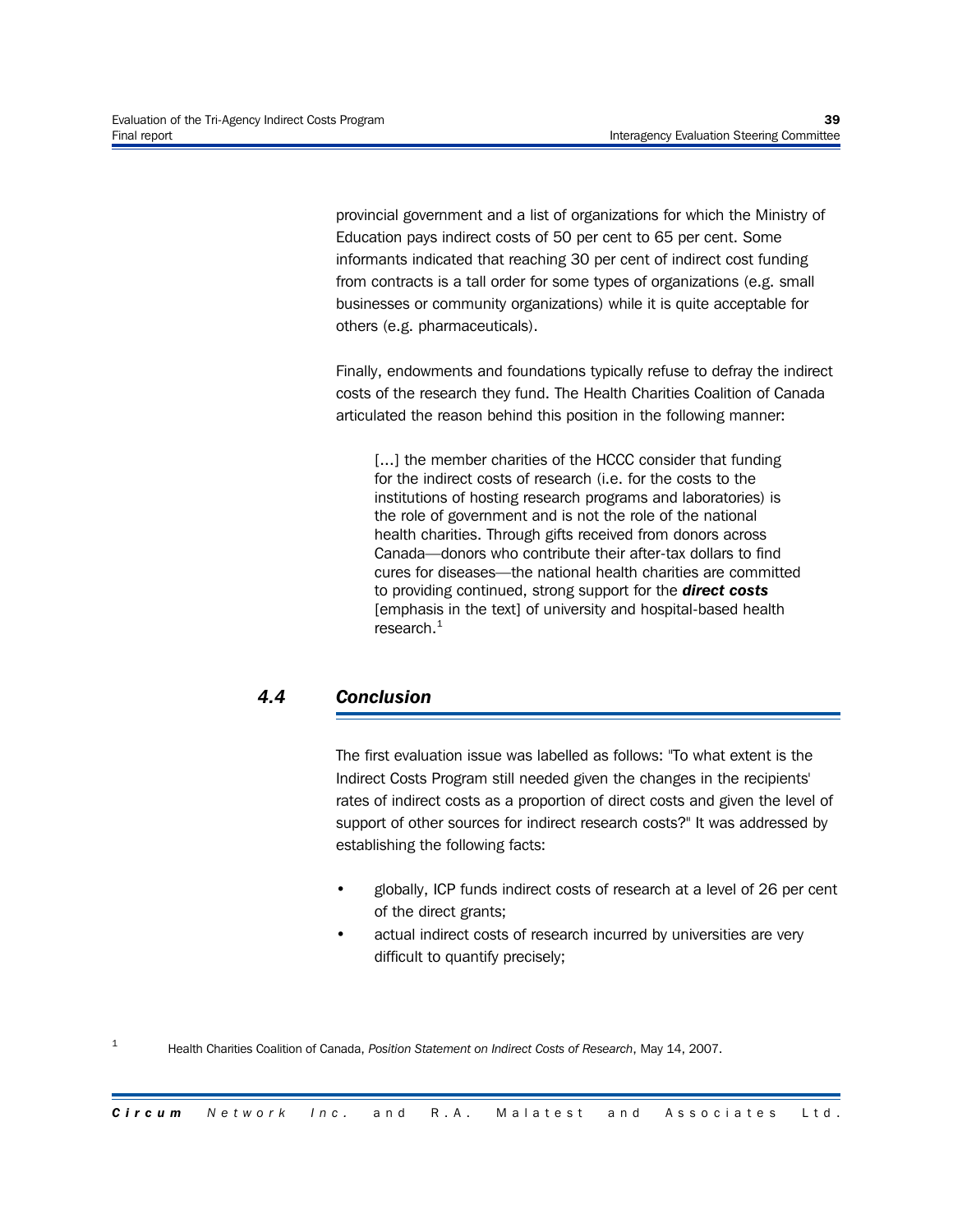- few research funders accept to defray even a small portion indirect costs; and
- if the ICP did not exist, there would be no obvious alternative source for funding indirect costs associated with agency-funded research.

The conclusion of this analysis is that there is little doubt that there is a need for ICP funding within postsecondary institutions in receipt of direct federal agency research funding, and that the current ICP resources are not excessive.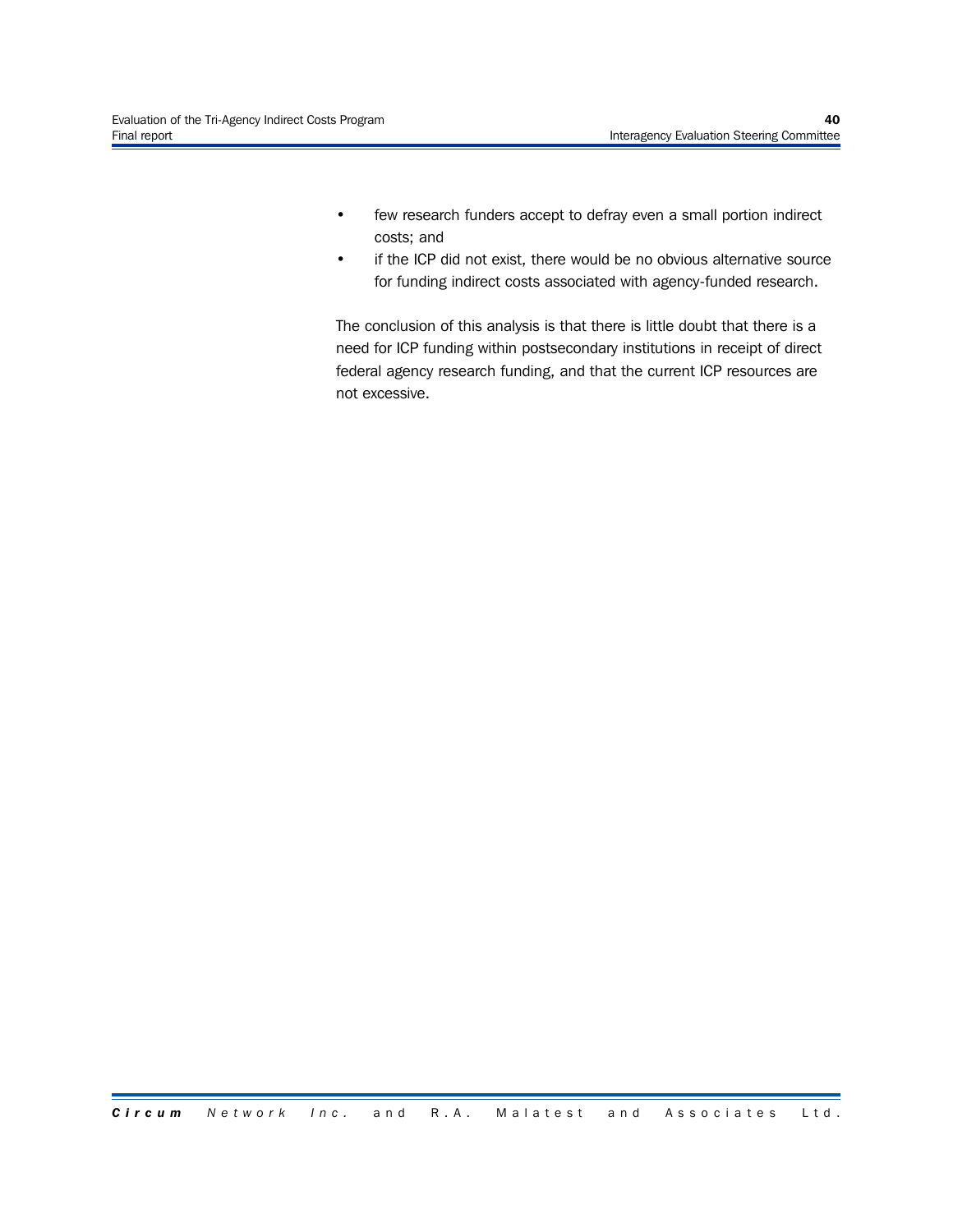# *Chapter 5*

# *SUCCESS*

The second key evaluation issue is as follows: "How successfully does the program achieve its objectives? What have the results (intended and unintended) of the ICP been?" The evaluation framework identified four areas of particular interest:

- impact on expenditures in each of the five eligible cost categories of the program;
- displacement of previous spending to other uses;
- displacement of provincial funding; and
- impact on excellence/sustainability of research.

Much of the demonstration offered in this chapter stems from a comparison of the state of the institutional research systems in 2003, at the inception of the ICP, and in 2008, the reference year for this evaluation study. This comparison is performed on the rated judgements supplied by institution presidents and vice-presidents of research in the context of a structured survey. It must be acknowledged that these measurements are self-assessments, not factually-based measures, and that changes other than the start of the ICP funding took place over the period, as explained in Chapter 2.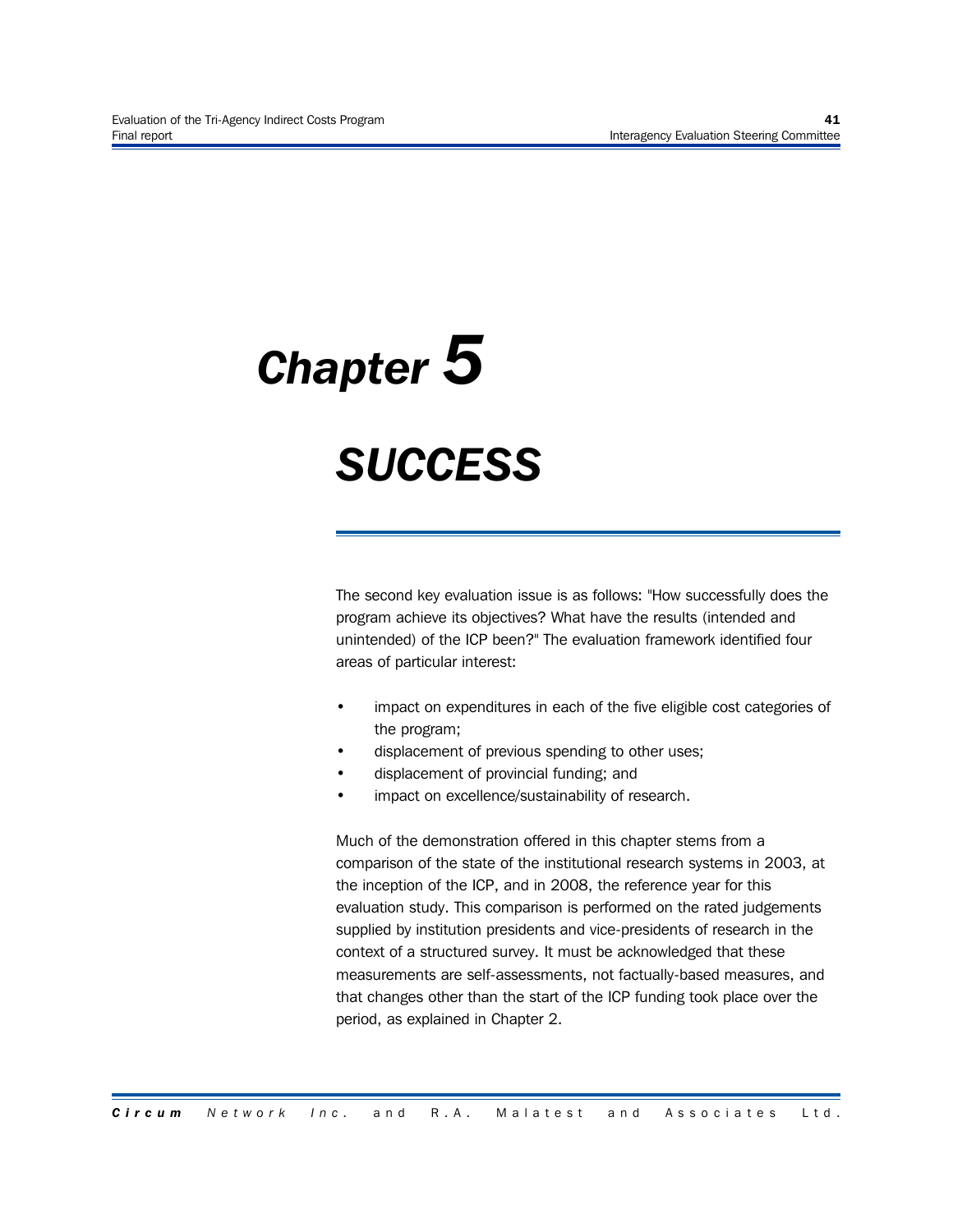# *5.1 Impact on Expenditures*

There are five eligible cost categories recognized by the ICP: research facilities, research resources, management of the research enterprise, meeting regulatory requirements and intellectual property management. Each will be reviewed in turn.

In each case, we will present the expenditure amounts reported by institutions as part of their outcome reports, the views of research administrators as to the state of each category of indirect costs and the change since the inception of the program, and examples of realizations reported by recipients.

Exhibits 5.1 and 5.2 break down expenditures by cost category and by institution size (5.1) and year (5.2).

#### *Research Facilities*

The ICP results-based management and accountability framework (RMAF) defines the first area of indirect costs as follows (page 1): "Costs to provide well-equipped research facilities, including: the costs of renovation and upgrade of research spaces, equipment and facilities; the costs of providing technical support for laboratories, offices, animal care and other facilities; custodial, security, utility, leasing and capital planning costs."

Over the first five years of the program, some \$485 million were expended by postsecondary institutions on research facilities (Exhibit 5.2); this sum represents 37 per cent of all expenditures under the program.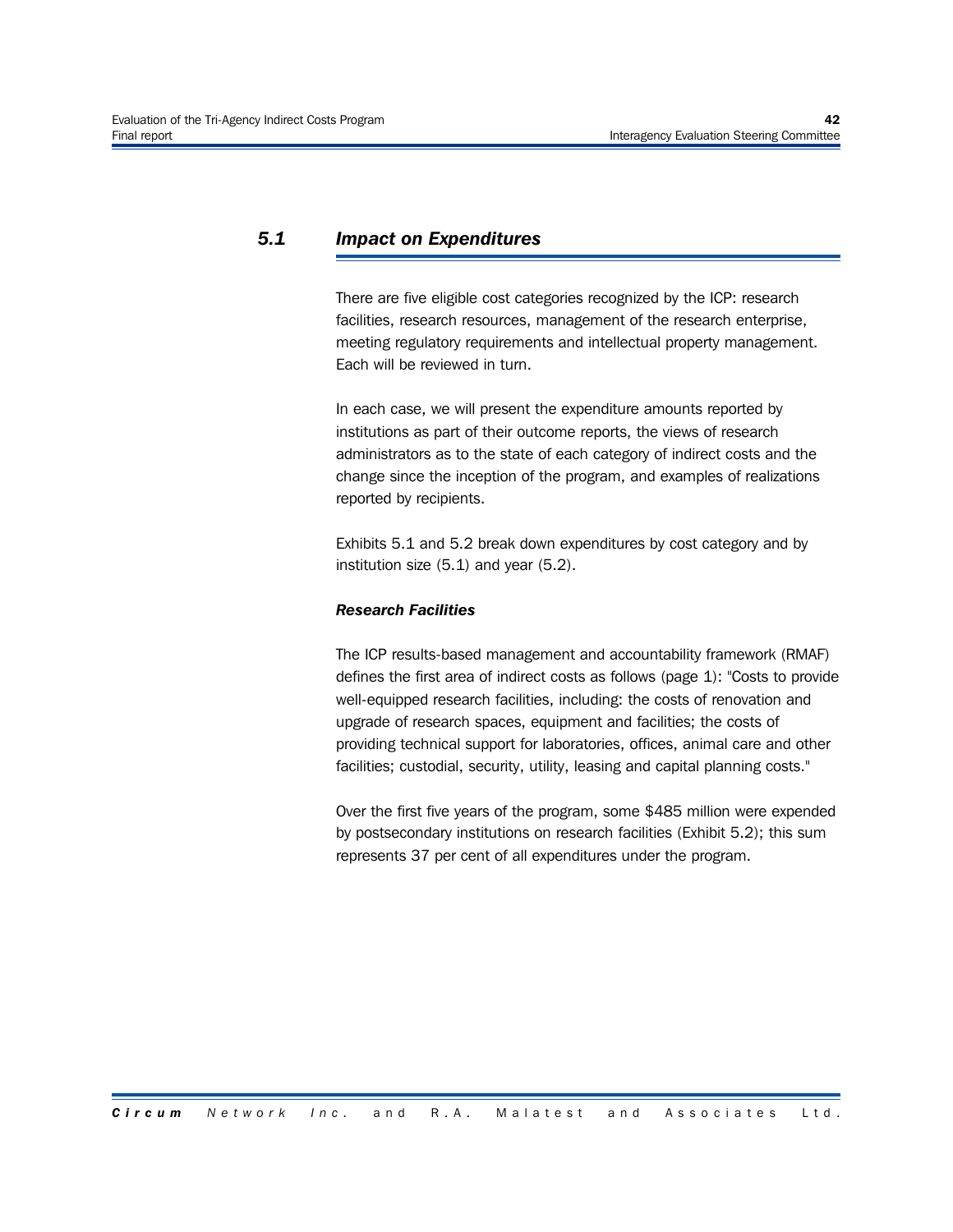|                                                                                                          | Three-year average of direct research grants from agencies |                                             |                                               |                              |            |  |  |  |
|----------------------------------------------------------------------------------------------------------|------------------------------------------------------------|---------------------------------------------|-----------------------------------------------|------------------------------|------------|--|--|--|
|                                                                                                          | Up to \$100,000                                            | More than<br>\$100,000 up to<br>\$1,000,000 | More than<br>\$1,000,000 up to<br>\$7,000,000 | <b>Beyond</b><br>\$7,000,000 | <b>ALL</b> |  |  |  |
| Reported expenditures in \$ million between 2003-04 and 2007-08                                          |                                                            |                                             |                                               |                              |            |  |  |  |
| Research facilities                                                                                      | 0.6                                                        | 3.7                                         | 42.8                                          | 438.1                        | 485.2      |  |  |  |
| Research resources                                                                                       | 0.9                                                        | 3.1                                         | 27.3                                          | 246.4                        | 277.7      |  |  |  |
| Management and administration                                                                            | 2.5                                                        | 8.7                                         | 37.7                                          | 370.3                        | 419.2      |  |  |  |
| Regulatory requirements                                                                                  | 0.1                                                        | 0.7                                         | 5.6                                           | 70.5                         | 77.0       |  |  |  |
| Intellectual property                                                                                    | 0.1                                                        | 0.7                                         | 4.7                                           | 64.4                         | 69.8       |  |  |  |
| <b>TOTAL</b>                                                                                             | 4.3                                                        | 16.8                                        | 118.2                                         | 1189.8                       | 1329.0     |  |  |  |
| Per cent distribution of reported expenditure within institution size groups between 2003-04 and 2007-08 |                                                            |                                             |                                               |                              |            |  |  |  |
| Research facilities                                                                                      | 14%                                                        | 22%                                         | 36%                                           | 37%                          | 37%        |  |  |  |
| Research resources                                                                                       | 22%                                                        | 19%                                         | 23%                                           | 21%                          | 21%        |  |  |  |
| Management and administration                                                                            | 60%                                                        | 51%                                         | 32%                                           | 31%                          | 32%        |  |  |  |
| Regulatory requirements                                                                                  | 3%                                                         | 4%                                          | 5%                                            | 6%                           | 6%         |  |  |  |
| Intellectual property                                                                                    | 1%                                                         | 4%                                          | 4%                                            | 5%                           | 5%         |  |  |  |
| TOTAL                                                                                                    | 100%                                                       | 100%                                        | 100%                                          | 100%                         | 100%       |  |  |  |

#### **EXHIBIT 5.1 Program Recipient Expenses by Cost Category and Institution Size**

Source: program administrative data. Totals may not reproduce annual expenditures exactly because of some missing data in outcomes reports.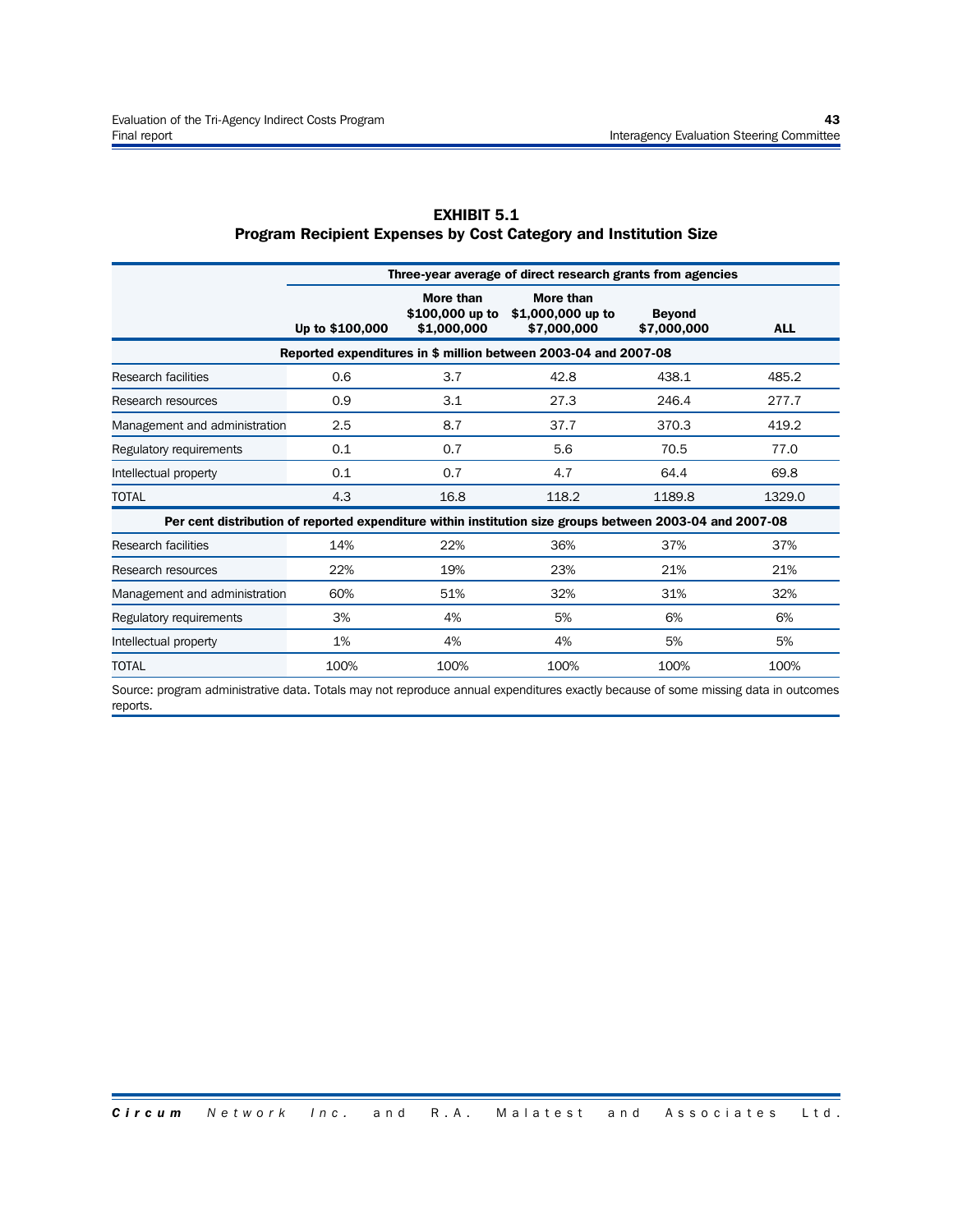|                                                            | 2003-04 | 2004-05 | 2005-06 | 2006-07 | 2007-08 | <b>ALL</b> |
|------------------------------------------------------------|---------|---------|---------|---------|---------|------------|
| Reported expenditures in \$ million                        |         |         |         |         |         |            |
| Research facilities                                        | 84.0    | 89.1    | 95.8    | 105.7   | 110.6   | 485.2      |
| Research resources                                         | 47.1    | 54.3    | 56.8    | 62.2    | 57.4    | 277.7      |
| Management and administration                              | 60.4    | 75.5    | 80.2    | 96.6    | 106.6   | 419.2      |
| Regulatory requirements                                    | 9.9     | 12.6    | 12.6    | 19.4    | 22.5    | 77.0       |
| Intellectual property                                      | 12.0    | 12.9    | 13.6    | 15.2    | 16.1    | 69.8       |
| <b>TOTAL</b>                                               | 213.5   | 244.4   | 259.0   | 299.1   | 313.1   | 1329.0     |
| Per cent distribution of reported expenditure within years |         |         |         |         |         |            |
| <b>Research facilities</b>                                 | 39%     | 36%     | 37%     | 35%     | 35%     | 37%        |
| Research resources                                         | 22%     | 22%     | 22%     | 21%     | 18%     | 21%        |
| Management and administration                              | 28%     | 31%     | 31%     | 32%     | 34%     | 32%        |
| Regulatory requirements                                    | 5%      | 5%      | 5%      | 6%      | 7%      | 6%         |
| Intellectual property                                      | 6%      | 5%      | 5%      | 5%      | 5%      | 5%         |
| <b>TOTAL</b>                                               | 100%    | 100%    | 100%    | 100%    | 100%    | 100%       |

#### **EXHIBIT 5.2 Program Recipient Expenses by Cost Category and Year**

Source: program administrative data. Totals may not reproduce annual expenditures exactly because of some missing data in outcomes reports.

> Smaller institutions have tended to invest proportionately less in research facilities than larger ones (Exhibit 5.1). Institutions with direct grants up to \$100,000 have elected to put 14 per cent of their ICP grants in this area. Institutions with direct grants up to \$1 million invested 22 per cent of their ICP funds in facilities while the proportion increases to 36 per cent and 37 per cent for institutions with larger research budgets. This may be a reflection of the amount of accumulated deferred maintenance borne by each type of institution.<sup>1</sup>

> Vice-presidents of research and presidents of recipient institutions provided judgements concerning the state of research facilities in their organization in 2003 and in 2008. Average ratings on scales running from 0 to 10 are

1 In 2000, the Canadian Association of University Business Officers wrote, in *The Point of No Return: The Urgent Need for Infrastructure Renewal at Canadian Universities*: "The Canadian-wide estimate to eliminate [accumulated deferred maintenance] at universities is \$3.6 billion. Experience indicates that this figure is likely an understimate."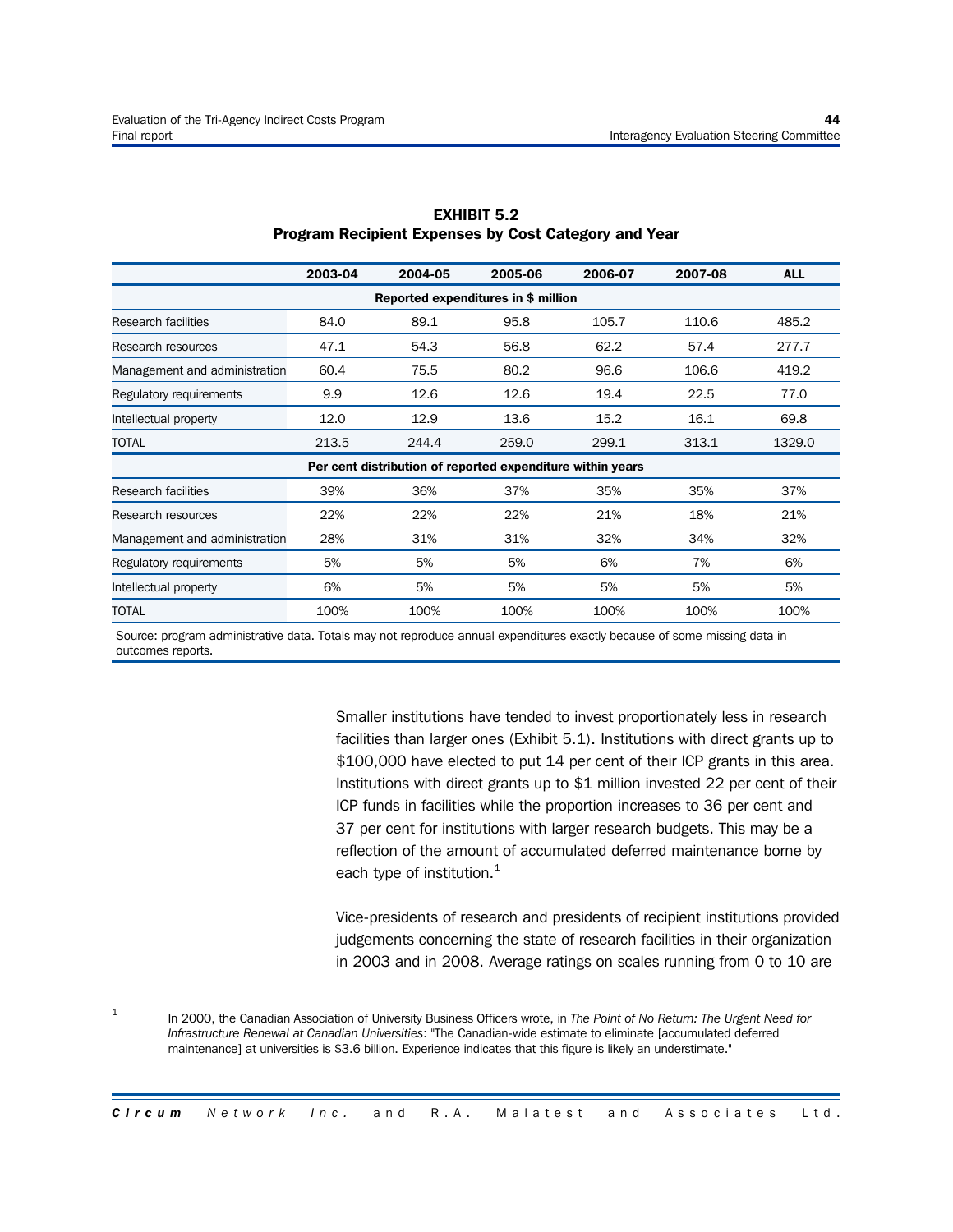presented in Exhibit 5.3; 0 meant "extremely bad condition", 10, "world class" and 5, "average condition".

#### *Illustration*

An example of improvements to facilities that was mentioned during several site visits to case study institutions was improvements to animal care facilities. This was brought up as a key topic during the site visits at UBC, Queen's University, Laval University and Acadia University. While at each institution it was reported that the contributions from the ICP had been instrumental in addressing much needed upgrades to these facilities, it was during the UBC site visit that this topic emerged as a key impact of the ICP. During a site visit in 2004, the Canadian Council on Animal Care found that the state of the animal care facilities at UBC was unacceptable and required substantial upgrades to the extent that an entirely new facility had to be built in order for UBC to retain their license to conduct animal research. For a large institution like UBC with a focus on research in the life sciences, losing their ability to conduct animal research would have been disastrous. ICP funds were used to address this emergency situation. Funds were invested in upgrading the old animal care facility to allow animals to remain there until the new facility is completed. In addition, ICP funds are now used to operate the new facility. It was stated during the site visit that the institution could not have afforded to lose their license to conduct animal research and that without the ICP, addressing this emergency would have resulted in significant budget cuts and even lay-offs across the institution.

With regard to research facilities, program recipients indicated that their institutions rated 3.9 or one step removed from "average" in 2003. With reference to the situation in 2008, they now rate the state of research facilities at 5.9 or one point above the "average" mid-point of the rating scale. Therefore, program recipients self-assessed that research facilities in their institution improved by two points on an 11-point scale, moving from slightly below average to slightly above average condition.

Within the area of research facilities, research equipment and research spaces appear to have seen the most improvement; technical support for laboratories and for offices, while still said to have improved, did not show as much change.

It is clear that the university research environment has changed in important ways between 2003 and 2008, and in ways unrelated to the ICP. The program context outlined in Chapter 2 testifies to this. Therefore, it would be inappropriate and misleading to attribute all the change felt among program recipient institutions to the ICP. Hence, we attempted to disentangle ICP effects from other contextual variables using multivariate modelling. $1$  Since the amount of the ICP grant represents a varying proportion of overall revenues of recipient institutions, we tried to establish whether a higher relative level of contribution by the program translates into a larger self-assessed change in research facilities. Such a statistical relationship was not found.

1 Technical details of the multivariate analysis are presented in Appendix A.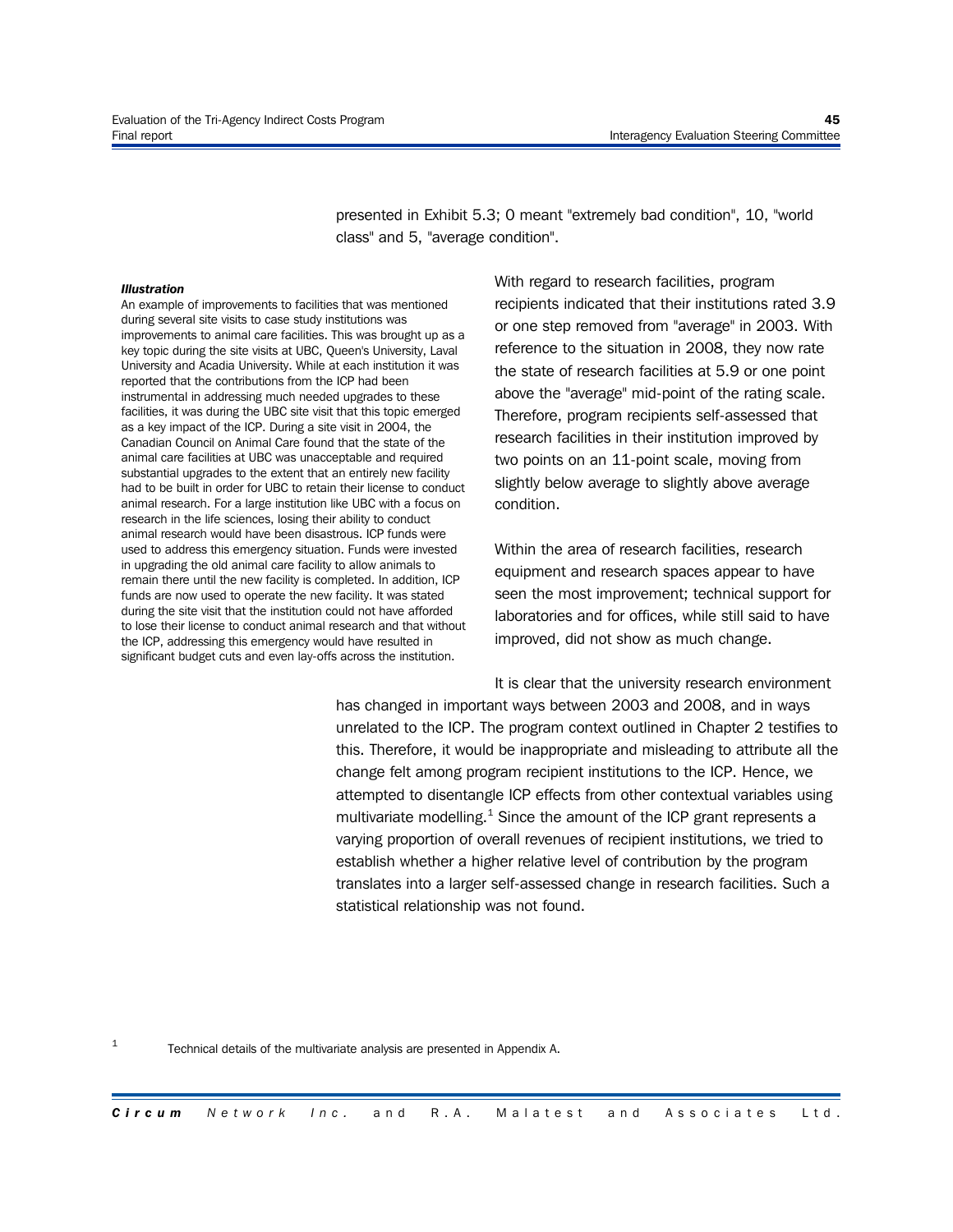#### **EXHIBIT 5.3 Vice-Presidents of Research and Presidents Judgements on Their Research Environment in 2003 and in 2008**

| Average ratings of state on scale from 0 to 10       | 2003  | 2008  | Change |
|------------------------------------------------------|-------|-------|--------|
| Research spaces                                      | 3.9   | 5.9   | 2.0    |
| Research equipment                                   | 4.1   | 6.3   | 2.2    |
| Technical support for laboratories                   | 4.1   | 5.5   | 1.4    |
| Technical support for offices                        | 4.3   | 5.5   | 1.2    |
| Other research facilities                            | 3.9   | 5.8   | 2.0    |
| <b>RESEARCH FACILITIES</b>                           | 3.9   | 5.9   | 2.0    |
| Libraries                                            | 4.8   | 6.4   | 1.6    |
| <b>Databases</b>                                     | 4.1   | 6.4   | 2.3    |
| Telecommunications                                   | 4.8   | 6.6   | 1.8    |
| Information technologies                             | 4.9   | 6.6   | 1.8    |
| Other research resources                             | 4.3   | 6.0   | 1.7    |
| <b>RESEARCH RESOURCES</b>                            | 4.5   | 6.4   | 1.9    |
| Research planning and promotion                      | 3.8   | 6.0   | 2.2    |
| Assistance in preparing research proposals           | 3.5   | 6.0   | 2.5    |
| Public relations                                     | 3.5   | 5.6   | 2.1    |
| Financial and administrative services                | 3.9   | 5.8   | 1.9    |
| Other research management and administration items   | 3.7   | 5.9   | 2.2    |
| <b>RESEARCH ADMINISTRATION AND MANAGEMENT</b>        | 3.7   | 5.9   | 2.2    |
| Existence of ethics boards                           | 4.1   | 6.7   | 2.6    |
| Training of faculty and other personnel in reg. req. | 3.9   | 6.2   | 2.3    |
| Technical support for animal care                    | 4.2   | 6.4   | 2.2    |
| International accreditation                          | 3.5   | 5.9   | 2.4    |
| Other items related to compliance                    | 4.2   | 6.3   | 2.1    |
| <b>COMPLIANCE WITH REGULATORY REQUIREMENTS</b>       | 4.1   | 6.4   | 2.3    |
| Services of a technology transfer office             | 3.2   | 6.1   | 2.8    |
| Assistance in patent applications                    | 3.3   | 6.1   | 2.9    |
| Assistance in licensing                              | 3.2   | 6.0   | 2.8    |
| Assistance in spinoff company creation               | 2.9   | 5.6   | 2.7    |
| Other items related to IP management                 | 3.1   | 5.8   | 2.7    |
| <b>INTELLECTUAL PROPERTY MANAGEMENT</b>              | 3.0   | 5.7   | 2.7    |
| n                                                    | 39-89 | 41-96 | 37-89  |

Source: survey of vice-presidents of research and presidents of recipient organizations. All change values are statistically significantly different from zero at the 95 per cent confidence level.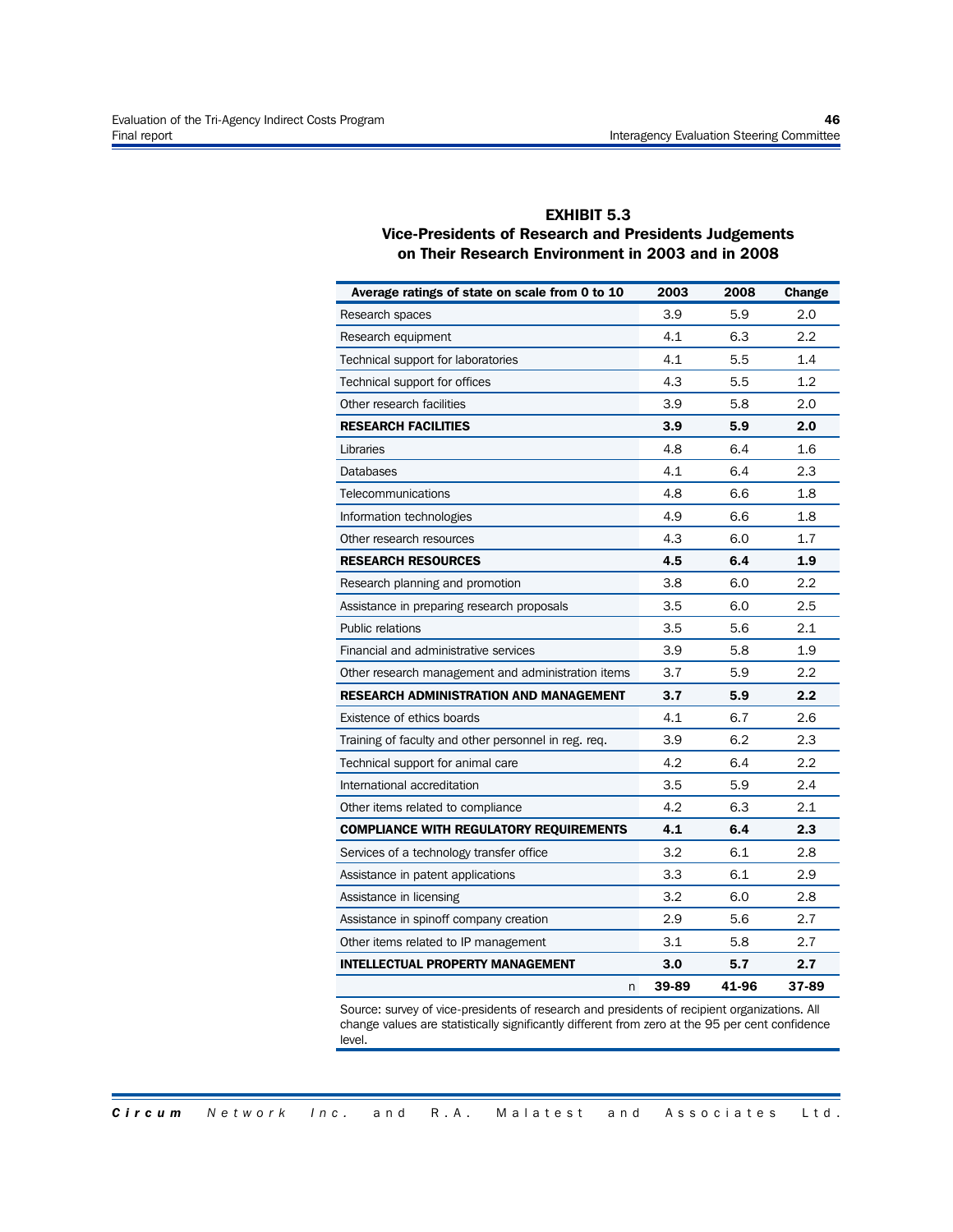We also analyzed the statistical relationship between program funding as a proportion of overall revenues and the increase in expenditures on facility renovations (not research-specific) from CAUBO data. We applied the statistical controls required to isolate program effect if it existed. We found that the relationship was negative: the more funding an organization received from the ICP between 2003 and 2008 as a ratio of its total revenues, the less of an increase was found in facility renovations. This may be explained by the pattern of investments found in Exhibit 5.1: smaller institutions tended to invest their ICP funds in the research management and administration area much more so than in research facilities.

#### *Research Resources*

The ICP RMAF defines the second area of indirect costs as follows (page 1): "Costs of providing research resources, such as libraries, databases, telecommunications, information technologies, systems and research tools, including acquisition, custodial, security, utility, leasing and capital planning costs."

Over the first five years of the program, some \$278 million were expended by postsecondary institutions on research resources (Exhibit 5.2); this sum

#### *Illustration*

The site visits to case study institutions revealed a key difference between small and larger institutions in the area of research resources. Representatives of small institutions stressed that investments in library resources, in particular access to on-line journals, were seen as a key impact of the ICP with significant impacts on the entire institution, benefiting faculty and students. At Brandon University, for example, key informants reported that prior to the ICP, the institutions library provided access to only a basic stock of journals and that if researchers needed access to other journals or resources, they had to wait for the information to be ordered through interlibrary loans or, as was often the case, drive two and a half hours to Winnipeg to access the resources at the library of the University of Manitoba. This scenario meant that researchers had to spend significant amounts of time to access resources that provide the foundation for all research. It was reported that since the implementation of the ICP, the library at Brandon University now provides access to over 20,000 journals (compared to approximately 1,000 journals prior to the ICP), enabling researchers to access the information at their desktop.

represents 21 per cent of all expenditures under the program.

Institutions of all sizes have tended to invest equally in research resources (Exhibit 5.1): the share of this area of expenditure varies from 19 per cent to 23 per cent according to institution size.

With regard to research resources, program recipients indicated that their institutions rated 4.5 or half a step removed from "average" in 2003. With reference to the situation in 2008, they now rate the state of research resources a 6.4 or one and a half points above the "average" mid-point of the rating scale. Therefore, program recipients self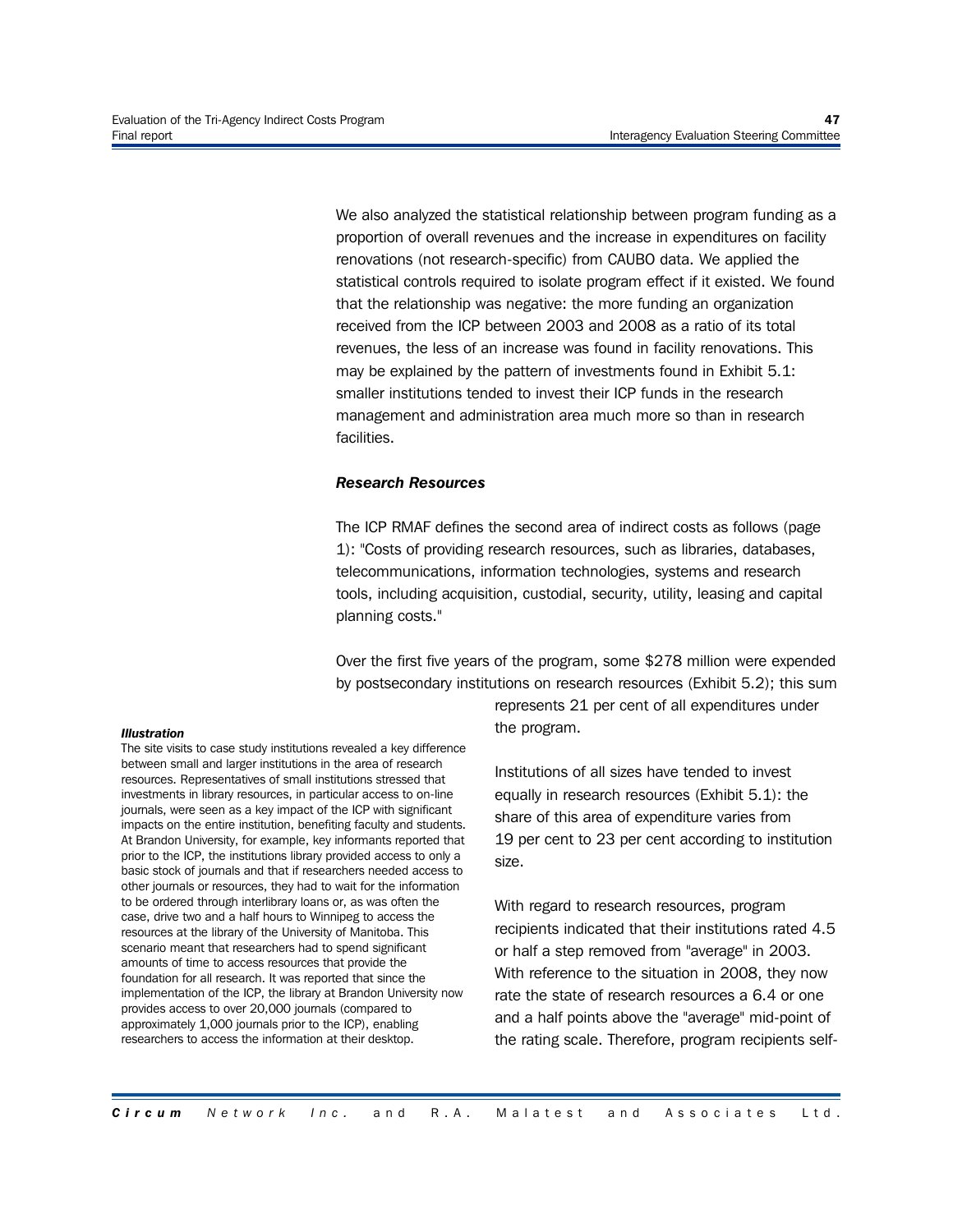assessed that research resources in their institution improved by almost two points on an 11-point scale, moving from slightly below average to slightly above average condition.

Within the area of research resources, databases appear to have seen the most improvement; other resources (libraries, telecommunications and information technologies), while still said to have improved, did not show as much change.

#### *Illustration*

Representatives from Laval University indicated that accelerated developments in information technology have led to unexpected expenditures in the field of research resources, particularly with regards to technical support to researchers to manage and stock immense quantities of data. Furthermore, new library resources, such as geomatics and geo-referenced maps, are increasingly used in numerous disciplines; as these research resources require complex processing before being made available, significant costs are attached to them; the on-site interviews revealed that the ICP helps fund those advances.

Here again, we attempted to disentangle ICP effects from other contextual variables using multivariate modelling. $1$  We found that the institutional self-assessments of improvement in research resources did not correlate with the amount of the ICP grant as a proportion of overall revenues of recipient institutions once appropriate statistical controls were applied.

We also analyzed the statistical relationship

between program funding as a proportion of overall revenues and the increase in expenditures on library acquisitions (not research-specific) from CAUBO data. We applied the statistical controls required to isolate program effect if it existed. We found that the relationship was positive: the more funding an organization received from the ICP between 2003 and 2008 as a ratio of its total revenues, the more of an increase was found in library acquisitions. This is a positive finding of program effect since, as shown in Exhibit 5.1, smaller and larger institutions spent similar proportions of their ICP funds on research resources (contrary to the case of research facilities where the relationship between funding and results was tainted by divergences in investment priorities of institutions according to their size).

#### *Management of the Research Enterprise*

The ICP RMAF defines the third area of indirect costs as follows (page 1 and 2): "Costs of managing and administering the institution's research

1

Technical details of the multivariate analysis are presented in Appendix A.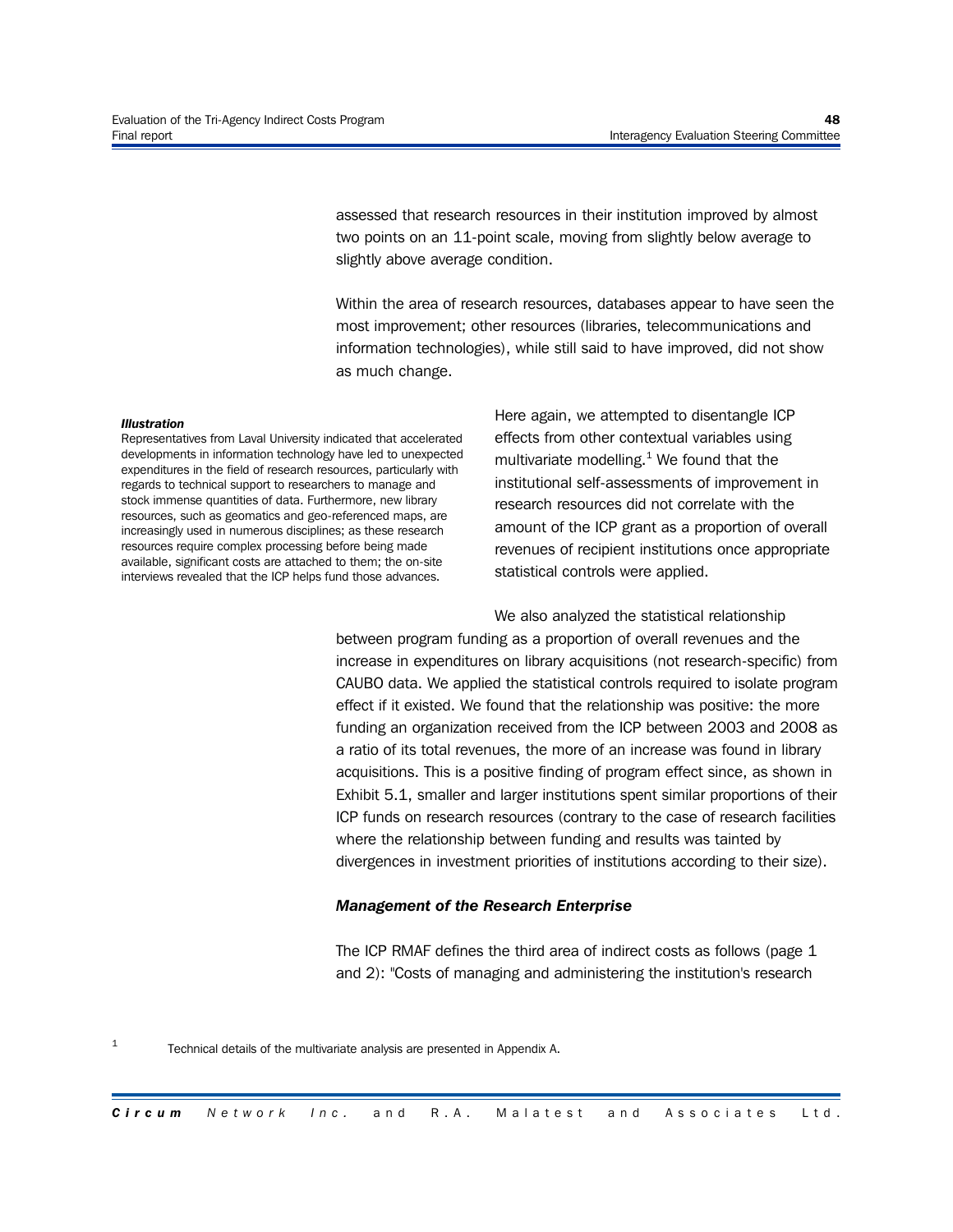enterprise, including: research planning and promotion; assisting researchers in the preparation of research proposals; public relations; financial and other administrative services including information systems to track grant applications, certification and awards; human resources and payroll; purchasing, audit, health and safety."

#### *Illustration*

The University of Alberta's Research Services Office's current development of Grants 2.0. is a database designed to manage all research grant activity, from pre-award through to the completion of the research project. The database will ultimately streamline, standardize, and eliminate any duplication of administrative work associated with research grants awarded to researchers and faculty at the university. Currently (prior to the launch of Grants 2.0), the university's Research Services Office is working with four different databases, each associated with a different aspect of the grant, none of which "talk to each other". The ICP funds have allowed the university to hire contractors and project stewards to develop Grants 2.0. The university expects that the database will revolutionize the way research grants are tracked and administered, as it will be more efficient and transparent for researchers. The increasing complexity of grants and grant applications has resulted in the need for this type of database. Other universities such as Queen's have heard about it, and have visited the University of Alberta to look at what they are doing. The U of A believes that Grants 2.0 will lead the way for all other universities, and the development of the database would not have been possible without the ICP funds.

Over the first five years of the program, some \$419 million were expended by postsecondary institutions on research management and administration (Exhibit 5.2); this sum represents the second largest area of expenditures after research facilities with 32 per cent of all expenditures under the program.

Smaller institutions have tended to invest proportionately more heavily in research management and administration than larger ones (Exhibit 5.1). Institutions with direct grants up to \$100,000 have elected to put 60 per cent of their ICP grants in this area. Institutions with direct grants up to \$1 million invested 51 per cent of their ICP funds in research management and administration while the proportion increases to

32 per cent and 31 per cent for institutions with larger research budgets. This may be a reflection of the weak level of institutional systems in place in small institutions prior to program inception.

With regard to research administration and management, program recipients indicated that their institutions rated 3.7 or more than one step removed from "average" in 2003. With reference to the situation in 2008, they now rate the state of research administration and management a 5.9 or one point above the "average" mid-point of the rating scale. Therefore, program recipients self-assessed that research management and administration in their institution improved by more than two points on an 11-point scale, moving from slightly below average to slightly above average condition.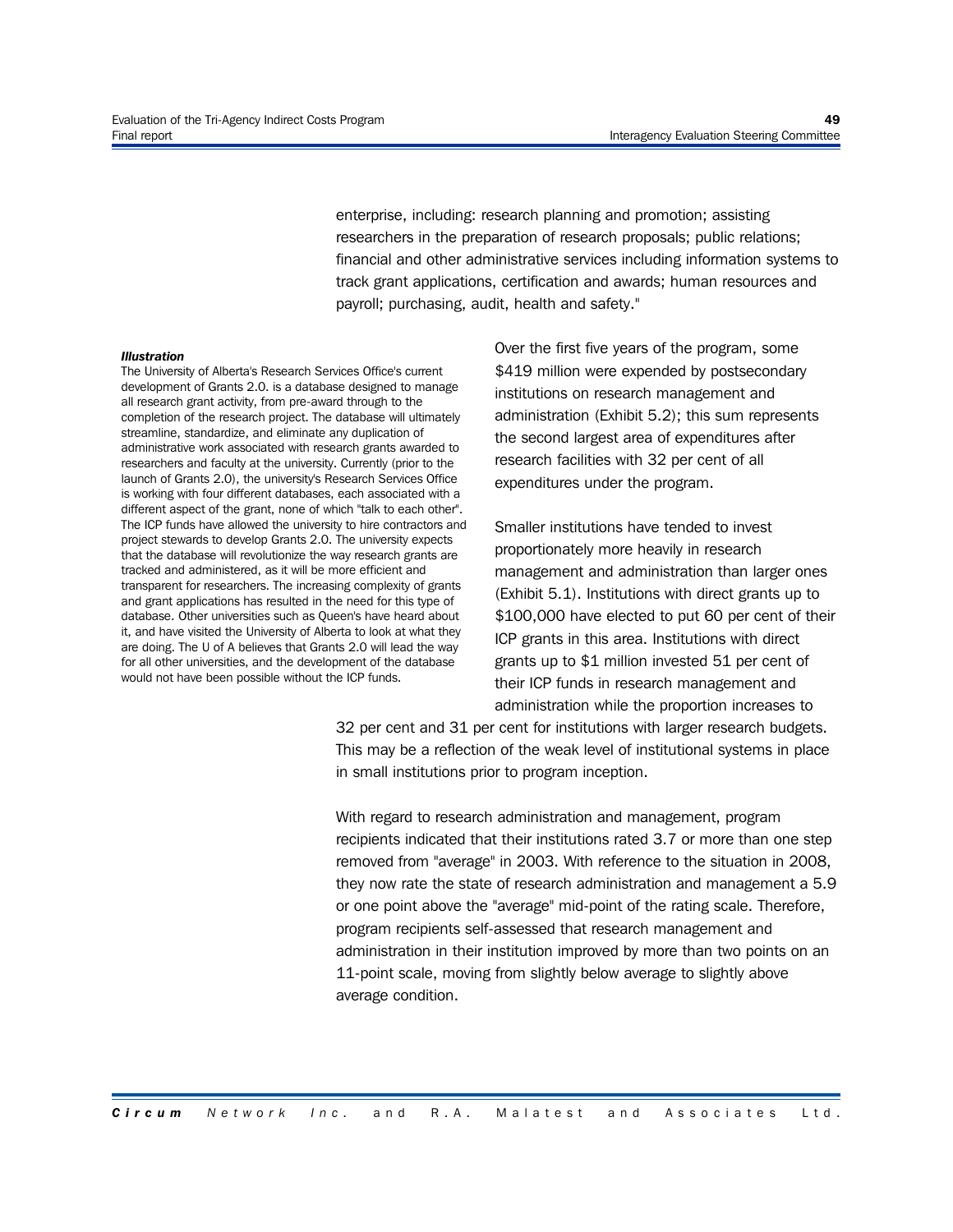Within the area of research administration and management, assistance in the preparation of research proposals appears to have seen the most improvement; financial and administrative services, and public relations, while still said to have improved, did not show as much change.

Here again, we attempted to disentangle ICP effects from other contextual variables using multivariate modelling.<sup>1</sup> We found that the institutional selfassessments of improvement in research administration and management did not correlate with the amount of the ICP grant as a proportion of overall revenues of recipient institutions once appropriate statistical controls were applied

#### *Illustration*

During site visits, some larger institutions reported efforts to establish efficient database systems that enable full and efficient control over all research projects at the institution with respect to ensuring that regulatory requirements are met at the outset and throughout the lifespan of a research project. While databases are covered in this report in more detail in the section on research resources, the example of the Researcher Information Services (RISe) system developed at UBC illuminates the interconnectedness of the different areas of priority in which ICP funds can be spent. Starting in 2005, RISe has been rolled out in modules and replaced the old research tracking system ORSIL. RISe has allowed for significant improvements in efficiency of research management and administration. Key informants from the Office of Research Services noted that while under ORSIL, it took approximately 10 minutes to ensure that compliance with all ethics and safety requirements was in place for a project, it now takes 10 seconds to access the same information. In addition, research accounts under RISe cannot be opened unless full compliance is achieved, which contributes to risk management at the institution. Key informants noted that RISe has been so successful, that the Michael Smith Foundation for Health Research is currently working with UBC to explore options of launching the system province-wide. In addition, institutions from other jurisdictions, like the University of Alberta, have signalled interest in establishing the same or a similar system. At a Tri-Council and CFI monitoring visit in 2008, the RISe system was found to be an ideal practice in Canada in terms of managing compliance with ethics, health and safety requirements of research.

#### *Meeting Regulatory Requirements*

The ICP RMAF defines the fourth area of indirect costs as follows (page 2): "Costs of meeting regulatory and accreditation requirements, including: the creation or support of regulatory bodies, and the training of faculty and other personnel in animal care, ethics review, radiation and biohazard; the costs of meeting international accreditation, e.g. accreditation from the American Veterinary Medical Association."

Over the first five years of the program, some \$77 million were expended by postsecondary institutions on meeting regulatory requirements (Exhibit 5.2); this sum represents 6 per cent of all expenditures under the program.

Although the differences are only in individual percentage points, smaller institutions have tended to invest proportionately less in meeting regulatory requirements than larger ones (Exhibit 5.1). Institutions with direct grants up to

#### 1

Technical details of the multivariate analysis are presented in Appendix A.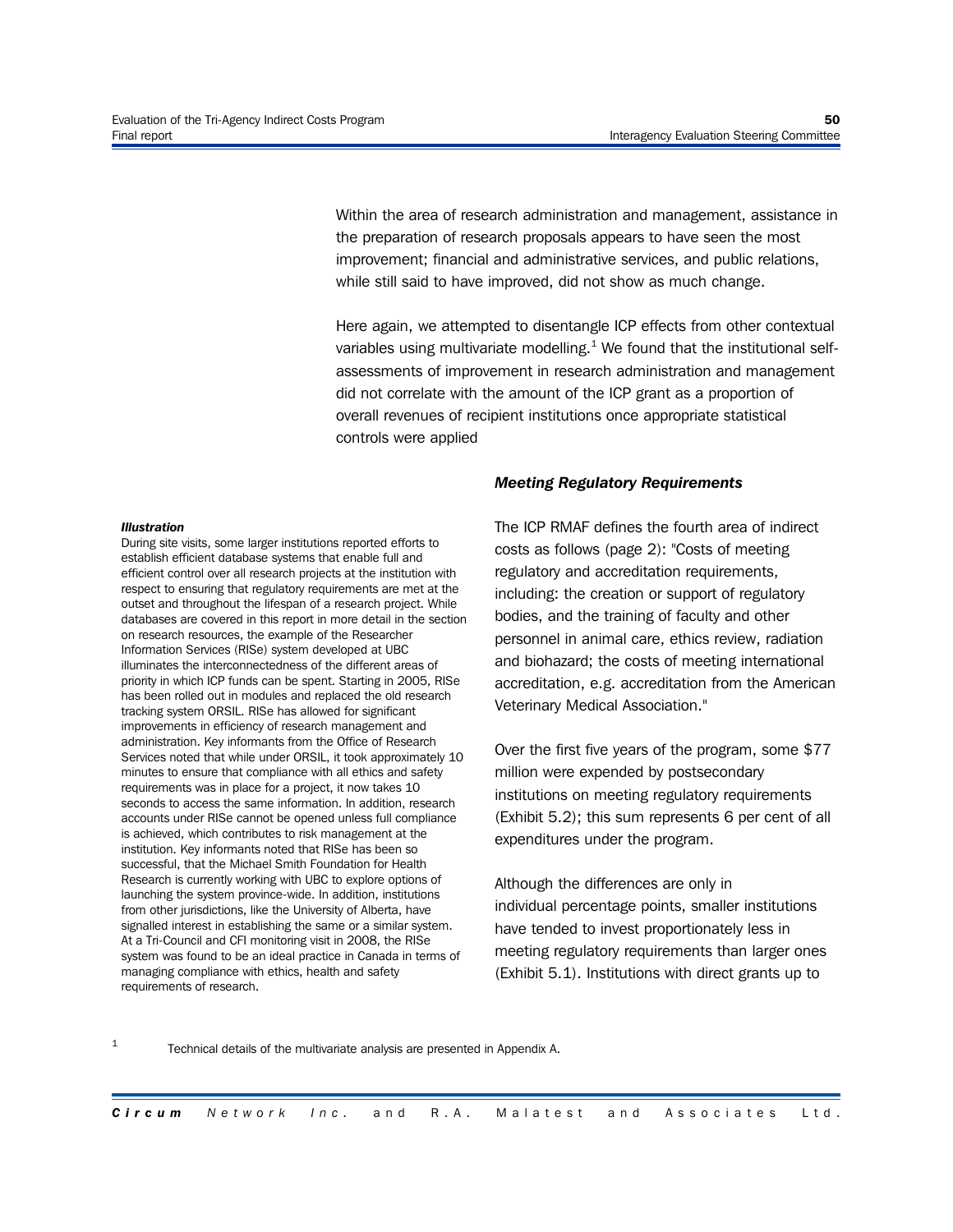\$100,000 have elected to put 3 per cent of their ICP grants in this area. Institutions with direct grants up to \$1 million invested 4 per cent of their ICP funds in compliance with regulatory requirements while the proportion increases to 5 and 6 per cent for institutions with larger research budgets. This may be a reflection of the type of research conducted by smaller and larger institutions and the weight of ensuing regulations.

#### *Illustration*

1

Key informants at the University of Alberta mentioned that as a result of the increases in regulatory compliance, the Research Services Office has been able to bolster the Research Ethics Office (REO). Today, the REO serves as a one-stop shop for all ethics approvals and applications. In essence, the office is an amalgamation of eight separate ethics boards that were scattered throughout the university. The most significant initiative undertaken by the REO has been the implementation of the Human Ethics Research Online (HERO) initiative. HERO is a "cradle to grave" online ethics application system that has been operational since May 2008. This online tool has made obtaining compliance and regulatory certification easier as it has helped standardize the application and processing system across the entire campus. Informants acknowledged that while it is too early to see the efficiencies of using HERO, the initiative would not exist if it were not for the ICP funds, and so far it has received positive feedback from its users.

With regard to compliance with regulatory requirements, program recipients indicated that their institutions rated 4.1 or one step removed from "average" in 2003. With reference to the situation in 2008, they now rate the state of compliance with regulatory requirements a 6.4 or one and a half points above the "average" midpoint of the rating scale. Therefore, program recipients self-assessed that compliance with regulatory requirements in their institution improved by more than two points on an 11-point scale, moving from slightly below average to slightly above average condition.

Within the area of compliance with regulatory requirements, the existence of research ethics boards has seen the most improvement; other aspects of regulatory compliance (international accreditation, training of personnel and technical support for animal care) improved as well, but slightly less than human ethics.

Here again, we attempted to disentangle ICP effects from other contextual variables using multivariate modelling.<sup>1</sup> We found that the institutional selfassessments of improvement in regulatory compliance did not correlate with the amount of the ICP grant as a proportion of overall revenues of recipient institutions once appropriate statistical controls were applied.

We also analyzed the statistical relationship between program funding as a proportion of overall revenues and the increase in the number of research

Technical details of the multivariate analysis are presented in Appendix A.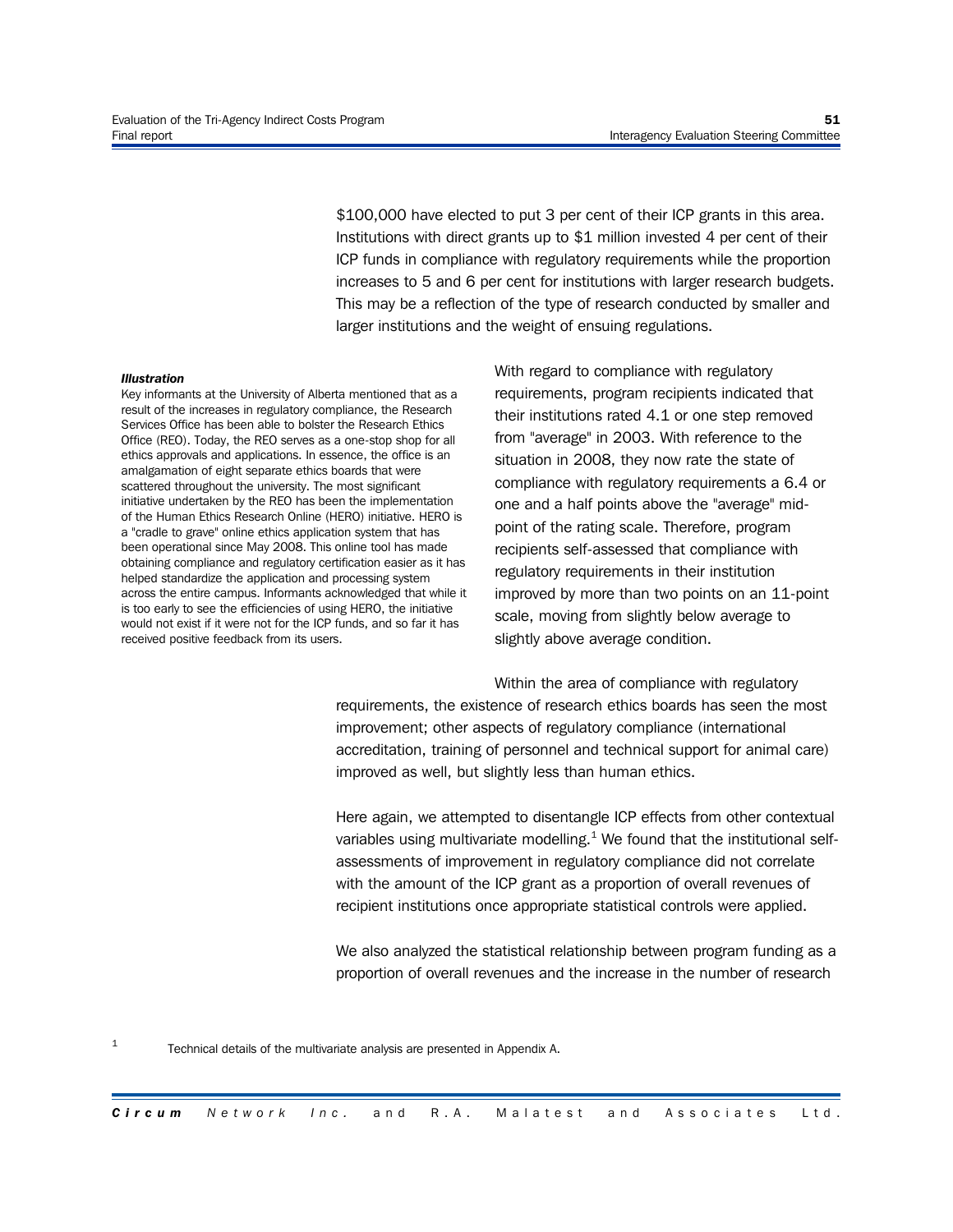proposals made to federal granting agencies that required ethical clearance according to the application form. We applied the statistical controls required to isolate program effect if it existed. We found that the relationship was positive: the more funding an organization received from the ICP between 2003 and 2008 as a ratio of its total revenues, the more of an increase was found in grant applications requiring ethical clearance. This is a positive finding of program effect: ICP funding may have been shown to allow research in ethically more delicate contexts.

#### *Intellectual Property Management*

The ICP RMAF defines the fifth area of indirect costs as follows (page 2): "Costs to effectively manage the intellectual property generated by research activities, including: costs of creating, expanding or sustaining the Technology Transfer Office or similar function; costs of reports of invention patent applications, licensing, spinoff company creation."

#### *Illustration*

Technology, Entrepreneur and Company Development (TEC) Edmonton—a joint partnership that was developed in 2004 between the University of Alberta and the Edmonton Economic Development Corporation—was born with the help of ICP funds. According to one of the key informants interviewed during the site visit at the University of Alberta, TEC Edmonton, has increased its profile in the province such that companies are now approaching the university to work in collaboration and to develop new products. One of the emerging initiatives is the "Entrepreneurs in Residence," which helps move technology from the university to spinoff companies, and has people in these spinoff companies come back to the university to help others with the further creation of spinoff companies. These people help see spinoff companies succeed, and make a real impact on the economy.

Over the first five years of the program, some \$70 million were expended by postsecondary institutions on intellectual property management (Exhibit 5.2); this sum represents 5 per cent of all expenditures under the program.

Small institutions have invested proportionately much less in intellectual property management than larger ones (Exhibit 5.1). Institutions with direct grants up to \$100,000 have put 1 per cent of their ICP grants in this area compared to 4 to 5 per cent for larger institutions. Larger institutions have more of a history in intellectual property

management than smaller institutions: for example, the University of Toronto Innovation Group was first established in 1980 and the University of Alberta Industry Liaison Office was first established in 1994.

With regard to intellectual property management, program recipients indicated that their institutions rated 3.0 or two steps removed from "average" in 2003. With reference to the situation in 2008, they now rate the state of intellectual property management a 5.7 or almost one point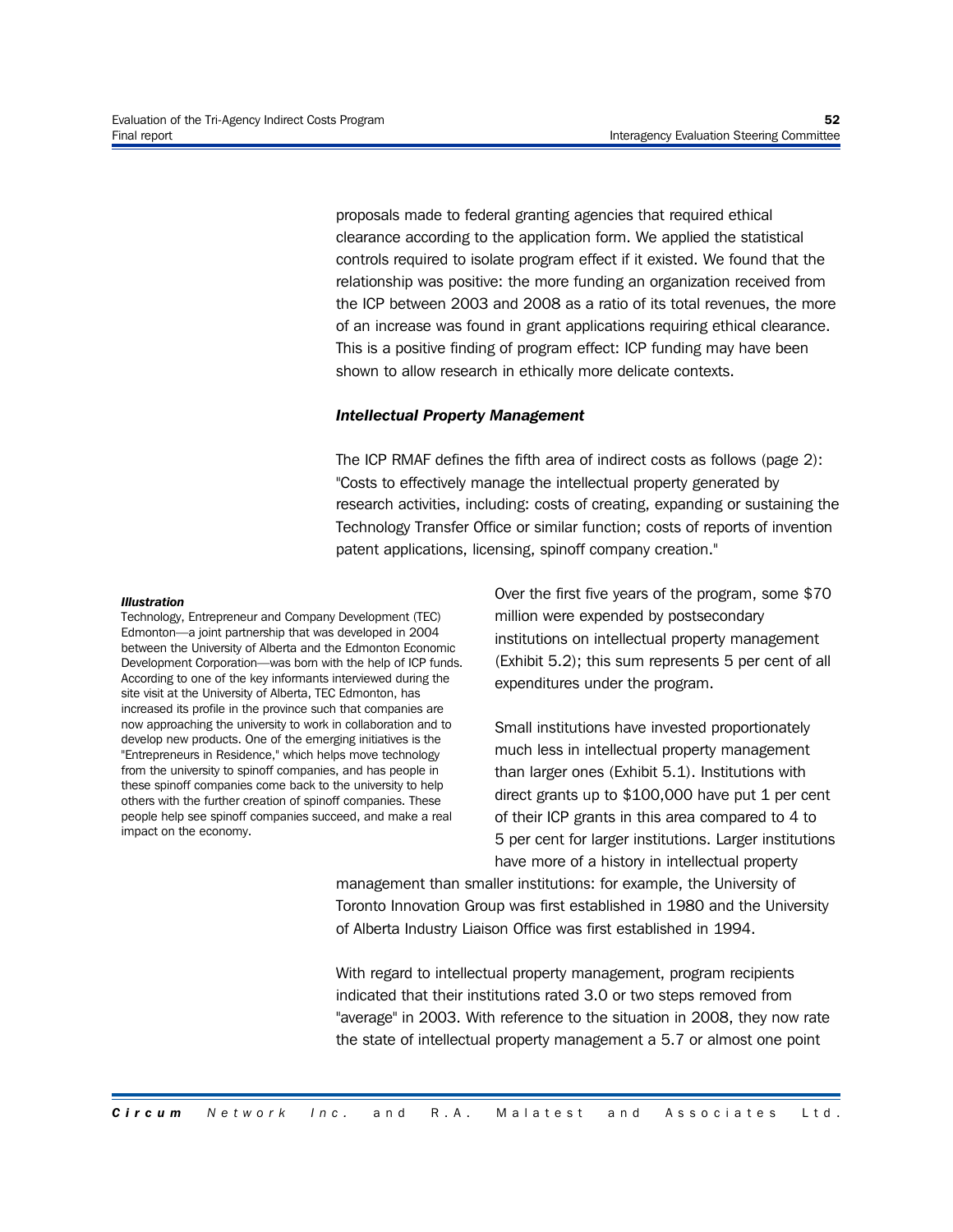above the "average" mid-point of the rating scale. Therefore, program recipients self-assessed that intellectual property management in their institution improved by 2.7 points on an 11-point scale, moving from slightly below average to slightly above average condition—the largest change reported in the survey of administrators.

Within the area of intellectual property management, all components received equally high scores of change.

Here again, we attempted to disentangle ICP effects from other contextual variables using multivariate modelling.<sup>1</sup> We found that the institutional selfassessments of improvement in intellectual property management did not correlate with the amount of the ICP grant as a proportion of overall revenues of recipient institutions once appropriate statistical controls were applied.

# *5.2 Displacement of Previous Spending to Other Uses*

If an institution is going to do research (and postsecondary institutions, particularly universities, self-define in part through their research activity), some indirect costs of research will be simply unavoidable while others can be omitted. For example, paying for utilities, animal care or a financial system that allows reporting to funding agencies is mandatory. Whether or not funding agencies contribute to paying indirect costs of the research they subsidize, these costs must be faced by the institution. Without

#### *Illustration*

1

For example, the University of Toronto's chemistry building is the most expensive building on campus to operate, according to one key informant. The nature of the research that is conducted in the building's labs is such that the building's air needs to be changed eight to ten times a day, which in itself runs up a huge electricity bill. The building costs millions of dollars to run, accounting only for electricity and heat. These activities and expenses cannot be foregone as they are essential to the health and safety of all those who work and learn in the building.

funding for indirect costs of research, these unavoidable costs are covered through the institution's operating budget—at the expense of other activities that could have or should have been carried out using these resources.

On the other hand, some indirect costs can be foregone—for some time and with consequences, but they can be. Drafty windows can remain drafty;

Technical details of the multivariate analysis are presented in Appendix A.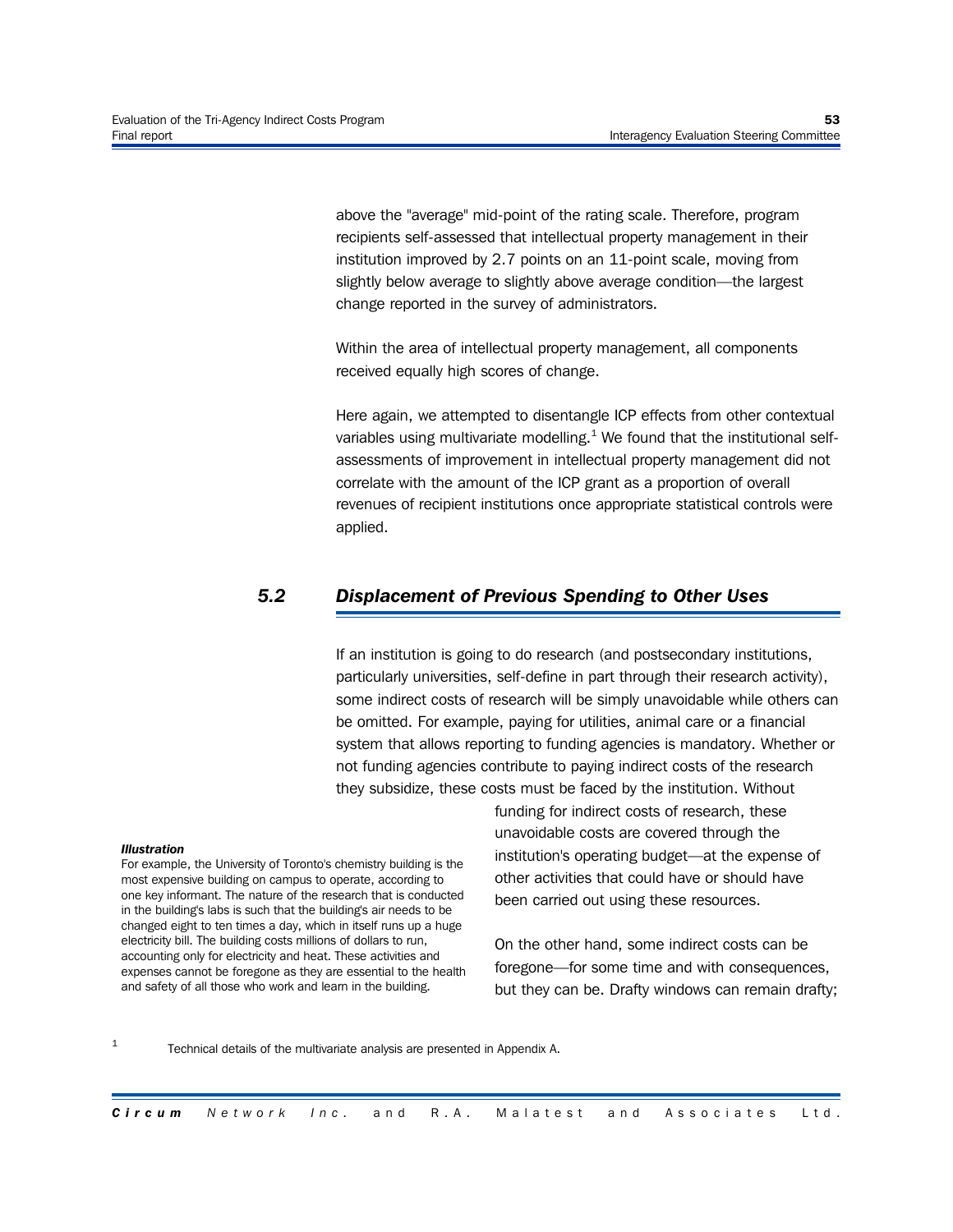researchers may work without proposal support; intellectual property can be left unmanaged. Eventually, the absence of attention to these indirect costs will impact the institution, but in the short term, they can be put on the back burner.

Before the inception of the ICP, postsecondary institutions receiving research grants from federal granting agencies employed a mix of two strategies: first, they would postpone indirect costs that did not require immediate attention; and second, they would pay for mandatory indirect costs and some portion of indirect costs that could be differed through their operating budget.

With the arrival of the ICP, they were able to reallocate part of the funds from their operating budget that went to indirect costs back to other research and teaching uses, and they were able to tackle parts of the nonmandatory indirect costs that were left ill-attended before the ICP. The reallocated portion does not lead to incremental impacts in the traditional program evaluation sense, since the impact is felt in areas other than indirect costs of research; the second part is incremental in the traditional sense.

In conclusion, based on case studies and key informant interviews, there is no doubt that ICP funds have allowed for the displacement of funds previously used to defray indirect costs of research and are now used for other uses. The reason for this certainty is in the nature of the indirect costs of research and in the sources of funding available to pay for them.

# *5.3 Displacement of Provincial Funding*

The issue of displacement of provincial funding points to the possibility that, in response to the addition of the ICP in 2003, some provinces may have retreated from funding indirect costs of research, thereby leaving postsecondary institutions in no better a position than before the ICP fund influx.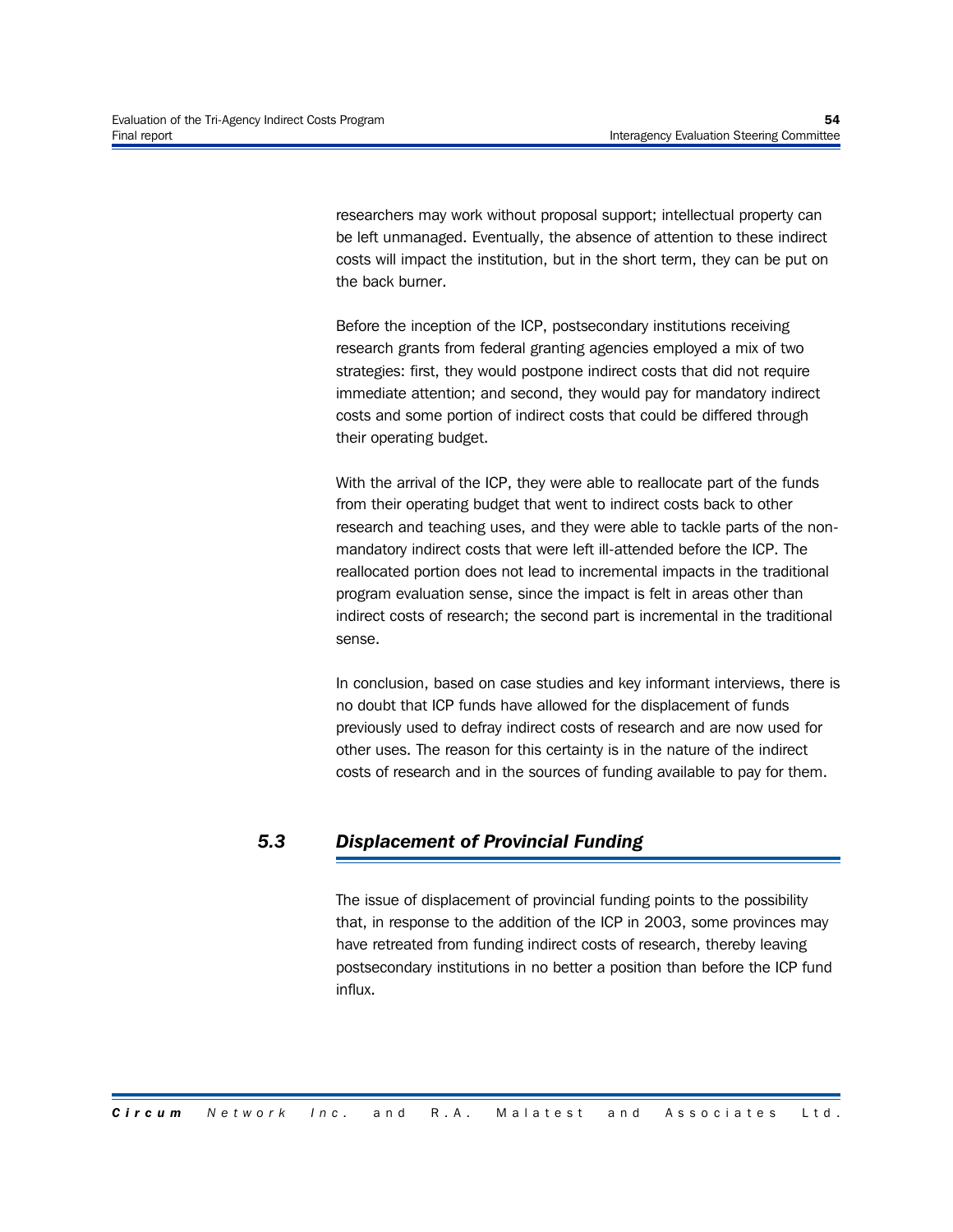The Third-Year review of this program concluded that Atlantic provinces had reduced their funding by \$400,000 per year and Manitoba, by \$1 million per year. It indicated that Alberta had increased its funding to 18 per cent from 15 per cent for indirect costs and that Quebec had changed its indirect cost funding from 15 per cent across the board to between 50 per cent and 65 per cent for research funds provided by Quebec funding agencies.

This evaluation bases its observations concerning possible displacement of provincial funding on information collected as part of the case studies and key informant interviews. These sources indicated that, in British Columbia, Alberta, Manitoba and Nova Scotia, there was no change in the treatment of indirect cost funding before and after the inception of the ICP. This information may not be entirely reliable since it does not completely correspond to what was established in the Third-Year Review via interviews with provincial representatives. The cases of Ontario and Quebec warrant additional information.

Ontario was cited as an example of increased provincial involvement in the funding of indirect costs of research. We have not been able to confirm from documentation a causal relationship between the Ontario government decision and the inception of the ICP. However, key informants from both case study institutions in Ontario confirmed that the availability of ICP funding to cover indirect costs has had an impact on the provincial government and their awareness of the true costs of research. In fact, it was noted that the Ontario Ministry of Research and Innovation has taken a leadership role in establishing a minimum 30 per cent overhead fee to be paid to postsecondary education institutions in the province on government sponsored research. While it was mentioned that not all ministries and government departments in the province have followed suit, key informants stressed that the fact that the federal government acknowledges the existence and impact of indirect costs on universities by implementing the ICP has been an important leveraging factor for the developments within the provincial government with respect to overhead fees.

The second case is the Quebec government grants to universities for indirect costs of research. Up to 2001, the Ministry of Education of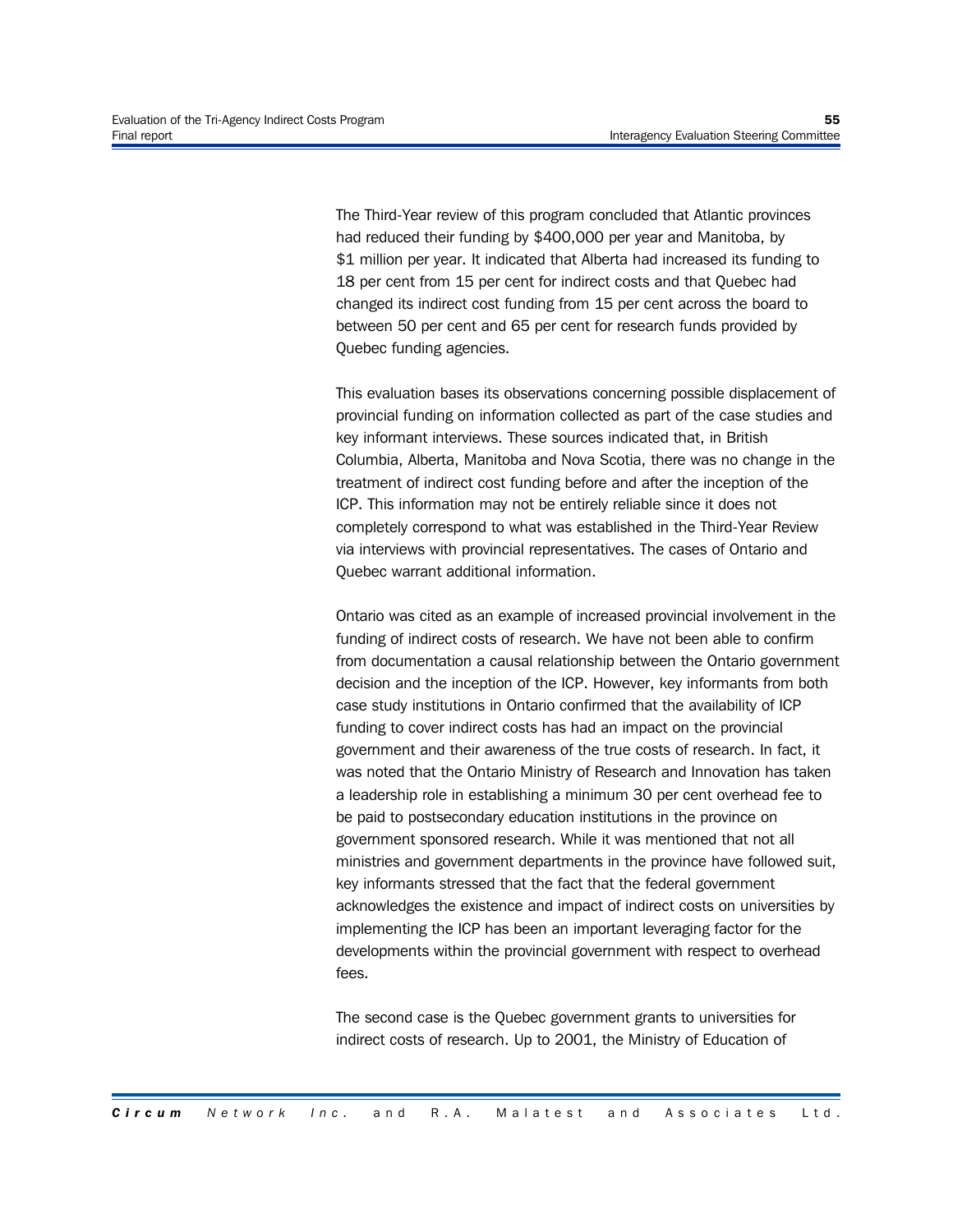Quebec defrayed indirect costs of all research performed by Quebec universities, including research funded by federal granting agencies. The rate of indirect cost funding was 15 per cent. In 2000-01, the indirect cost of research budget was \$41.5 million<sup>1</sup>.

When the federal government announced its intention to defray part of the indirect costs of the research it subsidizes, the Quebec government indicated that it would stop its 15 per cent funding on the same direct grants to avoid paying double.

In 2004-05, the Ministry of Education's new funding policy established that they would contribute 50 per cent toward the indirect costs of research provincial bodies and accredited not-for-profits subsidize in "light" disciplines and 65 per cent for "heavy" disciplines. This translated into an indirect costs of research budget for 2004-05 of \$35.9 million.<sup>2</sup> This policy still stands; the budget for 2007-08 was \$44.3 million.<sup>3</sup>

Moreover, in 2004-05, the Government of Quebec created a transitional and decreasing grant to support Quebec universities' indirect costs of research until the recuperation of indirect costs of research improves.

[The Ministry of Education] compensates the reduction in revenues produced by the reform in the short term in some institutions, in two ways:

- via a transitional base grant that will be adjusted according to increases in indirect cost revenues, in particular from the federal government; and
- via the funding, during the transitional period, of new research spaces under the "Land and buildings" line in
- 1 Secrétariat du Conseil du Trésor du Québec, *Calculs définitifs des subventions de fonctionnement aux universités du Québec pour 2000-2001*, CT no 197671 du 2002-02-13, Tableau E.

2 Secrétariat du Conseil du Trésor du Québec, *Règles budgétaires et calcul des subventions de fonctionnement aux universités du Québec pour l'année universitaire 2004-2005 et Règle concernant l'octroi d'une subvention relative au recomptage de l'effectif étudiant 2004-2005*, CT 202094 du 2005-03-22, Tableau F. The document does not define "light disciplines" (*disciplines légère*) and "heavy disciplines" (*disciplines lourdes*) but examples of the former include sociology and literature, and examples of the latter include engineering and medecine.

3 Secrétariat du Conseil du Trésor du Québec, *Règles budgétaires et calcul des subventions de fonctionnement aux universités du Québec pour l'année universitaire 2007-2008*, CT no 205601 du 2007-11-06, Tableau F.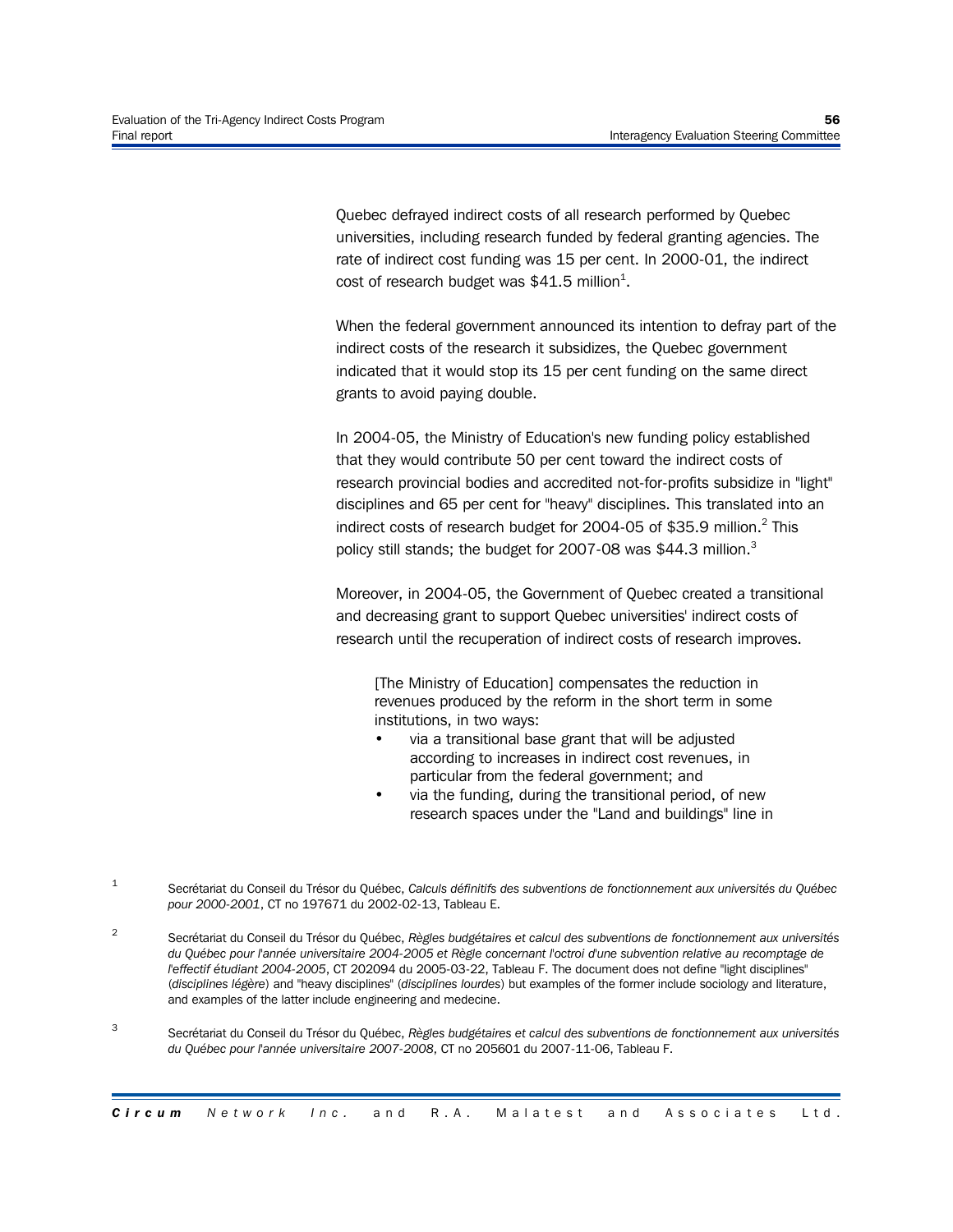2004-05, and under a specific transitional grant since  $2005 - 06.<sup>1</sup>$ 

This transitional grant was budgeted at \$25.9 million in 2004-05 and \$20.4 million in 2007-08.

In conclusion, very little evidence points in the direction that there has been displacement of provincial funding.

#### *5.4 Impact on Excellence and Sustainability of Research*

It is difficult to establish a causal relationship between ICP funding and the condition of the very objects the program is intended to support: research facilities, research resources, management of the research enterprise, compliance with regulatory requirements and intellectual property management. The difficulty stems from the fungibility of the funds (i.e., their ability to take many various shapes once inserted in a postsecondary

#### *Illustration*

Interestingly, almost all key informants during the site visits put a particular emphasis on the impact of the ICP on attracting or retaining world-class researchers to their institutions and with that improving global competitiveness not only of the individual institution but of Canadian research as a whole. Particularly at the most research-intensive institutions like University of Toronto, The University of British Columbia, University of Alberta, Queen's University and Laval University, many key informants reported that the ability to provide an adequate research infrastructure, good facilities, new equipment and good administrative support systems has been a key factor in hiring negotiations and retention battles with leading researchers at those institutions. A representative at Queen's University stated that "researchers today think globally; if they can't get a lab or a piece of equipment they need for their research here, they will go to MIT, Harvard or Berkley and find it there." Similar comments were made at almost all case study institutions.

institution system) and from the displacement effects discussed earlier.

It is even more difficult to project causality of the program farther into the territory of impacts on excellence and sustainability of research. This evaluation study has attacked this challenge via qualitative evidence gathered from case studies and the survey of administrators, and through quantitative evidence in the form of multivariate models of program effects and an interrupted timeseries analysis of OECD data.

1

*Idem*, page 10. Our translation of the French version: "[Le Ministère de l'Éducation] compense la baisse de revenus occasionnée à court terme par la réforme dans certains établissements, et ce, de deux manières : [1] par une subvention de transition de base qui sera modulée en fonction de la croissance des revenus de FIR, provenant notamment du gouvernement fédéral; [2] par le financement, pendant la période de transition, des nouveaux espaces de recherche sous la fonction « Terrains et bâtiments » en 2004-2005, puis par une subvention spécifique de transition depuis 2005-2006."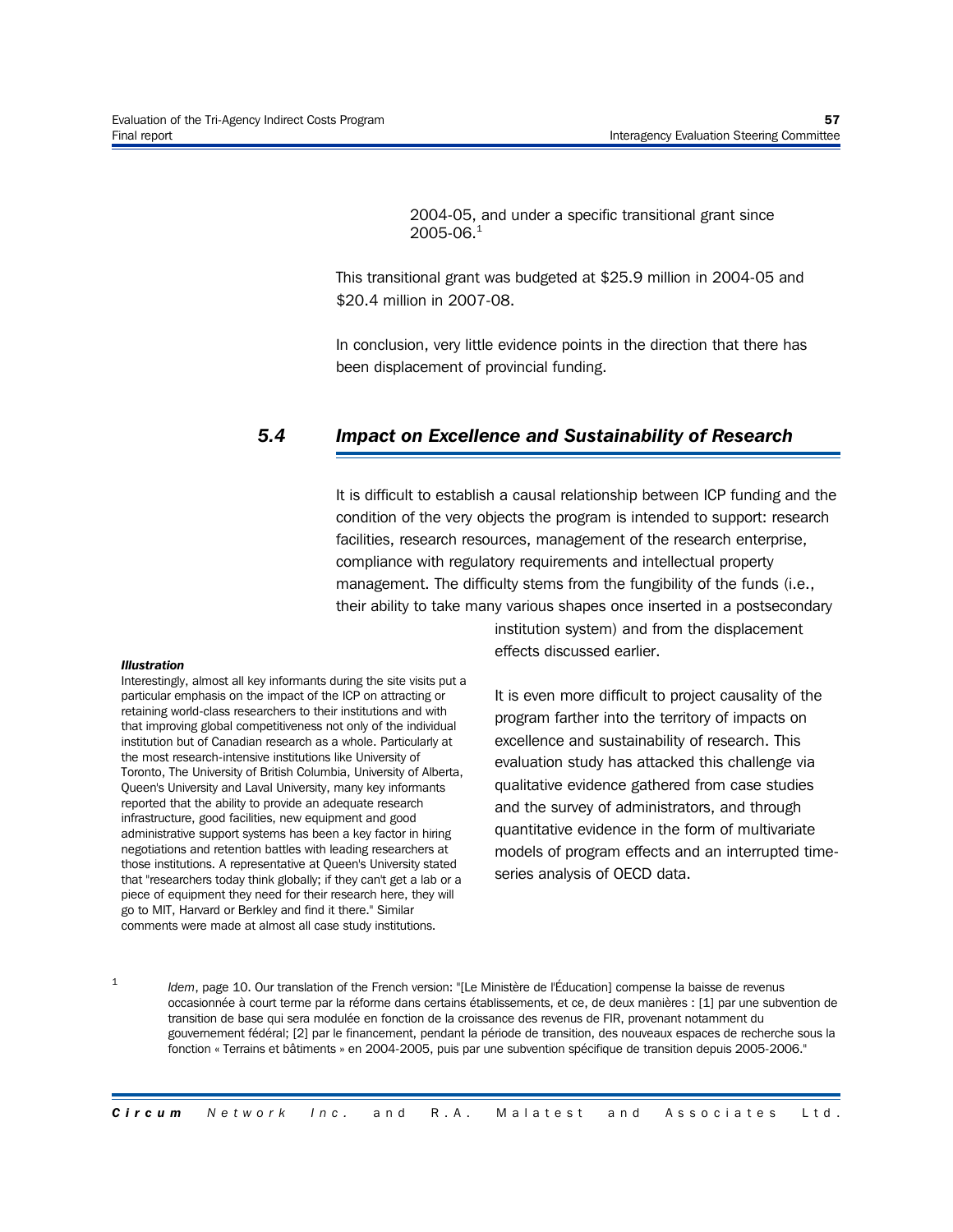We were not overly surprised to discover that the two quantitative methods did not bear fruit. By the time all other significant impacts on such remote concepts as research excellence and sustainability of research are accounted for, the expectations that ICP funds could be associated with these ultimate results were low. Various limitations of the actual data also contributed to our incapacity to uncover a clear quantitative pattern of causal relationship between the ICP and excellence and sustainability.

Therefore, we turn to the other sources of evidence, more qualitative in nature.

Exhibit 5.4 presents the average ratings supplied by program recipients with regard to the changes they perceived in their institutional environment between 2003 and 2008 with regard to some key research indicators. Over that period, administrators indicated that the amount of research conducted in their institution increased markedly (a rating of 5 would indicate that the amount of research "increased substantially"; the actual rating is 2.6), that the quality of the result improved and that the number of active researchers increased.

Research administrators also report positive change (but somewhat less than in the first category listed above) in the extent of use of research results and in the competitiveness of their organization on the world stage.

The lowest but still positive scores of change went to the capacity of the institution to attract world-class researchers and researchers' satisfaction with the research environment.

Note again, that we found that the institutional self-assessments of improvement in the research outputs did not correlate with the amount of the ICP grant as a proportion of overall revenues of recipient institutions once appropriate statistical controls were applied.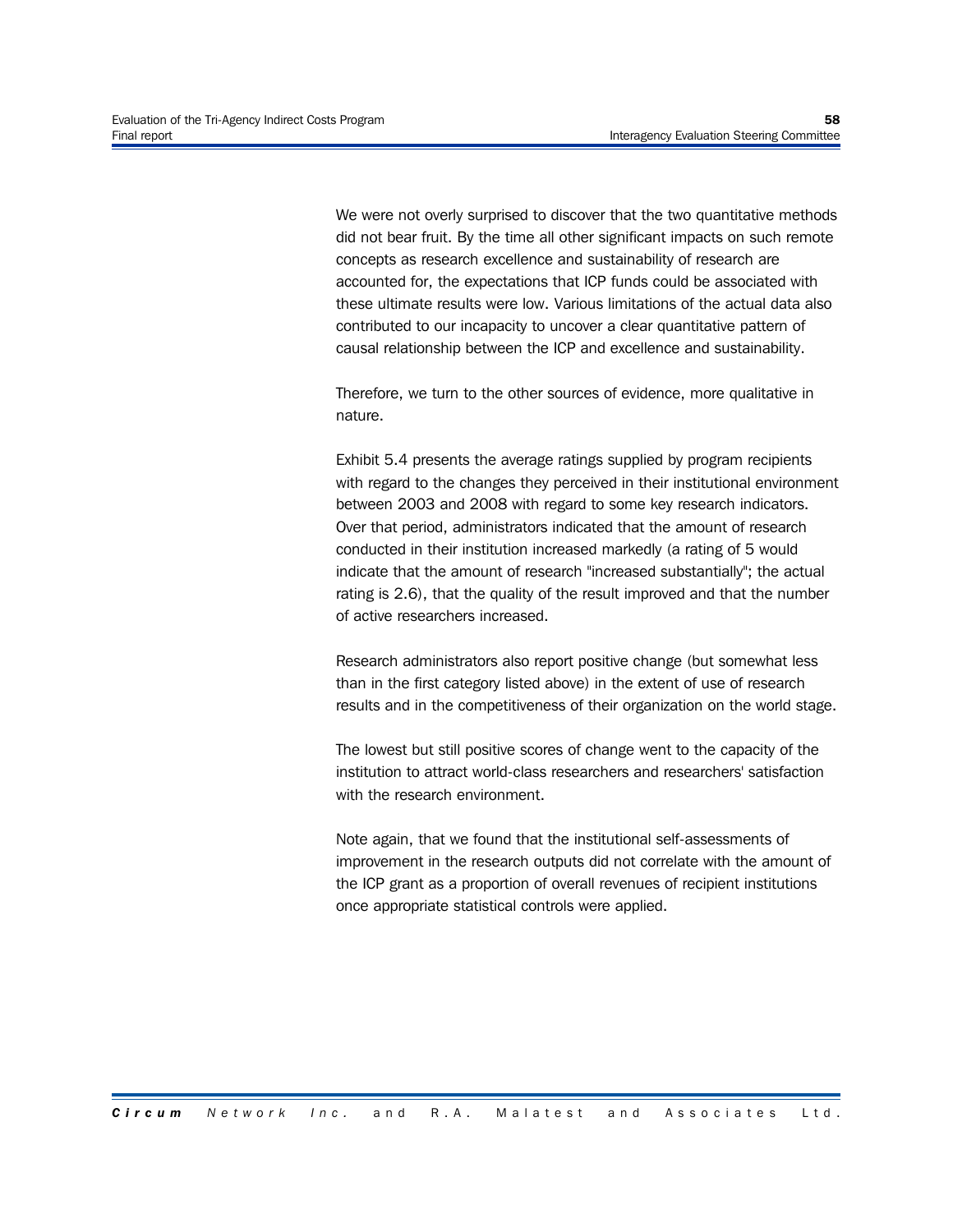#### **EXHIBIT 5.4 Vice-Presidents of Research and Presidents Judgements on Change in the Research Environment Between 2003 and 2008**

| Average ratings of state on scale from 0 to 10 where 0 means<br>"Decreased substantially since 2003", 10 means "Increased<br>substantially since 2003" and 5 means "Stayed the same" | Change<br>between<br><b>2003 and</b><br><b>2008 (score</b><br>minus 5) |
|--------------------------------------------------------------------------------------------------------------------------------------------------------------------------------------|------------------------------------------------------------------------|
| Amount of research conducted in your institution                                                                                                                                     | $+2.6$                                                                 |
| Quality of research conducted in your institution                                                                                                                                    | $+2.6$                                                                 |
| Number of active researchers in your institution                                                                                                                                     | $+2.4$                                                                 |
| Extent of utilization by others of research results produced in your institution                                                                                                     | $+2.1$                                                                 |
| Competitiveness of your institution on the world stage                                                                                                                               | $+1.9$                                                                 |
| Capacity of your institution to attract world-class researchers                                                                                                                      | $+1.8$                                                                 |
| Researchers' satisfaction with their research environment                                                                                                                            | $+1.6$                                                                 |
| n                                                                                                                                                                                    | 75-87                                                                  |
| Carmea, and an africa mussiciate of measurely and mussiciate of mainized surgenizes. All                                                                                             |                                                                        |

Source: survey of vice-presidents of research and presidents of recipient organizations. All change values are statistically significantly different from the mid-point at the 95 per cent confidence level.

#### *5.5 Conclusion*

The second key evaluation issue focused on the success of the program in achieving its objectives. Four areas of interest were identified.

*Impact on Expenditures in Each Cost Category of the Program*. By and large, one-third of program expenditures were invested in research facilities (e.g. renovations), another third in the administration and management of the research enterprise (e.g. support to proposal writing), one-fifth in research resources (e.g. libraries), one-twentieth into compliance with regulations (e.g. animal care) and one-twentieth into the management of intellectual property (e.g. patenting, spinoffs). Smaller institutions invested more heavily in administration and management of research (upwards of 50 per cent of their expenditures) while larger institutions put more emphasis on facilities (37 per cent of their expenditures.)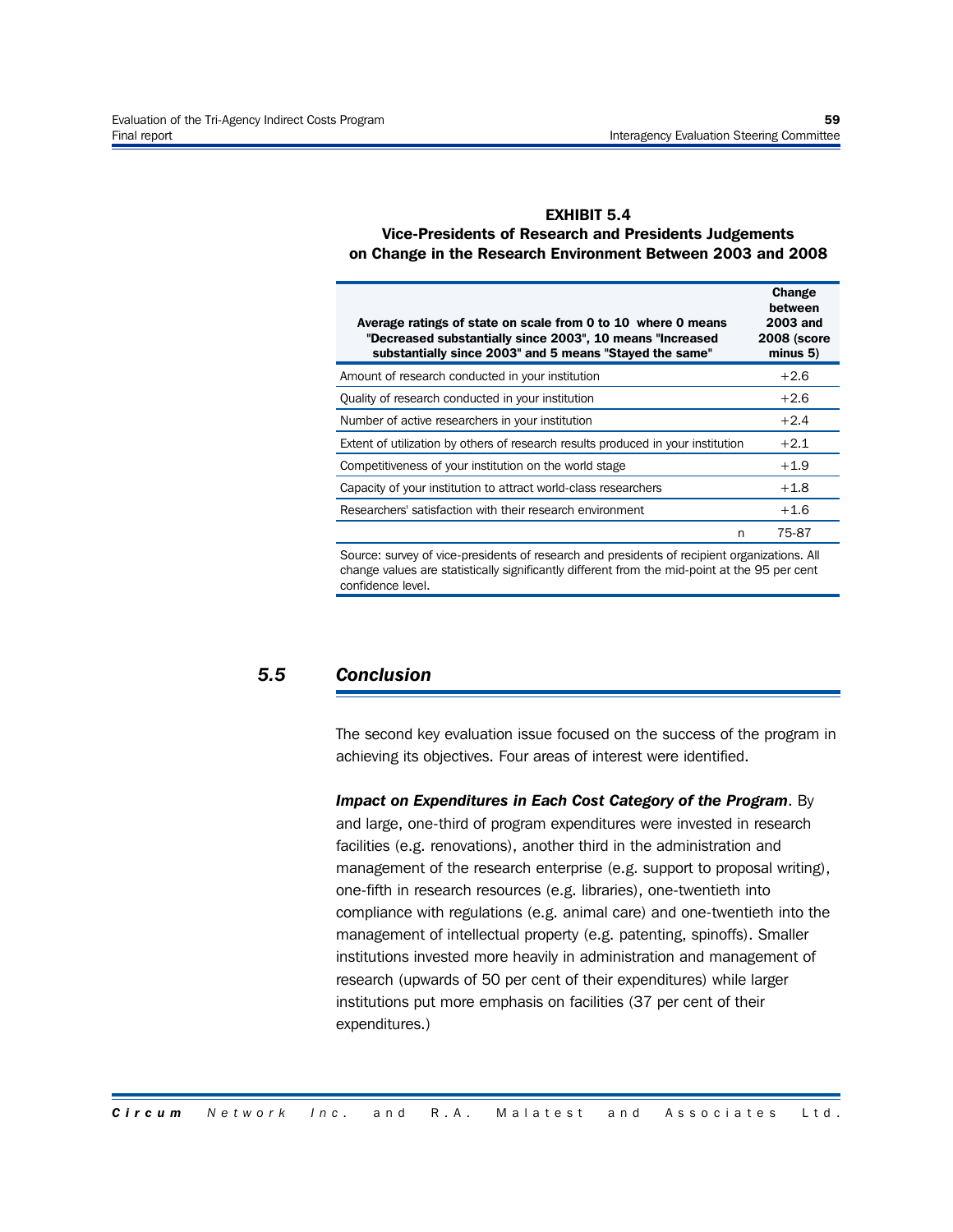With regard to research facilities, research resources, research administration and management, compliance with regulatory requirements, and intellectual property management, in the aggregate, program recipients indicated that their institutions rated somewhat below "average" in 2003. In all five areas, globally, representatives of recipient institutions indicated that the situation improved to above "average" since the inception of the ICP (2003-08). The improvement was two notches on a scale from 0 to 10. This perceived improvement took place over the course of the program but we cannot attribute it directly to the program action.

*Displacement of Previous Spending to Other Uses*. Before the inception of the ICP, postsecondary institutions receiving research grants from federal granting agencies employed a mix of two strategies to defray the indirect costs of the research performed using these funds: first, they would postpone indirect costs that did not require immediate attention; and second, they would pay for mandatory indirect costs and some portion of indirect costs that could be differed through their operating budget.

With the arrival of the ICP, they were able to reallocate part of the funds from their operating budget that went to indirect costs back to other research and teaching uses, and they were able to tackle parts of the nonmandatory indirect costs that were left ill-attended before the ICP. The reallocated portion does not lead to incremental impacts in the traditional program evaluation sense since the impact is felt in areas other than indirect costs of research; the second part is incremental in the traditional sense.

It is not possible to say what proportion of the \$1.3 billion of ICP expenditures between 2003-04 and 2007-08 went to allowing reinvestment in teaching and what proportion went to improved research environments. Both effects can be seen as incremental, although only the latter responds to the initial purpose of the program.

*Impact on Excellence/Sustainability of Research*. Qualitative evidence from case studies and interviews suggests that ICP funds allowed postsecondary institutions to maximize the benefits derived from direct funding of research. For example, indirect cost funding can ensure that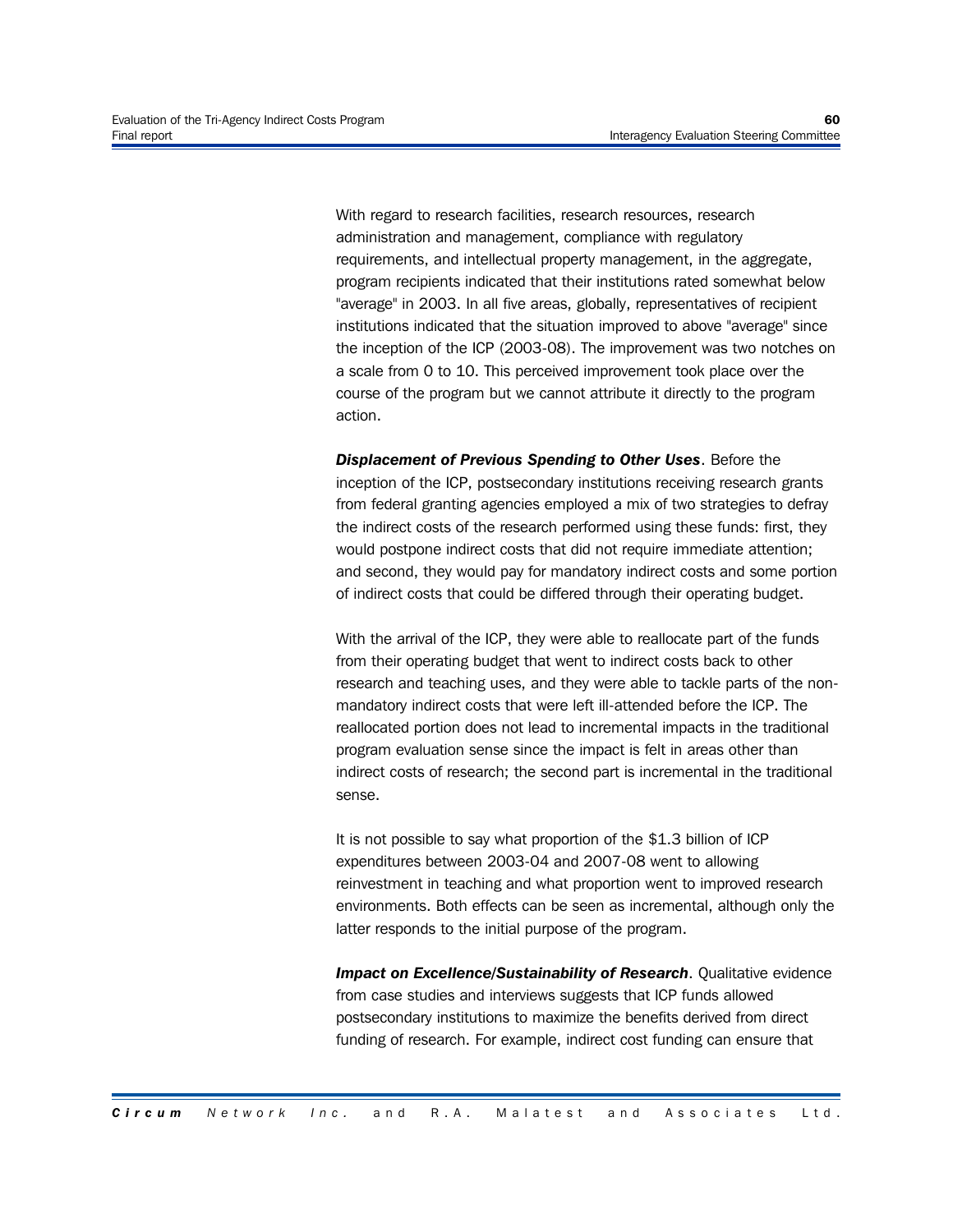experimental equipment is up and functioning, allowing research to take place when direct funding and other research resources are available; indirect cost funding supports the upkeep of buildings that, in turn, are key components of the ability to perform quality research; and indirect cost funding contributes to efficient research budget administration that, in turn, enables optimal expenditure management and reporting.

Research administrators indicated that the amount of research conducted in their institution increased markedly between 2003 and 2008, that the quality of the result improved and that the number of active researchers increased. Research administrators also report positive change in the extent of use of research results and in the competitiveness of their organization on the world stage. Because many other aspects of institutional research environments changed between 2003 and 2008, in particular, the level of direct funding for research and research equipment, we cannot attribute these improvement solely to the ICP.

*Displacement of Provincial Funding*. Very little evidence was found of displaced provincial funding of indirect costs of research as a result of the inception of the ICP.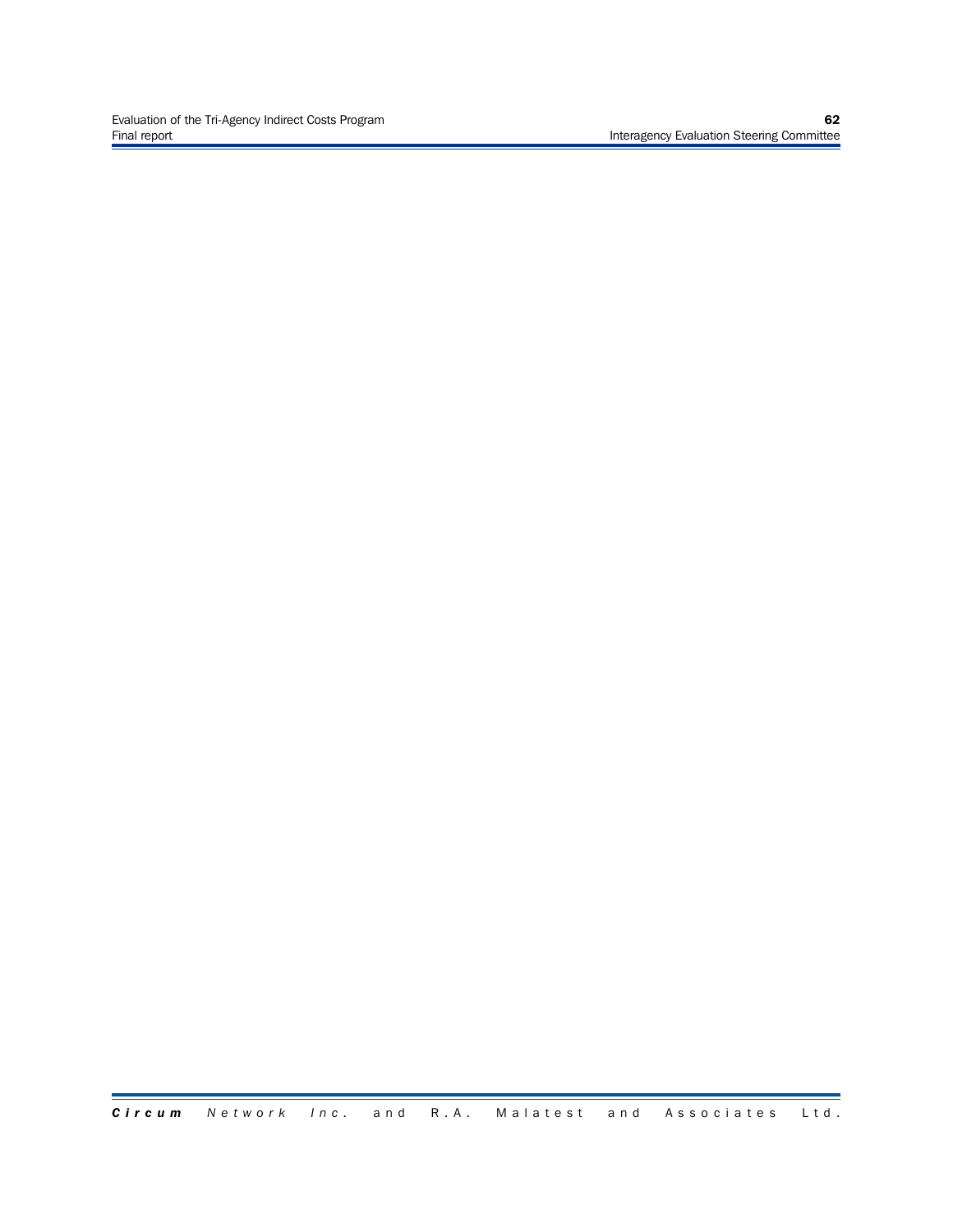# *Chapter 6*

## *PROGRAM DELIVERY*

Two program delivery issues were raised in the evaluation framework: "Is the third-party model of program delivery efficient?" and "Is the small institution progressive funding premium warranted?"

The first question refers to the program requirement that funding to affiliated hospitals and health research centres be funnelled through accredited institutions. The second addresses the program design feature, whereby small institutions receive a larger rate of funding than larger ones.

A third issue of program delivery surfaced during the implementation of the evaluation study. It concerns accountability and reporting under the ICP.

#### *6.1 Affiliated Hospitals and Health Research Centres*

Institutions eligible for ICP funding who have affiliated health research centres (typically hospitals) must declare these affiliations when submitting a proposal for an ICP grant. They must also demonstrate that they have a formal agreement with their affiliated health research centres dealing with the distribution of the indirect costs grant among the different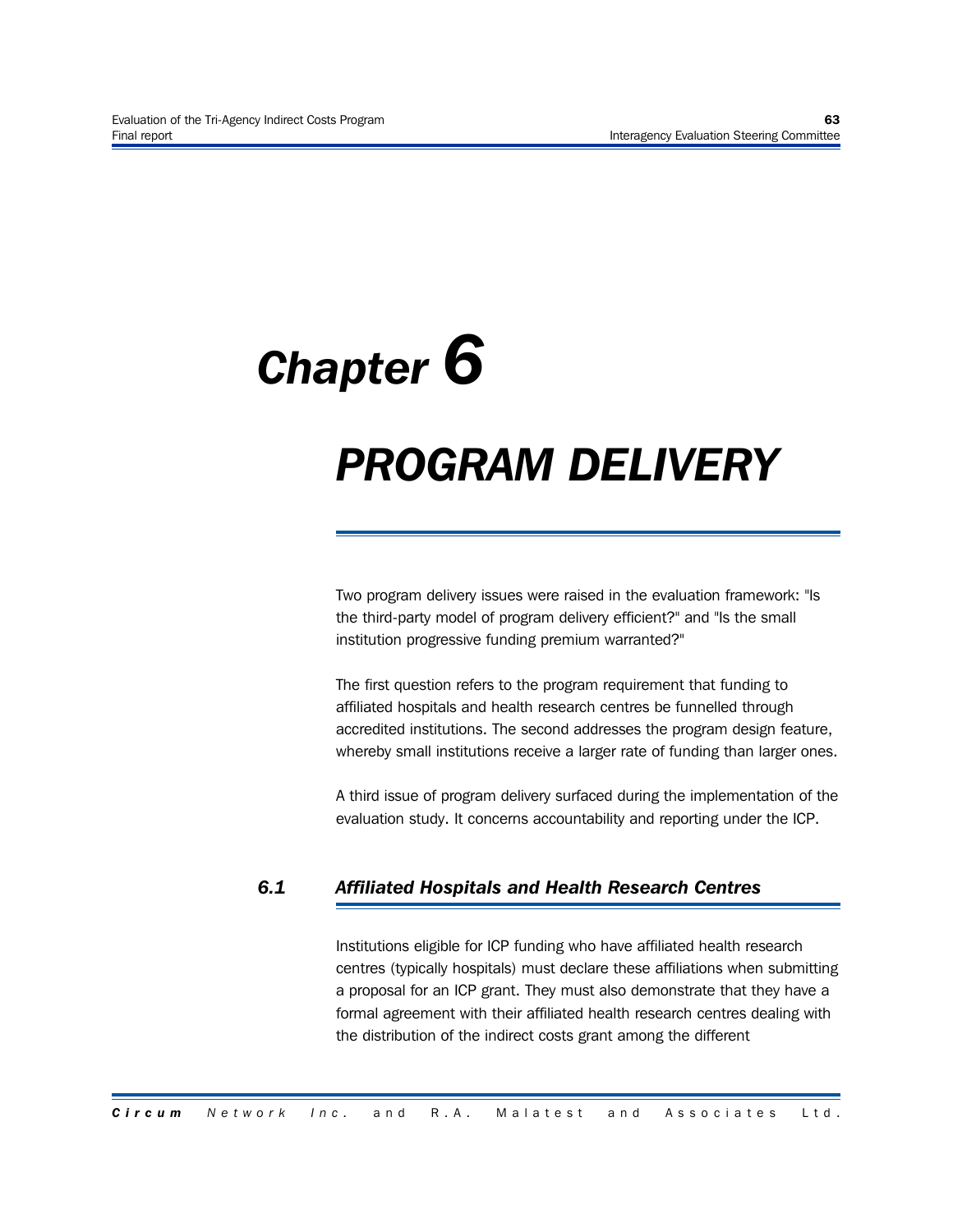responsibility centres. The eligible institution receives the entire ICP grant and is responsible for making the appropriate distribution to affiliated centres. Often times, that translates into sharing the ICP grant among affiliated centres and the institution according to the value of the direct research funding received. Again, often, the eligible institution keeps a percentage of the amount thus identified for affiliated centres to cover corporate costs such as the library or the financial management systems.

This mechanism has the advantage of avoiding direct exchanges between federal agencies and provincially regulated entities (hospitals) and it reduces the administrative load on the program. It may even foster a culture of common, efficient services rather than the proliferation of parallel systems. Some key informants acknowledged that this mechanism creates additional work for universities because they have to negotiate the agreements, monitor how the centres spend the money, report, etc.

After a somewhat difficult initial installation phase around 2003-04, stakeholders appear to have settled into this protocol. We heard few voices questioning the current mechanism. For example, some representatives from affiliated health research centres have complained that universities may take a long time to transfer the funds. All in all, the treatment of affiliated health research centres did not register as a significant issue at this point.

#### *6.2 Small Institution Progressive Funding Premium*

As explained in Chapter 2, the value of each ICP grant is calculated on the basis of the three-year average of direct research grants received from the federal granting agencies by the eligible institution over the previous three years (this value is called the "base"). The value of the grant is the sum of four values:

• 80 per cent of the first \$100,000 of the base—an eligible institution with a base of \$50,000 receives \$40,000 of ICP funding;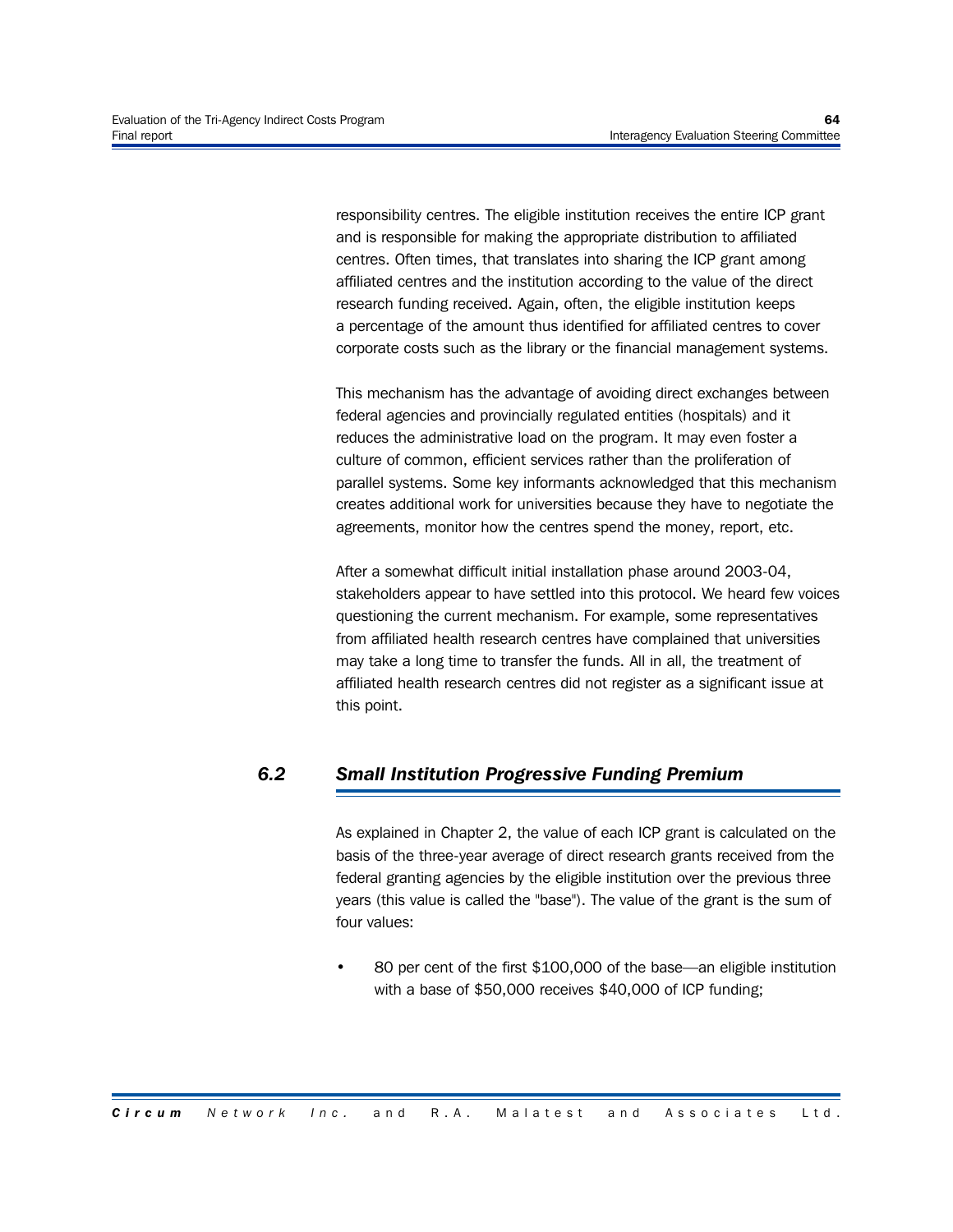- 50 per cent of the next \$900,000 of the base—an eligible institution with a base of \$150,000 receives \$80,000 of ICP funding for the first \$100,000 and \$25,000 for the next \$50,000;
- 40 per cent of the next \$6 million;
- a share of the balance of the ICP budget prorated to all institutions with a base larger than \$7 million, on the basis of their relative base.

This funding formula benefits small institutions because they get proportionately larger ICP funding than larger institutions. We have not seen written documentation of the rationale of this aspect of the funding formula. Many key informants were of the view that there are certain fixed costs that need to be covered regardless of the size of the institution, such as those related to research offices and ethics committees. In that sense, while larger institutions clearly have greater needs in the absolute than smaller universities, they can realize some economies of scale that are not available to small institutions. Some informants mentioned that small universities carry out some types of research (e.g. regionally-relevant research) that large universities would not take responsibility for—research that is nonetheless socially significant.

Other stakeholders, however, argue that larger universities have greater proportional indirect costs, in that they tend to attract large infrastructure and large research projects, which come with additional indirect expenditures. Some quoted that the 20 largest Canadian universities undertake 90 per cent of research, and yet get less than 30 per cent in funding of indirect costs. $^1$  In addition, they allege that smaller institutions sometimes act as free riders, using larger universities' services and installation without providing full compensation. Very small institutions may also get ICP funding by virtue of having one of their researchers on a research team without actually incurring indirect costs for research conducted in the team principal's larger institution; more on that later.

Granting agency representatives mentioned that smaller institutions are generally content with the current mode of calculation, but that some are

1 Note that the largest institutions also get 89 per cent of the ICP funding (Exhibit 2.5).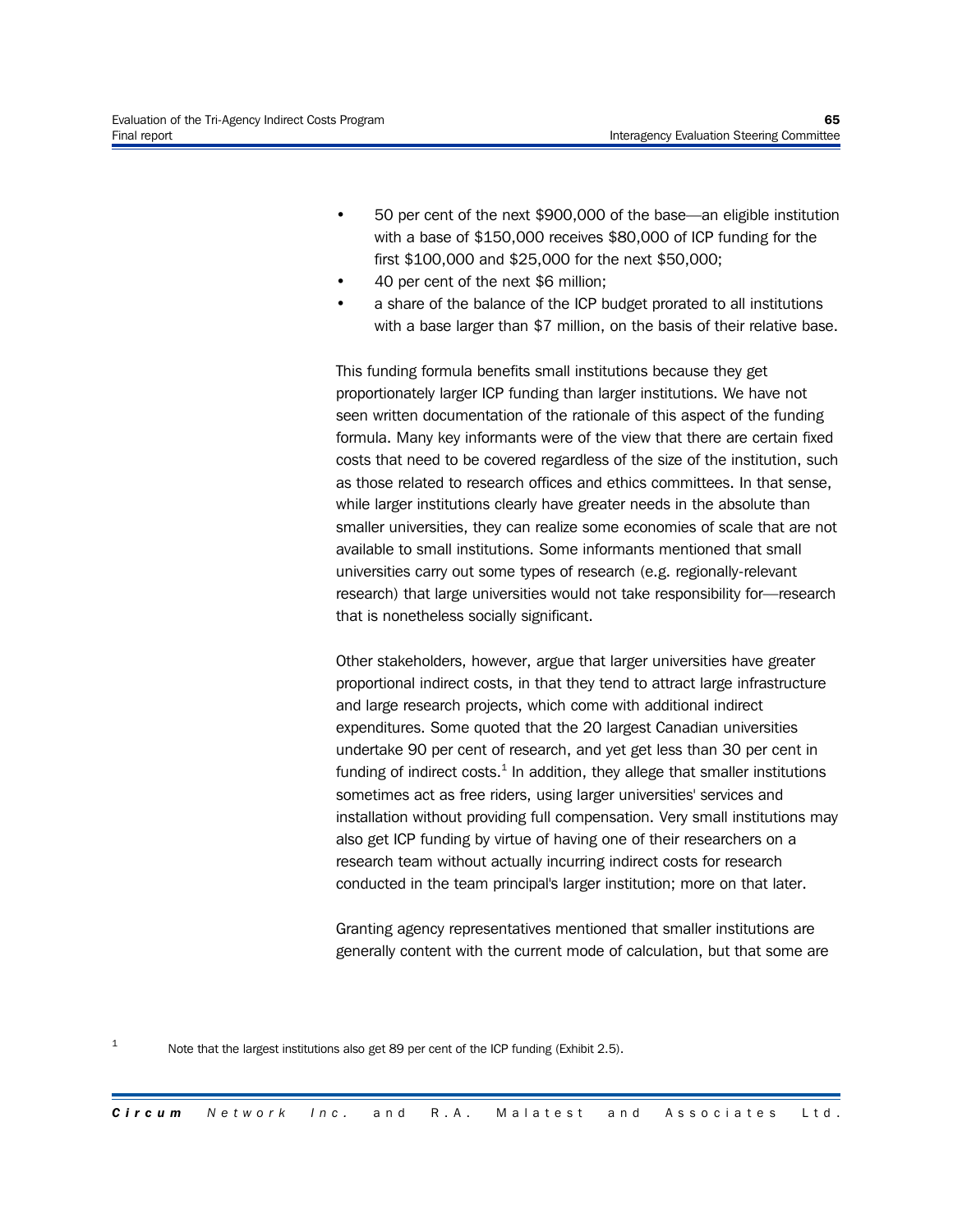starting to voice concern about the sliding scale as their research budget increases. Larger institutions are less receptive to the formula.

What is the extent of the issue? Exhibit 2.5 established that 45 per cent of program recipients, those receiving a three-year average of direct federal agency grants up to \$100,000, total 0.3 per cent of total ICP funding in the first five years of the program (and 0.1 per cent of the direct research funding). The second group of institutions, who receive a three-year average of up to \$1 million in direct federal agency research grants, account for 14 per cent of recipients and 1.4 per cent of total ICP funding (and 0.6 per cent of the direct research funding). These two groups of small institutions represented \$22 million of funding in the first five years of the program, compared to \$1.3 billion for larger institutions. If these \$22 million had been distributed to larger institutions, this would have represented an additional payment of \$91,000 per year, or a 1.7 per cent total increase in their ICP funding. The rate of indirect cost funding to institutions with direct federal agency research grants in excess of \$1 million would have increased to 25.2 per cent from 24.8 per cent between 2003-04 and 2007-08.

Thus, undeniably, the sliding-scale formula costs larger institutions some funding. The extent of this cost is, however, limited. It is therefore reasonable to think that the loss of this funding by small institutions would be noticed far more by them than the gain it would generate for large institutions.

Part of the argument of large universities against the sliding-scale formula is that small universities do not perform research efficiently. We gave this hypothesis a partial test by comparing rates of improvement to the research environment observed between 2003 and 2008 in small, medium and large ICP recipient institutions—based on the assessments made by institution presidents and vice-presidents of research. Exhibit 6.1 presents the results.

The first observation is that all scores, in all size groups, are positive: improvements to the research environment, and to the excellence and sustainability of research were identified in all sizes of postsecondary institutions.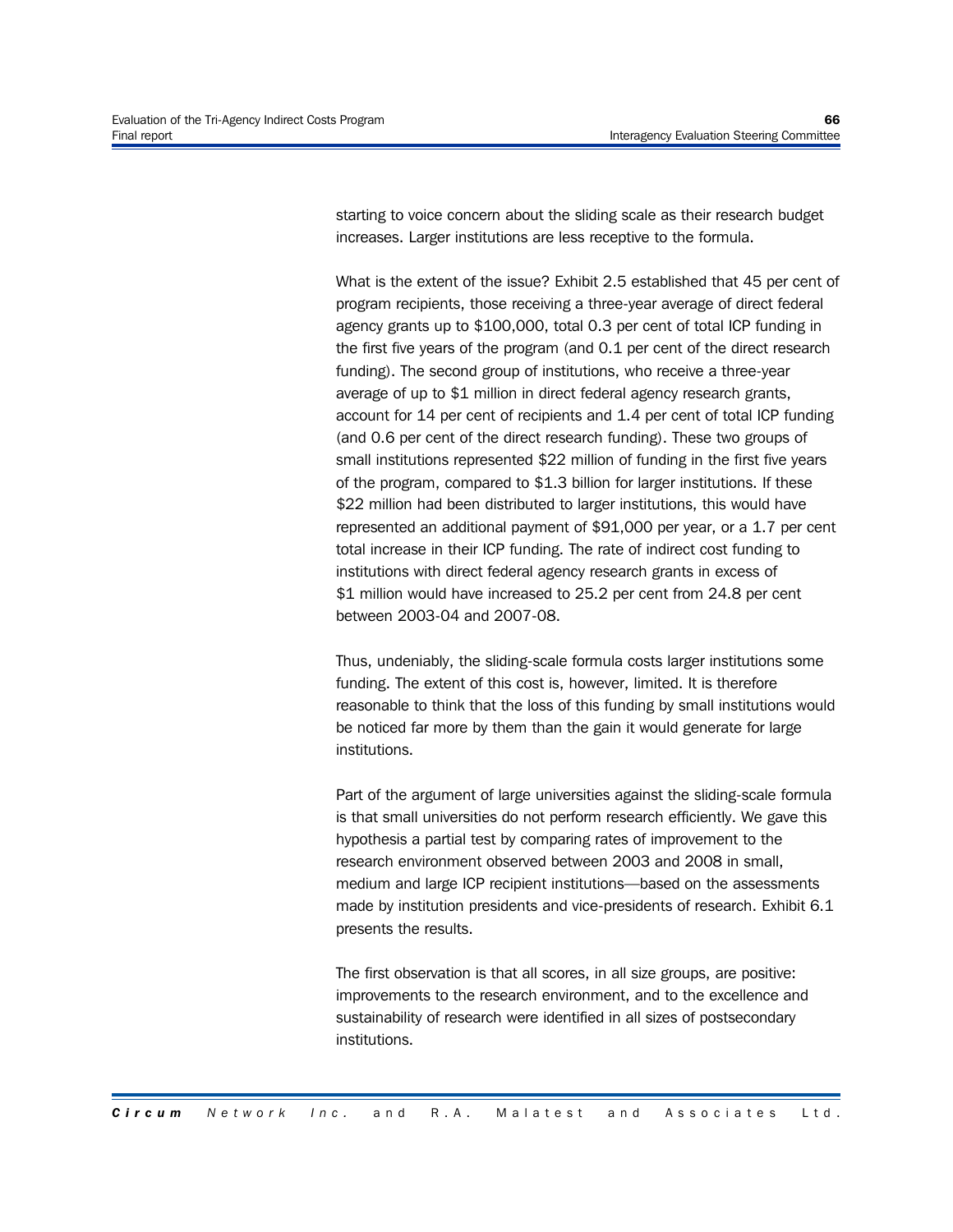There is, however, a pattern in Exhibit 6.1 where statistically different improvement scores are found (the last column in the table), and the group of smallest institutions reports the smallest change. Regarding research resources, the smallest quantum of change (1.5) is that of the smallest institutions, with the largest institutions just slightly ahead (1.8). For four of the seven scores of improvement in excellence and sustainability of research (amount of research, quality of research, competitiveness of institution and capacity to attract researchers), the smallest institutions documented the least change. In the case of the latter two items (competitiveness of institution and capacity to attract researchers), institutions one notch larger (a three-year average of up to \$1 million in direct federal agency research funding) share lower scores as well.

These data suggest that, by the account of research heads in recipient organizations, the research environment of small institutions (up to a \$100,000 three-year average in base, but also those up to \$1 million) has not improved as much during the five years of existence of the ICP as that in larger institutions. One possible explanation of this observation, albeit a speculative conclusion, is that smaller institutions have not succeeded as well as large institutions in translating the funding received into tangible results.

One last issue was raised during case study interviews. To establish the total amount of direct research funding received by each institution, the three federal granting agencies use the information contained in their program administration files. They assign the entirety of a direct grant to an institution if all researchers associated with a research project are attached to that institution. When more than one institution is represented on the research team, the value of the grant is prorated according to the number of researchers per institution for the purpose of calculating the total direct grants from which the ICP grant is computed.

We heard from some large institutions that this method does not recognize the fact that, in research projects involving researchers from several organizations, some small and some large, the large institution(s) typically bear the indirect costs, at least in disproportionate amounts. In their view, the current system disfavours large institutions. Their suggestion would be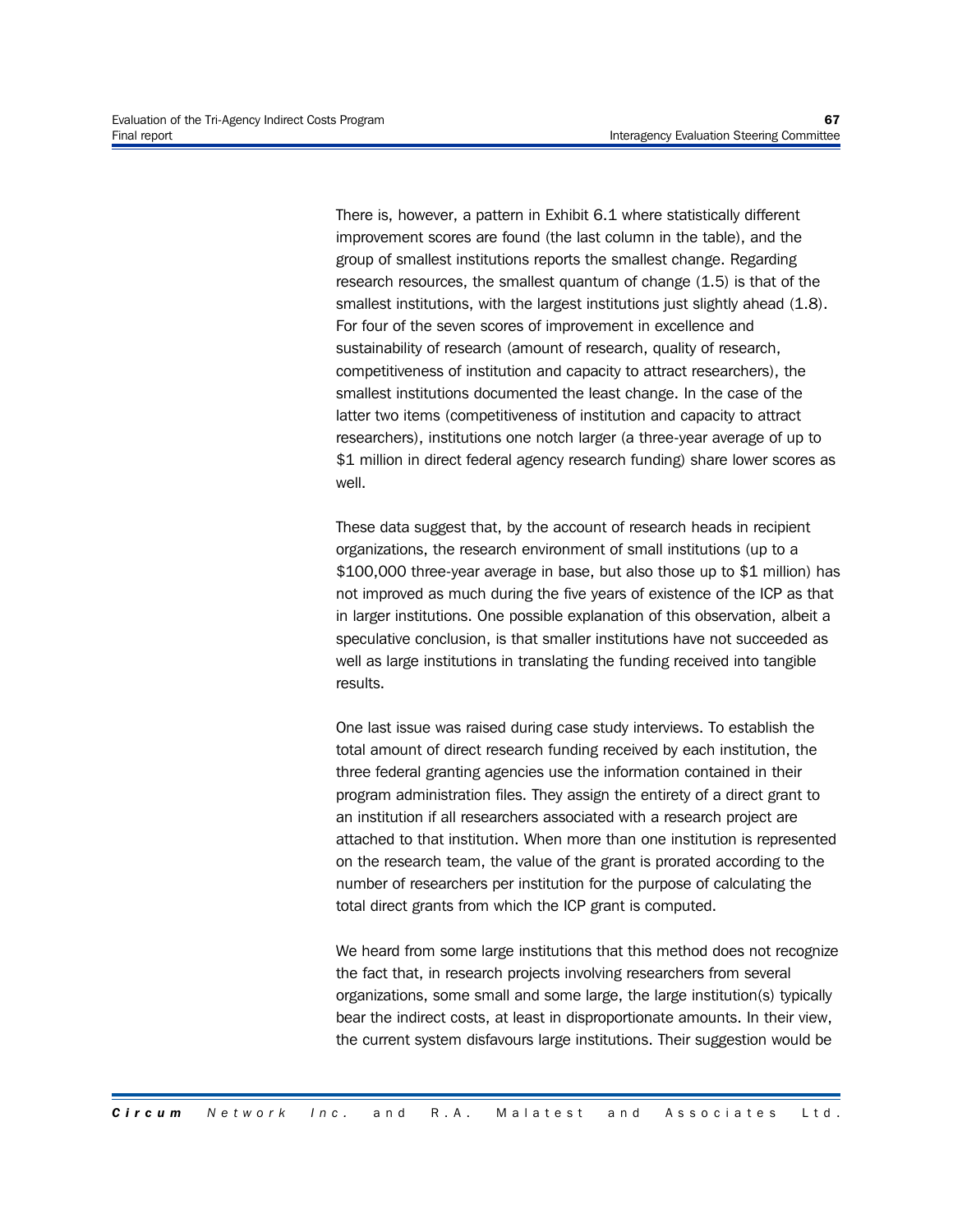to apportion the value of the direct grant according to the expenses incurred by the research partners. Of course, this information is not available to the granting agencies.

#### **EXHIBIT 6.1**

#### **Vice-Presidents of Research and Presidents Judgements of Their Research Environment in 2003 and in 2008 Broken Down by Institution Size**

|                                                                                      | Three-year average of direct research grants from agencies |                          |                                                               |                              |            |                                                    |
|--------------------------------------------------------------------------------------|------------------------------------------------------------|--------------------------|---------------------------------------------------------------|------------------------------|------------|----------------------------------------------------|
| Change in average ratings<br>of state on scale from 0 to<br>10 between 2003 and 2008 | Up to<br>\$100,000                                         | More than<br>\$1,000,000 | More than<br>\$100,000 up to \$1,000,000 up<br>to \$7,000,000 | <b>Beyond</b><br>\$7,000,000 | <b>ALL</b> | <b>Statistical</b><br>significance<br>Anova $p(F)$ |
| Areas of program support                                                             |                                                            |                          |                                                               |                              |            |                                                    |
| Research facilities                                                                  | 1.6                                                        | 2.4                      | 2.4                                                           | 2.3                          | 2.0        | 0.10                                               |
| Research resources                                                                   | 1.5                                                        | 2.5                      | 2.5                                                           | 1.8                          | 1.9        | 0.03                                               |
| Management and administration                                                        | 2.1                                                        | 2.6                      | 2.4                                                           | 2.1                          | 2.2        | 0.84                                               |
| Regulatory requirements                                                              | 2.5                                                        | 2.6                      | 2.7                                                           | 1.9                          | 2.3        | 0.47                                               |
| Intellectual property                                                                | 2.5                                                        | 3.0                      | 3.3                                                           | 2.6                          | 2.7        | 0.62                                               |
| Impact on excellence and sustainability of research                                  |                                                            |                          |                                                               |                              |            |                                                    |
| Amount of research                                                                   | $+2.2$                                                     | $+3.4$                   | $+3.0$                                                        | $+3.3$                       | $+2.6$     | 0.03                                               |
| Quality of research                                                                  | $+2.1$                                                     | $+3.4$                   | $+2.9$                                                        | $+2.9$                       | $+2.6$     | 0.03                                               |
| Number of active researchers                                                         | $+2.3$                                                     | $+3.1$                   | $+2.7$                                                        | $+2.5$                       | $+2.4$     | 0.47                                               |
| Extent of utilization of results                                                     | $+1.7$                                                     | $+2.4$                   | $+2.5$                                                        | $+2.4$                       | $+2.1$     | 0.13                                               |
| Competitiveness of institution                                                       | $+1.3$                                                     | $+1.6$                   | $+2.8$                                                        | $+2.8$                       | $+1.9$     | 0.00                                               |
| Capacity to attract researchers                                                      | $+0.8$                                                     | $+1.7$                   | $+2.6$                                                        | $+2.8$                       | $+1.8$     | 0.00                                               |
| Researchers' satisfaction                                                            | $+1.7$                                                     | $+1.1$                   | $+1.9$                                                        | $+2.0$                       | $+1.6$     | 0.51                                               |
| n                                                                                    | 23-36                                                      | 11                       | 16-17                                                         | $22 - 24$                    | 75-87      |                                                    |

Source: survey of vice-presidents of research and presidents of recipient organizations.

Note: the top pane of this table displays the differences in the average scores provided for 2003 and 2008 separately, on 10-point scales; the second pane shows average change as rated directly by respondents—since the absence of change was rated a 5 on this 10-point scale, 5 was subtracted from the average score.

Note: the statistical significance test is the probability of a larger F value in an analysis of variance. A value of less than 0.05 indicates that a statistically significant relationship exists between ratings and size groups.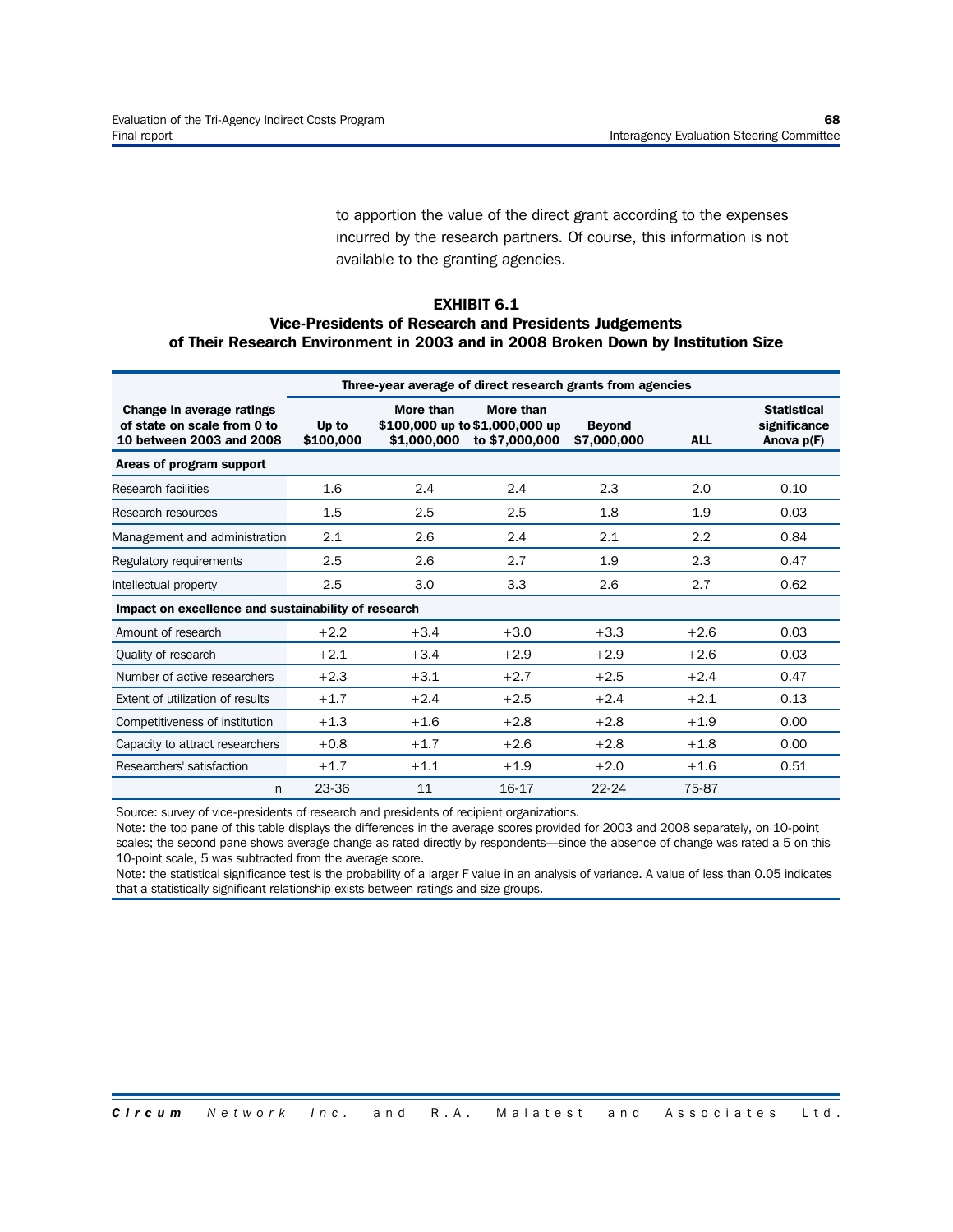#### *6.3 Accountability and Reporting*

Eligible institutions submit a request for an Indirect Costs Grant in March each year. In this document, the applicant provides an expenditure estimate in each of the cost categories targeted by the ICP. The request lists affiliated hospitals and health research institutes and attests that there is a current agreement between the applicant and these affiliates to govern sharing the ICP grant.

Each year at the end of June, recipient institutions submit an ICP outcomes report for the previous year. This report lists actual expenditures of ICP grant monies in each of the five cost categories. The report also requires the recipient institution to disaggregate these expenditures into sub-categories. It also asks the research institution to indicate whether the expenditures covered the same areas that had previously been covered by an ICP grant or whether monies were used for new items not covered by the ICP grant in previous years.

In addition, the outcomes report contains five open-ended questions, one for each cost category. These questions ask how the ICP grant monies have allowed the institution and its affiliates to maintain and/or enhance its research capacity. Three questions are posed as a guide: what difference did your investment of the grant monies make?; why were these investments important to the researchers and/or to the university research administration?; and what would have happened if the investments had not been made? Finally the grant recipient is asked to report on overall impacts and to provide comments on them. Suggested impacts include attraction and retention of researchers, attraction of additional funding, redirection of funds to other uses and other overall impacts.

The details of the Outcome Report form have changed over time. This description corresponds to the 2008 version.

We discussed outcomes reports with finance officers from 13 universities (arguably among the larger institutions). A majority indicated that ICP funds are integrated into general revenues and cannot be traced back at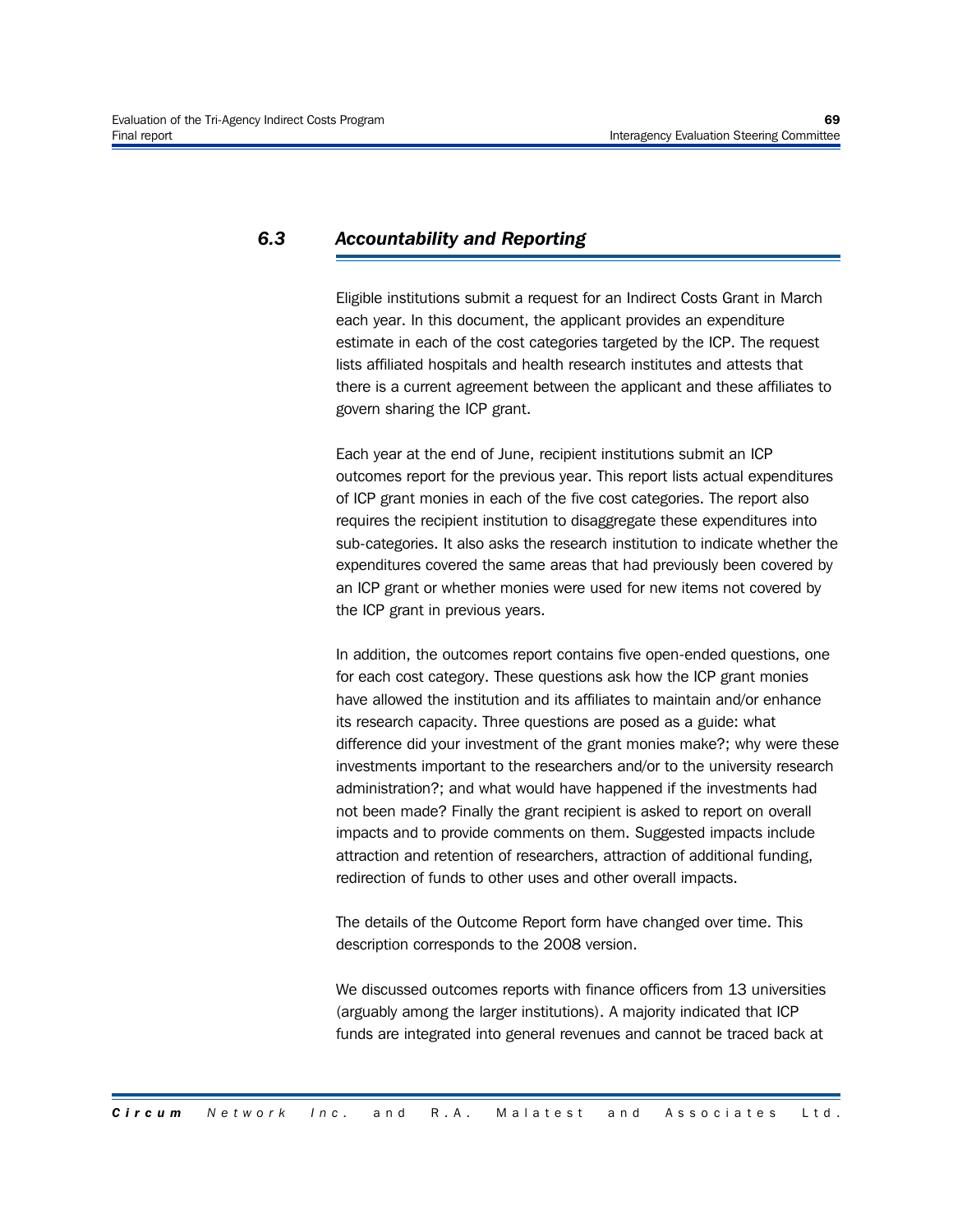1

the end of the year; the others stated that ICP grants are managed more or less as a separate fund and attributed to specific expenses such that the use of the grant can be reported faithfully.

While we do not doubt that the activities described in the outcomes reports took place, $^{\rm 1}$  in many cases, we were told that the activities listed were more or less illustrative of what could possibly have been done with the ICP funds. Many case study informants could not positively indicate whether the activities noted in the outcomes reports would have taken place in the absence of ICP funding. Some agreed that, if they had to produce a similar report for provincial funding of indirect costs, the same results could be attributed to another funding program.

The fact that the ICP funds are often times blended into the general operating fund and that they can then serve a wide array of needs makes the identification of specific local realizations difficult for recipient institutions.

The 2008 *Internal Audit of the Indirect Costs Program* highlighted the importance of outcomes reports and recommended that the program review its established performance measures. The management response to this recommendation recognizes the challenge that performance indicators represent for this multi-faceted and highly adaptable program. It also expressed an expectation that this evaluation would provide useful suggestions regarding performance measurement.

It is the view of this evaluation team that, considering the complexity of the environment in which this program takes place, independent assessment of program effects can only be established by comparing the situation with a factual baseline measurement (as opposed to asking institutions to provide a record of activities that they attribute to ICP funding). Establishing this baseline would surely be a complex endeavour—and one that exceeds the mandate of this evaluation. For

Determining whether they actually did would be work for an audit team, not an evaluation team. Based on the report of the recently completed *Internal Audit of the Indirect Costs Program* (December 2008), such an audit would not be currently possible: "Alternatively, if such due diligence is not feasible, it is recommended that the program consider whether changes to its terms and conditions may be required to enable due diligence activities (e.g. allow for recipient audits to be completed)."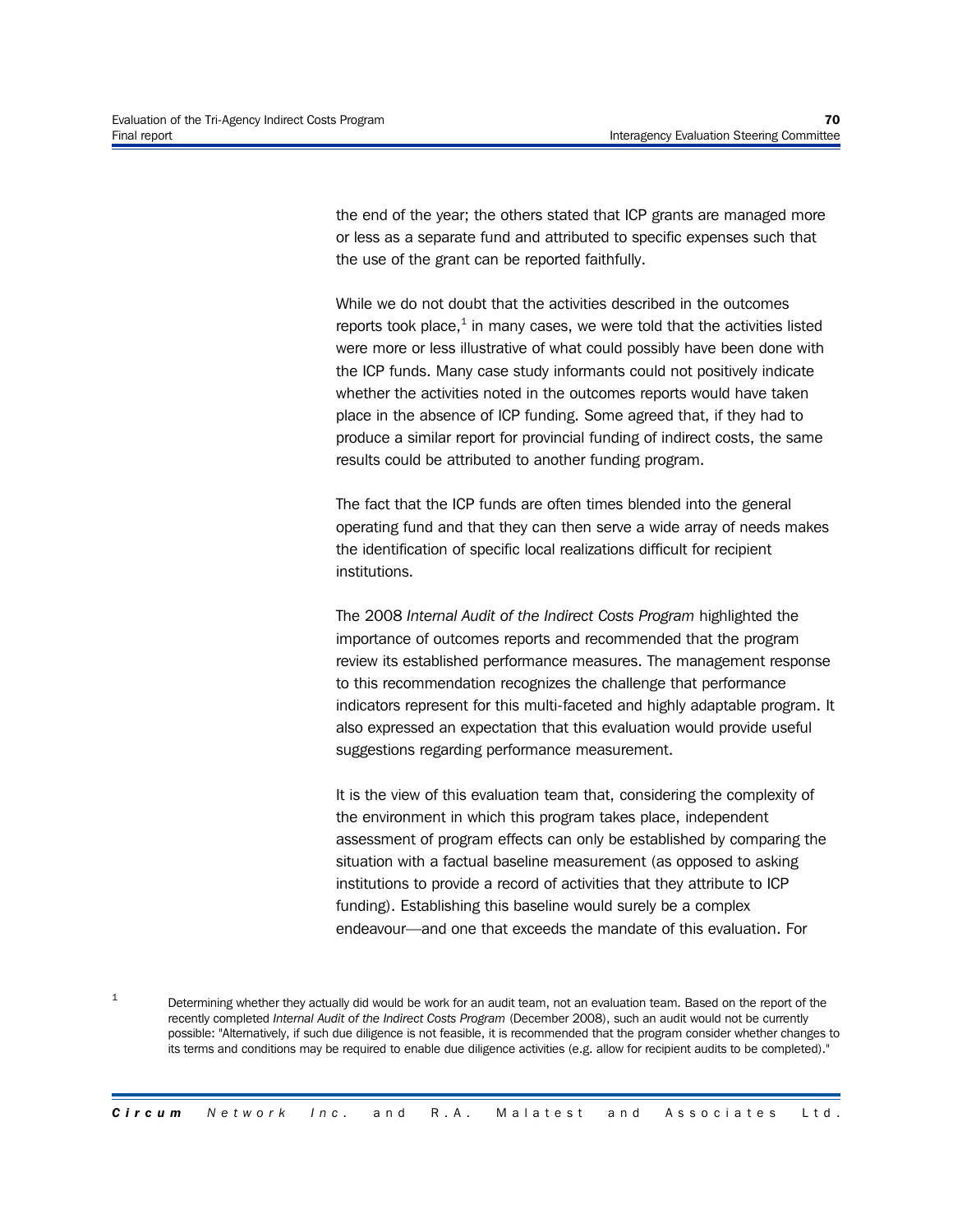example, it could include the calculation of the amount of accumulated deferred maintenance, the measurement of equipment availability time, the number of ethical reviews performed, performance against regulated standards and the percentage of intellectual property management actions taken compared to the number that it would have been desirable to take.

#### *6.4 Conclusion*

Two program delivery issues were addressed.

*Efficiency of the Third-Party Model*. Placing affiliated hospitals under the umbrella of their host universities was identified as an irritant in the mid-term evaluation of the ICP. Based on the interviews conducted as part of the case studies, this is no longer the case.

*Small Institution Funding Premium*. Small institution progressive funding has been raised by large institutions as an inappropriate provision; large universities claim that research funds should be reserved for research environments that are most apt at producing excellence in research. Others indicate that small institutions do not benefit from economies of scale in managing the research enterprise, whereas large institutions do: for example, setting up a research office would require an amount of resources that would be proportionately larger in smaller institutions than in larger ones. They add that small institutions conduct research that is distinct from that valued in large institutions, e.g. regionally relevant and significant research.

According to the account of the research heads in recipient organizations, the research environment of small institutions (up to a \$100,000 threeyear average in base, but also those up to \$1 million) has indeed improved during the five years of existence of the ICP, but not as much as that in larger institutions. So, while they did produce positive outcomes, smaller institutions were less effective at translating research funding into research results.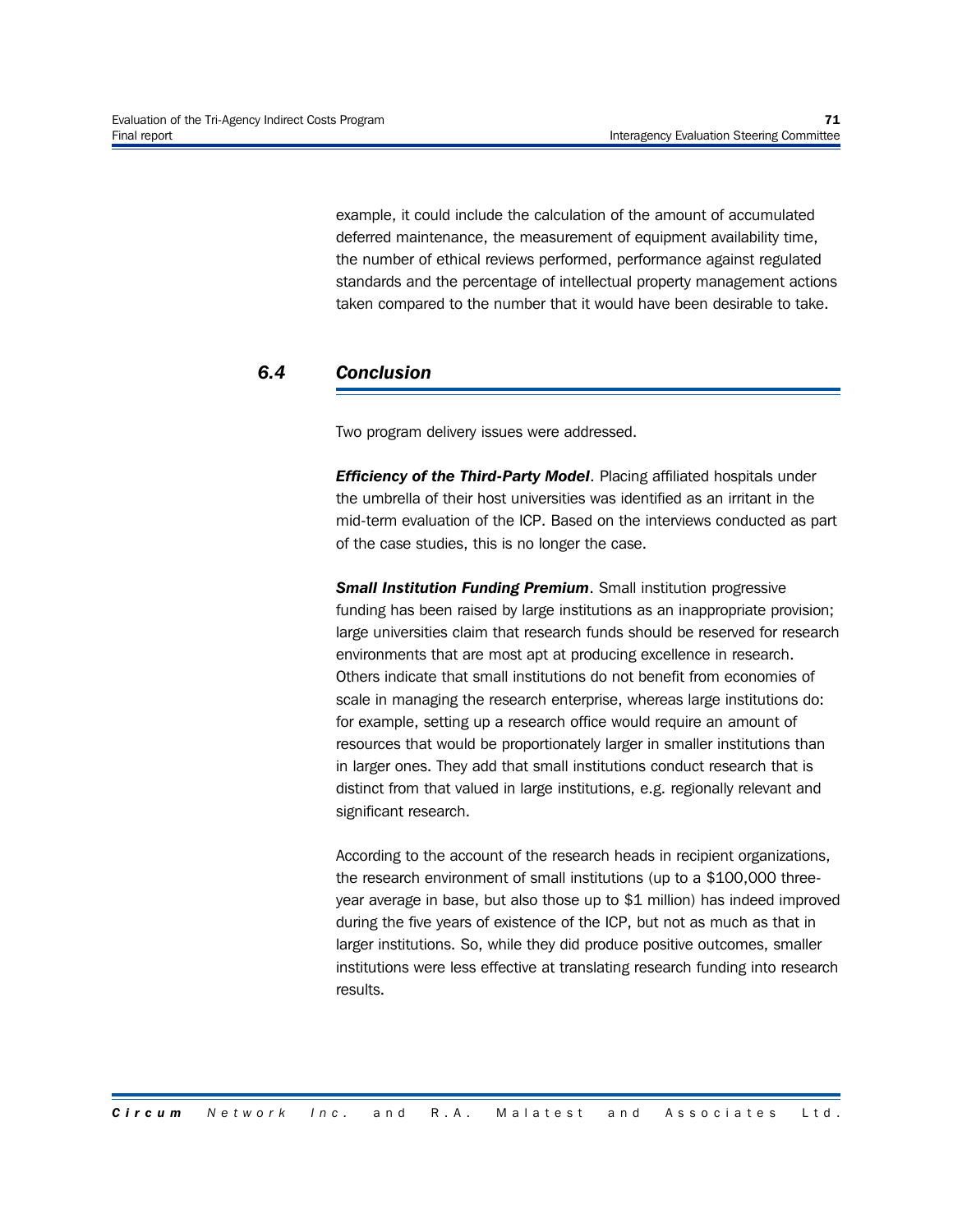This information must be put in context. it was shown that small institutions (with up to \$1 million in direct federal agency research funding per year) represent 59 per cent of ICP recipient organizations and get 1.7 per cent of the ICP funding as well as 0.7 per cent of direct research funding. The rate of indirect cost funding to institutions with direct federal agency research grants in excess of \$1 million would have increased to 25.2 per cent from 24.8 per cent between 2003-04 and 2007-08 if no funding had been extended to smaller institutions; each large institution would have received \$90,000 more per year on average. Based on these numbers, it is reasonable to think that the loss of this funding by small institutions would be noticed far more by them than the gain it would generate for large institutions.

Another issue surfaced during the evaluation study. Outcomes reports constitute the main tools for ICP performance reporting. The information they contain in often illustrative at best and should not be assumed to properly reflect the extent of program impacts on local research systems.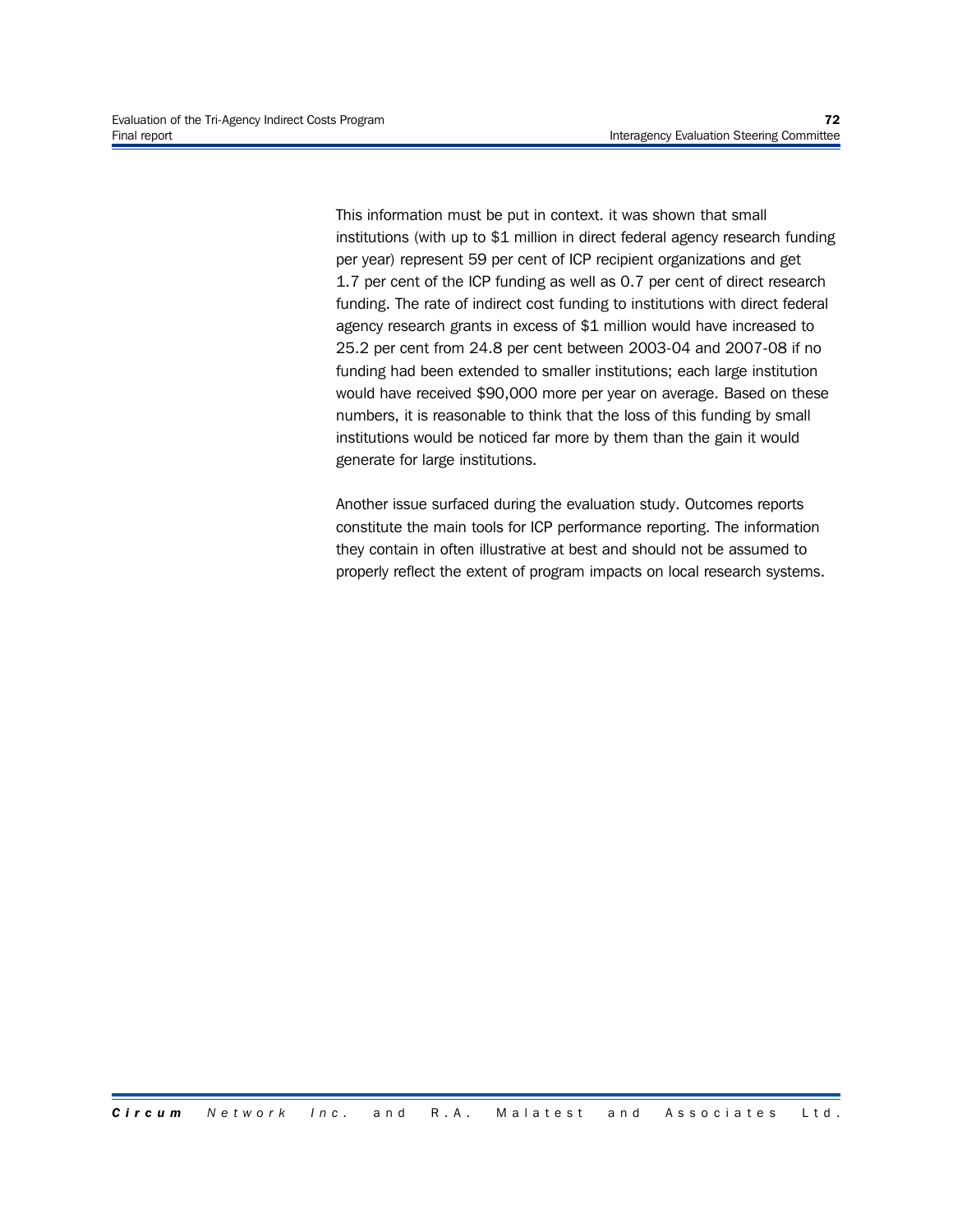# *Chapter 7*

*COST-EFFICIENCY*

The issue of cost-efficiency can be conceived in a number of ways. In this evaluation, it was defined in a very narrow manner by the evaluation steering committee: is the delivery of the program performed in an efficient manner?

Cost-efficiency analyses are often part of larger assessments of the value for money of specific programs that generally focus on the overall costeffectiveness of the program. However, cost-effectiveness analyses are often plagued by a variety of difficulties with respect to establishing suitable comparators, as well as dealing with varying definitions of cost categories in the available data. Therefore, the current evaluation will be limited to a cost-efficiency analysis that focuses on an assessment of input/operating costs relative to program outputs only.

The cost-efficiency analysis undertaken for the current evaluation focused on the assessment of program administrative costs in relation to program outputs. We had planned to also compute cost-to-impact ratios but, since the quantitative approaches applied in this evaluation (the multivariate modelling of impacts and the interrupted time-series analysis) did not detect quantifiable impacts of the ICP, this was not possible.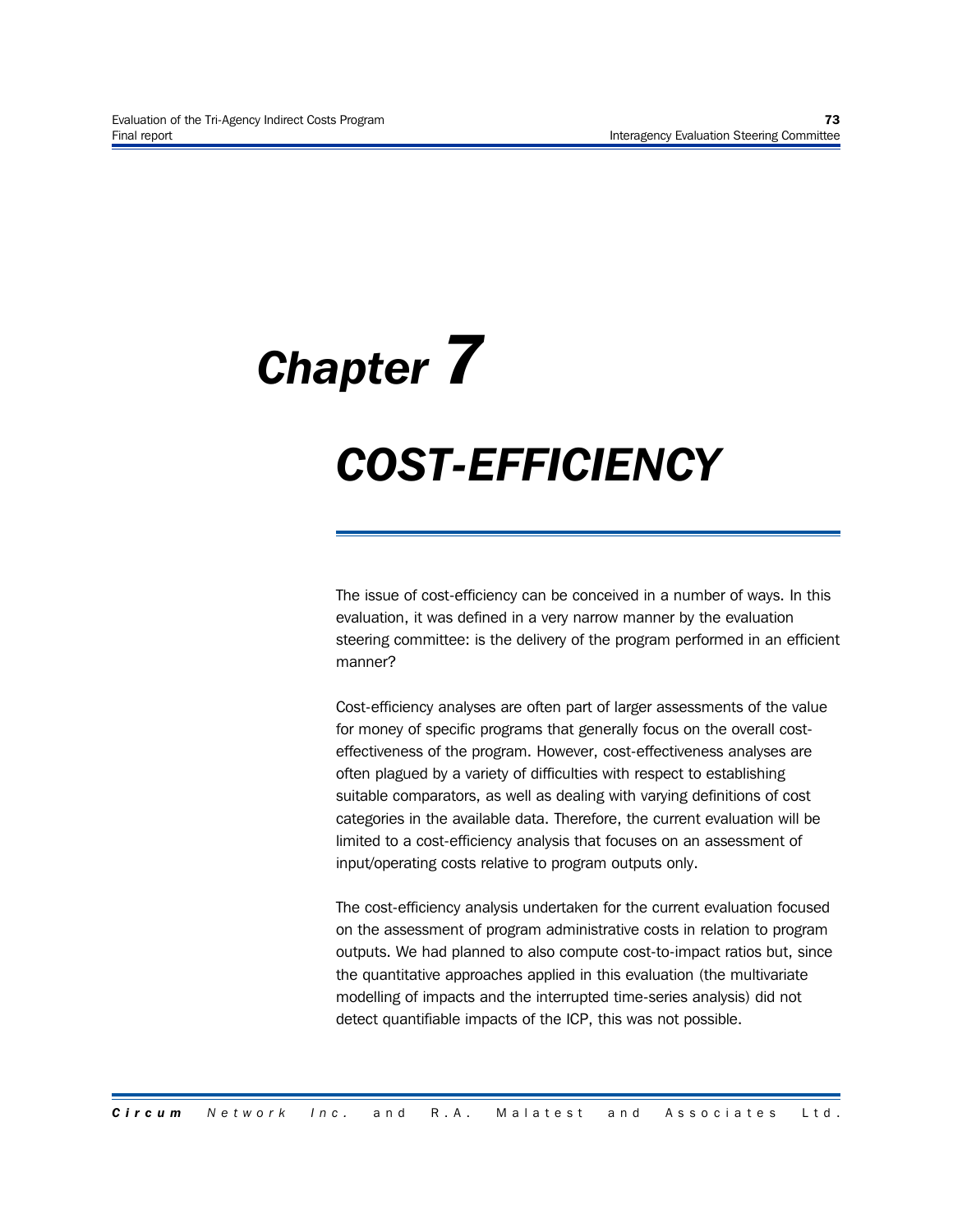#### *Operating Costs*

As reported in the *Third-Year Review of the Indirect Costs Program*, when the program was initiated, several options for the delivery mechanism were explored. The review of alternative delivery mechanisms indicated that a key advantage of the stand-alone option of delivering the ICP were the low administrative costs. In fact, as outlined in a *Briefing Report to the Minister April 2003 to March 2004* , the overall annual operating budget of the ICP is less than \$600,000. Exhibit 7.1 outlines the operating budget of the program broken down by areas of expenditure.

|                        | 2003-04   | 2004-05   | 2005-06   | 2006-07   |
|------------------------|-----------|-----------|-----------|-----------|
| Salary                 | \$203,000 | \$203,000 | \$203,000 | \$203,000 |
| Employee Benefits Plan | \$41,000  | \$41,000  | \$41,000  | \$41,000  |
| Non-salary             | \$319,000 | \$208,000 | \$657,000 | \$657,000 |
| Accommodation          | \$26,000  | \$26,000  | \$26,000  | \$26,000  |
| Total                  | \$589,000 | \$478,000 | \$945,000 | \$945,000 |
|                        |           |           |           |           |

**EXHIBIT 7.1 ICP Operating Budget**

Source: *Briefing Report to the Minister April 2003-March 2004* and interview with program personnel.

Fluctuations in the overall operating budget reflect higher budgetary requirements for initial implementation of the program, as well as review activities throughout the program to ensure accountability and compliance with Treasury Board requirements.

Overall, since the implementation of the program in 2003, the total operating costs between 2003 and 2007 amount to \$2,123,000. These costs compare to program outputs of over \$1 billion in funding distributed to eligible institutions across Canada between 2003 and 2007 (see Exhibit 2.2). Table 7.2 below summarizes total grant expenditures for the years 2003-07.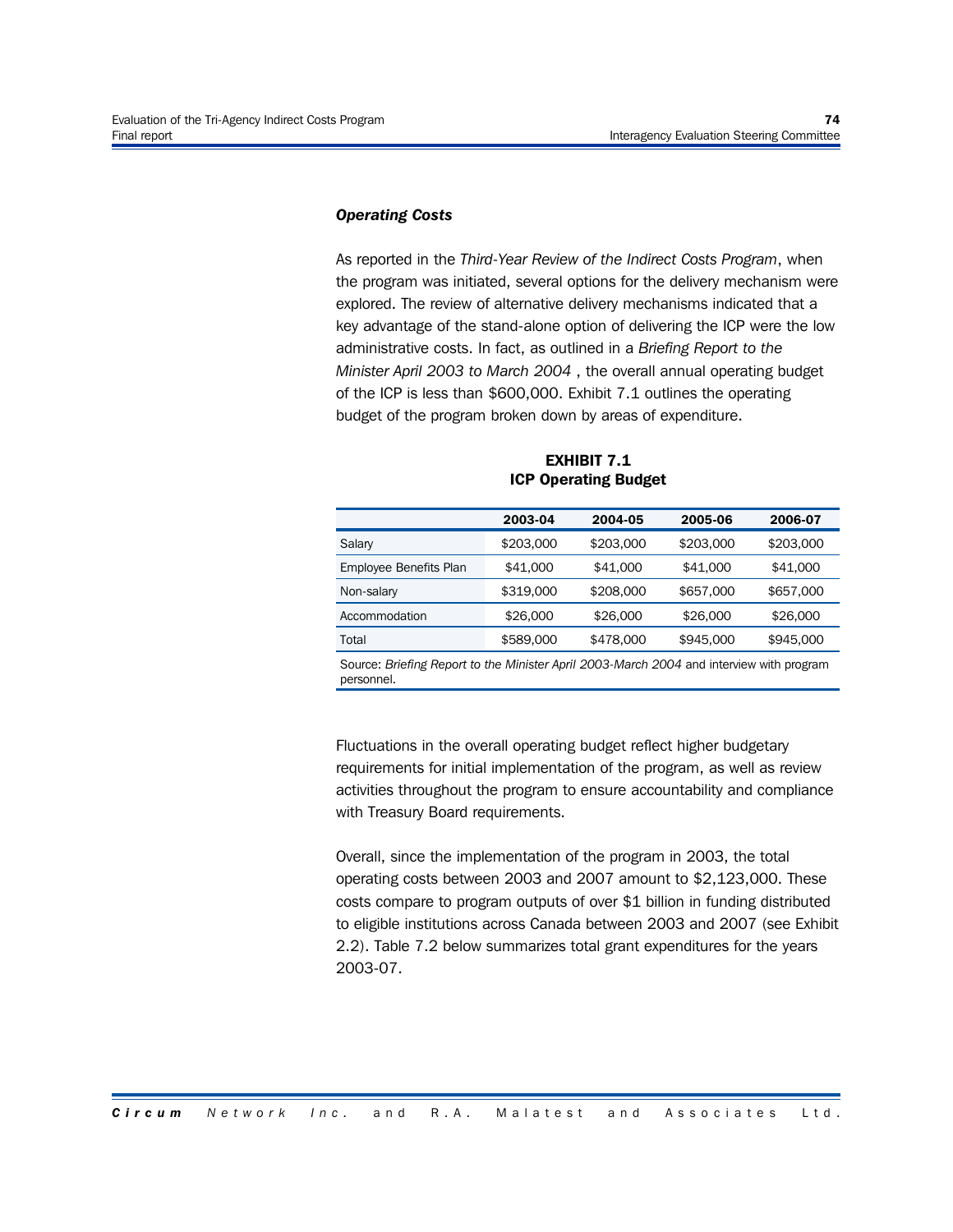|                                         | <b>Grant expenditures</b><br>$($$ million) | <b>Cumulative expenditures</b><br>$$$ million) |  |  |  |
|-----------------------------------------|--------------------------------------------|------------------------------------------------|--|--|--|
| 2003-04                                 | 213.5                                      | 213.5                                          |  |  |  |
| 2004-05                                 | 244.4                                      | 457.9                                          |  |  |  |
| 2005-06                                 | 259.1                                      | 717.0                                          |  |  |  |
| 2006-07                                 | 298.9                                      | 1,015.9                                        |  |  |  |
| Total                                   | 1,015.9                                    |                                                |  |  |  |
| Source: ICP program administrative data |                                            |                                                |  |  |  |

#### **EXHIBIT 7.2 ICP Operating Grant Expenditures**

#### *Cost per Output*

In comparing the overall operating budget of the ICP, it becomes apparent that the costs to administer the program are very low. In fact, as summarized in Exhibit 7.3, the cost per \$1 million grant expenditures distributed to Canadian postsecondary institutions overall is \$2,910 or 0.3 per cent.

**EXHIBIT 7.3 ICP Cost Per Output**

|                             | Administrative cost per \$1 million in<br>grant expenditures |
|-----------------------------|--------------------------------------------------------------|
| 2003-04                     | \$2,759                                                      |
| 2004-05                     | \$1,956                                                      |
| 2005-06                     | \$3,637                                                      |
| 2006-07                     | \$3,162                                                      |
| Overall, 2003-04 to 2006-07 | \$2,910                                                      |

In the absolute, operating costs of 0.3 per cent are clearly very low. In comparison, the 2007 *Evaluation of the Networks of Centres of Excellence Program*, conducted for the Interagency Evaluation Steering Committee, calculated that the operating costs of the Canadian Foundation for Climate and Atmospheric Sciences were 3.4 per cent, those of the Networks of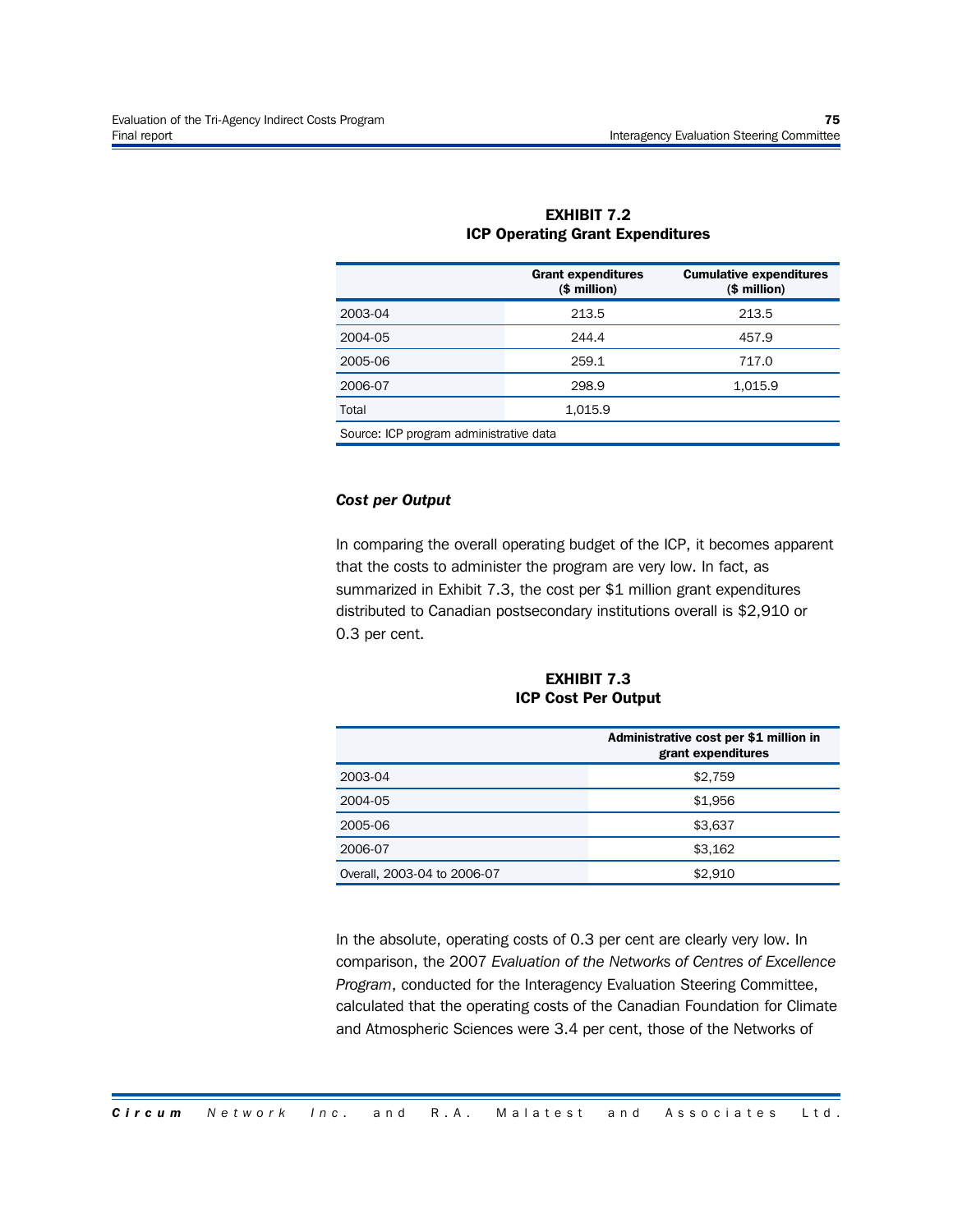Centres of Excellence (NCE) program were 3.5 per cent, and those of selected CIHR institutes were 5.8 per cent. The ICP operating costs are more than an order of magnitude smaller than those of these comparators. It must be noted that these other programs all use extensive peer-review processes whereas the ICP does not.

#### *Costs in the Context of Impacts*

The costs for administering the ICP should be viewed in relation to the impacts that have been generated. While it is not possible to provide additional quantitative analyses due to the inability to detect impacts through the quantitative lines of evidence of the evaluation, program costs can be viewed in the context of qualitative assessments of program impacts.

Qualitative findings of the evaluation that were collected through key informant interviews and case studies of eight institutions across Canada indicate the importance of the ICP for maintaining and improving the research environment in Canada's postsecondary institutions. Examples of key impacts of the program can be found for each of the five cost categories of the program.

In the area of research facilities, the ICP has allowed institutions to address crisis situations resulting from years of foregoing indirect costs of maintaining animal care facilities. For example, two case study institutions were required to invest in substantial upgrades and the construction of new animal care facilities as a result of a site visit of the Canadian Council on Animal Care who threatened to withdraw their license for conducting animal research. ICP funds allowed the institutions to address this situation without having to take the required money out of their general operating budget, which would have substantially affected resources for faculties and administration across the entire institutions.

In the area of research resources, the ICP has allowed small institutions across Canada to substantially increase their access to online journals and databases that provide the foundation for any research.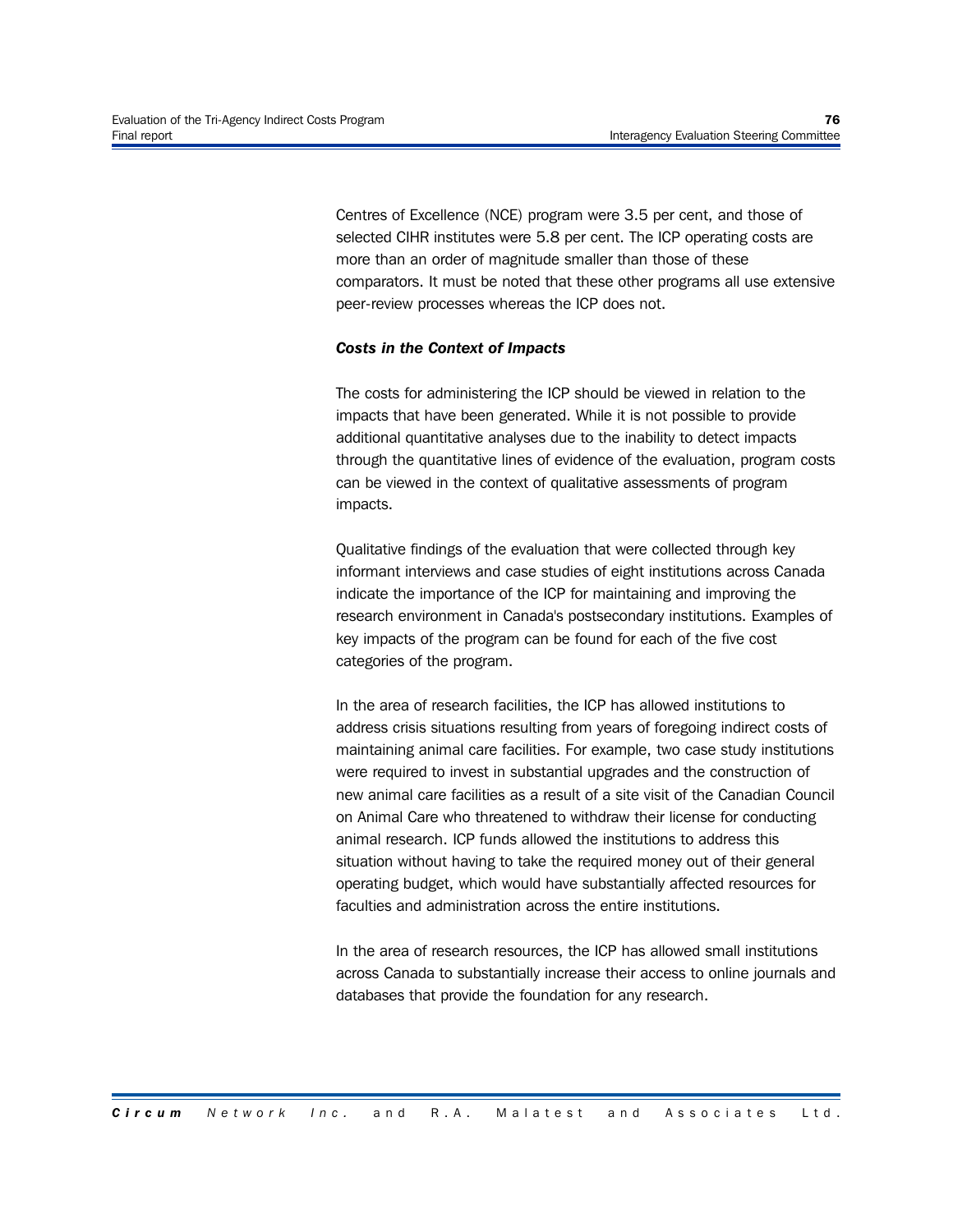In the area of research management and administration, ICP funds have been used to develop and maintain sophisticated tracking systems that allow large institutions to provide administrative support and maintain oversight over thousands of research projects at each institution. In addition, institutions have been able to provide support to their faculty in applying for additional research funding, which has increased grant application success at each of the case study institutions that provided insight into this impact.

In the area of compliance with regulatory requirements, ICP funds have contributed to keeping up with increasing requirements with respect to research ethics, animal care and safety regulations associated with the research enterprise.

In the area of intellectual property management, ICP funds have helped institutions to explore new, innovative practices and strategies with respect to commercialization of research, resulting in immediate benefits to the local and national economy, as well as in larger benefits to society through making research results available to the population as a whole, and in many cases also to populations beyond national borders.

#### *Costs and the Ability to Manage the Program*

The 2008 *Internal Audit of the Indirect Costs Program* contained indications that the leanness of the ICP management structure may be problematic. The audit report notes that the program is managed by a "small team of staff" and that "any changes to the staffing structure in terms of vacancies or frequent turnover can create an additional burden on the other staff, and potentially impact the program's ability to complete required activities". In response to audit recommendations to develop standardized operating procedures, to resume site visits, and to review performance measures, program management indicated that such actions were ongoing but impaired by limited resources and position vacancies.

As seen earlier, ICP management is very cost-efficient, but adding this observation to the information available in the ICP Audit Report points to the possibility that this efficiency comes at the cost of a reduced ability to oversee and monitor program operations and outcomes.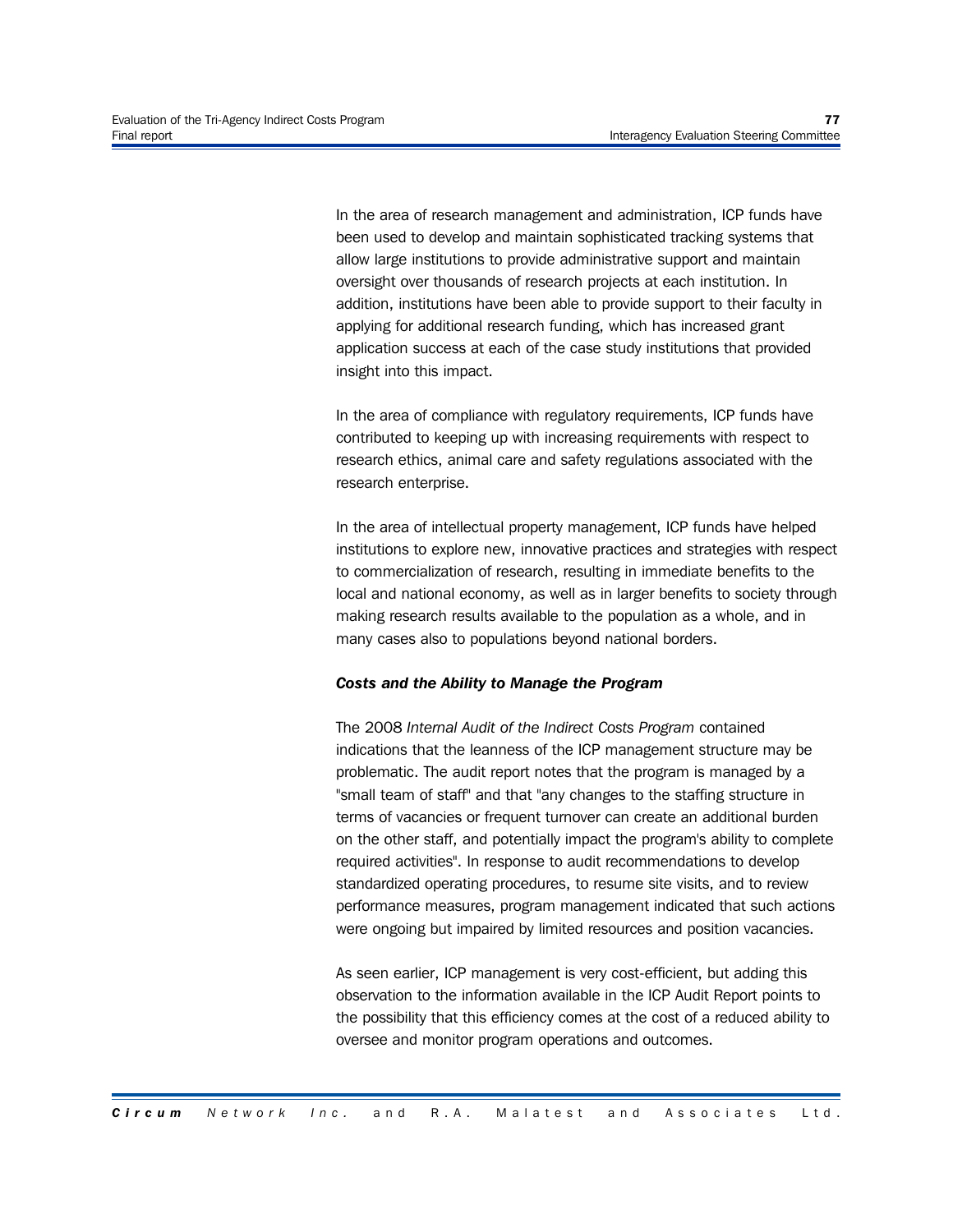#### *Conclusion*

Overall, it appears that the costs to administer the ICP are quite low. Per \$1 million grant expenditures that are distributed through the program, only slightly over \$2,910 (or 0.3 per cent) has to be spent on administering the program. This is more than one order of magnitude lower than the operating costs documented in the evaluation of the NCE for the Canadian Foundation for Climate and Atmospheric Sciences, the NCE program and selected CIHR institutes—which, arguably, all use extensive peer-review processes whereas the ICP does not. Within an overall context of impacts, where key informants across Canada reported that the ICP has been important to their ability to maintain and expand their current research enterprise, there is no evidence that the ICP administration costs are excessive.

However, observations from the 2008 ICP Audit Report regarding the size of the management team, the risk associated with vacancies, and the extent of management work required to conform to accepted management practices point to the possibility that this efficiency comes at the cost of a reduced ability to oversee and monitor program operations and outcomes.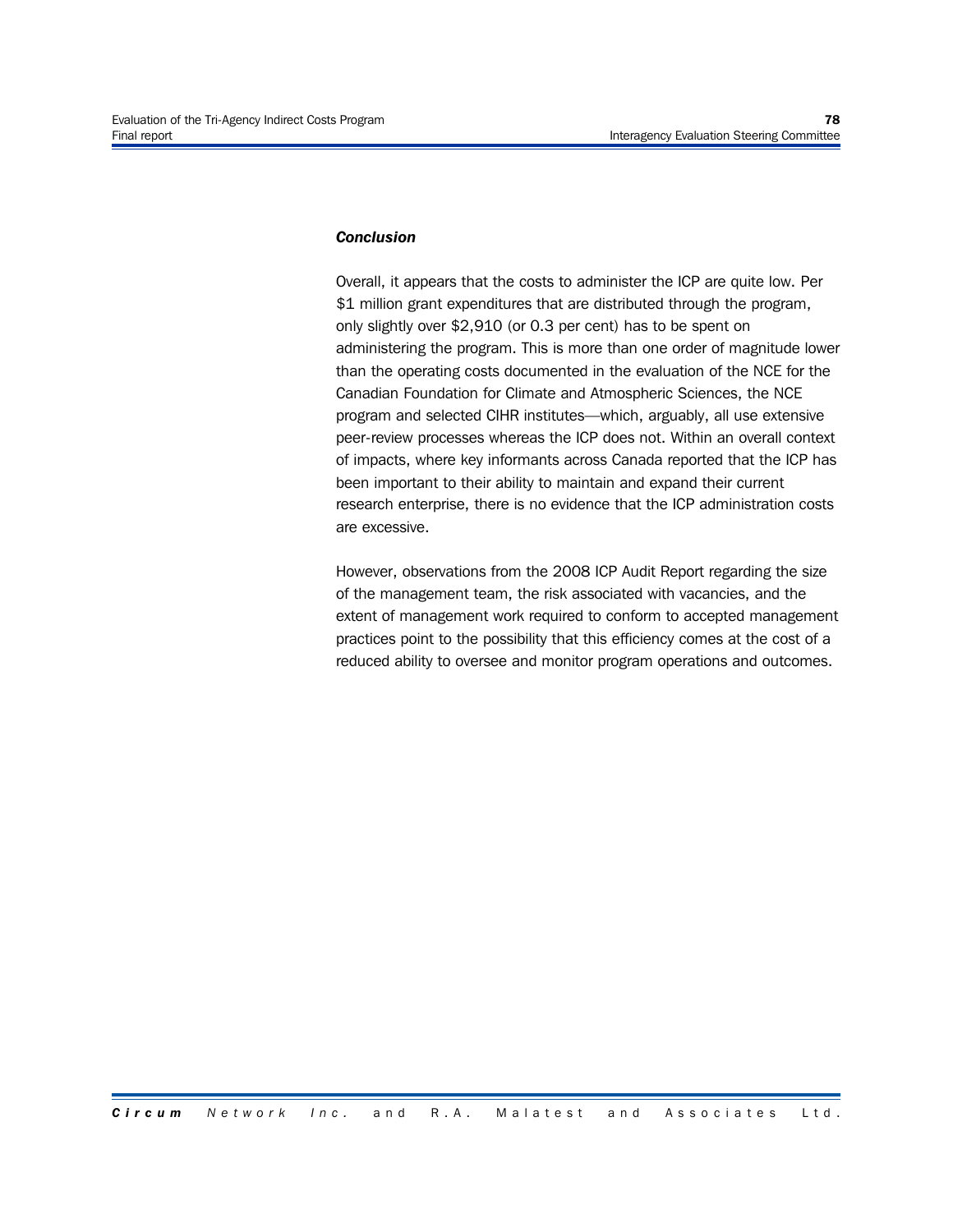# *Chapter 8*

## *CONCLUSIONS AND RECOMMENDATIONS*

This chapter summarises the conclusions reached in this evaluation and proposes recommendations for improvement to the ICP.

*Need for the Program*. The first evaluation issue was labelled as follows: "To what extent is the Indirect Costs Program still needed given the changes in the recipients' rates of indirect costs as a proportion of direct costs and given the level of support of other sources for indirect research costs?" It was addressed by establishing the following facts:

- globally, ICP funds indirect costs of research at a level of 26 per cent of the direct grants;
- actual indirect costs of research incurred by universities are very difficult to quantify precisely;
- few research funders accept to defray even a small portion of indirect costs; and
- if the ICP did not exist, there would be no obvious alternative source for funding indirect costs associated with agency-funded research.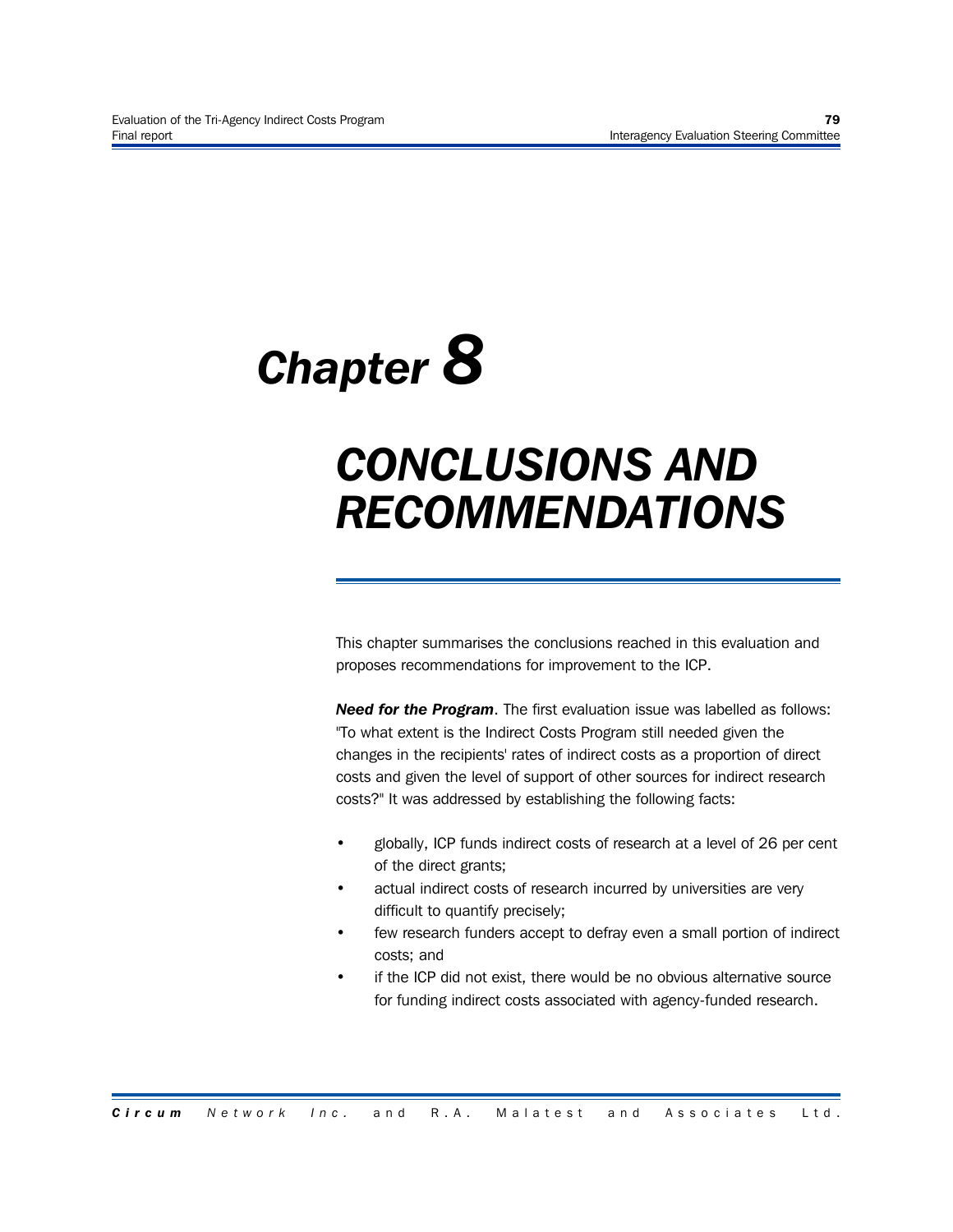The conclusion of this analysis is that there is little doubt that there is a need for the ICP funding within postsecondary institutions in receipt of direct federal agency research funding, and that the current ICP resources are not excessive. This evaluation study produced no evidence that program benefits were used for purposes other than those intended by the program. Also, very little evidence was found of displaced provincial funding of indirect costs of research as a result of the inception of the ICP.

Program recipients claim that the program provides insufficient levels of support. Research-intensive universities (who receive a three-year average of more than \$7 million in direct federal agency research funding) claim that the proportion of indirect cost funding they get should increase to 30 per cent (and then to 40 per cent). In 2007-08, these institutions received \$283.6 million from the ICP, compared to \$1.176 billion in direct federal agency research grants; this is a proportion of 24.1 per cent. To bring this proportion to 30 per cent would have required a total of \$352.8 million in ICP funding to research-intensive universities and \$383 million in total in the ICP budget (a budget increase of 22 per cent).

**Program Success.** The second key evaluation issue focused on the success of the program in achieving its objectives.

*Impact on Expenditures in Each Cost Category of the Program*. By and large, one-third of program expenditures were invested in research facilities (e.g. renovations), one third in the administration and management of the research enterprise (e.g. support to proposal writing), one-fifth in research resources (e.g. libraries), one-twentieth into compliance with regulations (e.g. animal care) and one-twentieth into the management of intellectual property (e.g. patenting, spinoffs). Smaller institutions invested more heavily in administration and management of research (upwards of 50 per cent of their expenditures) while larger institutions put more emphasis on facilities (37 per cent of their expenditures.)

With regard to research facilities, research resources, research administration and management, compliance with regulatory requirements, and intellectual property management, in the aggregate, program recipients indicated that their institutions rated somewhat below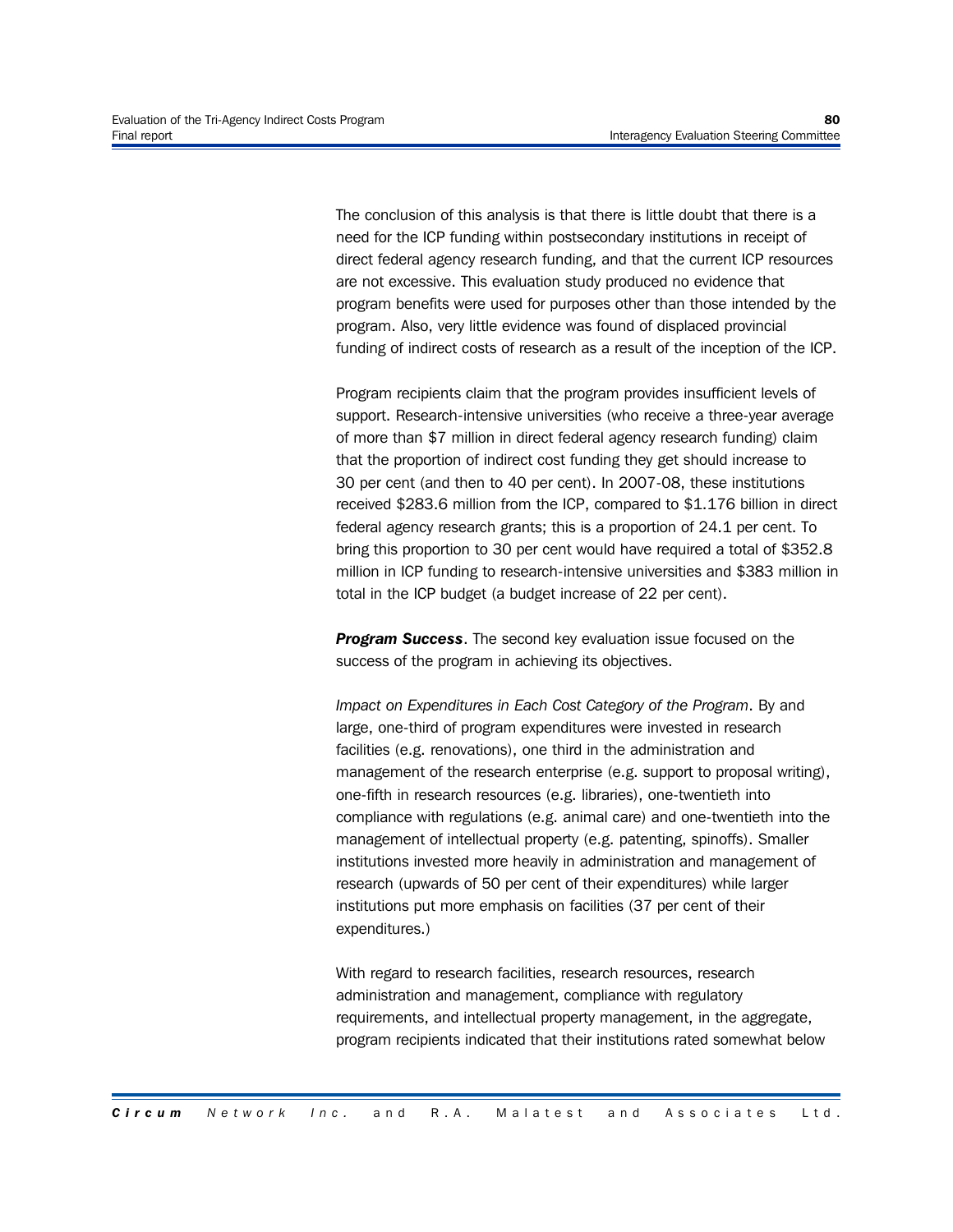"average" in 2003. In all five areas, globally, representatives of recipient institutions indicated that the situation improved to above "average" since the inception of the ICP (2003-08). The improvement was two notches on a scale from 0 to 10. This perceived improvement took place over the course of the program but we cannot attribute it directly to the program action.

*Displacement of Previous Spending to Other Uses*. Before the inception of the ICP, postsecondary institutions receiving research grants from federal granting agencies employed a mix of two strategies to defray the indirect costs of the research performed using these funds: first, they would postpone indirect costs that did not require immediate attention; and second, they would pay for mandatory indirect costs and some portion of indirect costs that could be differed through their operating budget.

With the arrival of the ICP, they were able to reallocate part of the funds from their operating budget that went to indirect costs back to other research and teaching uses, and they were able to tackle parts of the nonmandatory indirect costs that were left ill-attended before the ICP. The reallocated portion does not lead to incremental impacts in the traditional program evaluation sense, since the impact is felt in areas other than indirect costs of research; the second part is incremental in the traditional sense.

It is not possible to say what proportion of the \$1.3 billion of ICP expenditures between 2003-04 and 2007-08 went to allowing reinvestment in teaching and what proportion went to improved research environments. Both effects can be seen as incremental, although only the latter responds to the initial purpose of the program.

*Impact on Excellence/Sustainability of Research*. Qualitative evidence from case studies and interviews suggests that ICP funds allowed postsecondary institutions to maximize the benefits derived from direct funding of research. For example, indirect cost funding can ensure that experimental equipment is up and functioning, allowing research to take place when direct funding and other research resources are available; indirect cost funding supports the upkeep of buildings that in turn, are key components of the ability to perform quality research; and indirect cost funding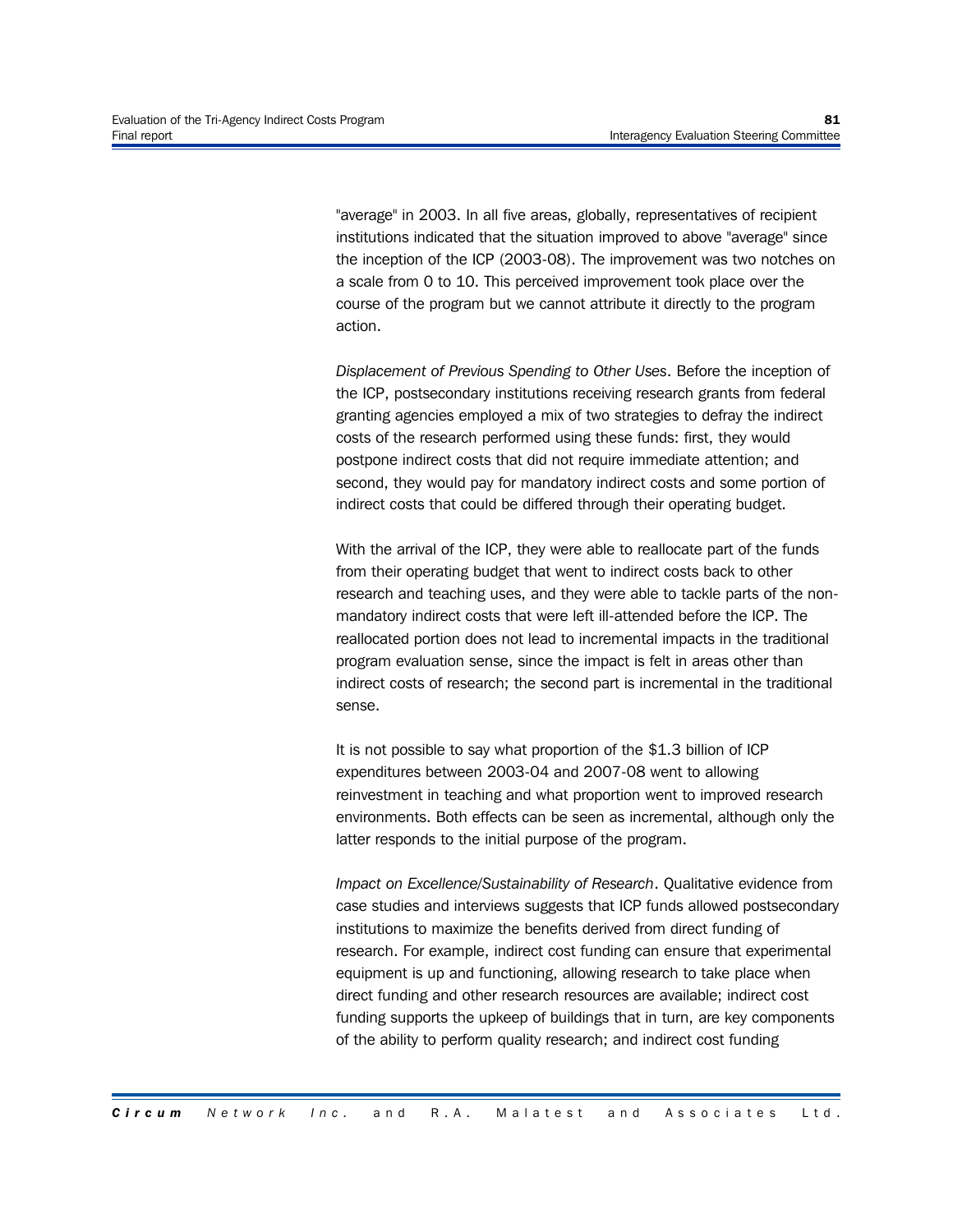contributes to efficient research budget administration that, in turn, enables optimal expenditure management and reporting.

Research administrators indicated that the amount of research conducted in their institution increased markedly between 2003 and 2008, that the quality of the result improved and that the number of active researchers increased. Research administrators also report positive change in the extent of use of research results and in the competitiveness of their organization on the world stage. Because many other aspects of institutional research environments changed between 2003 and 2008, in particular, the level of direct funding for research and research equipment, we cannot attribute these improvements solely to the ICP.

The evidence is that the program addresses an important need of the postsecondary research system and that it has produced positive and desirable outcomes.

*Recommendation 1. That the Government of Canada maintain the ICP for college and university research.*

**Program Delivery.** Two program delivery issues were addressed.

*Efficiency of the Third-Party Model*. Placing affiliated hospitals under the umbrella of their host universities was identified as an irritant in the midterm evaluation of the ICP. Based on the interviews conducted as part of the case studies, this is no longer the case.

*Recommendation 2. That, in the absence of compelling evidence suggesting that change is required, the existing approach used in dealing with affiliated health research centres be maintained.*

*Small Institution Funding Premium*. Small institution progressive funding has been raised by large institutions as an inappropriate provision; large universities claim that research funds should be reserved for research environments that are most apt at producing excellence in research.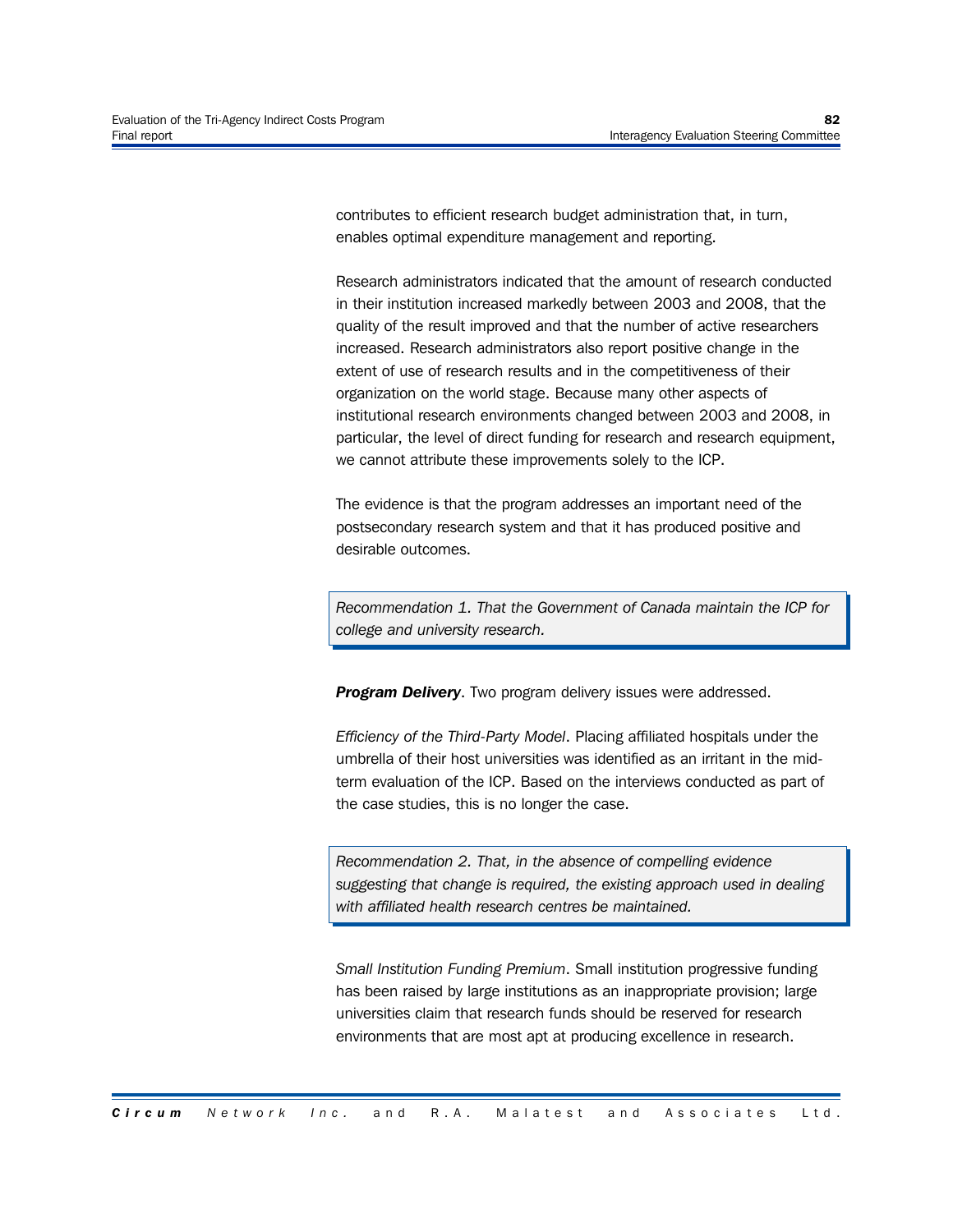Others indicate that small institutions do not benefit from economies of scale in managing the research enterprise, whereas large institutions do. For example, setting up a research office would require an amount of resources that would be proportionately larger in smaller institutions than in larger ones. They add that small institutions conduct research that is distinct from that valued in large institutions, e.g. regionally relevant and significant research.

According to the account of the research heads in recipient organizations, the research environment of small institutions (up to a \$100,000 threeyear average in base, but also those up to \$1 million) has indeed improved during the five years of existence of the ICP, but not as much as that in larger institutions. So, while they did produce positive outcomes, smaller institutions were less effective at translating research funding into research results.

This information must be put in context. it was shown that small institutions (with up to \$1 million in direct federal agency research funding per year) represent 59 per cent of ICP recipient organizations and get 1.7 per cent of the ICP funding as well as 0.7 per cent of direct research funding. The rate of indirect cost funding to institutions with direct federal agency research grants in excess of \$1 million would have gone from 24.8 per cent between 2003-04 and 2007-08 to 25.2 per cent if no funding had been extended to smaller institutions; each large institution would have received \$90,000 more per year on average. Based on these numbers, it is reasonable to think that the loss of this funding by small institutions would be noticed far more by them than the gain it would generate for large institutions.

*Recommendation 3. That the current funding formula, which provides for a progressive range of funding rates, be maintained.*

One program delivery issue surfaced during the evaluation study. We discussed outcomes reports with finance officers from 13 universities (arguably among the larger institutions). A majority indicated that ICP funds are integrated into general revenues and cannot be traced back at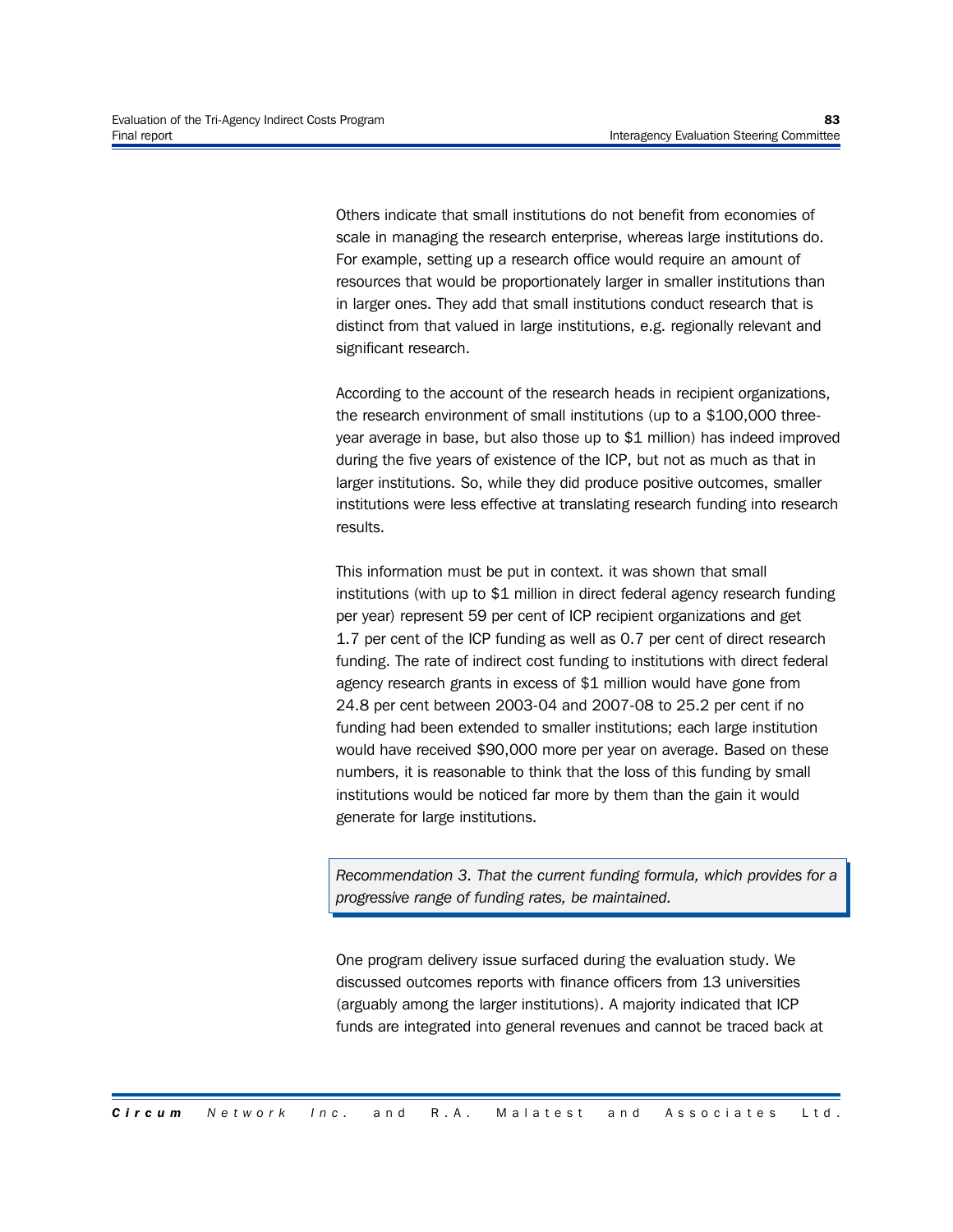the end of the year; the others stated that ICP grants are managed more or less as a separate fund and attributed to specific expenses such that the use of the grant can be reported faithfully.

In many cases, we were told that the activities listed in the outcomes reports were more or less illustrative of what could possibly have been done with the ICP funds. Many case study informants could not positively indicate whether the activities noted in the outcomes reports would have taken place in the absence of ICP funding. Some agreed that, if they had to produce a similar report for provincial funding of indirect costs, the same results could be attributed to another funding program.

Outcomes reports constitute the main tool for ICP performance reporting. The information they contain is often illustrative at best and should not be assumed to properly reflect the extent of program impacts on local research systems. In the case of the ICP, impacts have been defined to include both maintaining existing levels of service in the face of increased demand and increasing the level of service to the research enterprise.

*Recommendation 4. That questions in the reporting form be reviewed to better assess the incremental impact of the program.*

Whereas outcomes reports attempt to identify program effects through institutional self-assessment, this evaluation study endeavoured to measure the impacts of the ICP on equipment and support systems in Canada in a quantitative manner. This task was made difficult by the absence of a baseline study on the state of the research support ecosystem in Canadian institutions. Lack of availability of pre-measures to assess the impacts of the ICP means that trade-offs need to be made with respect to indicator availability and pertinence to the evaluation.

Considering the complexity of the environment in which this program takes place, independent assessment of program effects can only be established by comparing the situation with a factual baseline measurement (as opposed to asking institutions to provide a record of activities that they attribute to ICP funding). Establishing this baseline would surely be a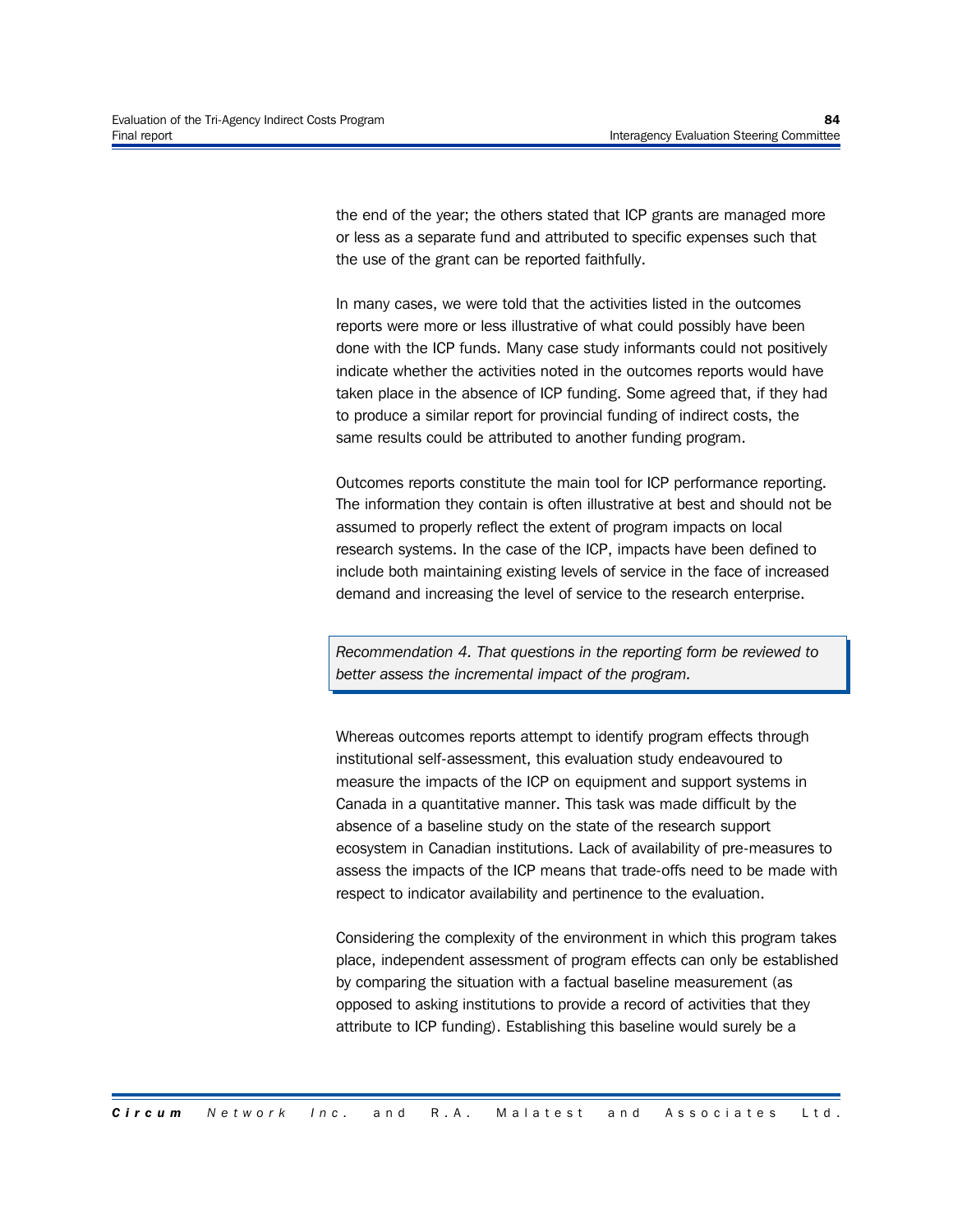complex endeavour—and one that exceeds the mandate of this evaluation. For example, it could include the calculation of the amount of accumulated deferred maintenance, the measurement of equipment availability time, the number of ethical reviews performed, performance against regulated standards and the percentage of intellectual property management actions taken compared to the number that it would have been desirable to take.

*Recommendation 5. That, in collaboration with postsecondary institutions, the granting agencies support the development of a methodology to establish a baseline measurement of the state of research environments.*

*Cost-Efficiency*. The costs to administer the ICP are quite low. Per \$1 million grant expenditures that are distributed through the program, only slightly over \$2,910 (or 0.3 per cent) has to be spent on administering the program. This is more than one order of magnitude lower than the operating costs documented in the evaluation of the Networks of Centres of Excellence for the Canadian Foundation for Climate and Atmospheric Sciences, the NCE program and selected CIHR institutes—which, arguably, all use extensive peer-review processes whereas the ICP does not. Within an overall context of impacts, where key informants across Canada reported that the ICP has been important to their ability to maintain and expand their current research enterprise, there is no evidence that ICP administration costs are excessive.

However, observations from the 2008 ICP Audit Report regarding the size of the management team, the risk associated with vacancies, and the extent of management work required to conform to accepted management practices point to the possibility that this efficiency comes at the cost of a reduced ability to oversee and monitor program operations and outcomes.

*Recommendation 6. That the operating funding of the ICP be reassessed to ensure that sufficient resources are available to continue to meet due diligence, program oversight and monitoring requirements.*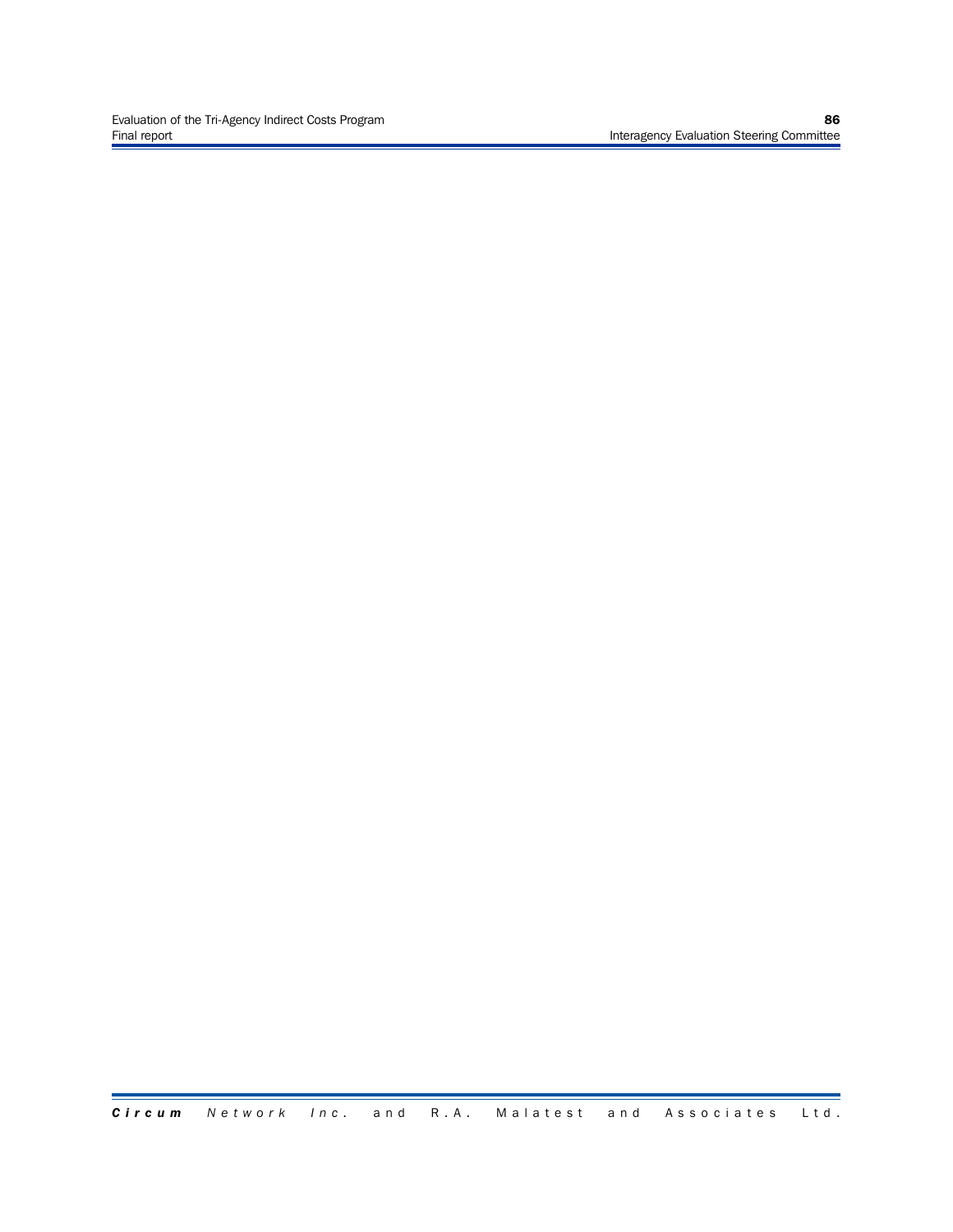### *APPENDIX A Meso-Level Methodology*

This appendix presents, in the form of a table, the variables used in the multivariate modelling of program effects, the transformations used and the problems encountered. It also contains a summary table of results for each dependent variable.

In this analysis, the unit of observation is the institution.

#### **Statistical Model Composition and Data Sources**

| <b>Variable</b>                                    | <b>Type of variable</b> | Data sources                    | <b>Type of</b><br>outcome | <b>Transformation</b>                                                          | <b>Notes</b>                                                         |
|----------------------------------------------------|-------------------------|---------------------------------|---------------------------|--------------------------------------------------------------------------------|----------------------------------------------------------------------|
| Amount of ICP<br>funding                           | Independent             | Program<br>administrative files |                           | Not normally distributed<br>(long right tail);<br>transformed with a log<br>10 | Too tautological; the<br>other independent<br>variable was preferred |
| Amount of ICP<br>funding as a ratio of<br>revenues | Independent             | Program<br>administrative files |                           | No transformation<br>needed                                                    |                                                                      |
| Institution size (total<br>revenues)               | Intervening             | CAUBO data                      |                           | Not normally distributed<br>(long right tail);<br>transformed with a log<br>10 |                                                                      |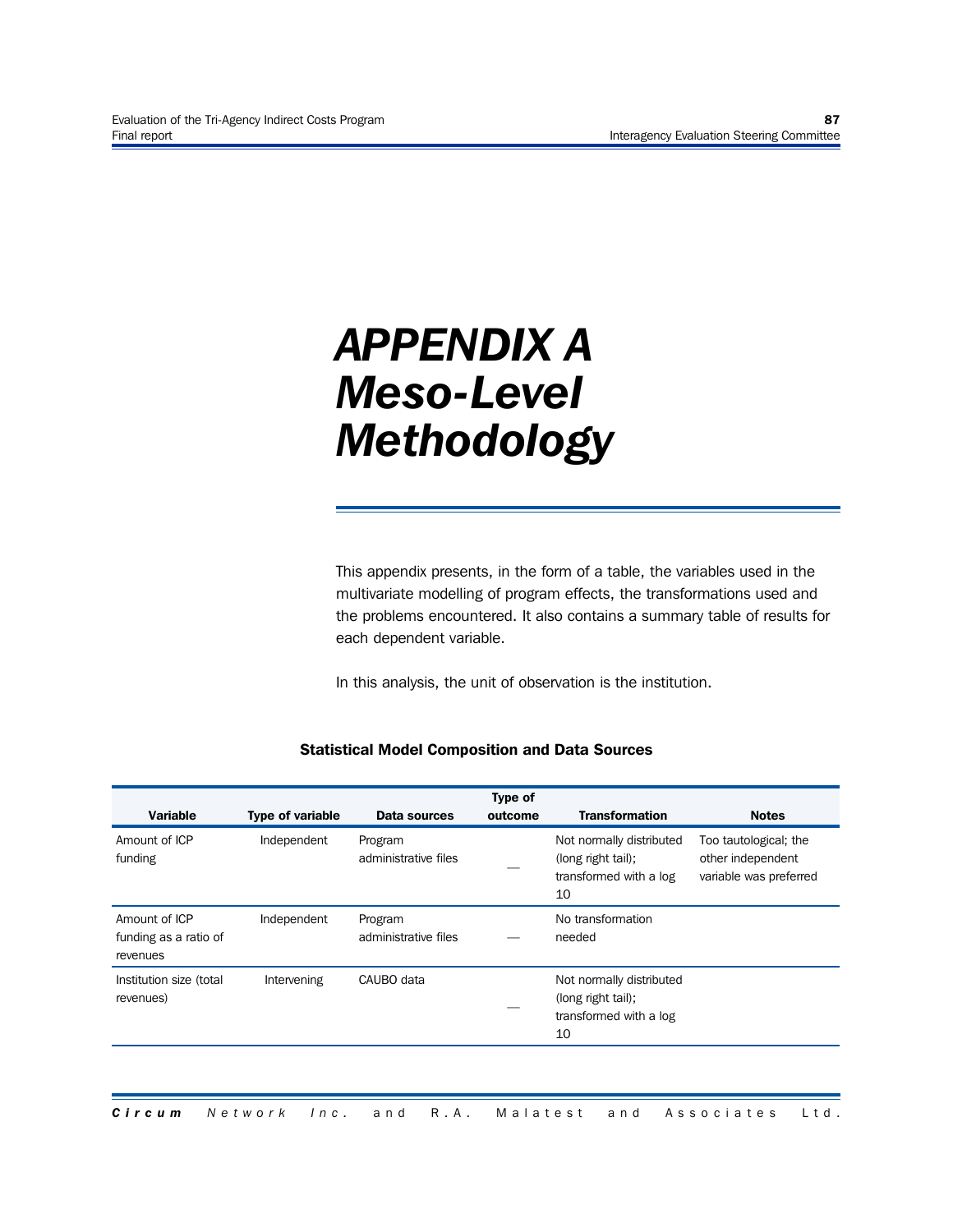| <b>Variable</b>                                                                           | <b>Type of variable</b> | <b>Data sources</b>              | <b>Type of</b><br>outcome | <b>Transformation</b>                                                          | <b>Notes</b>                                                               |
|-------------------------------------------------------------------------------------------|-------------------------|----------------------------------|---------------------------|--------------------------------------------------------------------------------|----------------------------------------------------------------------------|
| Amount of indirect<br>cost expenditures                                                   | Intervening             | CAUBO data                       |                           |                                                                                | Not used as the CAUBO<br>data was too different<br>from the concept sought |
| Amount of research-<br>related indirect cost<br>funding                                   | Intervening             | Survey of research<br><b>VPs</b> |                           |                                                                                | Excluded because of<br>excessive missing data                              |
| Institution size<br>(three-year average<br>of direct research<br>grants from<br>agencies) | Intervening             | Program<br>administrative files  |                           | Not normally distributed<br>(long right tail);<br>transformed with a log<br>10 |                                                                            |
| Institution size<br>(program funding<br>classes)                                          | Intervening             | Program<br>administrative files  |                           | Used as dummy<br>variables; excluded the<br>largest category                   |                                                                            |
| Proportion of ICP<br>funding devoted to<br>each of the five<br>eligible cost areas        | Intervening             | Program<br>administrative files  |                           | Used as is; excluded<br>facilities                                             |                                                                            |
| Improvements in the<br>adequacy and<br>condition of the<br>research facilities            | Dependent               | Survey of research<br><b>VPs</b> | Immediate                 | Used as is                                                                     |                                                                            |
| Increase in<br>expenditures on<br>facilities renovations<br>(not research-<br>specific)   | Dependent               | CAUBO data                       | Immediate                 |                                                                                | Not used as the CAUBO<br>data was too different<br>from the concept sought |
| Improvements in the<br>adequacy of<br>research support                                    | Dependent               | Survey of research<br><b>VPs</b> | Immediate                 | Used as is                                                                     |                                                                            |
| Increase in<br>expenditures on<br>library acquisitions<br>(not research-<br>specific)     | Dependent               | CAUBO data                       | Immediate                 | Not normally distributed<br>(long right tail);<br>transformed with a log<br>10 |                                                                            |
| Improvements in the<br>management and<br>administration of the<br>research enterprise     | Dependent               | Survey of research<br><b>VPs</b> | Immediate                 | Used as is                                                                     |                                                                            |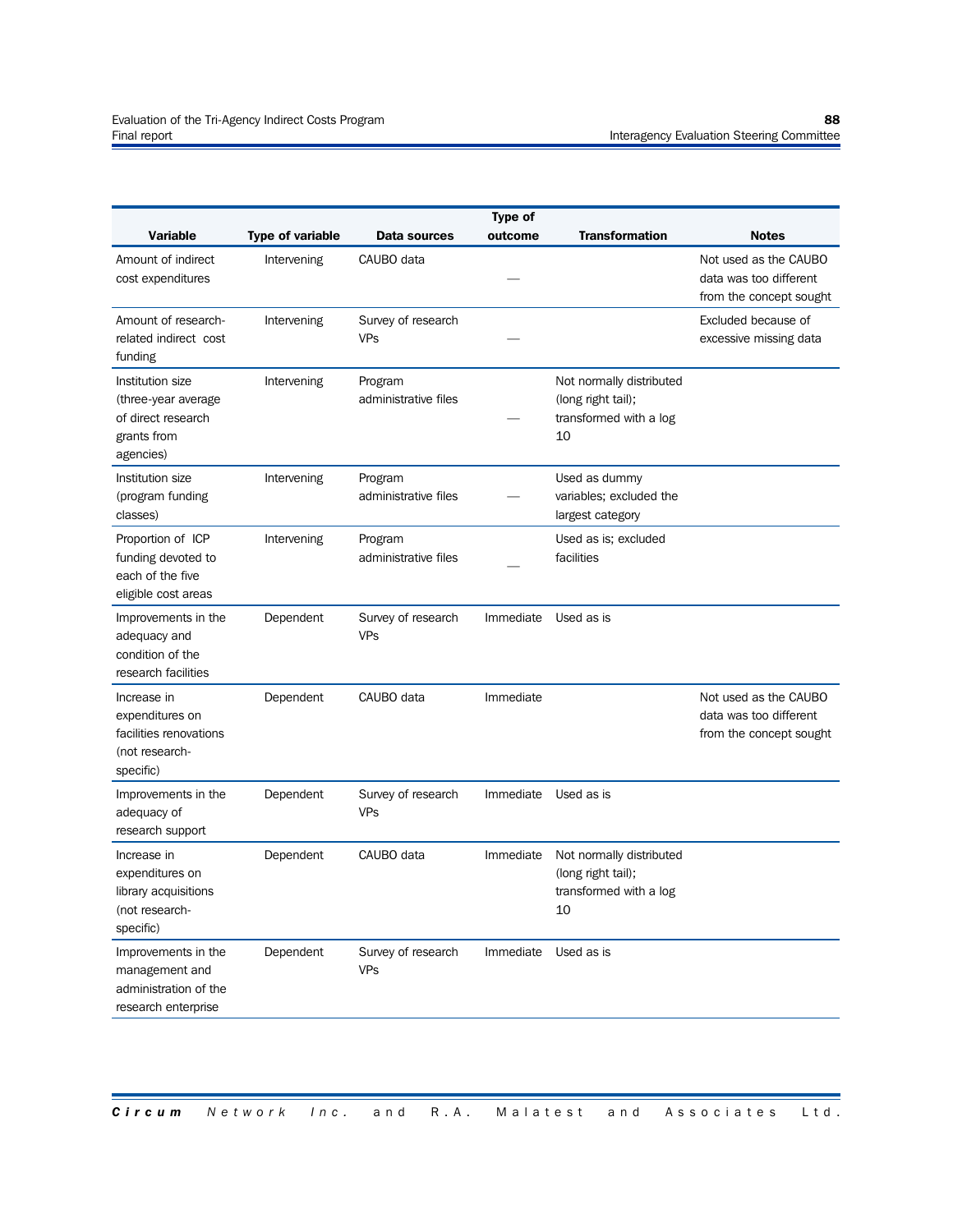|                                                                                                          |                                      |                                                  | <b>Type of</b>       |                                                                                |              |
|----------------------------------------------------------------------------------------------------------|--------------------------------------|--------------------------------------------------|----------------------|--------------------------------------------------------------------------------|--------------|
| <b>Variable</b><br>Improvements in<br>compliance with<br>regulatory and<br>accreditation<br>requirements | <b>Type of variable</b><br>Dependent | Data sources<br>Survey of research<br><b>VPs</b> | outcome<br>Immediate | <b>Transformation</b><br>Used as is                                            | <b>Notes</b> |
| Change in number<br>of funded research<br>proposals requiring<br>ethical clearance                       | Dependent                            | Agency databases                                 | Immediate            | Not normally distributed<br>(long right tail);<br>transformed with a log<br>10 |              |
| Improvement in the<br>management of<br>intellectual property                                             | Dependent                            | Survey of research<br><b>VPs</b>                 | Immediate            | Used as is                                                                     |              |
| Increase in research<br>funding                                                                          | Dependent                            | CAUBO data                                       | Interme-<br>diate    | Not normally distributed<br>(long right tail);<br>transformed with a log<br>10 |              |
| Evolution of the<br>share of provincial<br>funding of research                                           | Dependent                            | CAUBO data                                       | Interme-<br>diate    | Used as is                                                                     |              |
| Number and value<br>of applications for<br>agency research<br>grants                                     | Dependent                            | Agency databases                                 | Interme-<br>diate    | Not normally distributed<br>(long right tail);<br>transformed with a log<br>10 |              |
| Number and value<br>of agency research<br>grants                                                         | Dependent                            | Agency databases                                 | Interme-<br>diate    | Not normally distributed<br>(long right tail);<br>transformed with a log<br>10 |              |
| Increase in the<br>number of<br>researchers                                                              | Dependent                            | Survey of research<br><b>VPs</b>                 | Interme-<br>diate    | Used as is                                                                     |              |
| Amount of research<br>conducted in your<br>area in your<br>institution                                   | Dependent                            | Survey of research<br><b>VPs</b>                 | Interme-<br>diate    | Used as is                                                                     |              |
| Quality of research<br>conducted in your<br>area in your<br>institution                                  | Dependent                            | Survey of research<br><b>VPs</b>                 | Interme-<br>diate    | Used as is                                                                     |              |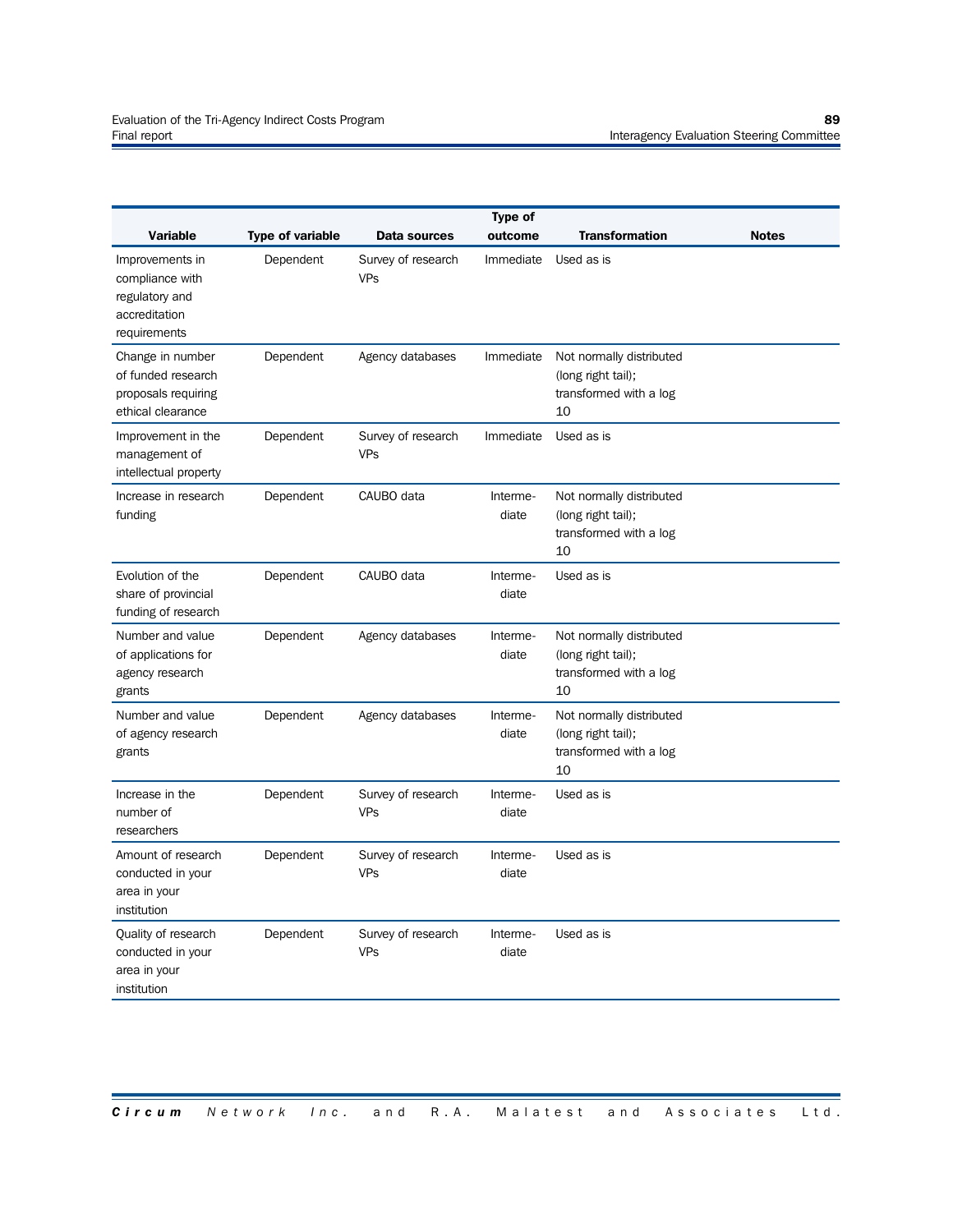|                        |                         |                    | Type of  | <b>Transformation</b> |              |
|------------------------|-------------------------|--------------------|----------|-----------------------|--------------|
| <b>Variable</b>        | <b>Type of variable</b> | Data sources       | outcome  |                       | <b>Notes</b> |
| Extent of utilization  | Dependent               | Survey of research | Interme- | Used as is.           |              |
| by others of           |                         | <b>VPs</b>         | diate    |                       |              |
| research results       |                         |                    |          |                       |              |
| produced in your       |                         |                    |          |                       |              |
| area in your           |                         |                    |          |                       |              |
| institution            |                         |                    |          |                       |              |
| Researchers'           | Dependent               | Survey of research | Interme- | Used as i             |              |
| satisfaction with      |                         | <b>VPs</b>         | diate    |                       |              |
| their research         |                         |                    |          |                       |              |
| environment            |                         |                    |          |                       |              |
|                        |                         |                    |          |                       |              |
| Competitiveness of     | Dependent               | Survey of research | Interme- | Used as is            |              |
| your institution on    |                         | <b>VPs</b>         | diate    |                       |              |
| the world stage        |                         |                    |          |                       |              |
| Capacity of your       | Dependent               | Survey of research | Interme- | Used as is            |              |
| institution to attract |                         | <b>VPs</b>         | diate    |                       |              |
| world-class            |                         |                    |          |                       |              |
| researchers            |                         |                    |          |                       |              |

#### **Statistical Model Results**

| <b>Variable</b>                                                                 | <b>Results</b>                                                                        | <b>Notes</b>                                                       |
|---------------------------------------------------------------------------------|---------------------------------------------------------------------------------------|--------------------------------------------------------------------|
| Improvements in the adequacy and<br>condition of the research facilities        | Not statistically significant                                                         | No technical problem                                               |
| Increase in expenditures on facilities<br>renovations (not research-specific)   | $b = -0.166$ , t(73) = $-8.55$ , p < .001                                             | Some collinearity issues                                           |
| Improvements in the adequacy of research<br>support                             | Not statistically significant                                                         | No technical problem                                               |
| Increase in expenditures on library<br>acquisitions (not research-specific)     | Undetermined                                                                          | Singular covariance matrix; possible non-<br>independence of error |
|                                                                                 | (Excluding the dummies for institution size)<br>$b = .029$ , t(75) = 2.42, $p = .018$ | Possible non-independence of error, and<br>skewed residuals        |
| Improvements in the management and<br>administration of the research enterprise | Not statistically significant                                                         | No technical problem                                               |
| Improvements in compliance with<br>regulatory and accreditation requirements    | Not statistically significant                                                         | No technical problem                                               |
| Change in number of funded research<br>proposals requiring ethical clearance    | Undetermined                                                                          | Singular covariance matrix; possible non-<br>independence of error |

#### *Circum* Network Inc. and R.A. Malatest and Associates Ltd.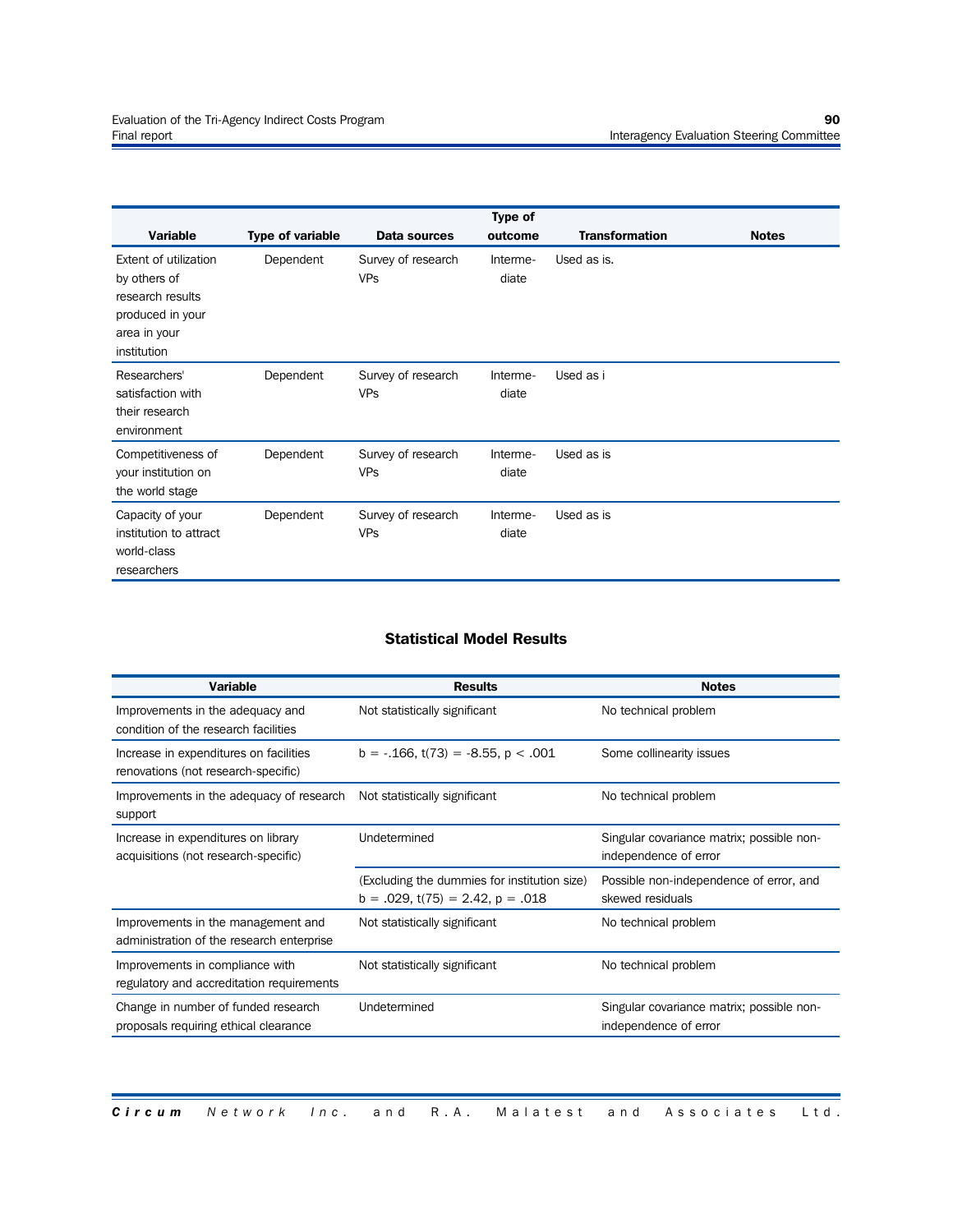| <b>Variable</b>                                                                                     | <b>Results</b>                                                                        | <b>Notes</b>                                                                                     |
|-----------------------------------------------------------------------------------------------------|---------------------------------------------------------------------------------------|--------------------------------------------------------------------------------------------------|
|                                                                                                     | (Excluding the dummies for institution size)<br>$b = .035$ , t(74) = 3.58, $p = .001$ | Possible non-independence of error, and<br>skewed residuals                                      |
| Improvement in the management of<br>intellectual property                                           | Not statistically significant                                                         | No technical problem                                                                             |
| Increase in research funding                                                                        | Not statistically significant                                                         | Possible autocorrelation, non-constant<br>variance and skew residuals, and<br>colinearity issue. |
| Evolution of the share of provincial funding<br>of research                                         | Undetermined                                                                          | Possible autocorrelation, non-constant<br>variance and skew residuals, and<br>colinearity issues |
|                                                                                                     | (Excluding the dummies for institution size)<br>$b = .114$ , t(73) = 4.81, $p < .001$ | Possible skewed residuals                                                                        |
| Number and value of applications for<br>agency research grants                                      | Not statistically significant                                                         | Possible skewed residuals for both models                                                        |
| Number and value of agency research<br>grants                                                       | Not statistically significant                                                         | Possible skewed residuals for both models                                                        |
| Increase in the number of researchers                                                               | $b = -10$ , $t(51) = -2.30$ , $p = .025$                                              | Possible autocorrelation                                                                         |
| Amount of research conducted in your area<br>in your institution                                    | Not statistically significant                                                         | Some collinearity issues                                                                         |
| Quality of research conducted in your area<br>in your institution                                   | $b = -11$ , $t(52) = -2.13$ , $p = .038$                                              | No technical problem                                                                             |
| Extent of utilization by others of research<br>results produced in your area in your<br>institution | Not statistically significant                                                         | No technical problem                                                                             |
| Researchers' satisfaction with their<br>research environment                                        | Not statistically significant                                                         | No technical problem                                                                             |
| Competitiveness of your institution on the<br>world stage                                           | Not statistically significant                                                         | Some collinearity issues                                                                         |
| Capacity of your institution to attract world-<br>class researchers                                 | Not statistically significant                                                         | Some collinearity issues                                                                         |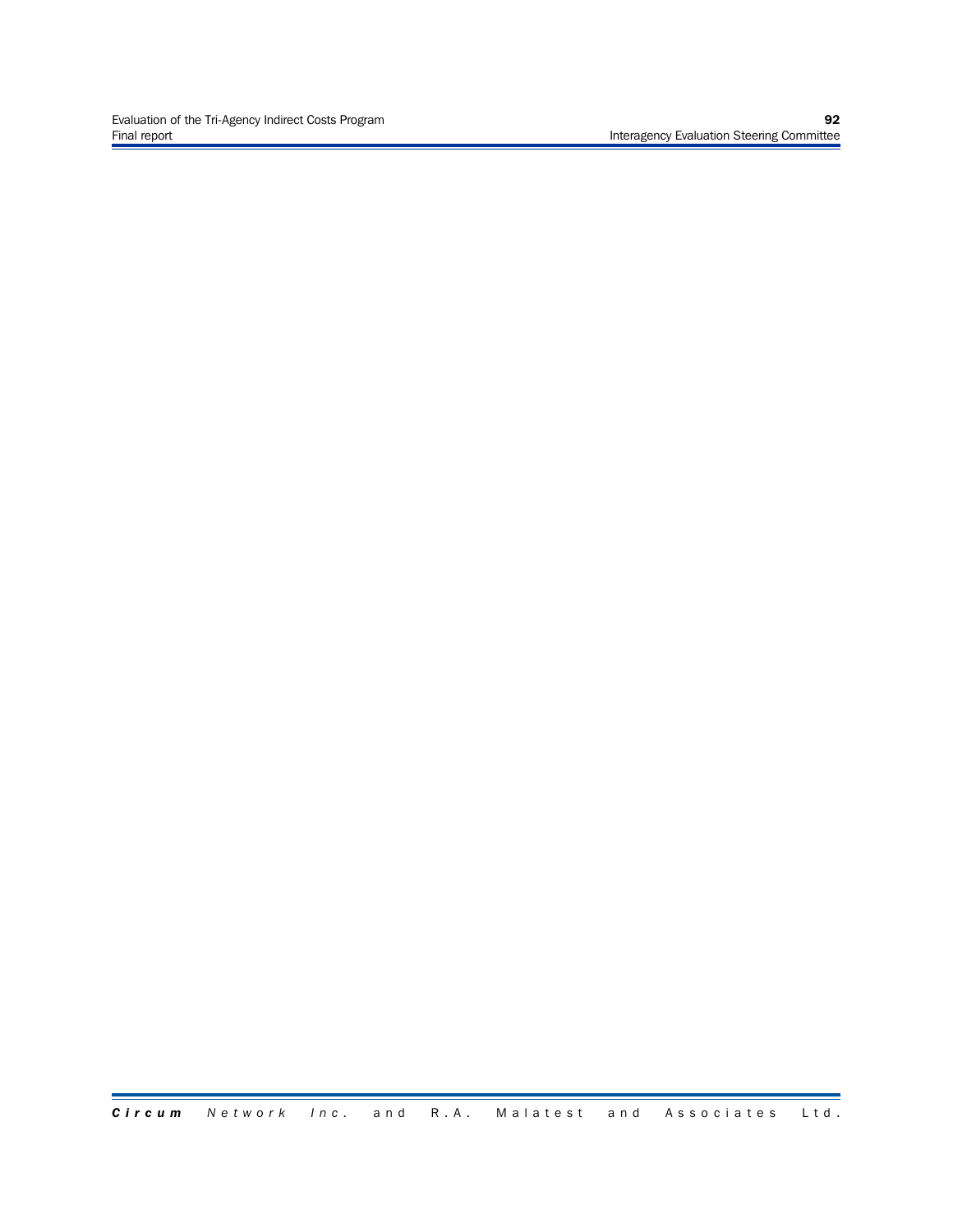# *APPENDIX B Macro-Level Methodology*

One element of the valuation of the ICP is the analysis of program impacts at the macroscopic level over time. This approach was chosen to supplement information derived from the microscopic level (case studies) and the system level in order to assess the impact of the ICP at the country level. The macroscopic level analysis will provide insight into the extent to which the program has achieved intermediate and final outcomes that are outlined in the program's logic model.

## *Description of the Analysis*

Time-series analyses generally have two main goals: identifying patterns within a series of observations and/or within forecasting, where successful forecasting relies on information derived about the existing pattern in the data and is therefore logically linked to the first goal. Identifying patterns in data series can be used to describe trend or seasonality patterns and determine impacts of specific factors or events on the series of observations over time.

Evaluating the impact of one or more discrete events on the values in the time-series requires a design focusing on the interruption of the timeseries at a point or points in time when the events in question occurred. Typically, determining effects of events or intervention is done using an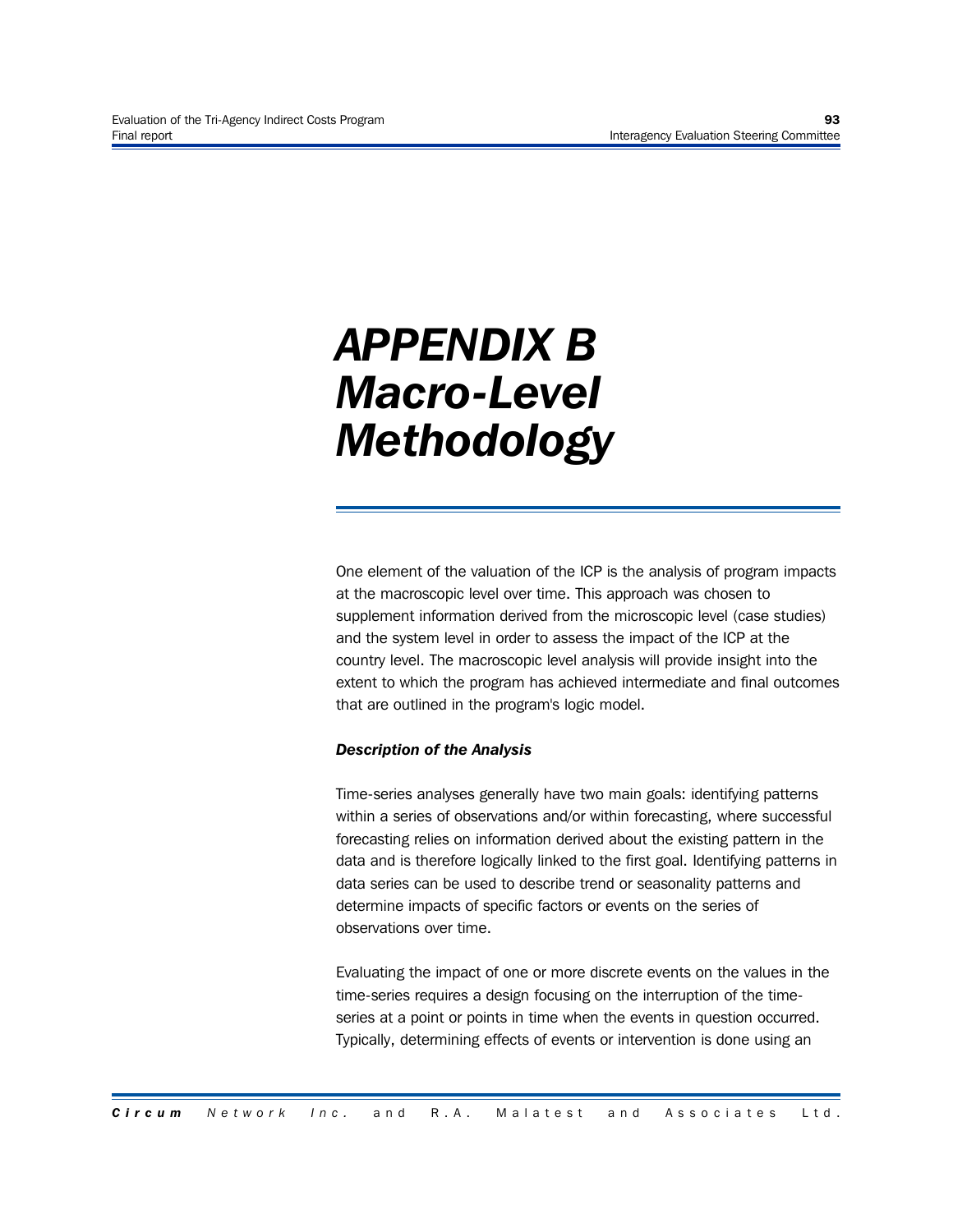ARIMA (Autoregressive Integrated Moving Averages) model (also known as Box/Jenkins model) with an intervention variable. In this design, an intervention variable coded  $0=$  pre-intervention and  $1=$  post-intervention is added to the general ARIMA model. The development and specification of the underlying ARIMA model is dependent on three characteristics of the raw data.

- The estimation of the autoregressive component: is there autocorrelation in the raw data, and if yes, at what lag level?
- The estimation of the integrated component: is the raw data stationary or is there a linear or non-linear trend?
- The estimation of the moving averages component: are there shocks in the data, and if yes, are observations correlated with these shocks?

These components are estimated using autocorrelation and partial autocorrelation functions (ACF and PACF). In a further step, the significance of the autoregressive and moving averages component is tested along with the significance of the independent variables in the model to fit the model. The main aim of fitting the model is to reduce or, in an ideal scenario, completely remove any autocorrelation and arrive at a random normal distribution of the residuals. Several significant ACFs and PACFs indicate a poor model fit.

A description of the model built for the current analysis of the impact of the ICP on several outcomes indicators is included in Section 2.2 of this report.

## *Indicators*

The purpose of the time-series analysis for the current evaluation was to estimate the impact of the ICP on outcome indicators related to research activity and research outcomes in Canada. Indicators specified in the Design Report to be included in the time-series analysis are:

- number of patents;
- number of license applications and agreements;
- technology balance of payments;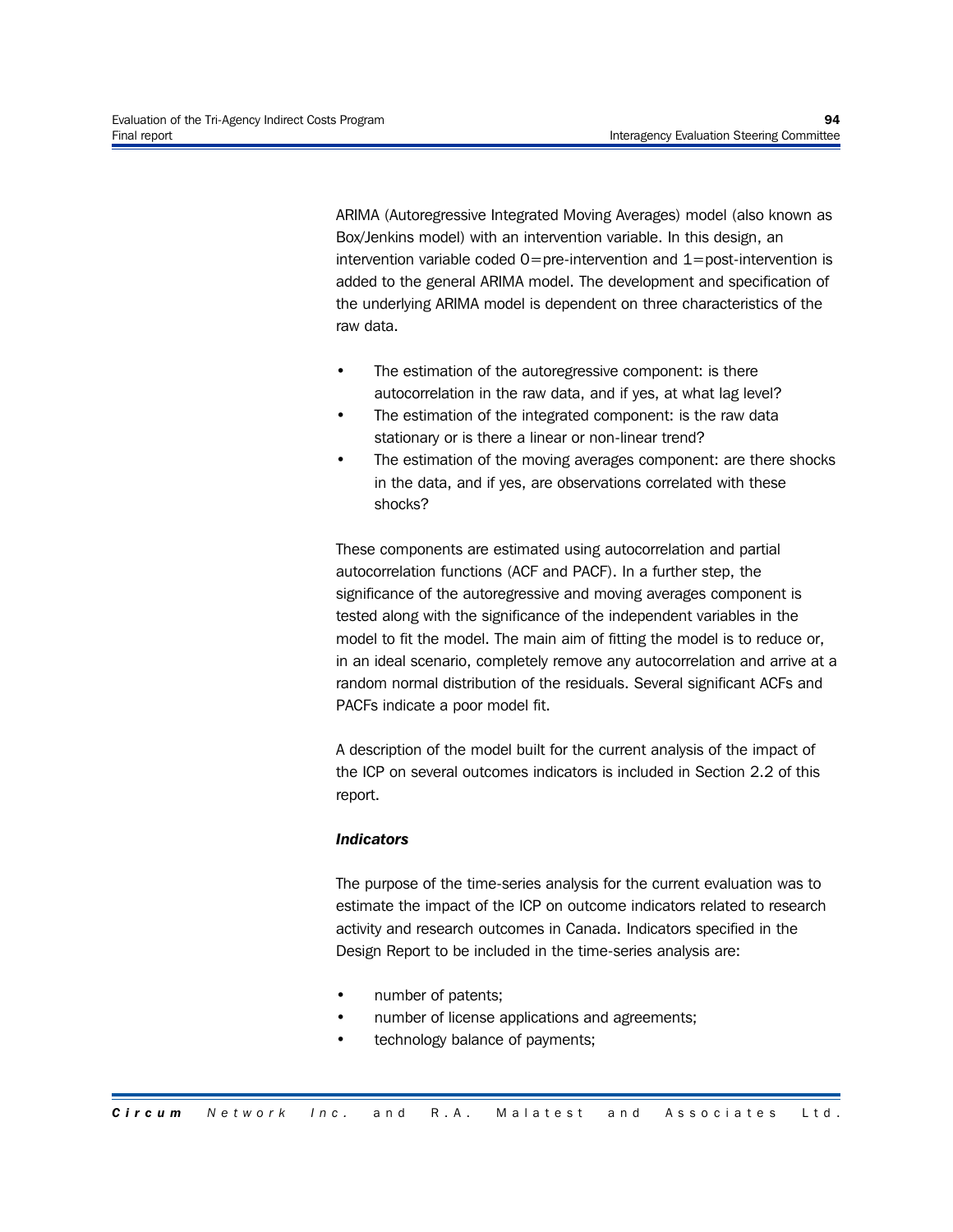- number of granting agency applications;
- research funding as a percentage of GDP;
- R&D expenditure in higher education; and
- number of R&D personnel.

These indicators are not logically connected with each other and will therefore be analyzed separately. However, in order to be able to detect an impact of the ICP, other factors that could potentially affect these indicators over time need to be controlled for to the extent possible. A key factor that needs to be controlled for in the current design is the increase in overall research funding over time. However, since postsecondary institutions attract funding from multiple sources and data on industry funding is not available on a national basis, the amount and increase in research funding that can be controlled for in the analysis will be limited to funding from the granting agencies and the Canada Foundation for Innovation (CFI).

### *Data Availability and Data Quality*

Data for the current analysis was collected from multiple sources, including OECD data, Statistics Canada, administrative and financial data from the granting agencies as well as data available through annual reports of the CFI.

Due to the diversity of data sources, series of observations were not always available for the same periods of time. However, because indicators will be analyzed separately, disparate lengths of time-series have no effect on the analysis. A more serious challenge was missing information for some of the indicators. While ARIMA models can handle missing data in a series, empty observations need to be supplied as a placeholder, since missing data in the middle of a series would affect autoregression estimates.

There are several ways to replace missing values. Most commonly, imputing a value based on the surrounding values will provide a reasonably likely value that can be used as a placeholder. Imputation can be based on the mean of nearby points, a linear trend at the point or linear interpolation. Additionally, the placeholder could be a simple replication of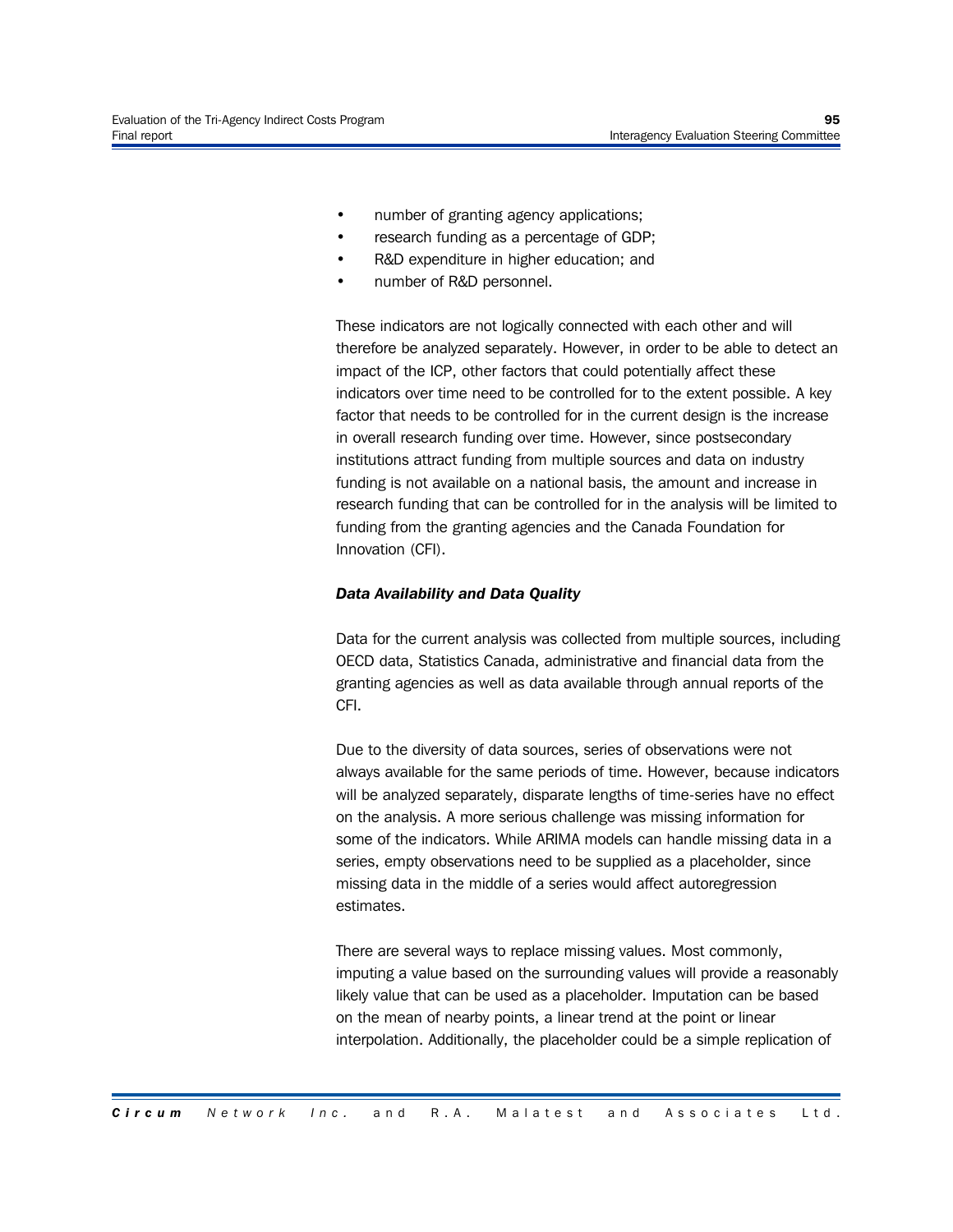the immediately preceding data point. Each method of replacing missing values has specific effects on autoregression estimates in the analysis and could therefore affect the model fit. Using methods based on linear trends or linear interpolation could artificially inflate and therefore over-estimate the linearity of the series, which would affect the estimation of the integrated component of the ARIMA model. If, however, the series already shows strong linear trends in a visual inspection, replacing missing values using linear interpolation or trend estimates is appropriate. If no clear linear trend can be identified for the series as a whole during visual inspection of the data, replacing missing values with the immediately preceding value is a more appropriate approach, since it is not based on assumptions of linear progression or decline that could affect the model. However, using the value of an immediately preceding observation can have an impact on autoregression and model fit, which should be tested.

For the current analysis, missing values were replaced using linear interpolation in series that already displayed strong linear trends in a visual inspection. Where linear trends were not clear, missing values were replaced using the preceding value. It should be noted that the overall number of missing values was low for all indicators included in the analysis, and as such, any effect on estimation results due to replacing missing values would be limited.

#### *Challenges and Limitations of the Analysis*

The initial review of the data with respect to availability, quality and distribution, revealed a number of challenges and limitations for the current analysis.

#### *Identification of External Shocks*

In order to assess the impact of the ICP on the data series, it is important to identify whether other external shocks might have had a substantial impact on the data series that could potentially render the impact of the ICP invisible. Where possible, these other external shocks should be controlled for in the analysis. However, it is not always possible to identify which specific event might account for a visible pattern in the data, particularly when dealing with macroeconomic indicators that could be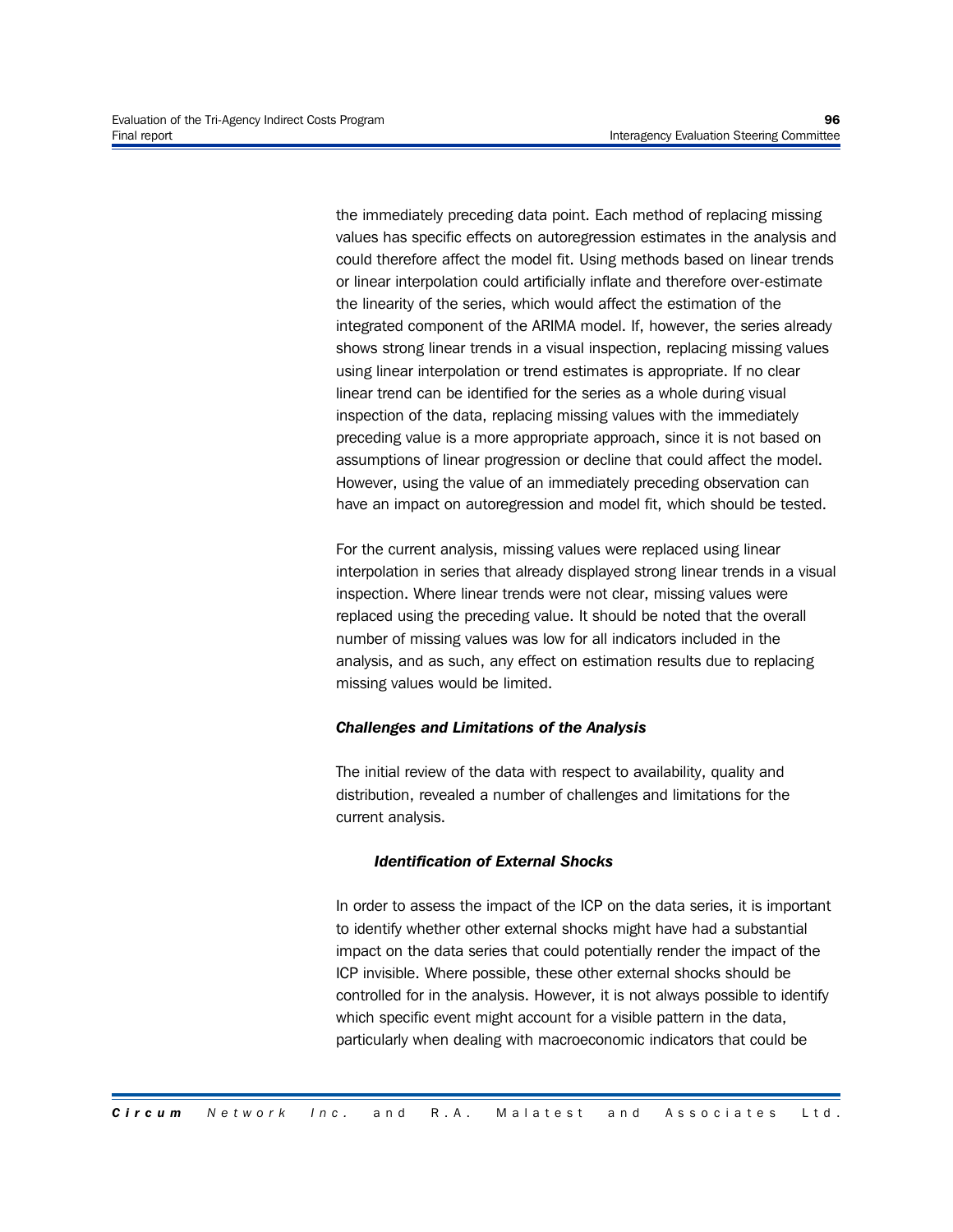influenced by an array of political, economic and historic events that would need to be controlled for in the analysis. How this challenge affected the analysis for the individual indicators in the analysis will be discussed in more detail below in a descriptive analysis of trends over time.

# *Number of Post-ICP Data Points and Resulting Robustness of the Model*

A serious challenge encountered for the current analysis was the fact that the number of data points since the implementation of the ICP was very limited. For many of the indicators, data was only available up to the years 2005 or 2006, limiting the number of data points for annual series to three or four data points since the implementation of the ICP. Conventionally, in an interrupted time-series analysis it is preferable to have at least 10 post-intervention data points to allow for a sufficiently robust analysis. With only three or four post-ICP data points, the results of the analysis will be inconclusive, as it is too early to detect any clear trends in the data series since the implementation of the ICP. In order to increase the number of post-ICP data points, the research team attempted to access data sources that presented the data in less-than-annual intervals. However, such data was not available for the indicators targeted for the current analysis. Therefore, any results need to be interpreted with caution.

## *ARIMA Models and Results*

The following ARIMA models were identified and estimated.

## *Univariate Models*

In an initial step, univariate ARIMA models were built for all indicators with a sufficient number of data points overall. Data on patents and licenses was excluded. The following results were obtained.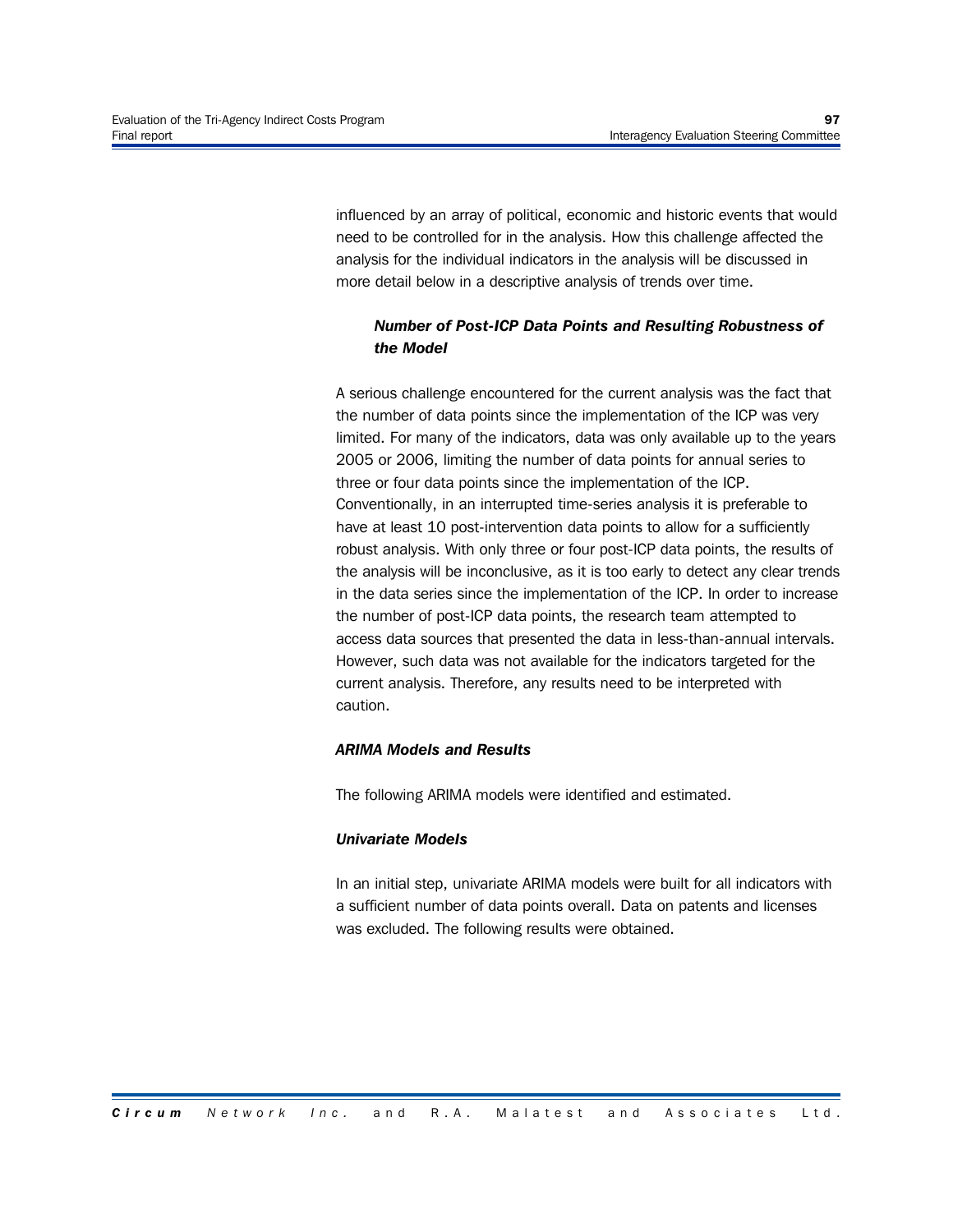#### *Number of Granting Agency Applications*

ACF and PACF estimates indicate that the raw data is autocorrelated at lag 1, with no moving averages component. The raw data indicates a linear trend.

The model identified for univariate interrupted time-series analysis for the indicator is ARIMA (1,1,0). The results of the estimation indicate that the implementation of the ICP had no significant impact on the data  $(p > .096)$ .

#### *Government R&D Expenditure in Higher Education—OECD data*

ACF and PACF estimates indicate that the raw data is autocorrelated at lag 1, with no moving averages component. There is some indication of seasonality in the data at lag 7, suggesting the possibility of recurring impacts on the data every seven years. This might be due to electoral cycles influencing R&D expenditures with a slightly delayed effect on the actual data. However, electoral cycles in Canada are not consistent with respect to the time elapsed between elections (ranging between two to five years between 1980 and 2008), therefore, the spike in the PACF at lag 7 could be due to other factors, including economic performance cycles. Given the overall limitation in the number of years covered in the analysis, potential seasonal effects every seven years cannot be explained in the current analysis and are therefore ignored. The raw data indicates a potentially nonlinear trend, suggesting an integrative component  $=1$ .

Two possible models were identified for univariate interrupted time-series analysis for the indicator: ARIMA  $(1,1,0)$ , assuming a linear trend in the data, and ARIMA (1,2,0), suggesting an exponential trend in the data. Both models were estimated. Post-estimation diagnostics revealed a better model fit for the ARIMA (1,1,0) model.

The results of the estimation indicate that the implementation of the ICP had no significant impact on the data  $(p > .89)$ .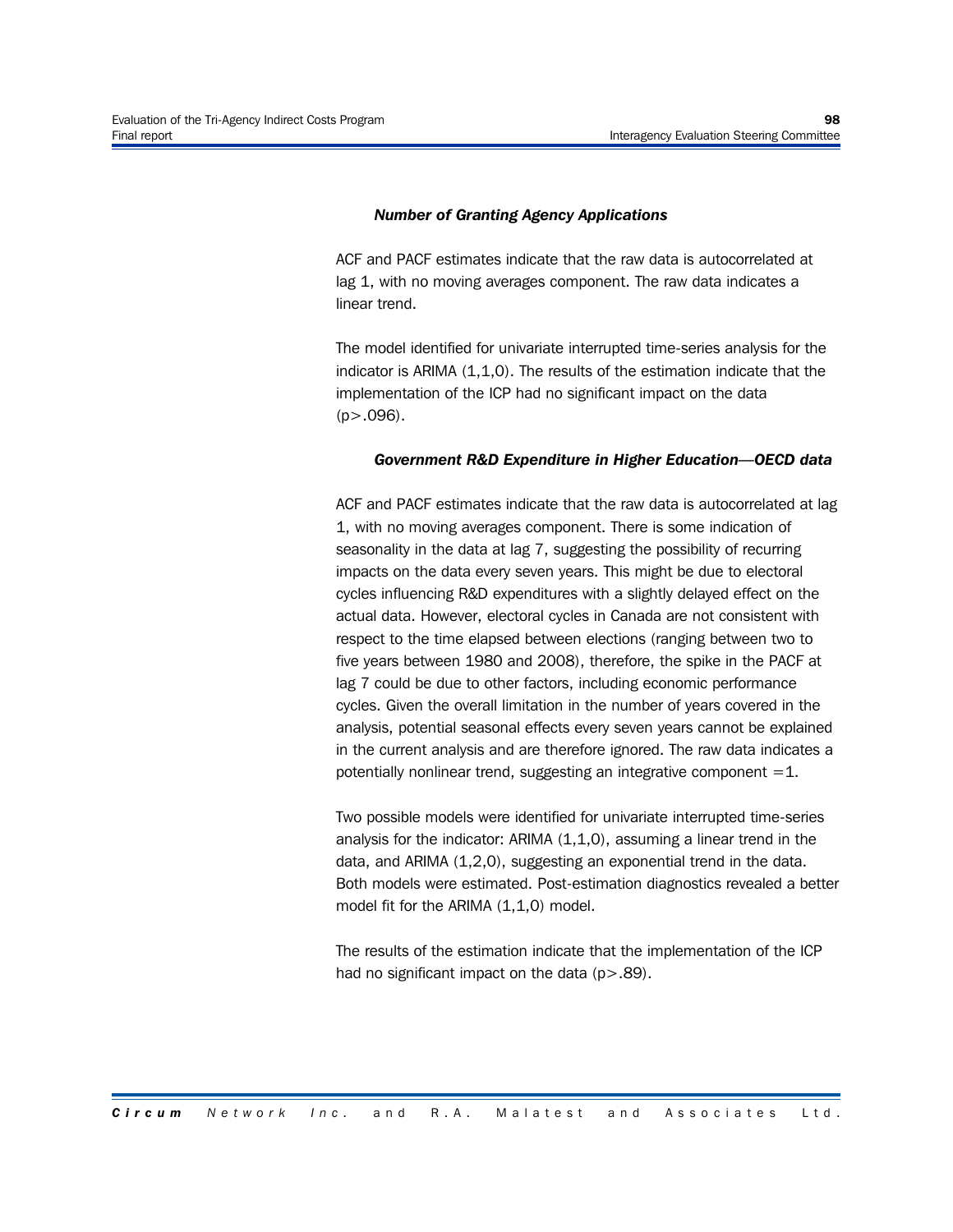# *Government Research Funding as a Percentage of GDP—OECD Data*

ACF and PACF estimates indicate that the raw data is autocorrelated at lag 1, with no moving averages component. There is some indication of seasonality in the data at lag 6, suggesting the possibility of recurring impacts on the data every six years. This might, again, be linked to electoral cycles and changes in government spending, or changes in overall economic performance, or a combination of both aspects. Given the overall limitation in the number of years covered in the analysis, potential seasonal effects every six years cannot be explained in the current analysis and are therefore ignored. The raw data indicates a linear trend.

The model identified for univariate interrupted time-series analysis for the indicator is ARIMA (1,1,0). The results of the estimation indicate that the implementation of the ICP had no significant impact on the data  $(p > .99)$ .

## *Number of R&D Personnel—OECD data*

ACF and PACF estimates indicate that the raw data is autocorrelated at lag 1, with no moving averages component. There is some indication of seasonality in the data at lag 7, suggesting the possibility of recurring impacts on the data every seven years. Unlike indicators related to government spending, where spikes in the PACF could indicate a connection to electoral cycles, potential factors explaining the spike in PACF for this indicator remain unclear. Given the overall limitation in the number of years covered in the analysis, potential seasonal effects every seven years cannot be explained in the current analysis and are therefore ignored. The raw data indicates a potentially nonlinear trend, suggesting an integrative component  $=1$ .

Two possible models were identified for univariate interrupted time-series analysis for the indicator: ARIMA  $(1,1,0)$ , assuming a linear trend in the data, and ARIMA (1,2,0), suggesting an exponential trend in the data. Both models were estimated. Post-estimation diagnostics revealed a better model fit for the ARIMA (1,1,0) model.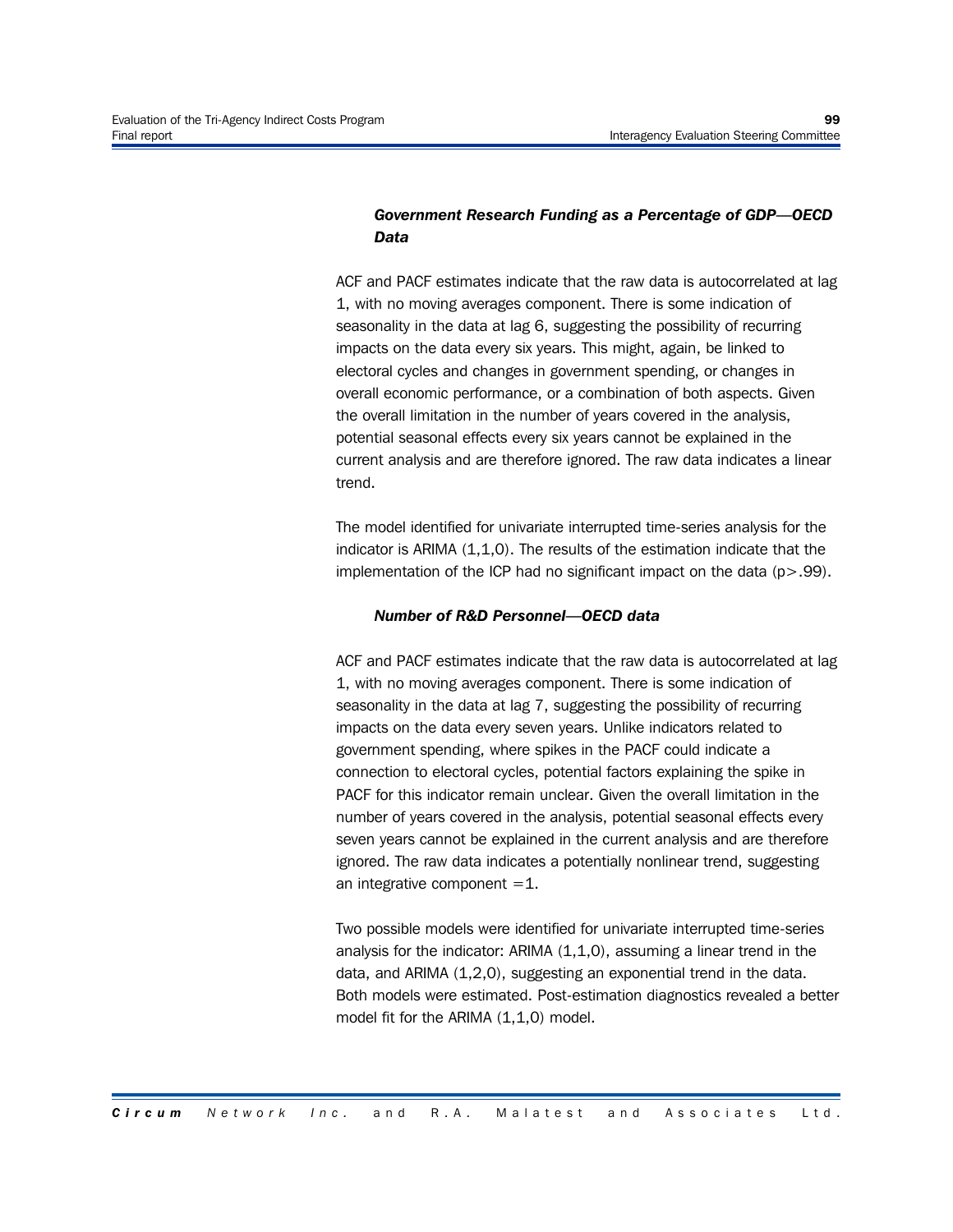The results of the estimation indicate that the implementation of the ICP had no significant impact on the data  $(p > .84)$ .

## *Multivariate Model*

Based on the findings of the univariate models and the overall trends visible in the data, detecting an impact of the ICP on the indicators included in the analysis was not possible in scenarios where potential intervening influences were not controlled. Therefore, a multivariate model was built that included factors such as tri-agency and CFI research funding and the establishment of the Canada Research Chairs program as additional independent variables. The multivariate model was estimated for the same indicators that were used in the univariate analysis. Since ACF and PACF are based on the raw data of the dependent variable, they do not change with the addition of new independent variables. As such, the same model parameters that were identified in the univariate analysis were employed in the multivariate analysis.

Note: Due to the fact that the CRC program was established in 2000, the estimates presented for the indicators are based only on the time period between 2000 and 2007. Similarly, when excluding CRC as an independent variable, the estimates are based on the time period for which all variables include data. Since funding data was available between 1999 and 2007, models where CRC was not included are based on the time period between 1999 and 2007. As a result, findings should be interpreted with caution, due to the very limited number of observations included in the analysis.

### *Number of Granting Agency Applications*

The results of the estimation indicate that the implementation of the ICP had no significant impact on the data (p>1.0). Additionally, CFI funding, tri-agency funding and the establishment of the CRC program were found to have had no significant impact on the number of applications to the granting agencies. No notable differences in the results were identified after the CRC was excluded from the model to increase the number of observations included in the analysis.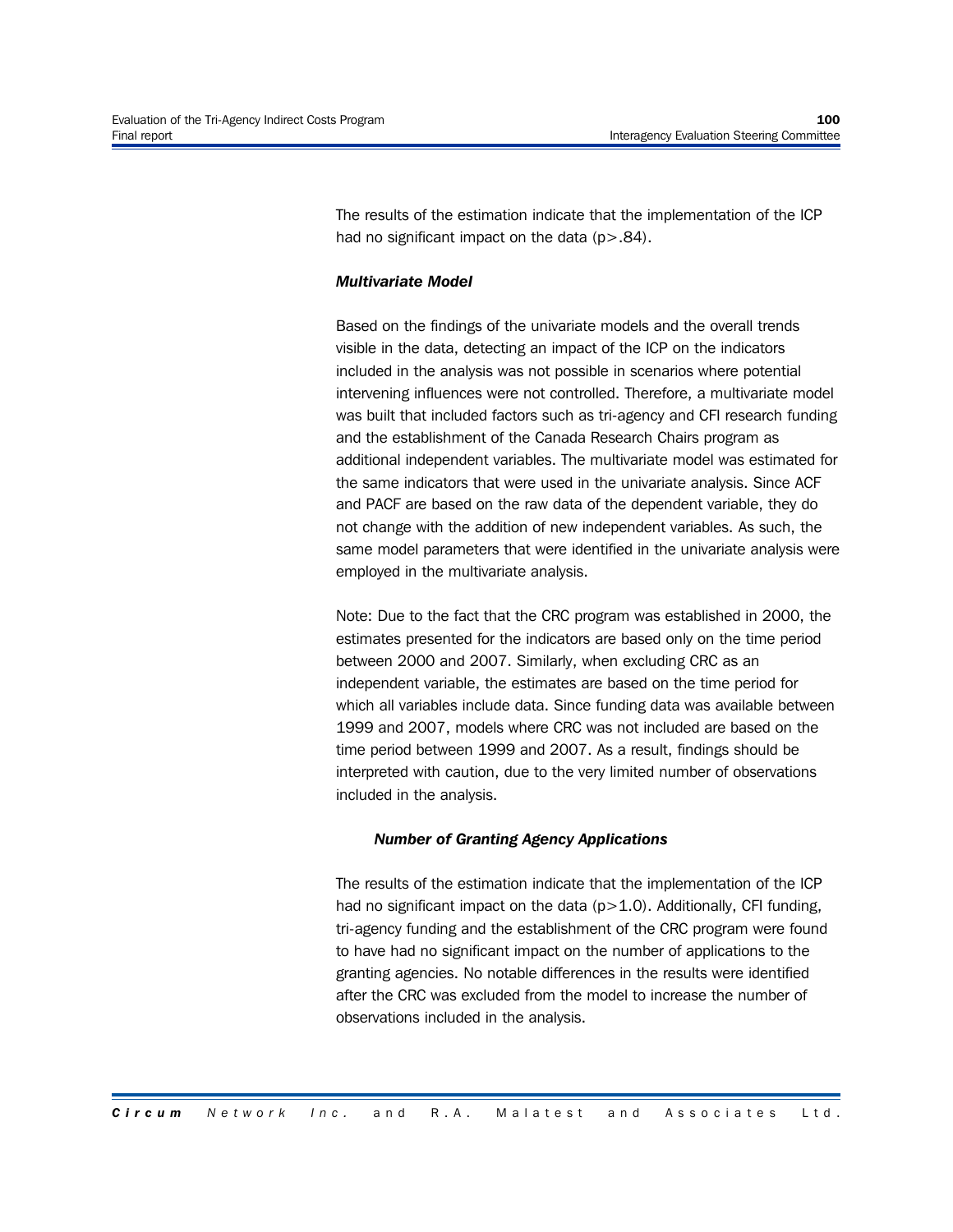#### *Government R&D Expenditure in Higher Education—OECD data*

The results of the estimation indicate that the implementation of the ICP had no significant impact on the data (p>1.0). Additionally, CFI funding, tri-agency funding and the establishment of the CRC program were found to have had no significant impact on government R&D expenditures in higher education. No notable differences in the results were identified after the CRC was excluded from the model to increase the number of observations included in the analysis.

# *Government Research Funding as a Percentage of GDP—OECD Data*

The results of the estimation indicate that the implementation of the ICP had no significant impact on the data (p>.77). Additionally, CFI funding was found to have had no significant impact on the indicator. However, the coefficients for tri-agency funding and the establishment of CRC were found to have a statistically significant impact  $(p < .000)$ , but both coefficients were very small  $(+.001$  for tri-agency funding and  $+.056$  for CRC).

When CRC as an independent variable was excluded from the analysis to increase the number of observations, the coefficient for the ICP was statistically significant (p<.000), but the coefficient itself was also very small (-.02).

#### *Number of R&D personnel—OECD data*

The results of the estimation indicate that the implementation of the ICP had no significant impact on the data  $(p>0.98)$ . Additionally, CFI funding, tri-agency funding and the establishment of the CRC program were found to have had no significant impact on the number of applications to the granting agencies. No notable differences in the results were identified after the CRC was excluded from the model to increase the number of observations included in the analysis.